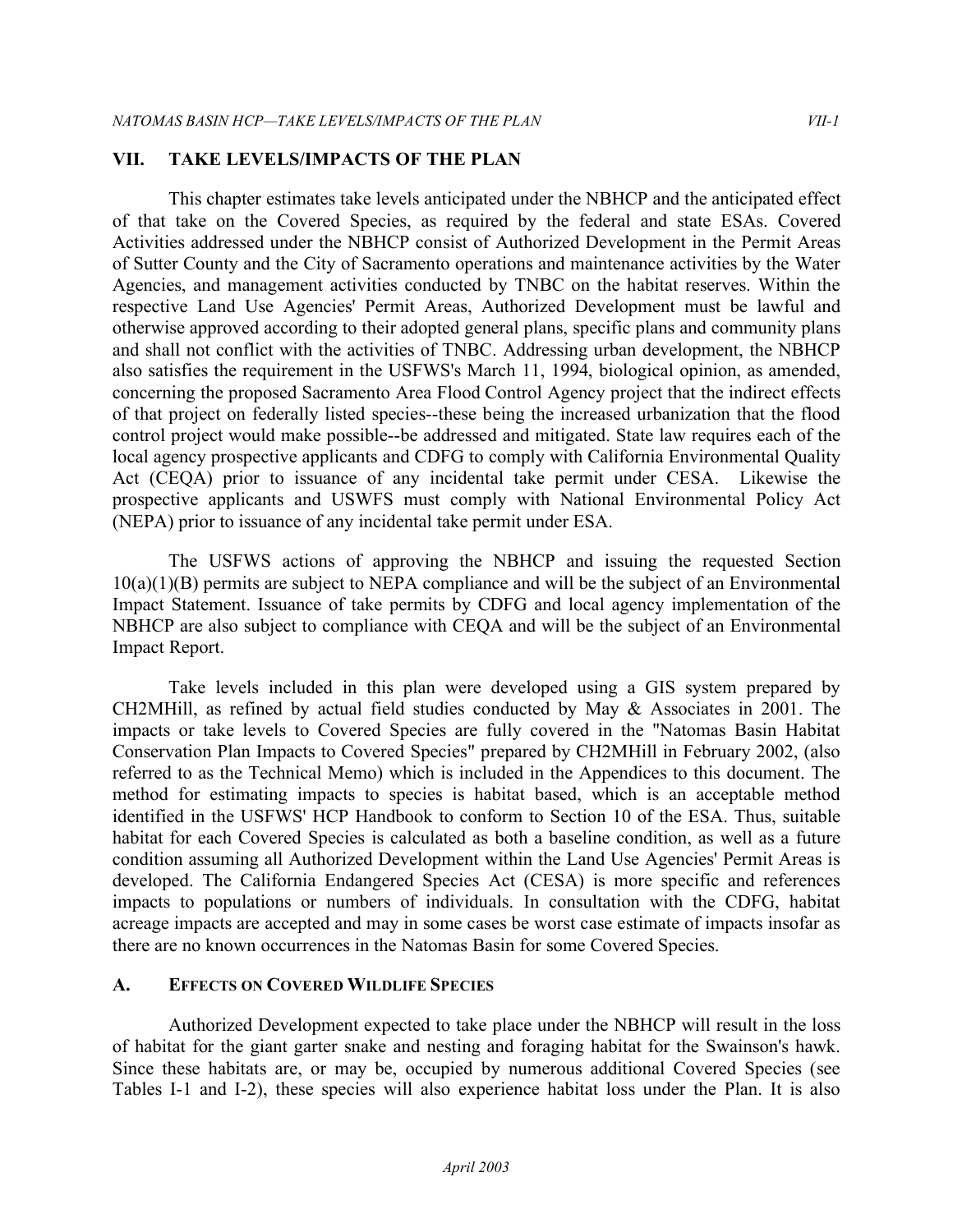expected that individuals of these species will or may be taken during urban development as well as other Covered Activities addressed in the Plan (e.g., Water Agency Covered Activities, TNBC activities). This take could occur in many ways--e.g., immediate death or injury through crushing, either inside burrows or on the ground surface; road kill; abandonment or loss of young birds at nest sites or nest colonies as a result of disturbance or nest site destruction; starvation or exposure on construction sites as a result of displacement and disorientation; and indirect effects as described in Section VII.E below.

 However, the NBHCP sets forth a program to minimize and mitigate the loss of these wildlife habitat values through long-term protection, creation, and enhancement of upland and wetland habitats under the NBHCP's proposed reserve system (Chapter IV) as well as under each Permittee's avoidance, minimization, and mitigation measures (Chapter V). The Plan's reserve system will provide for the protection of these habitat types as well as the plant and animal communities they support. The following sections describe the extent of expected take of the Plan's Covered Species taking into account the reserve system program described in Chapter IV and the take avoidance, minimization and mitigation measures set forth in Chapter V.

# **B. EFFECTS ON VERNAL POOL SPECIES**

 According to current Sutter County and City of Sacramento general plans, extensive development is not anticipated in the vernal pool portions of the seasonal ponds and wetland areas. Although vernal pool habitat is limited in the Basin, it is anticipated that small areas of vernal pool habitat, generally less than one-half acre in size, potentially could be directly affected by Covered Activities. Elsewhere in the Basin and outside these existing vernal pools, vernal pool species (especially vernal pool fairy shrimp) are not found in natural habitat and are present only in transient or incidental populations in artificial habitats. These incidental populations and artificial habitats (referred to here as "non-vernal pool habitat") are not considered to have long-term significance to the survival and recovery of the vernal pool species.

 Direct loss of vernal pool species habitat will be minimized and mitigated in accordance with the measures set forth in Chapters IV and V.

 Although anticipated to be minimal due to the limited presence of vernal pool habitat in the Basin, indirect effects to vernal pool habitat could result from human encroachment, invasive species, altered hydrology and non-point source pollution within vernal pool watersheds. These effects could result in changes in species mortality rates, hydrology changes, reductions in habitat area, and isolation of species. Incidental take effects on individual vernal pool species are described further below. Reserve management activities described in Chapter IV and minimization measures described in Chapter V for vernal pool habitat would be implemented to minimize incidental take of vernal pool species.

# **C. EXTENT OF INCIDENTAL TAKE**

 The federal and state Incidental Take Permits will apply to the respective Permit Areas of each Land Use Permittee and will apply to the entire Plan Area including Area B for TNBC. The NBHCP specifies particular areas where urban development can occur, the amount of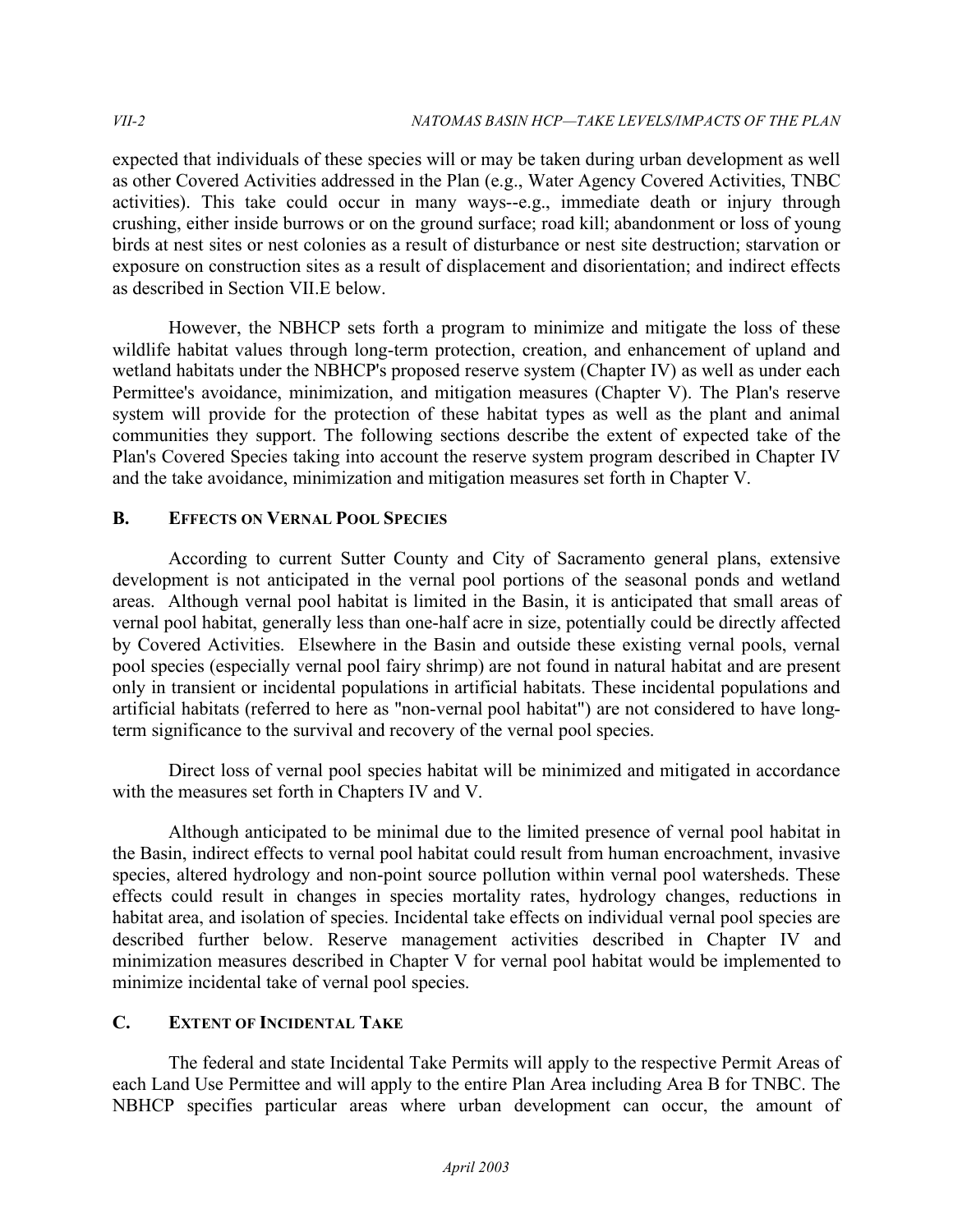Authorized Development allowed in each Land Use Agencies' jurisdiction, and the total Planned Development in the Basin of 17,500 acres. Additionally, the RD 1000 and Natomas Mutual facilities that are covered by the NBHCP extend to areas outside of the Land Use Agencies' Permit Areas. Thus, collectively, the permits issued under the NBHCP will allow take to occur broadly within the Natomas Basin, but limits Authorized Development to specific locations. Take related to Authorized Development will be mitigated on a 0.5 to 1 mitigation ratio. Based upon 17,500 acres of Planned Development, 8,750 acres of land will be placed into habitat reserves to mitigate for that take (under the Plan's provisions, a minimum of 80% of this reserve land would occur inside the Basin).

 Planned Development within the Basin could potentially result in the conversion of up to 17,500 acres of undeveloped land (primarily lands currently in agriculture) in the Land Use Agencies' Permit Areas to urban use during the 50-year life of the permit (see Figure 16). The Plan, the Metro Air Park Plan, the North and South Natomas Community Plans, and the City of Sacramento General Plan (see Chapter III) and the limit on Authorized Development established future growth scenario is based on projections contained in the approved Sutter County General by the NBHCP.

 The NBHCP provides a means of maintaining a par between mitigation and development in the Permit Areas by generating enough reserve land through the 0.5 to 1.0 mitigation ratio, enough money through the associated mitigation fees, and other TNBC revenues to acquire and manage rice fields, wetlands, and upland reserves (see Section IV.C). In addition to acquisition of lands, the TNBC will also manage and enhance reserve lands for the benefit of the Covered Species, thereby providing more productive habitat than the habitat displaced by Authorized Development.

 The greatest impact of urban development in the Basin on the Covered Species will be the loss of agricultural land, particularly land in rice cultivation. However, all of the projected Authorized Development will not happen at once, and many areas of the Basin will continue to support agricultural uses over the next 50 years. Figure 16, Historic, Existing and Projected Urban Development Areas, and Figure 15, Rice Cultivation (1997), show land currently in agriculture. Since agriculture, particularly rice cultivation, has an anticipated long-term future in the Basin irrespective of the Plan's mitigation program, rice lands will continue to support wetland habitat for the giant garter snake and other irrigated croplands will continue to provide foraging habitat for Swainson's hawks, in addition to such areas that may be established within the reserve system. The initial reserve system goal is to manage 50% of reserve lands as rice fields in order to continue the agriculturally based wetland habitat characteristics of the Natomas Basin.

#### Calculations of Reserve Lands by Habitat to be Created to Compensate for Impacts

 Based on the historic habitat characteristics of the Natomas Basin, and the expected impacts by species, the Conservation Plan calls for TNBC to create a system of reserves. The reserve system is to be comprised of 50% rice reserves, 25% managed marsh reserves and 25% upland reserves. It is important to note that a portion of the managed marsh reserves will include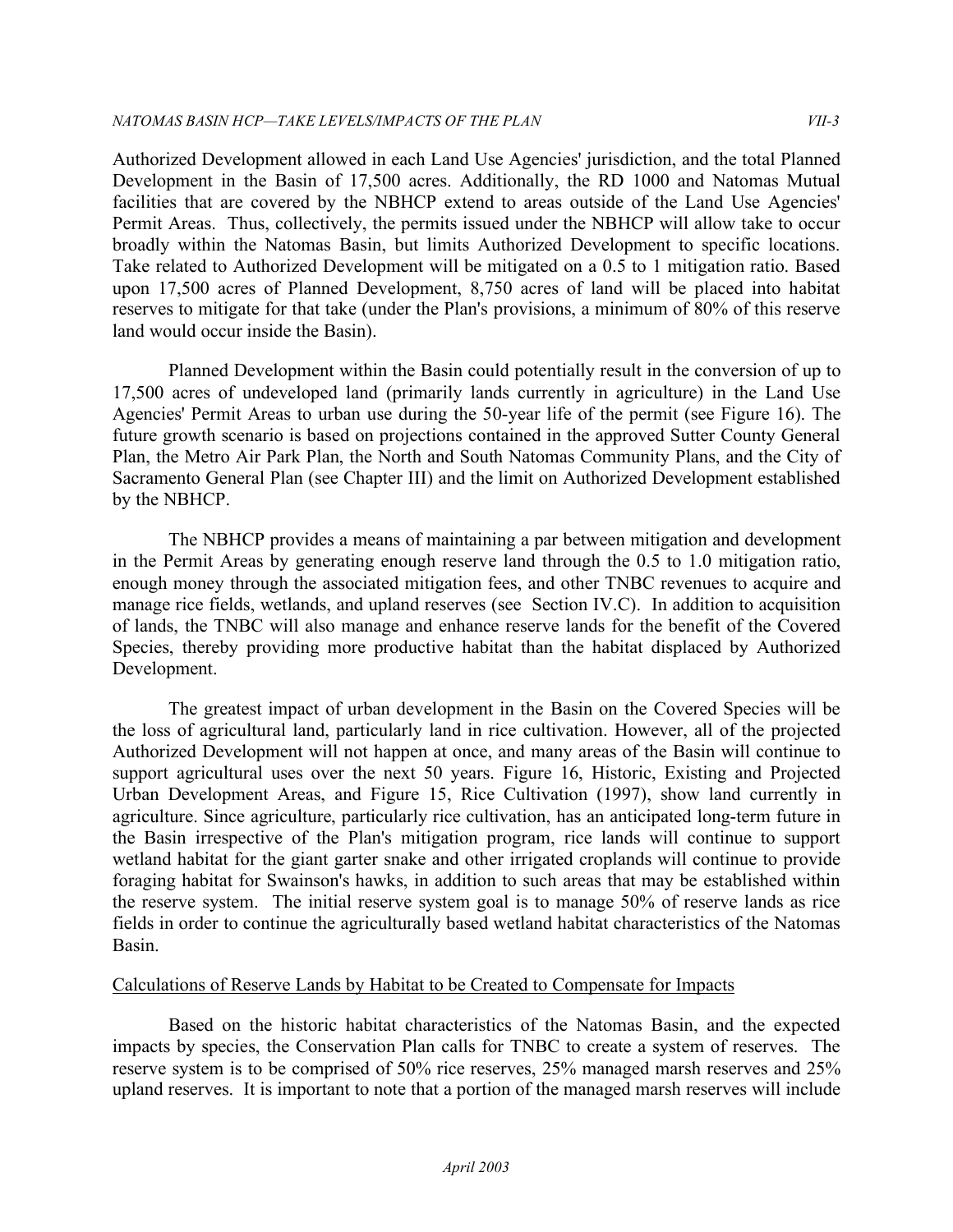upland edges which will also allow for upland species to benefit from the managed marsh reserves. Based on the mitigation program of the Land Use Agencies, reserves are to be created at a ratio of 0.5 acres of reserve for every acre of Authorized Development. Based on these requirements, the overall authorized take of 17,500 would generate a reserve system of 8,750 acres comprised of 50% rice reserves, 25% managed marsh reserves and 25% upland reserves. Table VII-I below shows the amount of mitigation lands to be funded by each Land Use Permittee as well as the total amount of mitigation land.

| Permittee             | <b>Planned</b><br>Development | <b>Reserve Total</b><br>to be Created<br>at 0.5 to 1.0 | <b>50% Rice</b><br><b>Reserves</b> | 25%<br><b>Managed</b><br><b>Marsh</b><br><b>Reserves</b> | 25%<br><b>Upland</b><br><b>Reserves</b> |
|-----------------------|-------------------------------|--------------------------------------------------------|------------------------------------|----------------------------------------------------------|-----------------------------------------|
| City of<br>Sacramento | 8,050                         | 4,025.0                                                | 2,012.5                            | 1,006.3                                                  | 1,006.3                                 |
| <b>Sutter County</b>  | 7,467                         | 3,733.5                                                | 1,866.8                            | 933.4                                                    | 933.4                                   |
| Metro Air<br>Park     | 1,983                         | 991.5                                                  | 495.8                              | 247.9                                                    | 247.9                                   |
| <b>TOTAL</b>          | 17,500                        | 8,750.0                                                | 4,375.0                            | 2,187.5                                                  | 2,187.5                                 |

# **TABLE VII-1 ACREAGE CALCULATIONS**

# **D. IMPACTS ON INDIVIDUAL SPECIES**

Discussed below are: 1) the significance of the Natomas Basin to each Covered Species, 2) the extent of take of each Covered Species as a result of the Covered Activities, 3) the measures to avoid, minimize, or mitigate take of each species required by each Land Use or Water Agency Permittee, and 4) the impacts of take on each Covered Species as a result of the Covered Activities of the NBHCP. Many of the conclusions made in this section are based on the technical memorandum, Final Draft Natomas Basin Habitat Conservation Plan Impacts to Proposed Covered Species (Tech Memo), completed by CH2MHill, dated February 25, 2002.

# **1. Giant Garter Snake**

# Significance of the Natomas Basin to Giant Garter Snake

The giant garter snake is listed as Threatened under both the Federal Endangered Species Act (ESA) and the State of California Endangered Species Act (CESA). The Natomas Basin subpopulation of the giant garter snake is part of the larger American Basin population. Rice fields and agricultural water supply and drainage canals in the Natomas Basin are important to the species dispersion, feeding, and reproduction. The Natomas Basin provides a portion of the remaining habitat that the larger American Basin population requires to persist. Therefore the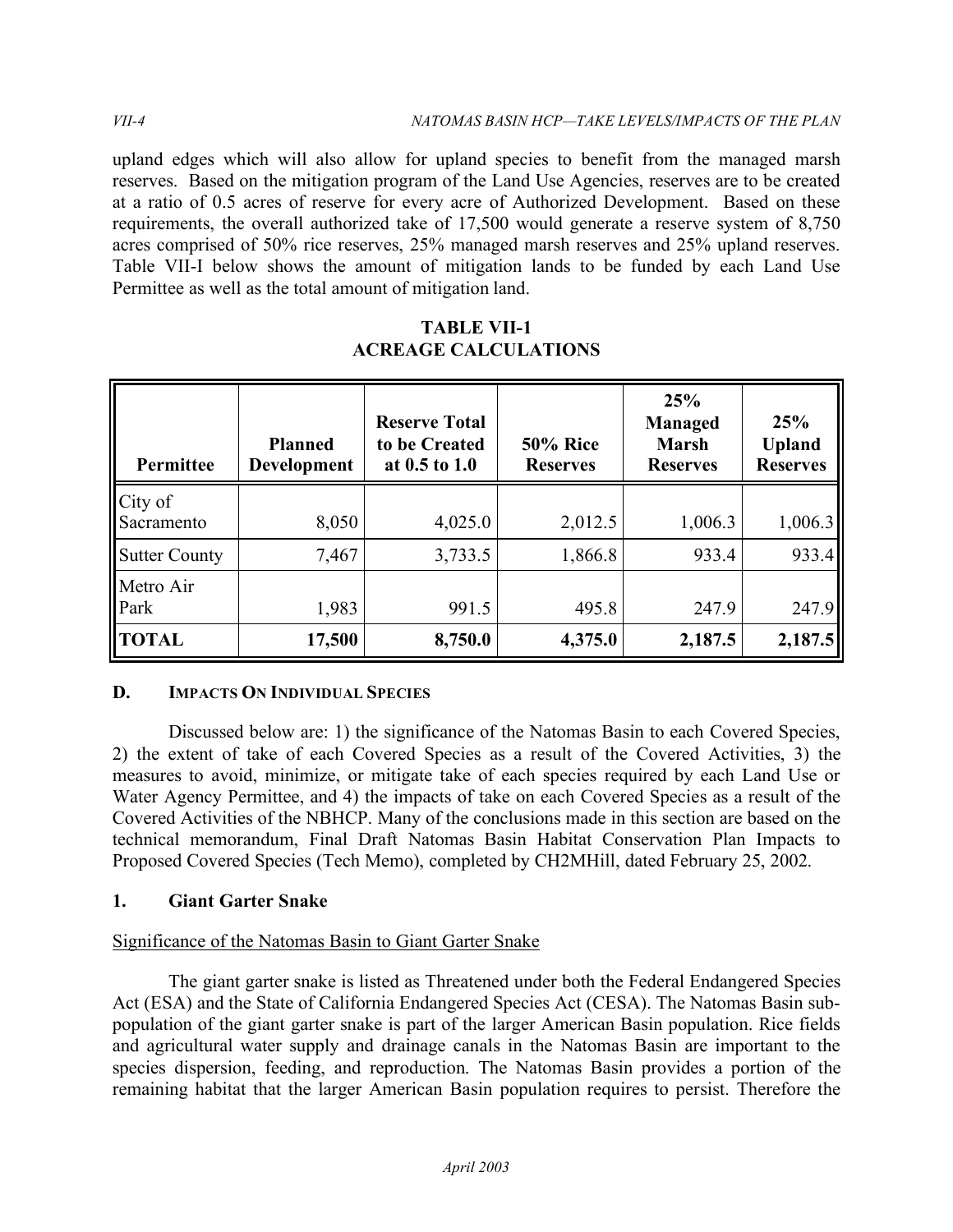Basin and its giant garter snake sub-population is important to the continued viability of the species.

#### Extent of Take of Giant Garter Snake as a Result of Covered Activities

 An estimate of take of the giant garter snake under the NBHCP would ideally be based on an estimate of the size of the existing garter snake population in the Natomas Basin and an estimate of how many of these snakes would likely be killed or injured during activities addressed in the Plan. However, for the reasons discussed in Section II.C.2.d, reliable quantitative estimates of the Basin's giant garter snake population do not exist. Another complicating factor is that the exact distribution of garter snakes within the rice land habitats of the Natomas Basin is also unknown. However, though the distribution is probably somewhat patchy, most rice lands in the Basin are probably occupied or could be occupied by giant garter snakes, and the intervening unoccupied agricultural terrain, mostly ditches (but also fields), probably provides avenues for dispersal and other movements.

 Therefore, an alternative method of estimating take of the giant garter snake under the NBHCP is to estimate take in terms of loss of habitat acres instead of loss of numbers of snakes by assuming that all rice lands and other potential habitat in the Basin are occupied by snakes to some extent, and then estimating the amount of rice lands and other habitat that could or will be lost to Authorized Development.

 Potential habitat for the giant garter snake in the Natomas Basin currently consists of rice fields, irrigation canals/ditches, ponds and seasonally wet areas, and uplands adjacent to these habitat types. The changes in potential habitat in the Basin for the giant garter snake that would result from Authorized Development are shown on Table 5-1 of the Biological Technical Memorandum. According to Table 5-1, the Natomas Basin supported about 24,567 acres of habitat (marsh, rice and canals) for giant garter snakes, about 45% of the Basin. The Future scenario (assuming 17,500 acres of urban development) shows 16,055 acres of potential habitat, resulting in a loss of habitat of 8,512 acres in the whole Basin. Of the 8,512 acres expected to be impacted, 1,617 acres are located within Metro Air Park, which is subject to a separate HCP and mitigation program that is based on and consistent with the NBHCP. This leaves 6,896 acres of habitat which would be affected by future development of the authorized activities of this HCP. Impacts by Permittee are shown in the table below: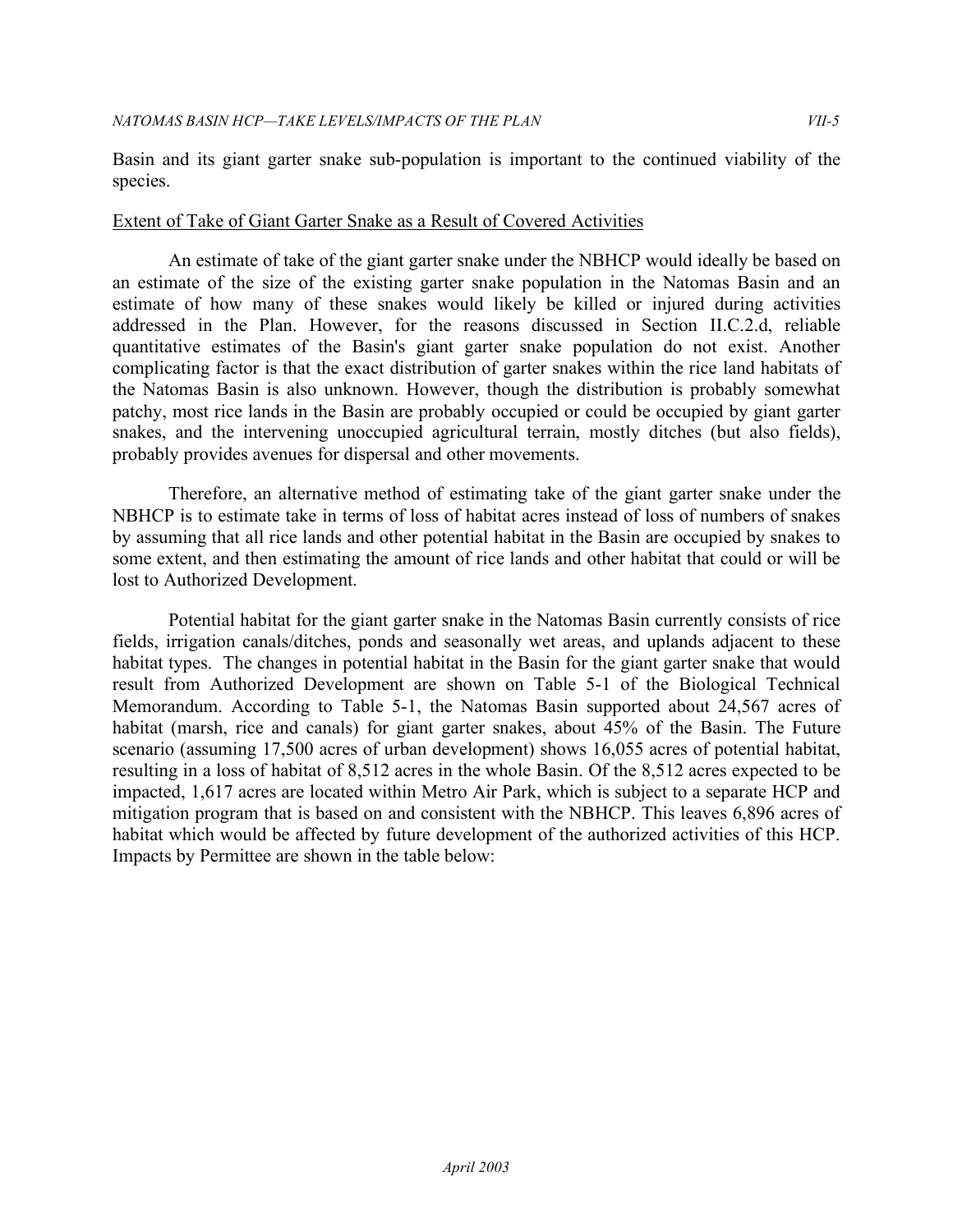| Habitat<br><b>Class</b>          | <b>Baseline</b> | City of<br><b>Sacramento</b> | Metro<br>Air Park | <b>Sutter</b><br>County | <b>Total</b><br>Change | <b>Future</b><br>Condition <sup>1</sup> | Overall %<br>Change |
|----------------------------------|-----------------|------------------------------|-------------------|-------------------------|------------------------|-----------------------------------------|---------------------|
| Ponds /<br>Seasonal wet<br>areas | 96              | $-7$                         | $-4$              | $-10$                   | $-21$                  | 75                                      | $-21.8%$            |
| Rice                             | 22,693          | $-970$                       | $-1,541^2$        | $-5,577$                | $-8,087$               | 14,606                                  | $-36.6%$            |
| Canals (all)                     | 1,778           | $-117$                       | $-72$             | $-215$                  | $-404$                 | 1,374                                   | $-22.7%$            |
| <b>TOTAL</b>                     | 24,567          | $-1,094$                     | $-1,617$          | $-5,802$                | $-8,512$               | 16,055                                  | $-34.6%$            |

# **GIANT GARTER SNAKE CHANGE IN POTENTIAL HABITAT (ACRES) TABLE VII-2**

 *Source: CH2MHill, February 2002* 

*1/ Future condition does not include the minimum 2,187.5 acres of Mitigation Lands to be restored as managed marsh.* 

*This rice is no longer in production as MAP has prepared for urbanization.* 

*Note: The above acreage is based on broad land use categories developed by CH2MHill using the Cals system. The land use categories represent potential habitat that giant garter snake might use and does not represent habitat known to be occupied by the species.* 

 The actual reduction in habitat value, however, is expected to be considerably less than the projected 8,489 acres because:

- (1) Snakes primarily use the edges of rice fields, not the entire rice field. Because snakes would not use all the acreage identified as rice habitat, the actual amount of giant garter snake habitat in the Natomas Basin is overestimated and is not directly correlated to the projected changes in land use acreage that result from Authorized Development. summer habitat for the snake whereas, the existing canals and ponds provide a more permanent year round habitat. It is important therefore, to note that the loss of 21 acres of wet areas and ponds and 404 acres of canals, will be mitigated by the creation of 2,187.5 acres of managed marsh habitat. Rice, which for the reasons noted above, provides only seasonal habitat will also be provided under the reserve system with a total of 4,375 acres of rice in reserves; Additionally, rice fields generally only provide
- (2) Managed marsh habitat would provide more habitat for snakes than rice fields on an acre-for-acre basis because of the larger amount of edge habitat (see Figure 18). Managed marsh habitat would also be superior to the current canal habitat in that it will not be subject to periodic degradation from maintenance activities;
- (3) Managed marsh habitat would be designed to accommodate year-round habitat requirements (e.g., year-round wetland habitat to maintain prey populations, integration of wetland and upland habitats so snakes are not exposed to hazards as they move to their over-wintering sites, and absence of mortality sources associated with rice production); and
- (4) Rice in the reserve system would be managed to provide better habitat quality than existing rice fields.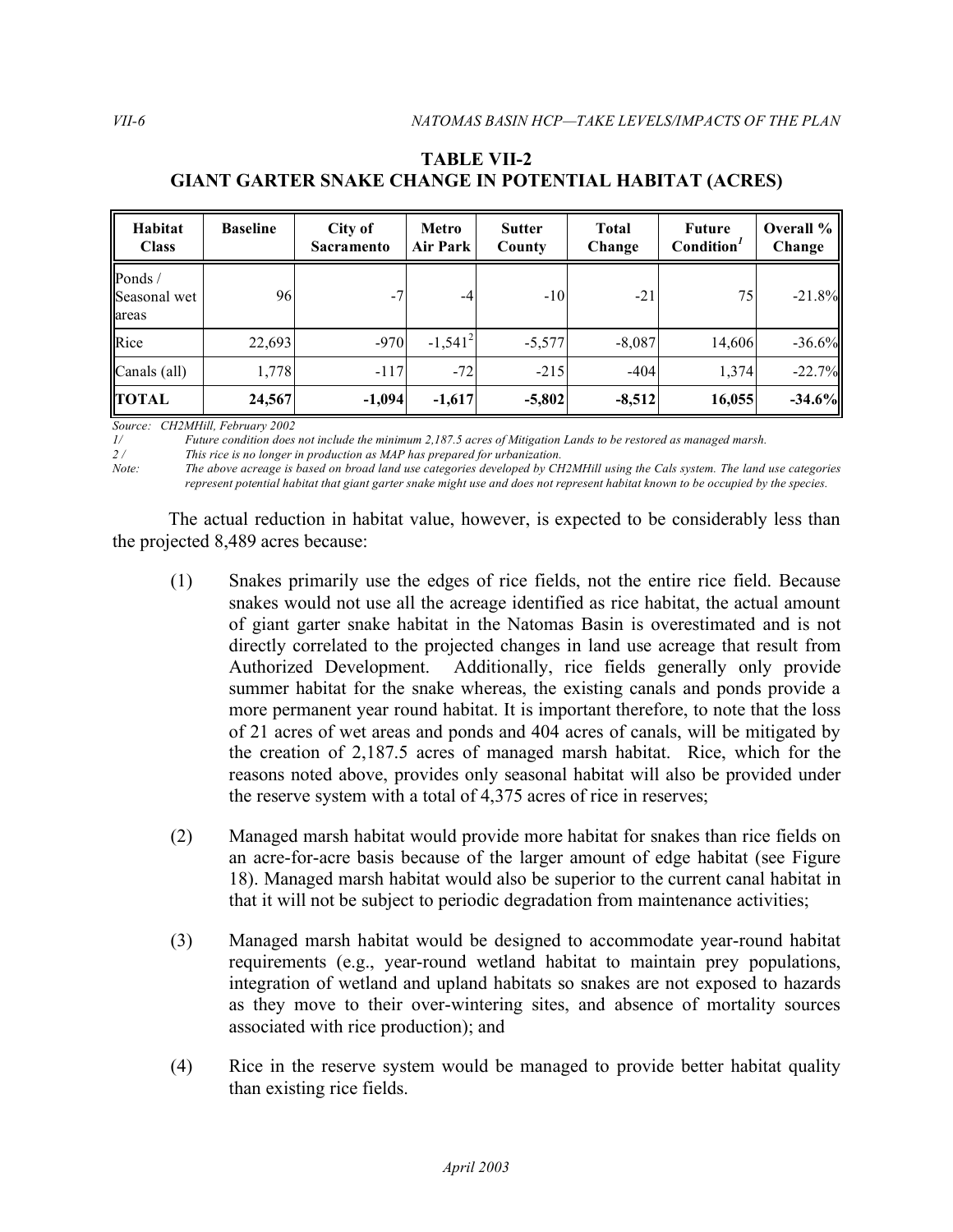#### *NATOMAS BASIN HCP—TAKE LEVELS/IMPACTS OF THE PLAN VII-7*

 In addition to the change in potential habitat, additional effects of urban development that may cause take of giant garter snakes include the elimination of dispersal opportunities leading to population isolation, the results of edge effects on remaining habitat, death or injury to snakes during construction activities, or entombment of snakes in their winter retreats. Also, experience with the USFWS refuge system suggests that operation and maintenance of the RD 1000 and Natomas Mutual conveyance systems will result in killing or injury of some snakes, and there will be additional take associated with short-term loss of habitat following dredging or cleaning activities. Finally, some take of giant garter snakes will likely occur during rice farming activities on TNBC's reserves, as well as during TNBC's construction and maintenance of managed marshes required for the reserve system. However, levels of take of garter snakes during each of these activities (ditch/drain maintenance, rice farming, and marsh construction) are expected to be minor; this is because the Plan's take avoidance, minimization, and mitigation measures (Section V) will be implemented, and because some of these activities (e.g., rice farming) are inherently low-impact with respect to giant garter snakes. The issuance of Incidental Take Permits therefore, will not likely jeopardize the continued existence of this species.

#### Measures to Avoid, Minimize, and Mitigate Take of the Giant Garter Snake

 The NBHCP includes measures to avoid, minimize, and mitigate direct loss of giant garter snakes from construction activities associated with urban development and TNBC's creation of the reserves. The measures related to construction include: timing restrictions, dewatering requirements, and construction monitoring, as well as restrictions on management and maintenance practices. For example, canal and ditch maintenance activities would be limited to no more than 10% of the total miles of canals and ditches per year, including resloping. By conducting construction during the summer months when snakes are active, there is a high probability that snakes in the construction area would be able to avoid construction equipment. By dewatering habitat between November 1 and April 1, snakes would not inhabit construction zones when they emerge from their winter retreats. If dewatering must occur after April 15, it must remain dry for 15 consecutive days prior to excavating or filling habitat. Snakes have been found to leave habitat within a few days of dewatering. By waiting for 15 days after dewatering, it is reasonable to expect that any snakes would have left the construction zone prior to the start of construction activities and injury to snakes would be avoided. Providing construction monitoring (including pre-construction surveys) by a qualified biologist would help ensure that any snakes remaining in the construction area would be relocated in accordance with USFWS and CDFG procedures.

 The NBHCP includes measures to avoid, minimize, and mitigate direct loss of giant garter snakes from Water Agency Covered Activities. These measures include the timing restrictions and dewatering requirements listed above, as well as restrictions on management intensity and management of vegetation control measures. Vegetation control along ditches and canals would be limited to one side of the ditch per year. With this restriction, vegetation that potentially provides habitat for snakes would be retained on one side of the ditch and the ditch could continue to provide cover for snakes following maintenance activities. Restrictions on mowing, application of herbicides/ pesticides, and burning are provided to ensure that habitat features important to the giant garter snake would not be removed as part of maintenance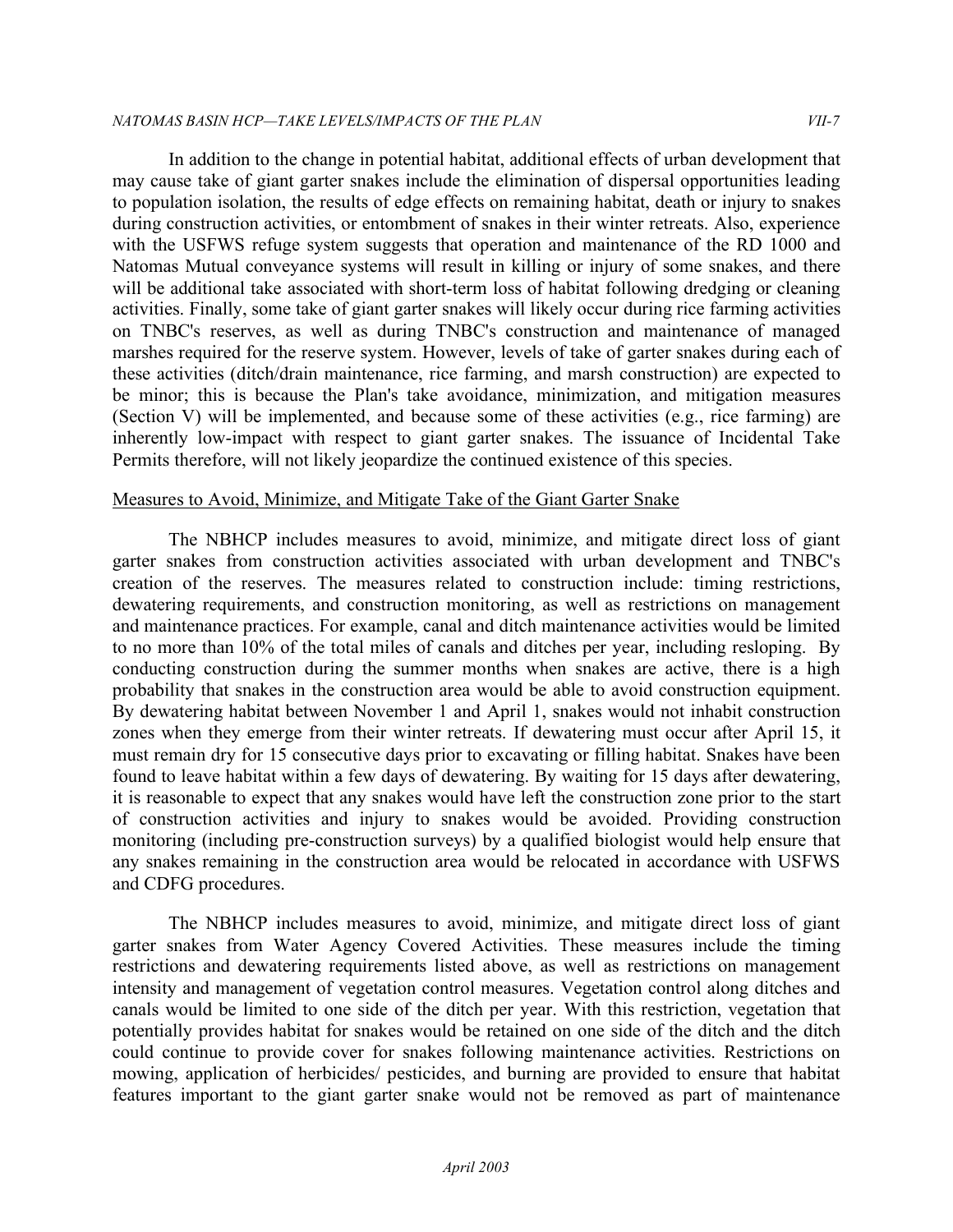activities and that individual snakes are not killed or injured as a result of vegetation control practices.

 In combination with the Conservation Plan, these measures would avoid, minimize and mitigate take of giant garter snakes to the maximum extent practicable in accordance with the ESA and will minimize and fully mitigate effects in accordance with CESA.

#### Impacts to Giant Garter Snake from Development within the City of Sacramento under NBHCP

 Development within the City of Sacramento will result in the loss of foraging, rearing, and hibernation habitat for the giant garter snake and may directly kill or injure individual giant garter snakes due to construction activities although the HCP includes measures to avoid construction take to the maximum extent possible. Foraging and rearing habitat eliminated will consist of agricultural fields and irrigation supply and return ditches and their adjacent levees and berms. Roadside and other types of ditches and channels are also suitable aquatic habitat or movement corridors that may be affected either directly or indirectly by development within the City of Sacramento. Absent the take avoidance, minimization and mitigation measures of the NBHCP, this loss of habitat could potentially represent a substantial impact on the local (American Basin) and statewide population of the snake. To avoid the potential that development within the City of Sacramento would have to adversely affect the continued existence of the species in the American Basin, the City will implement the measures proposed within this NBHCP.

 According to Table 5-1 of the Tech Memo, the number of acres of canals, ponds, and rice in the City's Permit Area which may be impacted by future development is 1,094. Of this, 7 acres are ponds and wet areas, 117 acres are canals and 970 acres are rice. The 8,050 acres of Authorized Development in the City of Sacramento will generate mitigation fees and as a result, 4,025 acres of permanent reserves will be acquired by TNBC. Using 25 % marsh, 50% rice, and 25% uplands proportions, 1,006 acres of managed marsh, 2,013 acres of rice, and 1,006 acres of uplands will be acquired by TNBC as permanent reserves as a result of the City's Covered Activities. The permanent managed marsh would be of a higher quality habitat value than the habitat converted to urban uses because: 1) a higher amount of wetland/upland edge habitat would be provided than rice; 2) a water management regime would provide habitat through the snake's active period; 3) year-round wetland habitat will be provided to maintain prey populations; 4) there will be an integration of marsh and upland to reduce hazards while moving to overwintering sites; and 5) it will provide decreased mortality sources. In addition, under the NBHCP more rice land would be provided in permanent preserves (2,013 acres) than would be lost by urban development in the City's Permit Area (970 acres). While much of the rice land acquired by TNBC for mitigation land is already rice land, the enhanced habitat value results from the permanence of the reserve system and TNBC's rice production practices. Moreover, the NBHCP's reserve system will be permanent and not subject to future pressures for its urban development.

 The North Natomas Community Plan (NNCP) designates a 250 foot wide non-urbanized buffer along the City side of Fisherman's lake, an area owned and managed by RD1000 and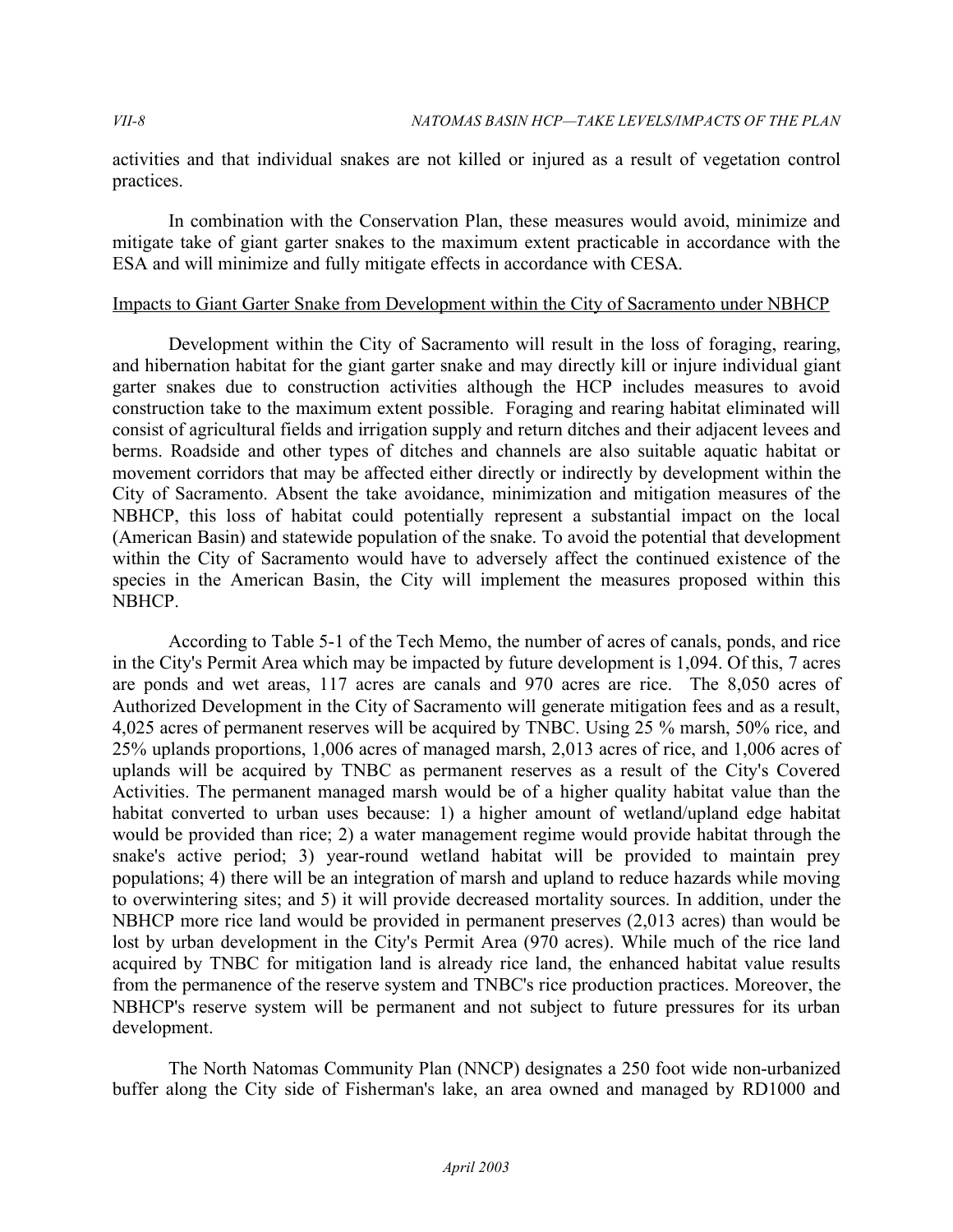known to support giant garter snakes. Development within the NNCP will be available to pay for the acquisition of the buffer land through the North Natomas Financing Plan Land Acquisition Program, separate from the NBHCP mitigation fees. The NBHCP imposes no obligations upon RD 1000 related to this buffer.

Development in the City is expected to result in a net loss of habitat for giant garter snakes. Despite a net loss of habitat and direct take of giant garter snakes, implementation of the NBHCP in the City's Permit Area, including the creation of a permanent system of reserves, provision for a non-urbanized buffer adjacent to Fisherman's Lake, and compliance with required avoidance, minimization, and mitigation measures, will facilitate the persistence of giant garter snakes in the Basin because: 1) the quality of both marsh and rice in the reserve system would be greater than the affected habitat and could support a larger population of giant garter snakes; and 2) the habitat reserves would provide habitat that is stable in location, amount, availability, and quality thereby providing conditions conducive to supporting a stable population of giant garter snakes. The NBHCP Operating Conservation Plan will avoid, minimize and mitigate take of giant garter snakes to the maximum extent practicable in accordance with the ESA and will minimize and fully mitigate effects in accordance with CESA.

#### Impacts to Giant Garter Snake from Development within Sutter County under NBHCP

 Development within Sutter County will result in the loss of foraging and rearing habitat for the giant garter snake. Foraging and rearing habitat lost will consist of agricultural fields and irrigation supply and return ditches. Absent the measures proposed to avoid, minimize and mitigate take of giant garter snake proposed within the NBHCP, this loss would be considered potentially significant to the continued existence of the species in the American Basin.

 According to Table 5-1 of the Tech Memo, the number of acres of canals, ponds, and rice in Sutter's Permit Area which would be impacted by Authorized Development is 5,802 acres. Of this, 10 acres are ponds and seasonally wet areas, 215 acres are canals, and the balance or 5,577 acres are rice fields. The 7,467 acres of Authorized Development in Sutter County will generate mitigation fees and as a result, 3,733 acres of permanent reserves will be acquired by TNBC. Using 25 % marsh, 50% rice, and 25% uplands proportions, 933 acres of managed marsh, 1,867 acres of rice, and 933 acres of uplands will be acquired by TNBC as permanent reserves. Thus, loss of habitat which is predominantly in rice fields will occur, however, the Conservation Plan calls for a substantial increase in the amount of managed marsh (933 acres) which will provide a substantial increase in snake habitat over the loss of 215 acres of canals and 10 acres of ponds. The permanent managed marsh would be of a higher quality habitat value than the habitat converted to urban uses, even rice land, because: 1) a higher amount of wetland/upland edge habitat would be provided than rice; 2) a water management regime would provide habitat through the snake's active period; 3) year-round wetland habitat will be provided to maintain prey populations; 4) there will be an integration of marsh and upland to reduce hazards while moving to overwintering sites; and 5) there will be a decrease in mortality sources. Although, much of the rice land acquired by TNBC, for mitigation land is already rice land, the enhanced habitat value results from the permanence of the reserve system and TNBC's rice production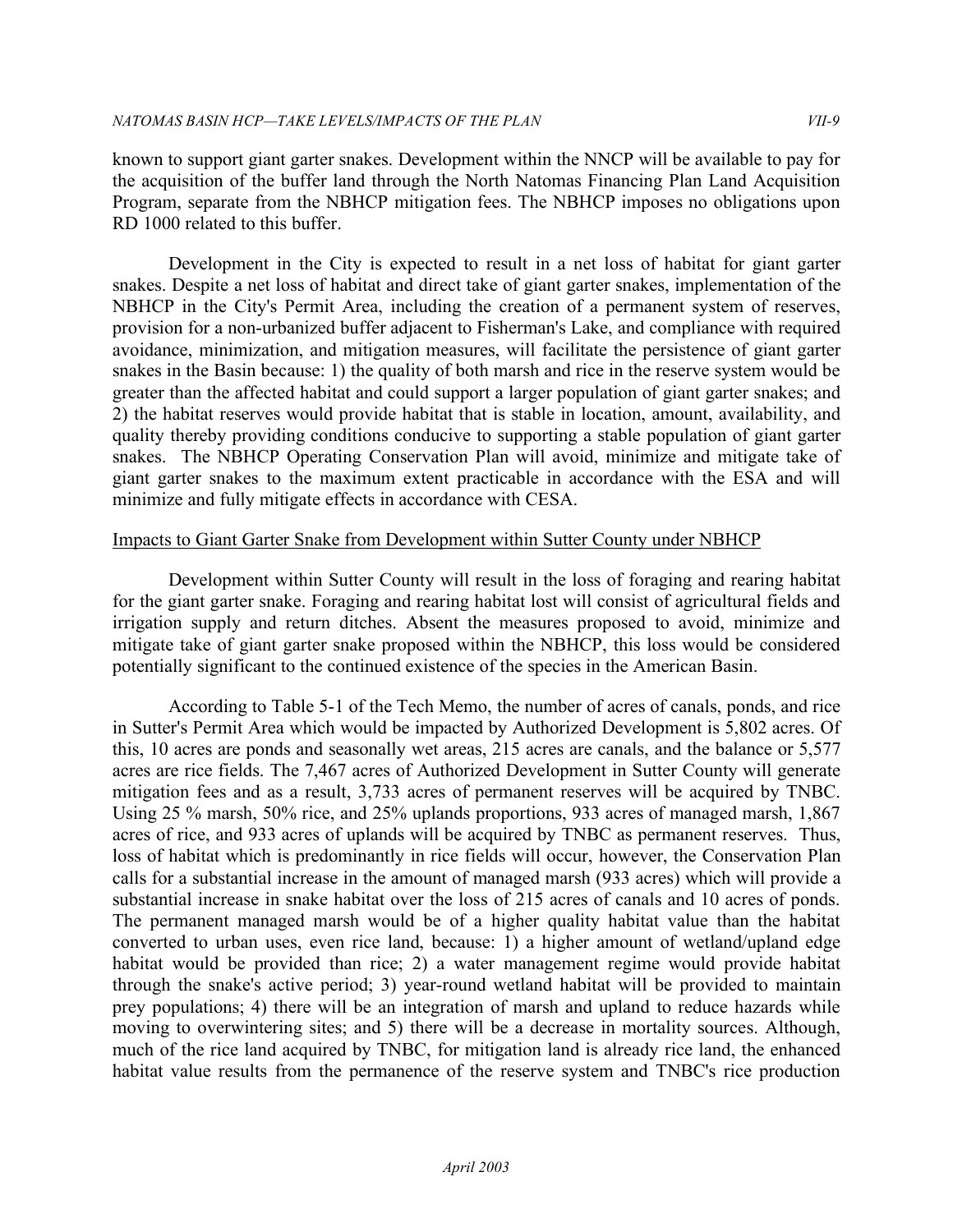practices. Moreover, the NBHCP's reserve system will be permanent and not subject to future pressures for its urban development.

 Development in Sutter County is expected to result in a net loss of habitat for giant garter snakes in that jurisdiction whether or not the City of Sacramento participates. Despite a net loss of habitat and potential direct take of giant garter snakes, implementation of the NBHCP in Sutter's Permit Area, including the creation of a permanent system of reserves and compliance with required avoidance, minimization, and mitigation measures, would encourage persistence of giant garter snakes in the Basin because: 1) the quality of both marsh and rice in the reserve system would be greater than the affected habitat and could support a larger population of giant garter snakes; 2) the habitat reserves would provide habitat that is stable in location, amount, availability, and quality thereby providing conditions conducive to supporting a stable population of giant garter snakes; and 3) the Changed Circumstances and Adaptive Management sections of the plan allow for monitoring of impacts to ensure that the type of habitat created by the reserve system supports the species impacted by Authorized Development and also includes changes to incorporate and Recovery Plans adopted for the giant garter snake. The NBHCP Operating Conservation Plan will avoid, minimize and mitigate take of giant garter snakes to the maximum extent practicable in accordance with the ESA and will minimize and fully mitigate effects in accordance with CESA.

# Impacts to Giant Garter Snake from the Water Agencies' Covered Activities

 The impacts that may result from RD 1000's Covered Activities, and those that may result from Natomas Mutual's Covered Activities are substantially the same. As a result, the impacts of the two agencies are defined collectively for giant garter snake as well as all species addressed by the NBHCP and discussed within this section.

 Experience with the USFWS refuge system suggests that operation of the RD 1000 and Natomas Mutual water conveyance systems may result in killing or injury of some snakes, and there will be additional take associated with short-term loss of habitat following dredging or cleaning activities.

 Possible take of the giant garter snake by the Water Agencies' Covered Activities is mitigated under the NBHCP because: (1) the NBHCP requires the Water Agencies to employ take avoidance measures to ensure that a minimum number of giant garter snakes are directly killed or injured during the Water Agencies' Covered Activities; (2) some habitats in the Basin may be currently underutilized by giant garter snakes, allowing for some giant garter snakes to disperse to, or be re-introduced into, those underutilized habitats; (3) the fact that the ditches and canals already support the primary giant garter snake habitat, indicates that the Water Agencies' Covered Activities may not be substantially detrimental to giant garter snake populations; and 4) additional mitigation measures as appropriate will be included in the specific management plans for the Water Agencies. The NBHCP Operating Conservation Plan will avoid, minimize and mitigate take of giant garter snakes to the maximum extent practicable in accordance with the ESA and will minimize and fully mitigate effects in accordance with CESA.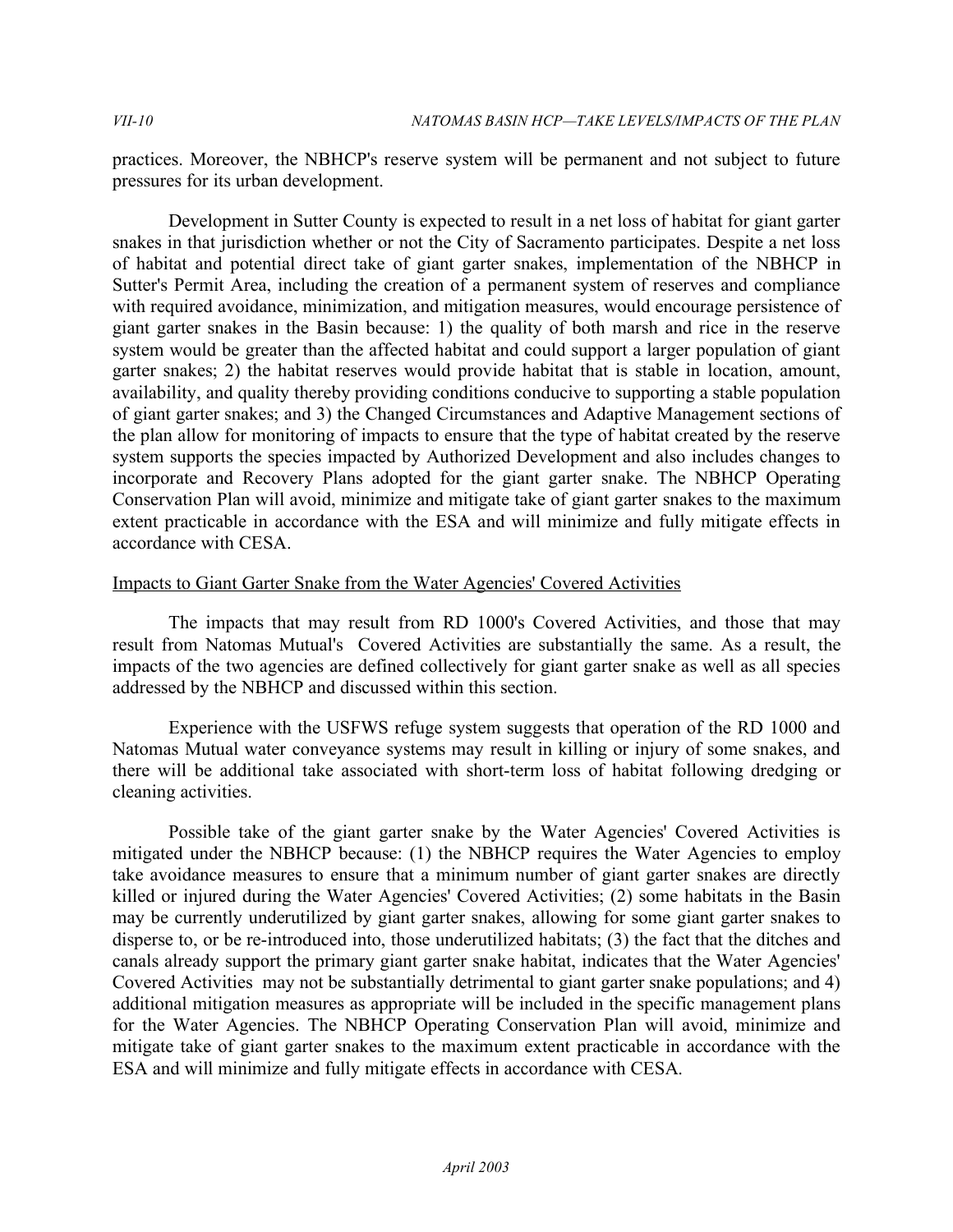#### Overall Impacts to Giant Garter Snake under NBHCP

 Urban development within the Permit Areas is likely to destroy giant garter snake habitat (e.g., rice fields, marshes and sloughs, and irrigation ditches and drains), and may directly kill or injure individual garter snakes. Giant garter snakes may be killed or injured through vehicle strikes on roads, crushing beneath heavy construction equipment, or entombment in their winter retreats. Giant garter snakes that escape initial destruction in construction areas may also be killed or injured because of disorientation or lack of suitable cover resulting in starvation or predation. Non-construction related operations and maintenance activities by the water agencies may have similar effects on the snake. The behavior of giant garter snakes, especially their response to construction related disturbance, is not well understood. However, the NBHCP's take avoidance strategy for giant garter snakes, recognizes that some such measures could be modified under the Plan's Adaptive Management provisions.

 Anticipated take of the giant garter snake, as described above, is expected to be adequately mitigated under the Plan because: (1) the Plan will establish up to 6,562.5 acres of reserve lands in both managed marsh wetlands and rice lands, designed to best meet the giant garter snake's biological needs; (2) the Plan describes take avoidance measures to ensure that a minimum number of garter snakes are directly killed or injured during development and other activities; (3) some habitats in the Basin may be currently underutilized by snakes, allowing for some snakes to disperse to or be re-introduced into them; and (4) some existing rice lands will likely not be developed under the Plan, leaving a component of rice land habitat that would work in concert with the Plan's reserve system to support the Basin's giant garter snake population.

 Giant garter snake mitigation includes a combination of overall measures (i.e., pre- construction surveys), species-specific measures (i.e., timing restrictions, dewatering requirements), up-front acquisition of mitigation lands, and planned long-term protection, creation, and enhancement of upland and wetland (i.e., marsh) habitats in the reserve system. Mitigation for the species also includes a substantial monitoring program that will aid in the timely evaluation of mitigation program efficacy.

 The NBHCP Operating Conservation Plan will avoid, minimize and mitigate take of giant garter snakes to the maximum extent practicable in accordance with the ESA and will minimize and fully mitigate effects in accordance with CESA.

#### **2. Swainson's Hawk**

#### Significance of the Natomas Basin to Swainson's Hawk

 The Swainson's hawk is listed as a Threatened species under the California Endangered Species Act. Swainson's hawks use the Natomas Basin for the breeding season from March to September for nesting and foraging. The hawk overwinters in Mexico and South America. A study conducted by the Swainson's Hawk Technical Advisory Committee in 2000 monitored 24 nesting sites in the Basin, of which 17 were active. Of these, only 10 successfully nested in 2000 (i.e., reared young to fledgling), producing a total of 20 fledglings (Swainson's Hawk TAC 2000). Two new nesting territories were found in the interior of the Natomas Basin in 2001 and a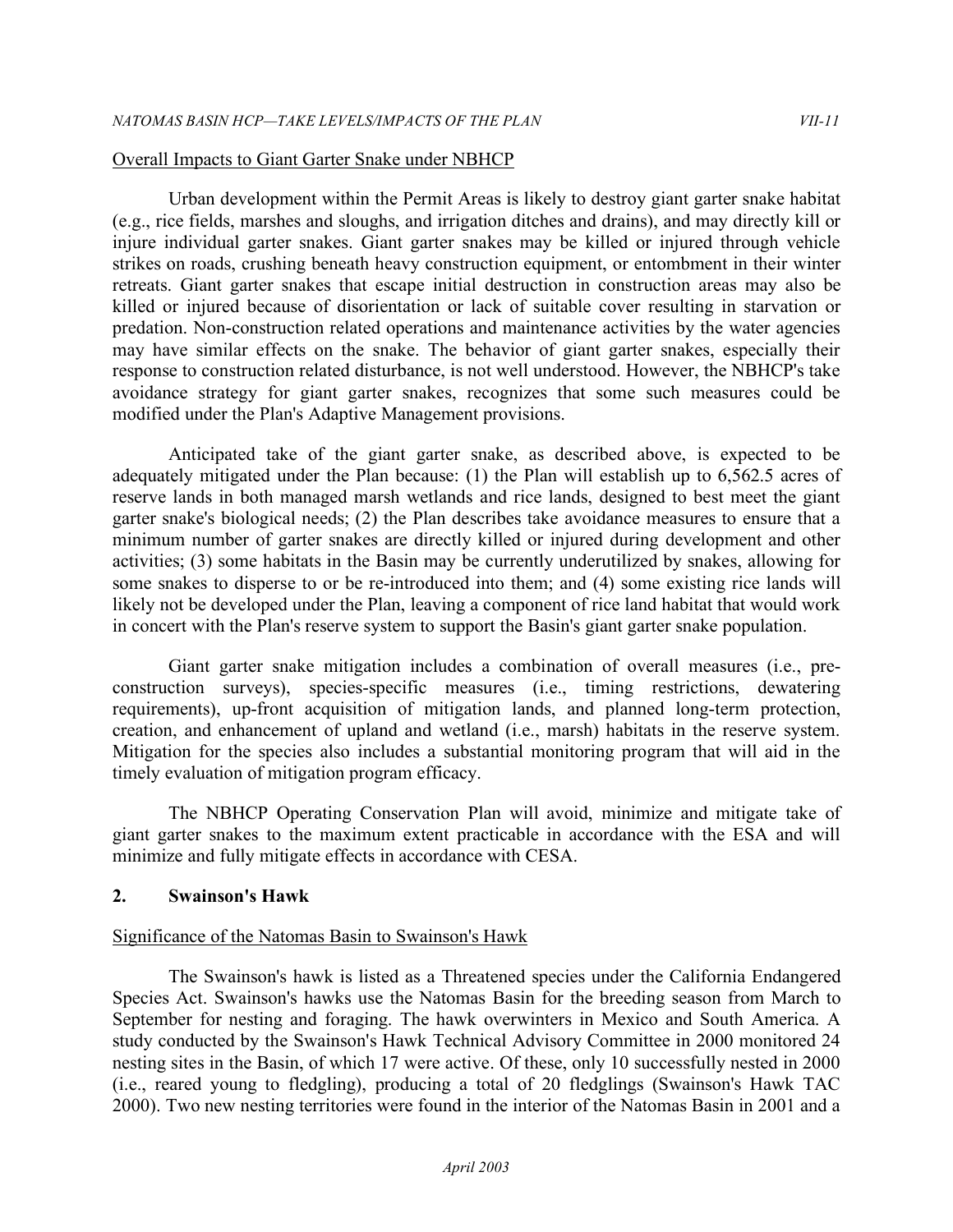third new site was found adjacent to the East Main Drainage Canal (Swainson's Hawk TAC 2001). Of the 27 territories in the Basin, 19 were active in 2001. About 35 additional nesting sites are located outside the Basin, 22 sites on the water side of the Sacramento River east levee (adjacent to the Basin) and 13 sites on the water side of the Sacramento River west levee. Loss of foraging (i.e., grassland and agricultural fields) and nesting habitat (i.e., tall oaks or other trees in riparian and other habitats) continues to impact this species statewide. The Natomas Basin provides foraging and nesting habitat for the Swainson's hawk and is important to the continued viability of the Swainson's hawk.

#### Extent of Take of Swainson's Hawk as a Result of Covered Activities

 The HCP includes a number of protocols and mitigation measures to prevent harm to individual hawks. However, indirect or incidental take of the Swainson's hawk could result under the Covered Activities of the NBHCP from the effects of: (1) conversion of Swainson's hawk nesting and foraging habitat to urban uses; (2) adverse edge effects on Swainson's hawk habitat remaining in the Basin after development occurs; and (3) disturbance to or removal of trees which may support nesting activities of Swainson's hawk. The issuance of Incidental Take Permits in combination with the provisions of the NBHCP will not likely jeopardize the continued existence of this species.

 *Nesting Habitat*: The Natomas Basin supports both nesting and foraging habitat for Swainson's hawk. For nesting, Swainson's hawks typically use riparian forest habitats but can use isolated trees or groves of trees outside of riparian zones (Swainson's Hawk TAC 2000). Of the existing land use types in the Natomas Basin, Riparian, Oak Groves and Tree Groves are considered potential nesting habitat for Swainson's hawk. Based on these land use types, the Natomas Basin currently supports about 328 acres of potential nesting habitat for Swainson's hawk. This acreage does not include riparian habitat along the Sacramento River on the water side of the levees which is located outside of the HCP Plan Area. The land use analysis indicates a reduction in potential nesting habitat of 65 acres.

| <b>Habitat</b><br><b>Class</b> | <b>Baseline</b> | City of<br><b>Sacramento</b> | Metro Air<br>Park | <b>Sutter</b><br>County | <b>Total</b><br>Change | <b>Future</b><br>Condition <sup>1</sup> | Overall %<br>Change |
|--------------------------------|-----------------|------------------------------|-------------------|-------------------------|------------------------|-----------------------------------------|---------------------|
| Riparian                       | 124             | $-24$                        |                   |                         | $-24$                  | 100                                     | $-19.4%$            |
| Oak Groves                     | 98              | -6                           | $-2$              |                         | -8                     | 89                                      | $-8.2\%$            |
| Tree Groves                    | 106             | $-10$                        | $-23$             |                         | $-33$                  | 73                                      | $-31.1%$            |
| <b>TOTAL</b>                   | 328             | $-40$                        | $-25$             |                         | -65                    | 263                                     | $-19.8%$            |

 **SWAINSON'S HAWK CHANGE IN POTENTIAL NESTING HABITAT (ACRES) TABLE VII-3** 

 *Source: CH2MHill, February 2002*

<sup>1/</sup> Future condition does not include the minimum 2,187.5 acres of Mitigation Lands to be restored as managed marsh.

 *Note: The above acreage is based on broad land use categories developped by CH2MHill using the Cals system. The land use categories represent potential habitat Swainson's hawk might use and does not represent habitat known to be occupied by the species.*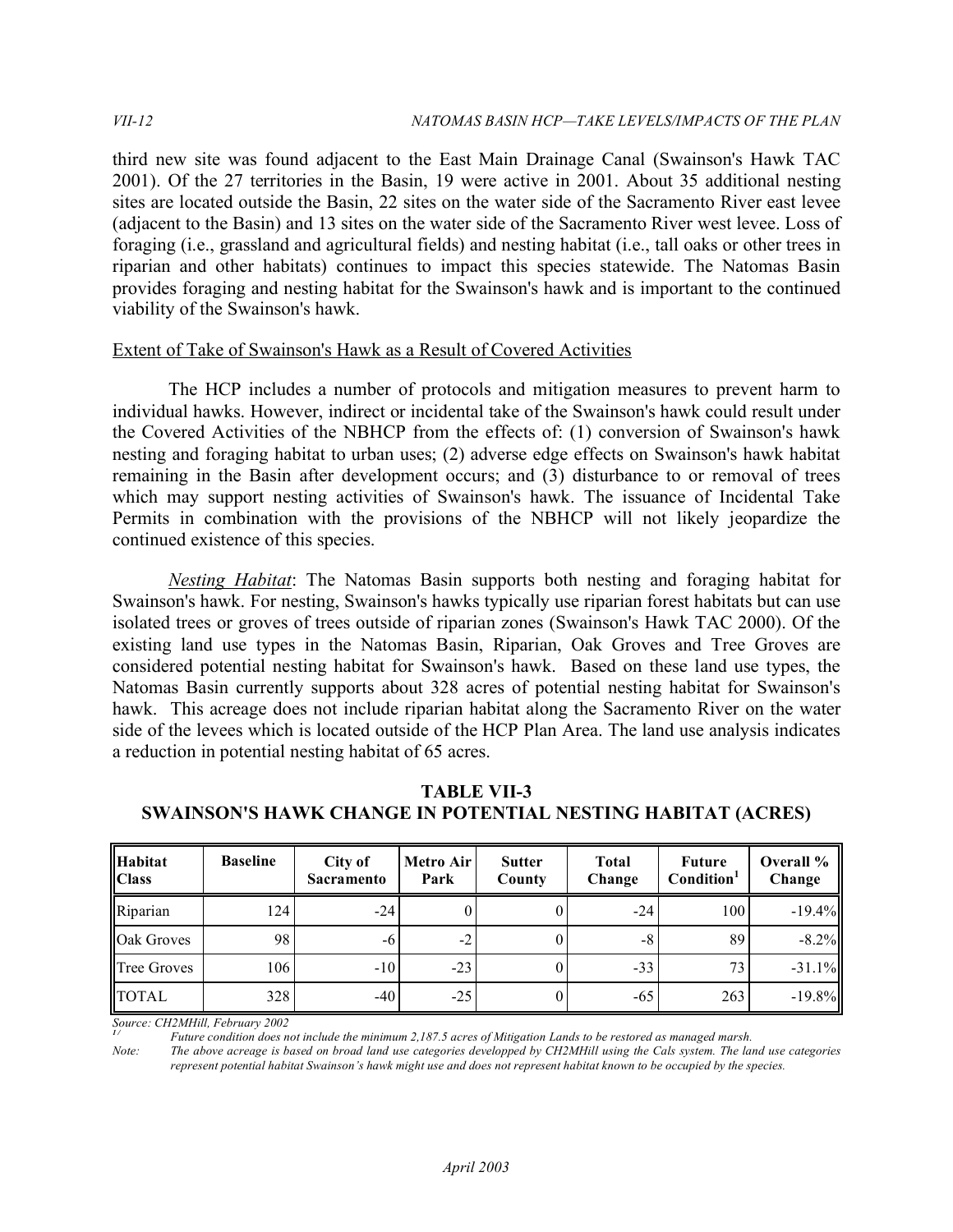However, the actual loss of nesting habitat would be effectively less than this amount because: 1) it is estimated that only 4 of the active nest sites are located in the area of potential nesting habitat lost to urban development; 2) riparian habitat, suitable for nesting trees, would be incorporated into the habitat reserves; and 3) tree mitigation will be advanced for these four trees following approval of the HCP regardless of when or if the nest trees are actually disturbed ; and 4) measures would be implemented to protect trees that are used by Swainson's hawk and to increase the availability of suitable nesting trees.

 The tree planting program for TNBC lands is in progress and ongoing. A variety of native tree species will be planted to provide trees with differing growth rates, maturation and life span. This will ensure that nesting habitat will be available quickly (5-10 years in the case of cottonwoods and willows), and in the long term (i.e., valley oaks and sycamores), and minimize the temporal losses from impacts to trees within areas scheduled for development within the 50- year permit life. Trees will be planted throughout the Basin, increasing nesting habitat within close proximity of quality foraging habitat within the reserves. The trees will also be located in more protected areas (away from development and highways), and near ore consistent food sources. This increased value in foraging habitat based on quality and proximity to nesting habitat will enhance the nesting success (better bioenergetics) of future generation of Swainson's hawks. In addition, a total of 2,187.5 acres of upland reserves with tree groves as well as the upland edges (approximately 25% or 547 acres) of the 2,187.5 acres of managed marsh will be established under the NBHCP. Over time, tree groves and nest tree planting mitigation will create substantial new nesting habitat for the Swainson's hawk. Thus, although 263 acres of potential nesting habitat will be impacted, substantially more acres of upland habitat and edges with trees will be created.

 *Foraging Habitat*: Foraging habitat for Swainson's hawk consists of alfalfa, grasslands, pasture and certain row crops, such as tomatoes and sugar beets. Swainson's hawks have been observed foraging along the margins of rice fields when the fields are flooded, and to forage in rice fields that are not flooded. Nonetheless, rice provides relatively little habitat for Swainson's hawks; therefore this habitat type is not considered as foraging habitat in the analysis. Based on this characterization, the Natomas Basin supports about 21,908 acres of foraging habitat for Swainson's hawks (Table 5-5 of the Tech Memo). The future scenario shows 12,703 acres of Development by Metro Air Park. Of the foraging habitat which would be impacted by urban development, 6,917 acres are within the City of Sacramento, 1,860 acres are within Sutter County, and 403 acres are attributed to build-out in Metro Air Park. habitat remaining after completion of Authorized Development including Authorized

 The importance of suitable foraging habitat to Swainson's hawks however is influenced by the proximity of foraging habitat to nest sites. Swainson's hawks have been found to forage up to18 miles from nest sites, but most foraging occurs much closer to nest sites. The CDFG considers habitat within 1.0 mile from the nest site as the more valuable foraging habitat than habitat at greater distances. The baseline amount of foraging habitat for Swainson's hawk within 1 mile of nest sites is 12,446 acres (Table 5-6 of the Tech Memo). At the Future scenario, a total of 4,149 acres are expected to be impacted in the Basin, leaving 8,279 acres of foraging habitat within 1 mile of nesting sites remaining. Of the 4,149 acres expected to be impacted by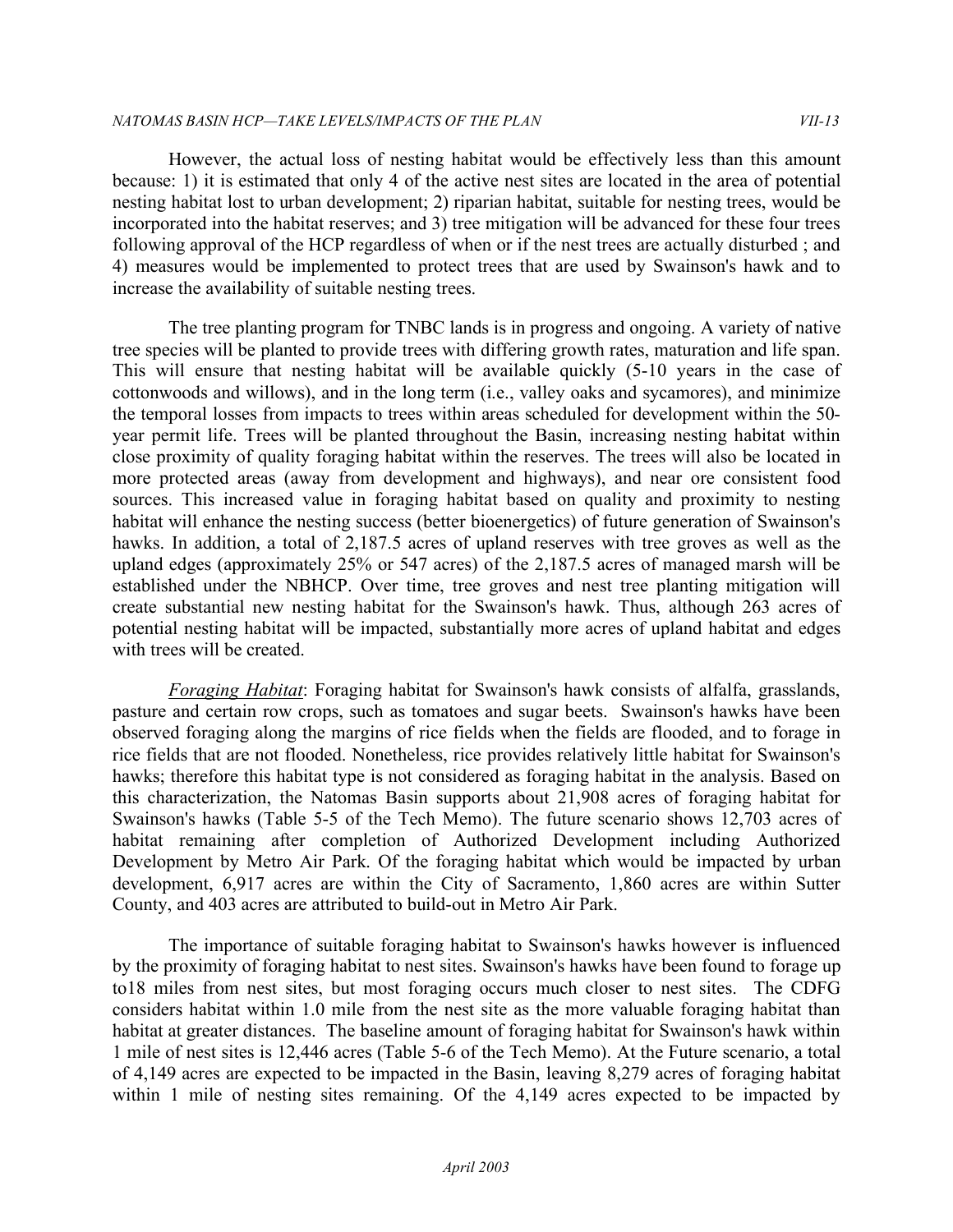development, 3,679 acres are located in the City of Sacramento, 165 acres are located in Sutter County, and 305 acres are located in Metro Air Park. This net reduction would be at least partially, if not entirely, offset by the greater quality of upland habitat (a total of 2,187.5 acres of upland reserves) in the habitat reserves (i.e., native grassland and managed specifically to provide foraging habitat), and by upland components of the other reserve habitats.

| <b>TABLE VII-4</b>                                                   |  |
|----------------------------------------------------------------------|--|
| <b>SWAINSON'S HAWK CHANGE IN POTENTIAL FORAGING HABITAT* (ACRES)</b> |  |

| Habitat<br><b>Class</b> | <b>Baseline</b> | City of<br><b>Sacramento</b> | <b>Metro</b><br>Air<br>Park | <b>Sutter</b><br>County | <b>Total</b><br>Change | <b>Future</b><br><b>Condition</b> | <b>Overall</b><br>$\frac{6}{9}$<br>Change |
|-------------------------|-----------------|------------------------------|-----------------------------|-------------------------|------------------------|-----------------------------------|-------------------------------------------|
| Non-rice<br>Crops       | 9,698           | $-2,523$                     | $-232$                      | $-159$                  | $-2,915$               | 6,784                             | $-30.0\%$                                 |
| Pasture                 | 353             | $-3$                         | $-20$                       |                         | $-23$                  | 330                               | $-6.5%$                                   |
| Ruderal                 | 1,444           | $-868$                       | -6                          | $-5$                    | $-879$                 | 565                               | $-60.9%$                                  |
| <b>TOTAL</b>            | 12,446          | $-3,679$                     | $-305$                      | $-165$                  | $-4,149$               | 8,297                             | $-33.3%$                                  |

 *Source: CH2MHill, February 2002* 

 *\* Within 1 mile of nesting sites 1* 

 *Future condition does not include the minimum 2,187.5 acres of Mitigation Lands to be restored as managed marsh.* 

 In addition to the 2,188 acres of upland reserve habitat proposed under the NBHCP, there will be numerous other opportunities for Swainson's hawk forage within TNBC reserve system. It is anticipated that 10% of rice crops will be rotated out of rice production annually, thus providing additional rotating forage land each year. Rice fields are drained for two of the seven month period during which Swainson's hawk forage in the Natomas Basin and, when drained, these rice fields provide additional foraging habitat. Within TNBC managed marsh reserve component, substantial upland areas and the seasonally dry component of the managed marsh provide foraging habitat for Swainson's hawk. (See Section IV.C.3.d which requires that on wetland reserves, typically include 20-30% of the reserve as upland habitats (for basking, hibernacula, etc.) Based upon the upland reserve component and these additional opportunities, Swainson's hawk foraging habitat within TNBC reserve system will be greater than the 0.5 to 1.0 mitigation required under the NBHCP. The table below shows the total acreage of upland habitat projected to be included in the TNBC reserve system. The proposed Mitigation Ratio (0.5:1), in combination with restoration and enhancement efforts, and operational and management practices of rice reserves, would comprise a system of upland areas for foraging equivalent to 3,371.8 acres.

*VII-14*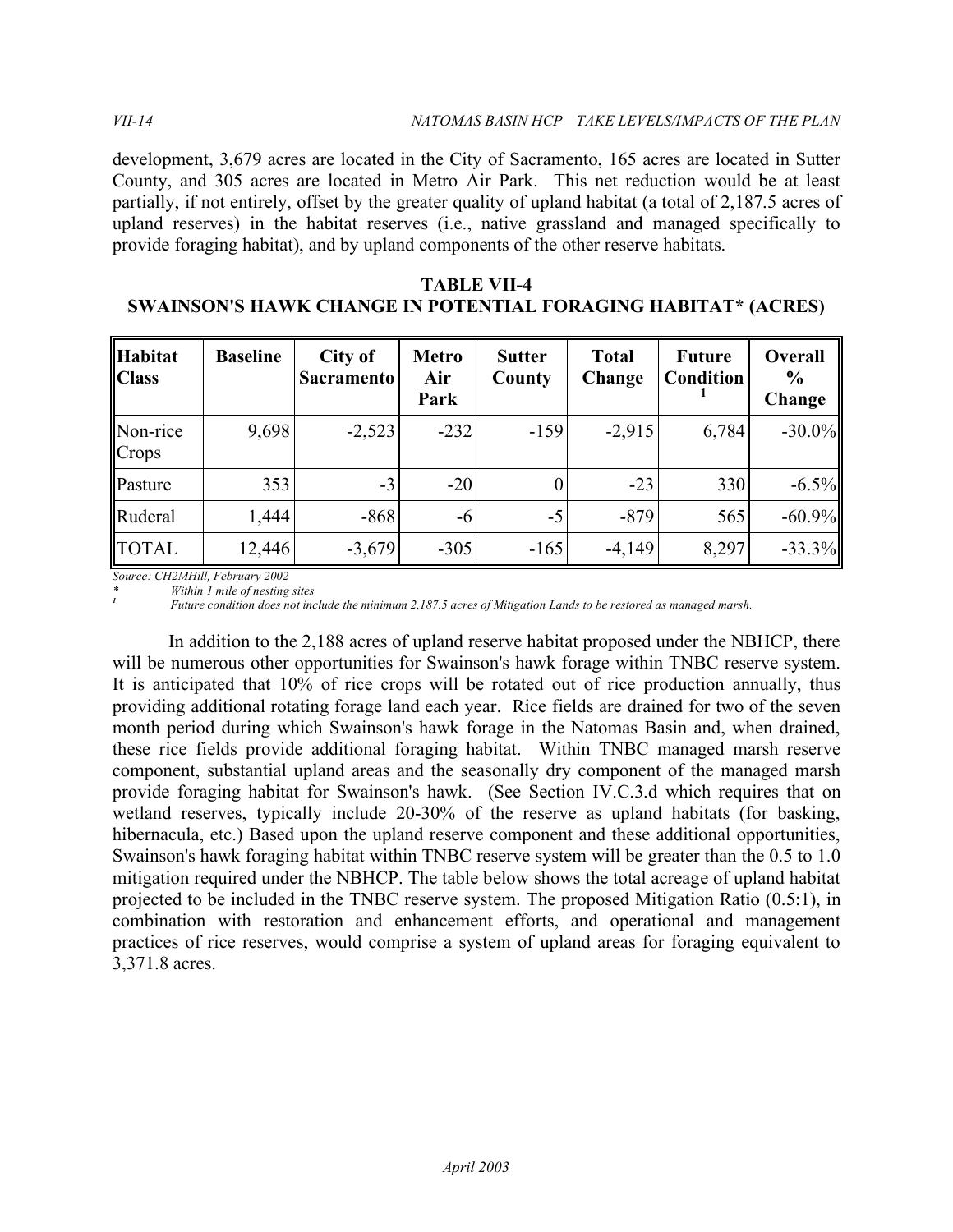| <b>Reserve Habitat Type</b>                                | Acreage | <b>Percent Upland Area</b> | <b>Upland Acreage</b> |
|------------------------------------------------------------|---------|----------------------------|-----------------------|
| 25% Upland Areas                                           | 2,187.5 | 100                        | 2,187.5               |
| 25% Managed marsh of<br>which $20-30\%$ is upland<br>edges | 2,187.5 | 25                         | 546.9                 |
| <b>MAP Additional Swainson's</b><br>Hawk Mitigation Land   | 200     | 100                        | 200                   |
| Fallow rice reserves                                       | 4,375   | 10                         | 437.5                 |
| <b>TOTAL UPLAND</b><br><b>FORAGING ACREAGE</b>             |         |                            | 3,371.9               |

# **UPLAND FORAGING HABITAT WITHIN TNBC RESERVES TABLE VII-5**

 While not under the authority of TNBC or the Permittees, Sacramento International Airport maintains approximately 4,050 acres of buffer lands surrounding the existing airport. These buffer lands provide a large contiguous block of habitat within and adjacent to the Swainson's Hawk Zone and provide substantial foraging habitat for Natomas Basin Swainson's hawk populations. Development of these buffers lands to urban uses would require that Sacramento County either participate in a revision to the NBHCP or a separate consultation process with the Wildlife Agencies to secure an Incidental Take Permit. Analysis of such a permit application would consider the impacts of proposed development on the viability of Natomas Basin Swainson's hawk populations and the project applicants would be required to fully mitigate the impacts of proposed development.

#### Measures to Avoid, Minimize, and Mitigate Take of the Swainson's Hawk

 The NBHCP includes measures to avoid, minimize, and mitigate take of Swainson's hawks related to change in potential habitat within the Basin. These measures include: 1) avoiding removal of known nest trees, if practicable; 2) preserving valley oaks, wherever possible; 3) preserving and restoring riparian habitat, particularly within the buffer at Fisherman's Lake; and 4) implementing a tree planting program on TNBC habitat reserves. The tree planting program could create nesting opportunities in areas with limited nesting habitat but that have adequate foraging habitat and increase overall the nesting population of hawks in the Basin.

 Also, the NBHCP includes measures to avoid, minimize, and mitigate take of Swainson's hawk related to construction impacts of urban development or TNBC activities: 1) pre-construction surveys to determine locations of nest sites; 2) timing restrictions to avoid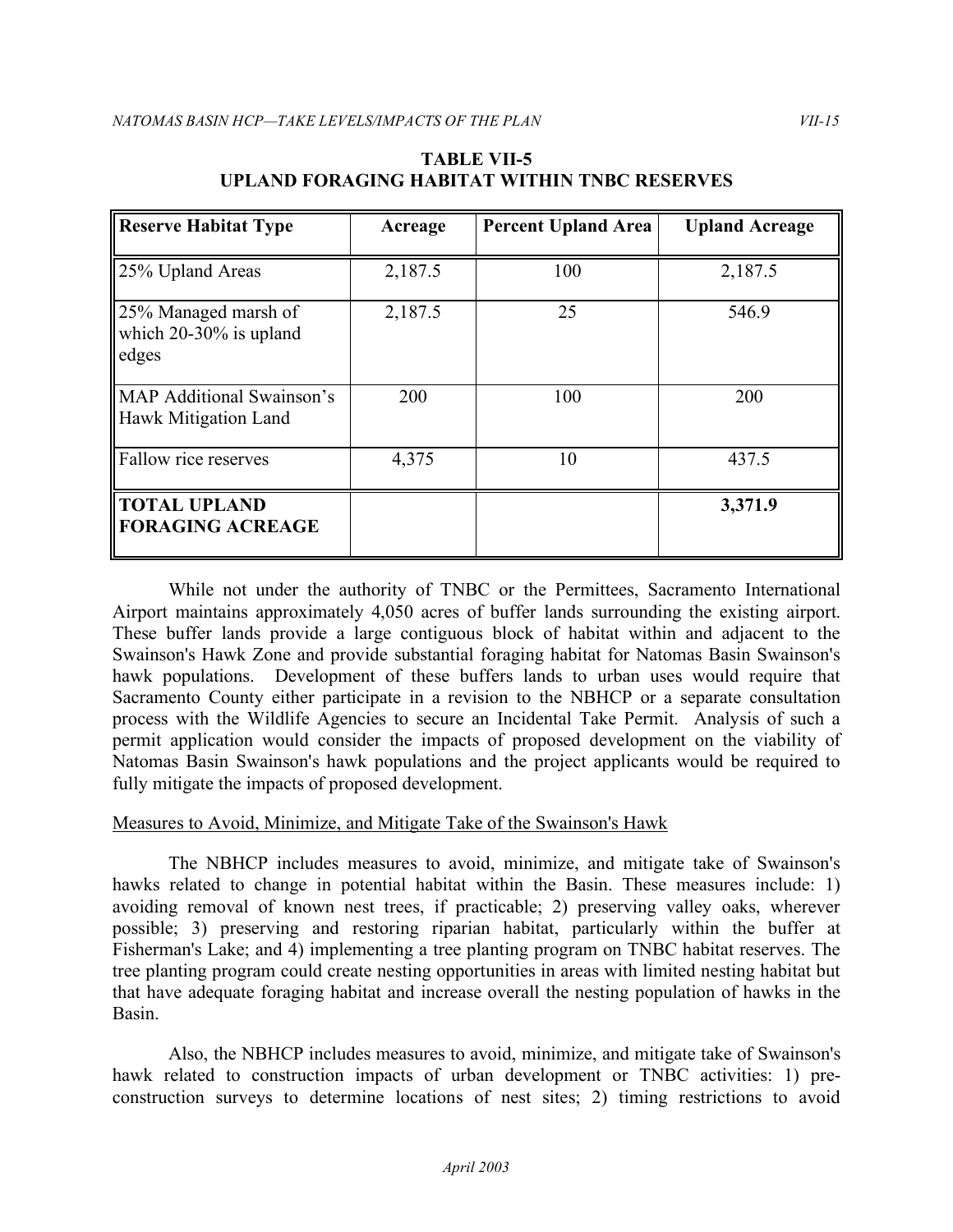disturbing Swainson's hawks during the breeding season; and 3) on-site biologist to monitor construction activity that might cause nest abandonment or forced fledgling. The effects of the Water Agency Covered Activities on Swainson's hawks would be minimal because most of the Covered Activities are expected to occur outside Swainson's hawk nesting areas. In combination with the Conservation Plan, these measures would avoid, minimize and mitigate take of Swainson's hawk to the maximum extent practicable in accordance with the ESA and will minimize and fully mitigate effects in accordance with CESA.

# Impacts to Swainson's Hawk from Development within the City of Sacramento under NBHCP

 Development within the City of Sacramento will result in the loss of foraging habitat and could disturb or eliminate active nest sites due to construction activities. Foraging habitat includes alfalfa, non-rice crops, grassland, and pasture. Absent the avoidance, minimization and mitigation measures of the NBHCP, this loss of habitat would potentially represent a substantial impact on the Swainson's hawk in the City's Permit Area. that might adversely affect the continued existence of the species in the Basin.

 According to Tables 5-5 and 5-6 in the Biological Tech Memo, the number of acres of potential foraging habitat, including alfalfa, non-rice crops, grassland, ruderal and pasture, in the City's Permit Area which would be impacted by urban development is 6,925 acres. Of this, Table 5-6 of the Tech Memo estimates that 3,679 acres are located within 1 mile of nesting sites and therefore, are considered more productive habitat for the hawk. The Future Scenario, assuming 8,050 acres of Authorized Development, shows 1,006.3 acres of uplands reserve would be created and managed to minimize City impacts to foraging habitat. The uplands habitat will be managed by TNBC to specifically provide the habitat requirements of the Swainson's hawk (i.e., grasslands and nesting trees). In addition, approximately 25% (or an additional 251 acres) of the managed marsh reserves will be upland edges which will also be managed for the benefit of the hawk.

 Authorized Development within the City's Permit Area (Figure 2) is within the Swainson's Hawk Zone is limited to the 252 acres designated for urban development by the City in 1994. The City is not proposing any additional lands within the Swainson's Hawk Zone for coverage under the NBHCP and its associated Permits. The foraging habitat converted to urban uses, therefore, is not generally within one mile of the majority of nesting sites. Also, the NNCP designates a 200 foot wide agricultural buffer along the western boundary of the community plan area between the City limits and designated urban uses (page 59 - NNCP). This buffer is part of and contained within the 252 acres of City designated urban development located within the Swainson's Hawk Zone. This buffer is intended to reduce the disturbance of the riparian habitat, including existing hawk nest sites, along Fisherman's Lake from human and other activities associated with the urban area.

 In the 2001 Settlement Agreement, the City was obligated to amend the North Natomas Financing Plan to provide for a 250 foot wide agricultural buffer, 50 feet wider than NNCP. The Financing Plan was amended to include this increased buffer width in the Land Acquisition Program in June 2002. Also, the Settlement Agreement requires the City to consider a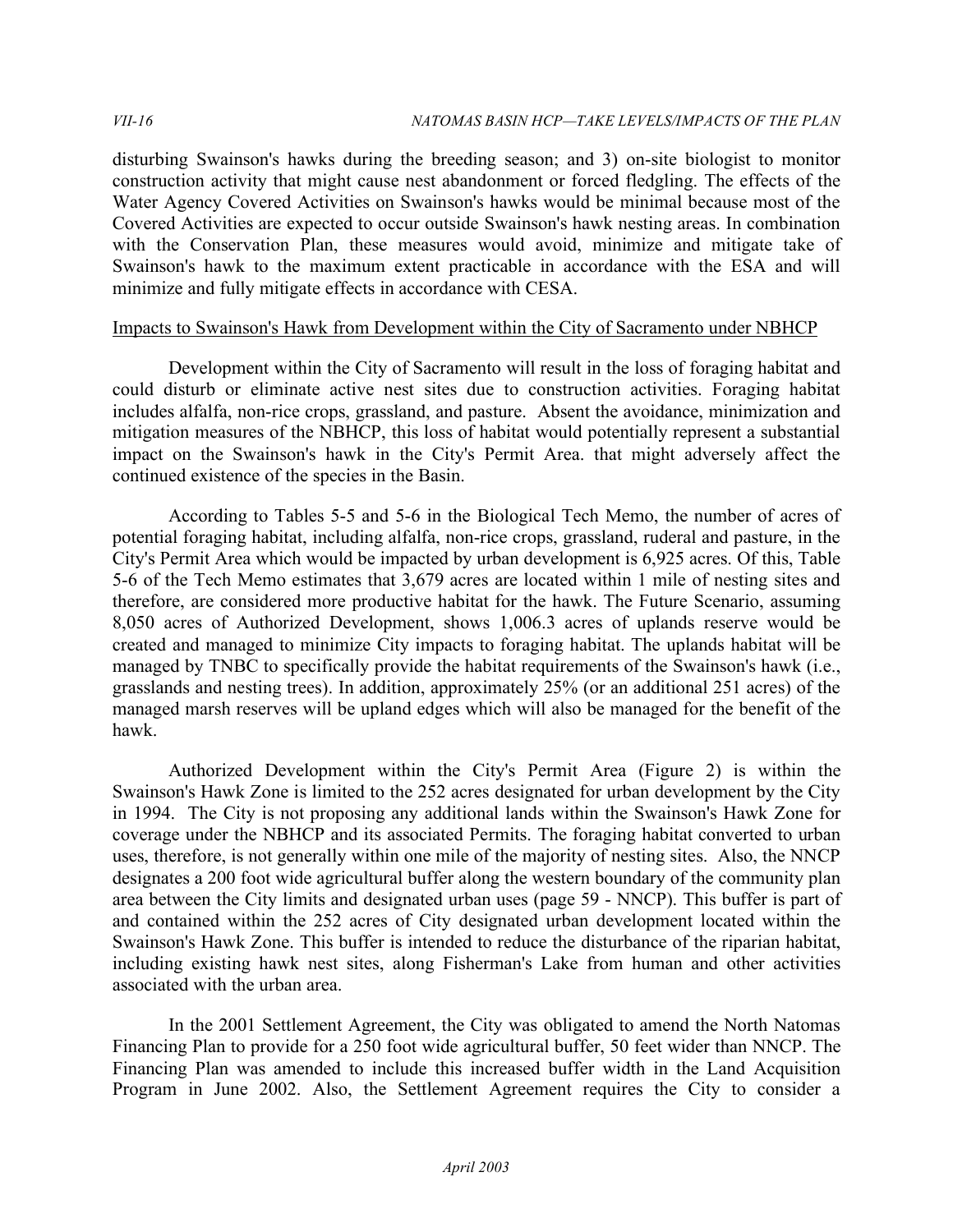community plan amendment to widen the agricultural buffer from 250 feet to 800 feet wide. As of January 2003, the Council has not taken action on this proposed buffer width amendment.

 Development in the City will be subject to avoidance, minimization, and mitigation measures designed to reduce removal and disturbance of hawk nest trees.

 The NBHCP Operating Conservation Plan will avoid, minimize and mitigate take of Swainson's hawk to the maximum extent practicable in accordance with the ESA and will minimize and fully mitigate effects in accordance with CESA.

#### Impacts to Swainson's Hawk from Development within Sutter County under NBHCP

 Development within Sutter County will result in the loss of foraging habitat and could disturb or eliminate active nest sites due to construction activities. Foraging habitat includes alfalfa, non-rice crops, grassland, and pasture. Absent the avoidance, minimization and mitigation measures of the NBHCP, this loss of habitat could potentially represent a substantial impact on the Swainson's hawk in Sutter's Permit area and could adversely affect the continued existence of the species in the Basin.

 According to Tables 5-5 and 5-6 in the Biological Tech Memo, the number of acres of potential foraging habitat, including alfalfa, non-rice crops, grassland, ruderal and pasture, in the Sutter's Permit Area is 1,860 acres of which 165 acres are located within 1 mile of nesting sites. Foraging habitat for Swainson's hawk within Sutter County is limited due to the type of agricultural practices that occur in the County. Rice is the predominant crop and does not promote a large prey base when compared to more favorable crops, such as alfalfa, or ruderal habitats. Based on Authorized Development in Sutter County (7,467 acres), Sutter County's contribution to the reserve system would include 933.4 acres of upland reserves and 933.4 acres of managed marsh with upland edges. The loss of foraging habitat will be offset by the fact that the uplands habitat reserves will be managed by TNBC to specifically provide that habitat requirements of the Swainson's hawk (i.e., grasslands). And the amount of quality habitat to be created by the reserves will be significantly greater than the amount of high quality habitat (within 1 mile of nesting sites) currently available in the Sutter County portion of the Basin.

 No Authorized Development under the NBHCP within Sutter County may occur within the one-mile wide Swainson's Hawk Zone adjacent to the Sacramento River. This area is not included in Sutter County's NBHCP Permit Area. Additionally, upon execution of the NBHCP IA, Sutter County will initiate a General Plan Amendment to redesignate land in the Swainson's Hawk Zone from Industrial/Commercial Reserve to Agriculture. Avoiding development within this zone will reduce impacts to nesting and foraging Swainson's hawks, however, suitable foraging habitat outside that one-mile zone may still be lost as a result of the County's Authorized Development. Additional mitigation practices such as tree preservation and planting within NBC reserves will further offset the loss of Swainson's hawk foraging habitat in the Permit Area.

 Given the relatively low value foraging habitat and the minimal number of existing nesting trees, the Sutter County portion of Natomas Basin is neither critical nor unique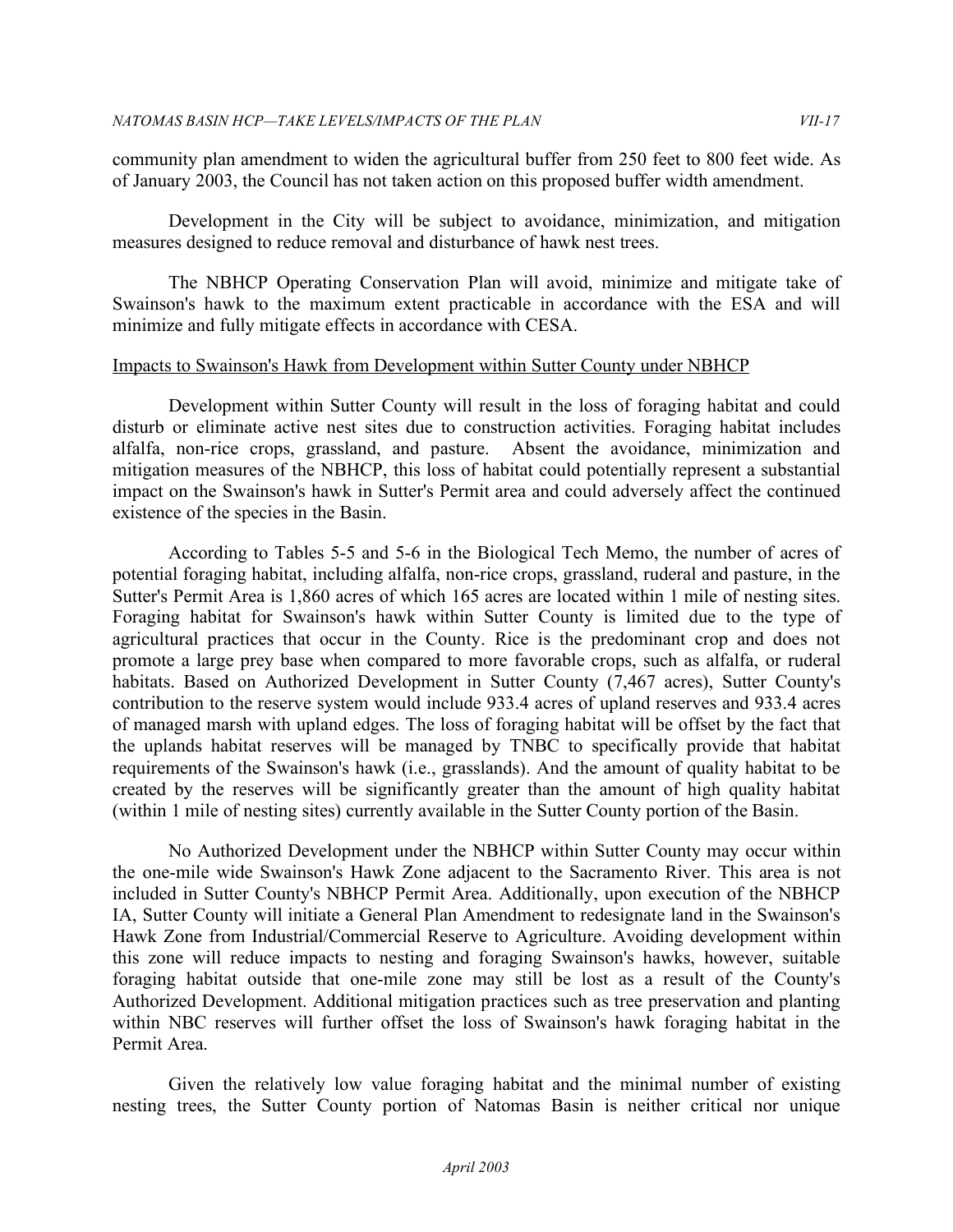habitats in the Swainson's Hawk Zone for inclusion in the Plan's reserve system in order to minimize the loss of nesting and foraging habitat.

 With respect to urban development outside the Swainson's Hawk Zone, the NBHCP requires the retention and maintenance of sufficient nesting and foraging habitat to mitigate for the loss of habitat needed to maintain existing Swainson's hawk population levels throughout the Natomas Basin. This will be achieved through the acquisition or protection of suitable upland habitats outside the Swainson's Hawk Zone as well as within the zone. The Plan also requires establishment of a nest tree planting program, as described in Chapter V, to ensure the availability of future Swainson's hawk nest trees to mitigate for the loss of or impacts to nest trees in urban development areas. Also, irrespective of these measures, some portion of the Basin's agricultural lands – some of which represent suitable Swainson's hawk foraging habitat – are expected to remain in agricultural production. Thus, the Basin's anticipated ongoing land use patterns, together with the NBHCP's specific measures to mitigate for the impacts of urban development in the Basin, are expected to support long-term survival of the Swainson's hawk within the Plan Area.

 With respect to edge effects, the NBHCP establishes two means to minimize such effects. First, it directs the NBC to focus upland reserve site acquisition in the Swainson's Hawk Zone; second, it requires that habitat contiguity be a primary factor in selecting upland habitat reserve sites. These provisions will ensure that substantial amounts of Swainson's hawk habitat will be protected in the Basin's most important habitat area (the Swainson's Hawk Zone), and that upland habitats will not be selected for the reserve system randomly (either inside the zone or outside), but with a strategy that maximizes habitat contiguity.

 Little to no direct killing or injury of individual Swainson's hawks is expected to occur under the NBHCP. This is because Swainson's hawks occur in the Natomas Basin for only a portion of the year (the nesting season), because most development activities under the Plan are expected to occur outside Swainson's hawk nesting areas, and because take avoidance measures are required to avoid disturbance to individual Swainson's hawk nest trees during the nesting season (see Section IV.C). However, a few nest trees could be unavoidably lost during the non- nesting season if development occurs along the Sacramento River corridor or in other currently unspecified nesting areas over the life of the permit. The effects of these losses are expected to be minor, however, because the Plan sets avoidance of nest trees as a first priority (and nest tree destruction as a last resort), and because the Swainson's hawk nest tree planting program will offset any such nest tree losses over the long term.

 Swainson's hawk mitigation that is proposed under the NBHCP includes a combination of overall measures (i.e., annual surveys for nesting raptors, advance acquisition of 200 acres per year), species-specific measures (e.g., acquisition of upland reserves within the Swainson's Hawk Zone, construction windows and buffer zones for occupied nests), measures to prevent the loss of nest tree, and avoidance or minimization of impacts to nesting Swainson's hawks or their nest trees.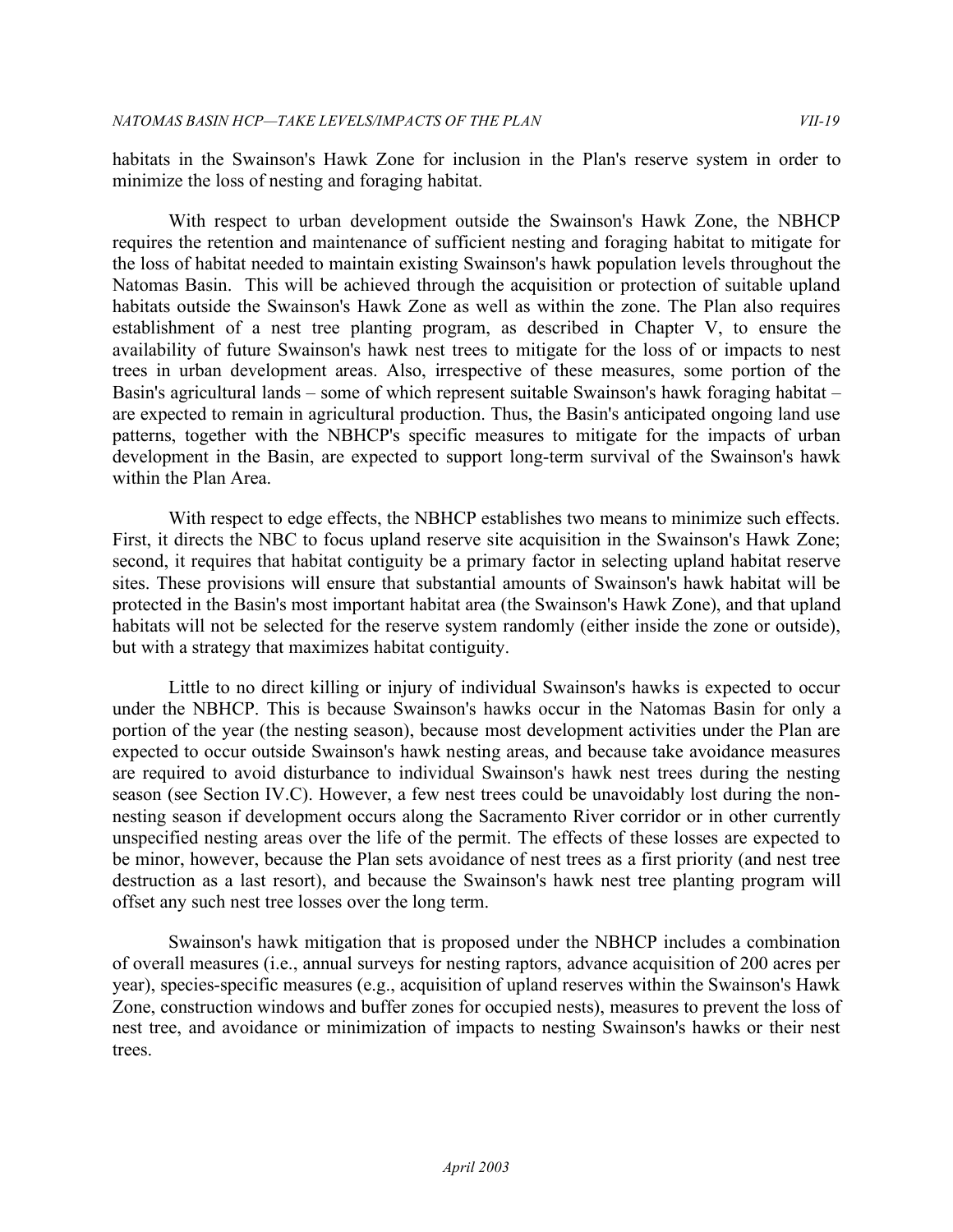The planned long-term protection, creation, and enhancement of upland and wetland habitats in the reserve system, in combination with upland reserves being established in the Swainson's Hawk Zone adjacent to the Sacramento River will offset the loss of Swainson's hawk foraging habitat. Additionally, the Conservation Plan and mitigation measures project 10% of TNBC rice fields to fallow each year allowing additional foraging area for the hawk. It is important to note that it will be essential that development be avoided in this zone to minimize and fully mitigate adverse effects to this species under the NBHCP.

 Wetland complexes require a 75 foot upland buffer around wetlands designed for giant garter snake habitat. This buffer is to provide giant garter snake basking areas and refugia, but will also contribute to the amount of Swainson's hawk foraging habitat within the refuge. The proximity of this upland habitat to water and green feed will increase forage base production in these areas.

 The Technical Memo Table 5-5 estimates that 9,188 acres of general foraging habitat (excluding reserves) will be lost to urban development within the Natomas Basin area overall. Of these acres, 6,925 acres are located in the City of Sacramento Permit Area and 1,860 acres in the Sutter County Permit Area and the balance of 403 acres is located in Metro Air Park. Relative to foraging habitat within one mile of nesting sites, Table 5-6 of the Tech Memo indicates more limited impacts of 4,149 acres comprised of 3,679 acres within the City of Sacramento, 165 acres in Sutter County and 305 acres in Metro Park. The Conservation Plan calls for the creation of 2,187.5 acres of upland habitat managed to support the Swainson's hawk and other upland species. Additionally: each managed marsh area includes an upland edge which will provide additional habitat for foraging hawks; approximately 10% of TNBC rice fields will remain fallow each year, providing additional foraging habitat; and, TNBC seasonal marsh and rice fields will be drawn down for a substantial portion of the Swainson's hawk foraging season, thus providing additional foraging habitat The HCP seeks to enhance the survival of the species through limiting development within the Swainson's Hawk Zone and through careful creation and enhancement of new habitat areas. This determination of mitigation effectiveness assumes the establishment of upland reserves in the Swainson's Hawk Zone that are managed as optimal Swainson's hawk foraging habitat. The NBHCP will avoid, minimize and mitigate take of Swainson's hawk to the maximum extent practicable in accordance with the ESA and will minimize and fully mitigate effects in accordance with CESA.

# **3. Valley Elderberry Longhorn Beetle (VELB)**

# Significance of the Natomas Basin to VELB

 While there are numerous blue elderberry shrubs adjacent to the Sacramento River, there are only scattered isolated shrubs along roadsides and the edges of agricultural fields within the interior of the Natomas Basin. VELB has not been documented to occur in the Permit Areas, however, elderberry shrubs present in the Basin are potential habitat for the species. The Permit Areas are not important to the viability of the species in that VELB has not been documented to occur there.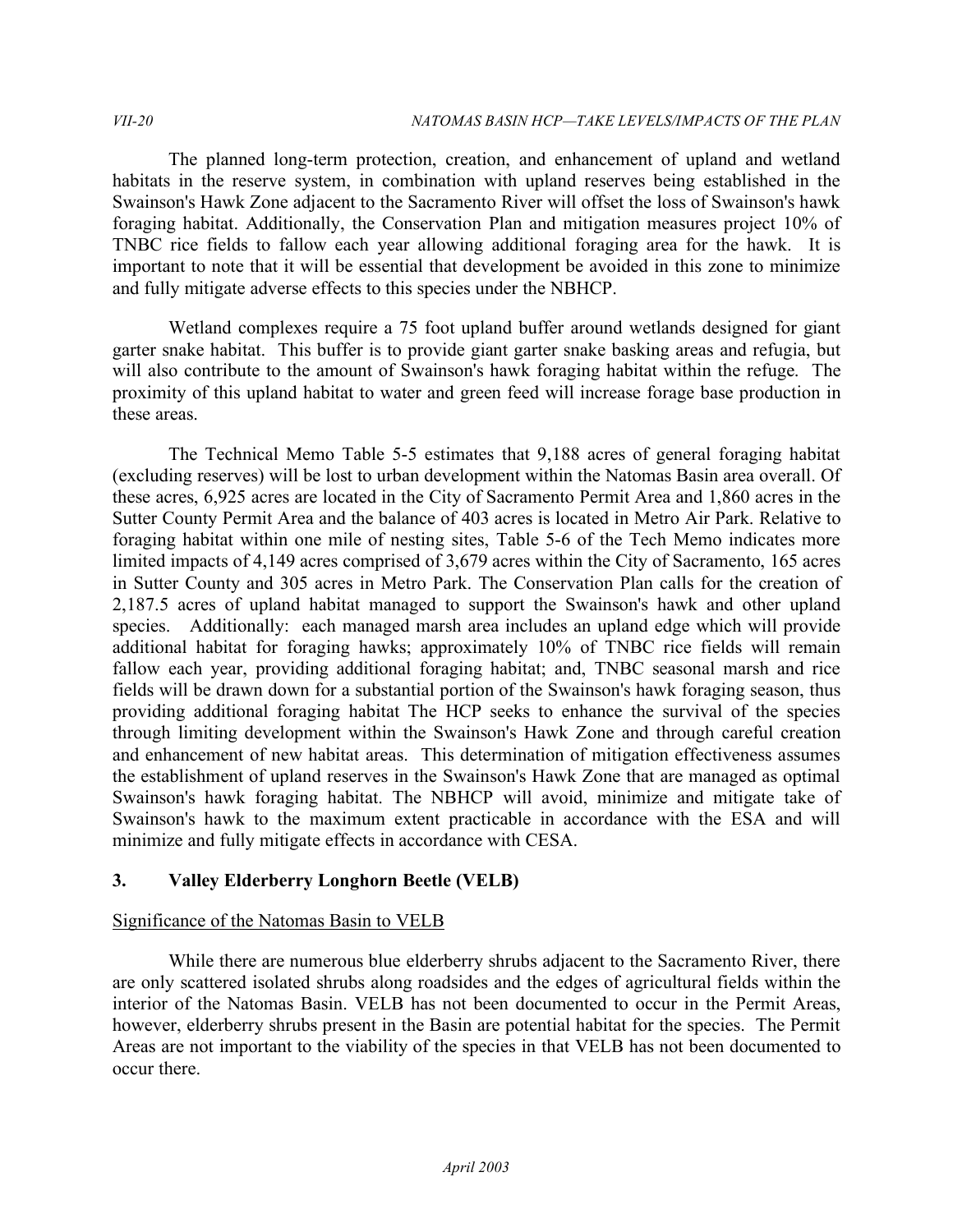#### Extent of Take of VELB as a Result of Covered Activities

 Quantifying habitat for the VELB for the purposes of the NBHCP is focused on riparian areas within the Natomas Basin and the creation of upland habitat that may include riparian areas. Little change is expected in the potential for VELB to occur in the Natomas Basin, with minimal riparian habitat occurring within the area proposed for development. In addition, the potential exists for elderberry shrubs to be planted in the managed marsh reserves, which would include 2,187.5 acres of permanent, managed marsh area. Assuming potential VELB habitat includes riparian habitat and habitat reserve land, the number of acres of VELB habitat increases from 123 to 2,187.5 acres within the Natomas Basin. Overall habitat conditions are expected to improve for the VELB.

#### Measures to Avoid, Minimize, and Mitigate Take of VELB

 Although habitat conditions are expected to improve, removal of individual elderberry shrubs (resulting in potential elderberry beetle mortality) could still occur. Potential impacts to VELB during urban development are addressed in the NBHCP by requiring compliance with the USFWS' Conservation Guidelines for the Valley Elderberry Longhorn Beetle (USFWS, 1999b). Key aspects of the guidelines include: 1) survey for the beetles and host shrubs by a qualified biologist through the required pre-construction survey; 2) avoidance of occupied elderberry bushes with a 100-foot construction buffer area (may be reduced with the approval of the USFWS); and 3) mitigation of occupied elderberry bushes where avoidance is not possible. Construction impacts could also occur during development of the habitat reserve system. TNBC is also required to comply with the USFWS Conservation Guidelines. Impacts to the VELB may also occur through the Water Agencies' Covered Activities. The Water Agencies are required to comply with the USFWS Construction Guidelines in areas containing VELB.

#### Impacts to VELB from Development within the City of Sacramento under NBHCP

 Development within the City of Sacramento is not anticipated to result in a large-scale loss of elderberry shrubs or VELB within the riparian areas along the Sacramento River because no development activities will occur in that area under the NBHCP. Isolated shrubs, or patches of elderberry shrubs, within undeveloped farmland may be affected by City development, which could result in a loss of potential habitat (i.e., elderberry shrubs) for the species. In such cases, impacts to the species shall be mitigated in accordance with USFWS Conservation Guidelines for the species, thus take of VELB in the Permit Area is unlikely to adversely affect the species.

#### Impacts to VELB from Development within Sutter County under NBHCP

 Development within Sutter County is not anticipated to result in a large-scale loss of blue elderberry shrubs or VELB within the riparian areas along the Sacramento River because no development activities will occur within a one-mile radius of the river. Isolated shrubs may be affected by development within Sutter County, which could result in a loss of potential habitat (i.e., elderberry shrubs) for the species. In such cases, impacts to the species shall be mitigated in accordance with USFWS Conservation Guidelines for the species, thus take of VELB within the Permit Area is unlikely to adversely affect the species.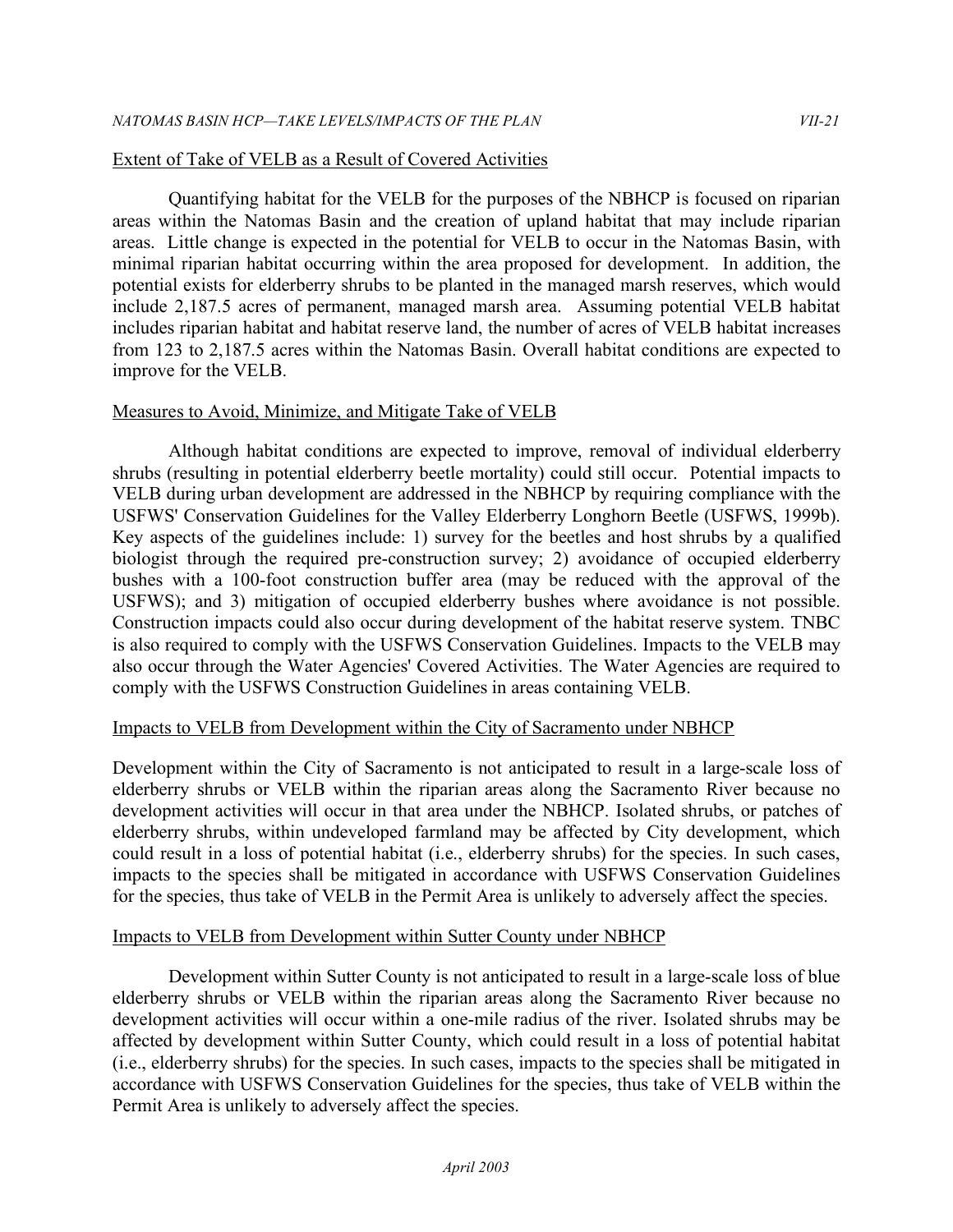# Impacts to VELB from the Water Agencies' Covered Activities under NBHCP

 Because relatively little of the Water Agencies' Covered Activities is expected to occur in river corridors that support valley elderberry shrubs and because no VELB has been found in the Natomas Basin, take of the VELB not likely to occur; and there may be occasional disturbance to, or destruction of, elderberry bushes during the Water Agencies' Covered Activities.

# Overall Impacts to VELB under NBHCP

 Elderberry bushes found in the Permit Areas will be avoided and protected from development, and, where avoidance is not feasible, the bushes will be moved to and mitigated for within TNBC reserves. If valley elderberry longhorn beetles or elderberry bushes are found, required mitigation consistent with USFWS Conservation Guidelines shall be required. Retaining existing elderberry shrubs and planting new elderberry shrubs within the TNBC habitat reserves would create and preserve potential habitat for VELB should it inhabit the Permit Areas.

 The Natomas Basin does not include banks of the Sacramento River (See Section I). Overall, neither the Permit Areas nor the Natomas Basin support a significant amount of riparian habitat supporting blue elderberry nor does the Permit Area support abundant isolated blue elderberry shrubs.

 Mitigation for VELB includes a combination of overall measures (e.g., pre-construction surveys); species-specific measures (e.g., avoidance of blue elderberry shrubs); compliance with current USFWS habitat conservation guidelines for the species; maintenance of the Swainson's Hawk Zone which encompasses numerous blue elderberry bushes; and long-term protection, creation, and enhancement of upland and wetland habitats in the reserve system.

 Given the limited effects on VELB due to Authorized Development and Water Agency Covered Activities, the NBHCP will avoid, mimimize and mitigate take VELB to the maximum extent practicable in accordance with the ESA and will minimize and fully mitigate effects in accordance with CESA.

# **4. Tricolored Blackbird (Agelaius tricolor)**

# Significance of the Natomas Basin to Tricolored Blackbird

 The tricolored blackbird is listed as both a Federal Species of Concern and a State Species of Special Concern. A 1997 tricolored blackbird survey conducted by Ted Beedy and (Thomas Reid Associates, 2000). A follow-up survey conducted in 1999 found fewer than 95,000 breeding individuals in California. The tricolored blackbird is occasionally observed within the Natomas Basin and was observed foraging on the Metro Air Park site during field reconnaissance during 1993 (Thomas Reid Associates, 2000). During surveys conducted in 1997 and 1999, no breeding sites for tricolored blackbird were found in the Natomas Basin. However, Bill Hamilton found approximately 230,000 breeding tricolored blackbirds in California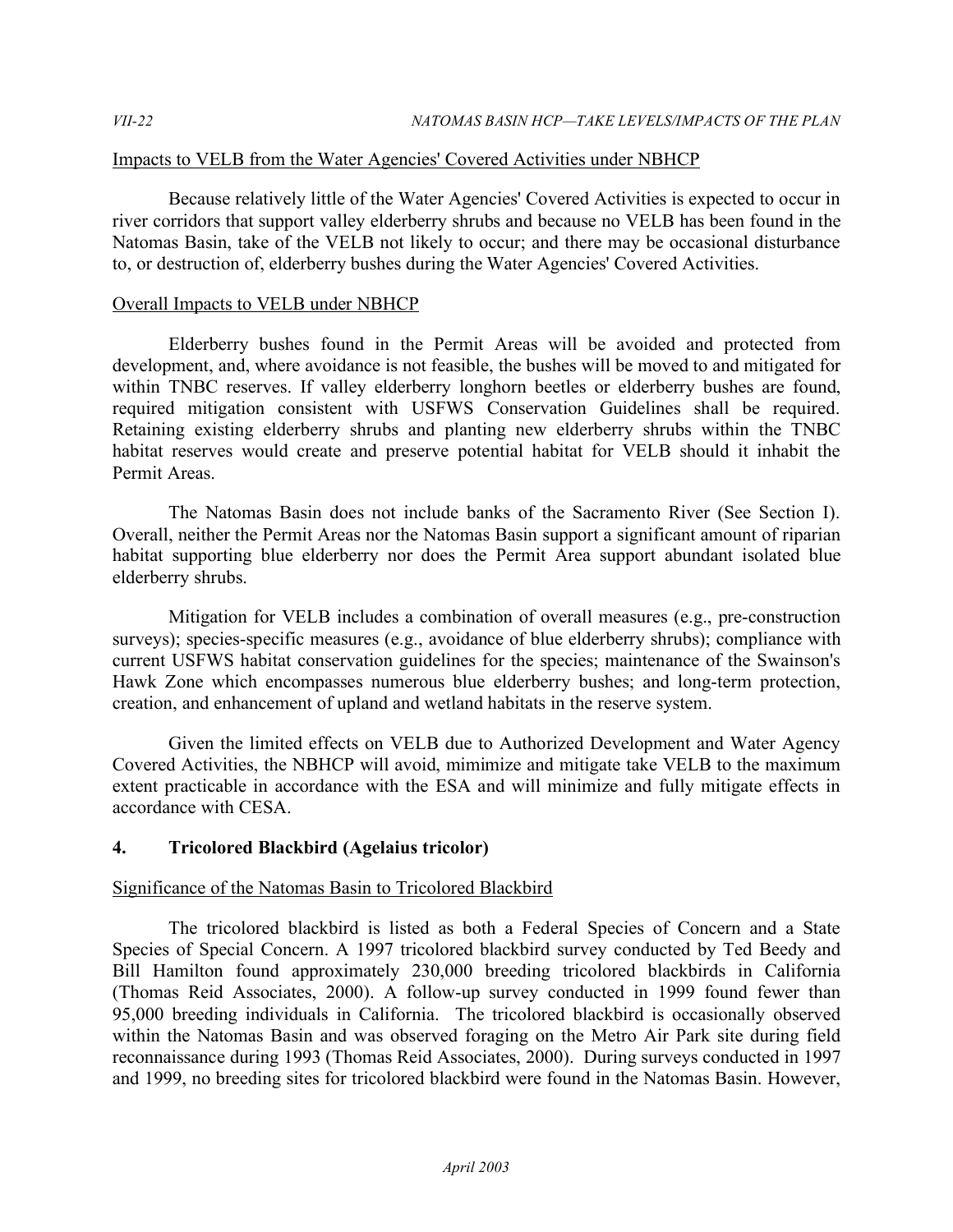subsequent surveys identified a nesting colony in the TNBC's mitigation land reserve in the eastern edge of the Basin (Betts-Kismat-Silva property).

 The Permit Area supports scattered copses of emergent marsh vegetation mostly within agricultural ditches that may potentially provide nesting habitat for the species, although it is not currently known to be utilized. However, the tricolored blackbird is an occasional visitor and actively forages in the Natomas Basin. On the basis of the opportunistic behavior of tricolored blackbirds and the limited extent of native marsh habitat in the Permit Area, emergent vegetation associated with agriculture and irrigation canals in the Basin provide marginal nesting habitat for tricolored blackbirds

# tricolored blackbirds.<br><u>Extent of Take of Tricolored Blackbird as a Result of Covered Activities</u>

 Changes in potential habitat in the Natomas Basin for tricolored blackbird with the implementation of the NBHCP are presented in Table 5-4 of the Tech Memo. These land use categories would be attributable to urban development in the Basin and would result in the overall net loss of potential foraging habitat acreage for tricolored blackbird of about 15,311 acres. Of this, 6,083 acres are located in the City of Sacramento, 7,341 acres in Sutter County and 1,888 acres in Metro Air Park. This is a very broad estimate of foraging habitat since the species is only infrequently observed in Natomas Basin, and sightings have largely been in proximity to wetland or emerging marsh areas which also support nesting habitat. A more realistic assessment of habitat impacts would be to consider habitat which supports both nesting and foraging. Table 5-4 of the Tech Memo, estimates that prime habitat for both nesting and foraging includes ponds and seasonally wet areas, riparian corridors, and canals. A total of 449 acres of prime nesting and foraging habitat for the tricolored blackbird is expected to be impacted. Of this total, 148 acres would be located in the City of Sacramento, 225 acres in Sutter County and 76 acres in Metro Air Park. With the development of habitat reserves, including 2,187 acres of marsh reserves, and avoidance, minimization and mitigation measures included in the HCP, the issuance of Incidental Take Permits therefore, will not jeopardize the continued existence of this species.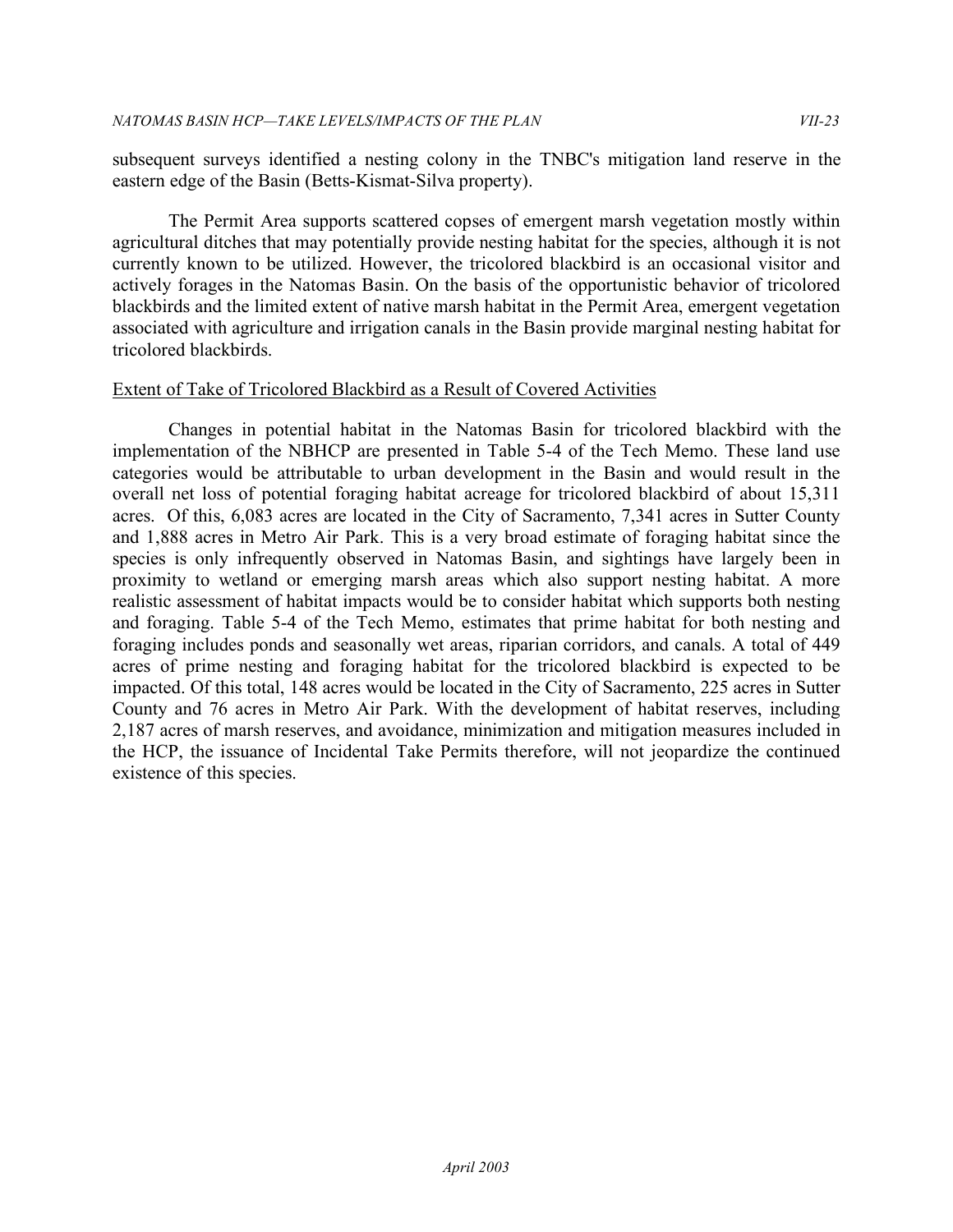# **TRICOLORED BLACKBIRDS CHANGE IN POTENTIAL HABITAT (ACRES) TABLE VII-6**

| Habitat<br><b>Class</b>              | <b>Baseline</b> | City of<br>Sacramento | <b>Metro</b><br><b>Air Park</b> | <b>Sutter</b><br>County | <b>Total</b><br>Change | <b>Future</b><br>Condition <sup>1</sup> | Overall<br>$\frac{0}{0}$<br>Change |  |  |  |
|--------------------------------------|-----------------|-----------------------|---------------------------------|-------------------------|------------------------|-----------------------------------------|------------------------------------|--|--|--|
| Nesting Habitat                      |                 |                       |                                 |                         |                        |                                         |                                    |  |  |  |
| Ponds and<br>seasonally<br>wet areas | 96              | $-7$                  | $-4$                            | $-10$                   | $-21$                  | 75                                      | $-21.9%$                           |  |  |  |
| Riparian                             | 124             | $-24$                 | $\boldsymbol{0}$                | $\vert 0 \vert$         | $-24$                  | 100                                     | $-19.4%$                           |  |  |  |
| Canals<br>$\text{(all)}$             | 1,778           | $-117$                | $-72$                           | $-215$                  | $-404$                 | 1,374                                   | $-22.7%$                           |  |  |  |
| <b>TOTAL</b>                         | 1,998           | $-148$                | $-76$                           | $-225$                  | $-449$                 | 1,549                                   | $-22.5%$                           |  |  |  |
| Foraging Habitat                     |                 |                       |                                 |                         |                        |                                         |                                    |  |  |  |
| Alfalfa                              | 371             | $\boldsymbol{0}$      | $\boldsymbol{0}$                | $\mathbf{0}$            | $\boldsymbol{0}$       | 371                                     | 0.0%                               |  |  |  |
| Non-rice<br>Crops                    | 16,686          | $-4,663$              | $-325$                          | $-1,529$                | $-6,517$               | 10,169                                  | $-39.1%$                           |  |  |  |
| Grassland                            | 886             | $-427$                | $\overline{0}$                  | $-134$                  | $-560$                 | 325                                     | $-63.2%$                           |  |  |  |
| Pasture                              | 674             | $-23$                 | $-22$                           | $-101$                  | $-147$                 | 527                                     | $-21.8%$                           |  |  |  |
| Rice                                 | 22,693          | $-970$                | $-1,541$                        | $-5,577$                | $-8,087$               | 14,606                                  | $-35.6%$                           |  |  |  |
| <b>TOTAL</b>                         | 41,310          | $-6,083$              | $-1,888$                        | $-7,341$                | $-15,311$              | 25,998                                  | $-37.1%$                           |  |  |  |

*Source: CH2MHill, February 2002*

<sup>1</sup> *Future condition does not include the minimum 2,187.5 acres of Mitigation Lands to be restored as managed marsh.* 

*Note: The above acreage is based on broad land use categories developed by CH2MHill using the Cals system. The land use categories represent potential habitat that tricolored blackbird might use and does not represent habitat known to be occupied by the species.* 

# Measures to Avoid, Minimize, and Mitigate Take of the Tricolored Blackbird

 The NBHCP includes measures to avoid, minimize, and mitigate take of the giant garter snake. Because the tricolored blackbird shares some habitat similarities with the giant garter snake, these measures would also serve to protect the blackbird. Specific measures include: timing restrictions, dewatering requirements, and vegetation control management. Additionally, the plan calls for the development of 2,187 acres of marsh reserves with upland components which more than compensates for the loss of 449 acres of foraging and nesting habitat. This type of managed reserve habitat has already been shown to be successful in supporting the species. The only known colony of the tricolored blackbird in the Natomas Basin is within the TNBC Betts-Kismat-Silva reserve. In combination with the Conservation Plan, these measures would avoid, minimize and mitigate take of tricolored blackbirds to the maximum extent practicable in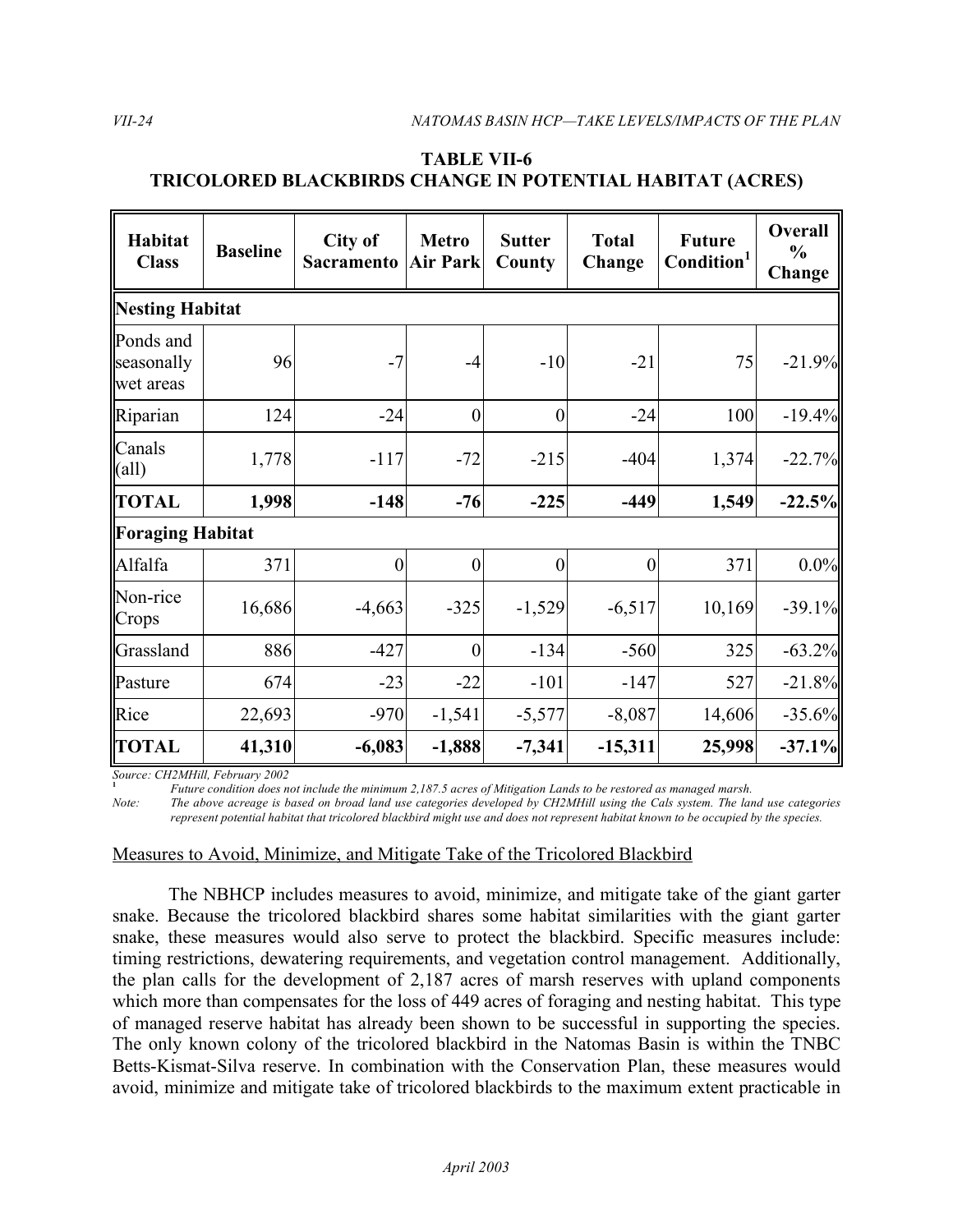accordance with the ESA and will minimize and fully mitigate effects in accordance with the CESA.

#### Impacts to Tricolored Blackbird from Development within the City of Sacramento under **NBHCP**

 Development within the City of Sacramento may result in the loss of patches of suitable emergent marsh nesting habitat and could result in the loss of foraging habitat, which may be used by tricolored blackbirds. The preferred habitats for tricolored blackbird nesting (e.g., marsh and riparian) are very limited in the City's Permit Area, including 7 acres of ponds and seasonally wet areas, 117 acres of canals and 24 acres of riparian habitat. Based on the required take avoidance, minimization, and mitigation measures, take of the tricolored blackbird is expected to be rare to infrequent during the term of the permits. Authorized Development in the City of Sacramento will be required to fund the development of 1,006 acres of managed marsh reserves with upland components which will more than compensate for the loss of foraging and nesting habitat. The NBHCP will create new habitat to support the species, and will avoid, minimize and mitigate take of tricolored blackbirds to the maximum extent practicable in accordance with the ESA and will minimize and fully mitigate effects in accordance with the CESA.

# Impacts to Tricolored Blackbird from Development within Sutter County under NBHCP

 Development within Sutter County may result in the loss of small areas of suitable emergent marsh nesting habitat and could also result in the loss of marginal nesting habitat consisting of agricultural fields (i.e., silage and rice). The preferred habitats for tricolored blackbird nesting (e.g., marsh and riparian) are very limited in the County's Permit area, including 10 acres of ponds and seasonally wet areas and 72 acres of canals. Based on the required take avoidance, minimization and mitigation measures, take of the tricolored blackbird in the Permit Area is expected to be rare to infrequent during the term of the permits. It is noteworthy that the only known tricolored blackbird nesting site within the Basin occurs in Sutter County and is located within the TNBC Betts-Kismat-Silva reserve site. Authorized Development in Sutter County will be required to fund the development of 933 acres of marsh reserves with upland components which will more than compensate for the loss of foraging and nesting habitat. The NBHCP will create new habitat to support the species, and will avoid, minimize and mitigate take of tricolored blackbirds to the maximum extent practicable in accordance with the ESA and will minimize and fully mitigate effects in accordance with the CESA.

#### Impacts to Tricolored Blackbird from the Water Agencies' Covered Activities under NBHCP

 The CNDDB shows only sparse utilization of the Natomas Basin by the tricolored blackbird. These birds are very mobile and, consequently, take of individual blackbirds as a result of the Water Agencies' Covered Activities is expected to be rare to infrequent. Such take shall be minimized through the NBHCP's Water Agencies' Covered Activities conservation measures (Chapter V.C).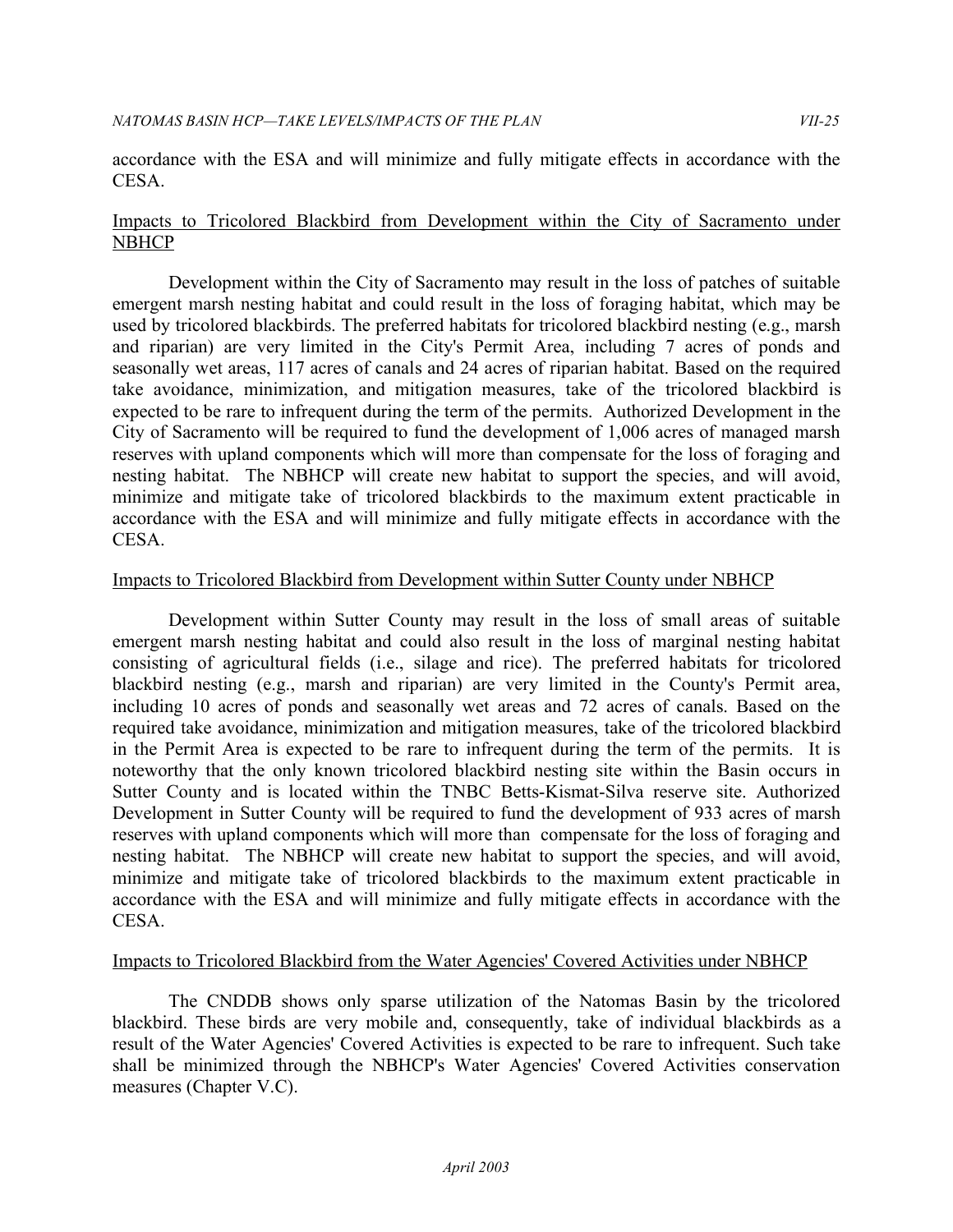# Overall Impacts to Tricolored Blackbird under NBHCP

 A total of 449 acres of prime nesting and foraging habitat for the tricolored blackbird is expected to be impacted. Of this total, 148 acres would be located in the City of Sacramento, 225 acres in Sutter County and 76 acres in Metro Air Park. The Permit Areas support scattered copses of emergent marsh vegetation mostly within agricultural ditches, which are sparsely utilized by the species. Emergent marsh is the preferred nesting habitat for the species. In the absence of significant marsh habitat, the Permit Area offers little to the conservation of the species. The NBHCP Conservation Plan however, calls for the creation of 2,187.5 acres of managed marsh which will provide good quality nesting and foraging area for the tricolored blackbird.

 The combination of the overall measures (i.e., pre-construction surveys for nesting tricolored blackbirds and its habitat); species-specific measures (e.g., avoidance of tricolor blackbird nesting colonies within development lands and reserve lands); planting of nesting habitat (e.g., cattail and tule marsh); and long-term protection, creation, and enhancement of upland and wetland habitats in the reserve system will effectively compensate for potential adverse effects to this species under the NBHCP.

 The NBHCP will create new habitat to support the species, and will avoid, minimize and mitigate take of tricolored blackbirds to the maximum extent practicable in accordance with the ESA and will minimize and fully mitigate effects in accordance with the CESA.

#### **5. Aleutian Canada Goose (Branta canadensis leucopareia)**

#### Significance of the Natomas Basin to Aleutian Canada Goose

 The Aleutian Canada goose has been delisted by the USFWS, but continues to be a Species of Concern. The Aleutian Canada goose is known to forage in a variety of agricultural settings, however, no records of foraging Aleutian Canada goose are known from the Basin . Abundant foraging habitat for the species is present to the north of the Basin (Humboldt and Del Norte Counties) and to the south in the San Joaquin Valley near Modesto. However, the Aleutian Canada Goose may be an occasional visitor to the Basin in its winter migration from the Aleutian Islands to winter sites in the south, notably areas near Modesto and Los Banos.

#### Extent of Take of Aleutian Canada Goose as a Result of Covered Activities

 Take of the Aleutian Canada goose could result under the Covered Activities of the NBHCP from the effects of conversion of foraging habitat to urban uses. Foraging habitat for the goose includes non-rice crops, pasture, and rice (roosting and foraging). Changes in potential habitat in the Permit Area for Aleutian Canada goose with the implementation of the NBHCP are presented in Table 5-8 of the Tech Memo. Changes to the Permit Areas' land uses attributable to Covered Activities represent a loss of potential Aleutian Canada goose foraging habitat of 14,751 acres as shown in Table VII-6 below. These figures include impacts to rice lands which also affect roosting habitat for the goose. Because the Aleutian Canada goose is an occasional visitor in the Natomas Basin, and due to other additional foraging habitat to the north and south of the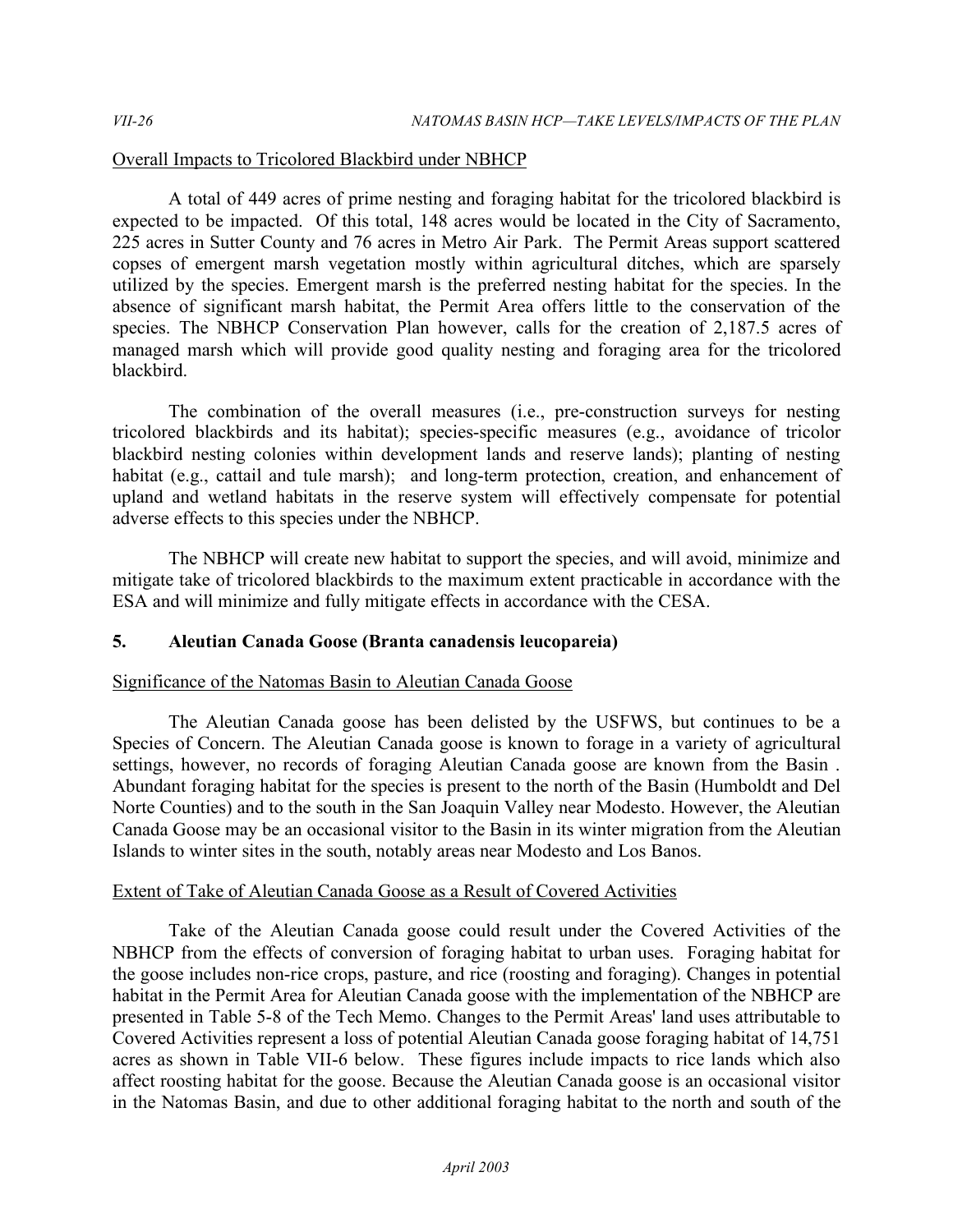Basin, the issuance of Incidental Take Permits therefore, will not likely jeopardize the continued existence of this species.

| Habitat<br><b>Class</b> | <b>Baseline</b> | City of<br><b>Sacramento</b> | <b>Metro</b><br><b>Air Park</b> | <b>Sutter</b><br>County | <b>Total</b><br>Change | <b>Future</b><br>Condition | Overall %<br>Change |
|-------------------------|-----------------|------------------------------|---------------------------------|-------------------------|------------------------|----------------------------|---------------------|
| Non-rice<br>Crops       | 16,686          | $-4,663$                     | $-325$                          | $-1,529$                | $-6,517$               | 10,169                     | $-39.1%$            |
| Pasture                 | 674             | $-23$                        | $-22$                           | $-101$                  | $-147$                 | 527                        | $-21.8%$            |
| Rice<br>(foraging)      | 22,693          | $-970$                       | $-1,541$                        | $-5,577$                | $-8,087$               | 14,606                     | $-35.6%$            |
| <b>TOTAL</b>            | 40,053          | $-5,656$                     | $-1,888$                        | $-7,207$                | $-14,751$              | 25,302                     | $-36.8%$            |

 **ALEUTIAN CANADA GOOSE CHANGE IN POTENTIAL HABITAT (ACRES) TABLE VII-7** 

 *Source: CH2MHill, February 2002* 

*1 Future condition does not include the minimum 2,187.5 acres of Mitigation Lands to be restored as managed marsh.* 

*Note: The above acreage is based on broad land use categories developed by CH2MHill using the Cals system. The land use categories represent potential habitat that Aleutian Canada goose might use and does not represent habitat known to be occupied by the species.* 

# Measures to Avoid, Minimize, and Mitigate Take of Aleutian Canada Goose

 In addition to pre-construction surveys and other avoidance, minimization and mitigation measures, the NBHCP includes the development of both upland reserves and rice and marsh reserve areas which may attract the Aleutian Canada goose to the Basin. As noted above, the goose is an infrequent visitor. The creation of 2,197 acres of upland reserves may provide suitable foraging and resting areas for the migrating goose. The preservation and enhancement of over 4,300 acre of rice lands in TNBC reserves will further ensure attractive foraging and nesting areas are available in the basin and will ensure the conservation needs of the species is met.

# Impacts to Aleutian Canada Goose from Development in the City of Sacramento under NBHCP

 The Aleutian Canada goose is an uncommon winter visitor to the Natomas Basin. Suitable foraging habitat (e.g., rice and other grain crops) would be impacted by development within the City of Sacramento. A total loss of potential habitat for the goose within the City's Permit Area is estimated at 5,656 acres. The managed reserve units to be developed under the NBHCP may offer improved wintering habitat conditions for this species, thereby improving the value of potential wintering habitat in the Natomas Basin compared to current conditions. Authorized Development within the City will be required to fund 4,025 acres of reserves including rice, wetlands and upland areas which would be suitable foraging habitat for the goose and will ensure the conservation needs of the species is met.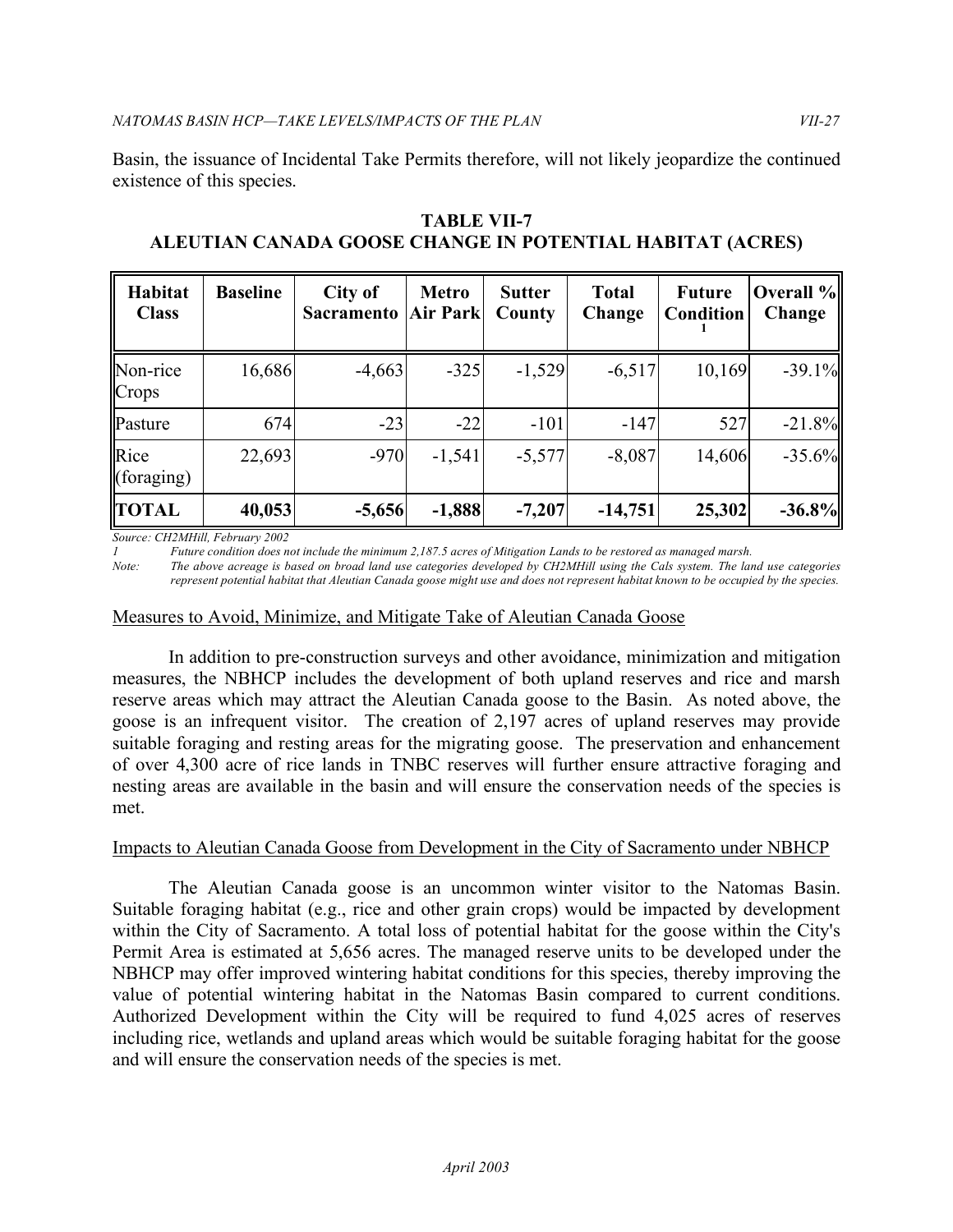#### Impacts to Aleutian Canada Goose from Development within Sutter County under NBHCP

 Due to the infrequent use of the Natomas Basin by Aleutian Canada Goose, the anticipated reduction in forage and roosting habitat are not expected to substantially impact this species. The managed reserve units to be developed under the NBHCP may offer improved wintering habitat to this species, thereby improving the value of habitat within the Natomas Basin. Authorized Development within the Sutter County will be required to fund 3,733.4 acres of reserves including rice, wetlands and upland areas which would be suitable foraging habitat for the goose and will ensure the conservation needs of the species is met.

#### Impacts to Aleutian Canada Goose from the Water Agencies' Covered Activities under NBHCP

 As a result of the limited occurrence of the species, and as a result of the fact that the Water Agencies' Covered Activities will not typically result in take of the species were it to occur, the expected take of the species as a result of the Water Agencies' Covered Activities are zero, rare, or infrequent, and the adverse effects of such take will be insignificant.

#### **Overall Impacts to Aleutian Canada Goose under NBHCP**

 The Aleutian Canada goose winters in areas both north and south of the Natomas Basin and is expected to be only an occasional winter visitor in the Basin. It grazes in marshes and grain crops (e.g., stubble fields) and roosts on the water. Conflicts between the Aleutian Canada goose and development activities in the Natomas Basin are expected to be minor--e.g., periodic, potential disturbance when winter stubble fields are prepared for construction projects.

 Abundant foraging grounds for the species are present both to the north and south of the Basin. Because the Basin has not been known to support foraging Aleutian Canada geese, little to no take of this species is expected to occur during the life of the permits and it is unlikely that the Basin is significant to the continued existence of the species. Additionally, the creation of new habitat areas managed to support and attract the species, along with other HCP measures will avoid, minimize and mitigate impacts to the maximum extent practicable in accordance with the ESA and will minimize and fully mitigate effects in accordance with CESA.

#### **6. White-faced Ibis (Plegadis chihi)**

# Significance of the Natomas Basin to White-faced Ibis

 The white-faced ibis forages in fresh, emergent wetland, shallow flooded pond margins, and muddy ground of wet meadows and irrigated, or flooded, pastures and croplands. The ibis requires extensive marshes for nesting. No suitable nesting habitat occurs in the Natomas Basin for this species. White-faced ibis are now common winter visitors to the Basin. The intensive agricultural use of the Basin largely precludes the presence of nesting white-faced ibis. The lack of suitable nesting habitat in the Natomas Basin limits the area's value as habitat for white-faced ibis. Therefore, development within the Basin is not anticipated to jeopardize the continued existence or preservation of the species.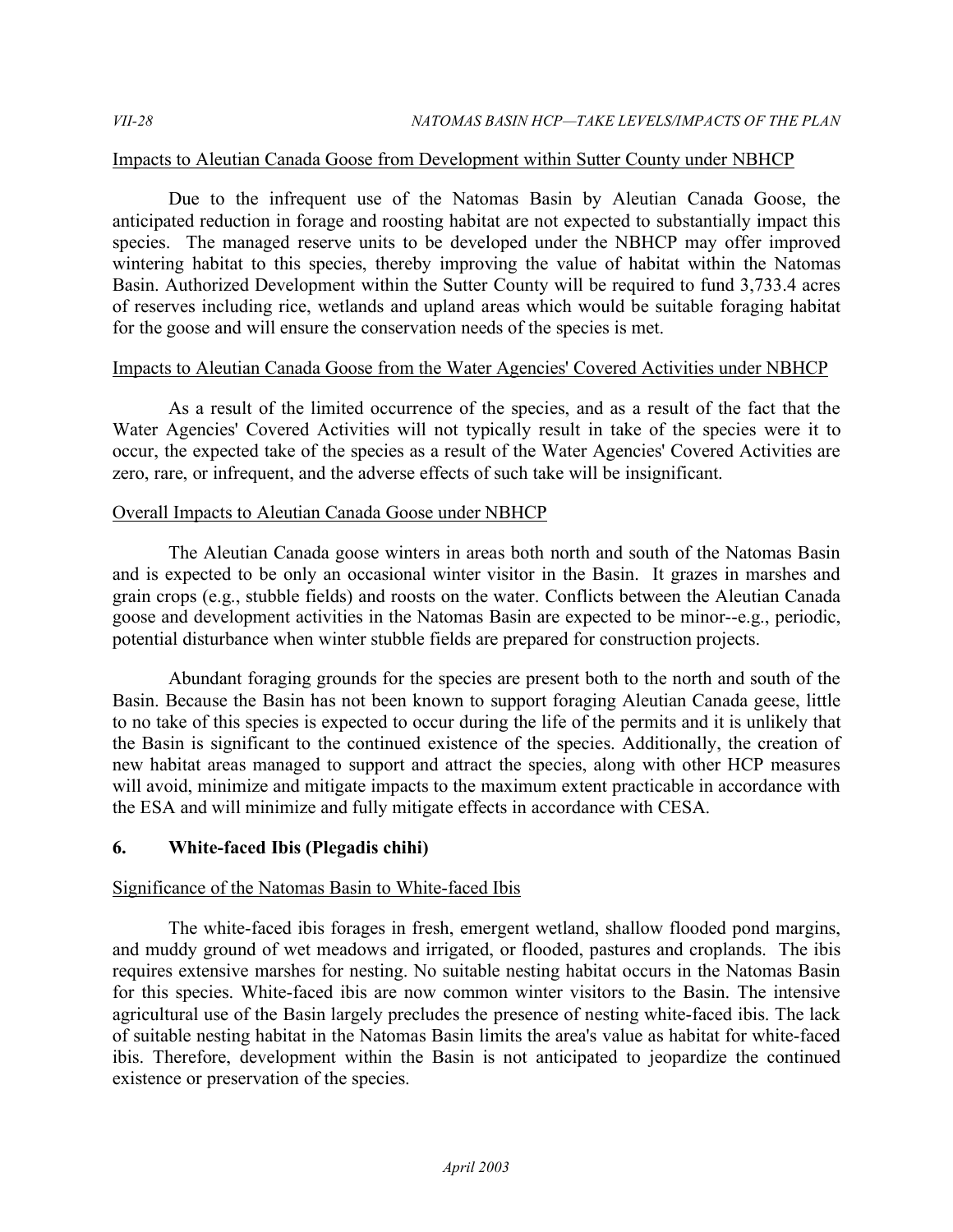#### Extent of Take of White-faced Ibis as a Result of Covered Activities

 Changes in potential habitat in the Natomas Basin for white-faced ibis with the implementation of the NBHCP are presented in Table 5-3 of the Tech Memo. Land uses identified as potential habitat for the Ibis include: alfalfa fields, ponds and seasonally wet areas, rice fields and canals. The land use changes would be attributable to urban development in the Basin and would result in the overall net loss of potential foraging and roosting habitat acreage for white-faced ibis of about 8,512 acres of which 1,097 acres are within the City's Permit Area, 5,802 acres are within Sutter County's Permit Area and 1,617 acres are within Metro Air Park.

#### Measures to Avoid, Minimize, and Mitigate Take of the White-faced Ibis

 The NBHCP includes measures to avoid, minimize, and mitigate take of the giant garter snake. Because the white-faced ibis shares some habitat similarities with the giant garter snake, these measures would also serve to protect the ibis. Specific measures include: timing restrictions, dewatering requirements, and vegetation control management. Additionally, the plan calls for the development of 2,187 acres of marsh reserves and over 4,300 acres of rice which will provide enhanced resting and foraging habitat for the Ibis which will provide higher quality areas for birds wintering in the area. The creation of new habitat areas managed to support and attract the species, along with other mitigation measures will ensure the conservation needs of the species is met.

| Habitat<br><b>Class</b>              | <b>Baseline</b> | City of<br><b>Sacramento</b> | <b>Metro</b><br>Air Park | <b>Sutter</b><br>County | <b>Total</b><br>Change | <b>Future</b><br>Condition <sup>1</sup> | Overall<br>$\frac{6}{6}$<br><b>Change</b> |
|--------------------------------------|-----------------|------------------------------|--------------------------|-------------------------|------------------------|-----------------------------------------|-------------------------------------------|
| Alfalfa                              | 371             |                              |                          |                         |                        | 371                                     | 0.0%                                      |
| Ponds and<br>seasonally<br>wet areas | 96              | $-7$                         | $-4$                     | $-10$                   | $-21$                  | 75                                      | $-21.9%$                                  |
| Rice                                 | 22,693          | $-970$                       | $-1,541$                 | $-5,577$                | $-8,087$               | 14,606                                  | $-35.6%$                                  |
| Canals<br>$\text{(all)}$             | 1,778           | $-117$                       | $-72$                    | $-215$                  | $-404$                 | 1,374                                   | $-22.7%$                                  |
| <b>TOTAL</b>                         | 24,938          | $-1,097$                     | $-1,617$                 | $-5,802$                | $-8,512$               | 16,426                                  | $-34.1%$                                  |

 **WHITE-FACED IBIS CHANGE IN POTENTIAL HABITAT (ACRES) TABLE VII-8** 

*Source: CH2MHill, February 2002* 

**<sup>1</sup>***Future condition does not include the minimum 2,187.5 acres of Mitigation Lands to be restored as managed marsh.* 

 *Note: The above acreage is based on broad land use categories developed by CH2MHill using the Cals system. The land use categories represent potential habitat that white-faced ibis might use and does not represent habitat known to be occupied by the species.*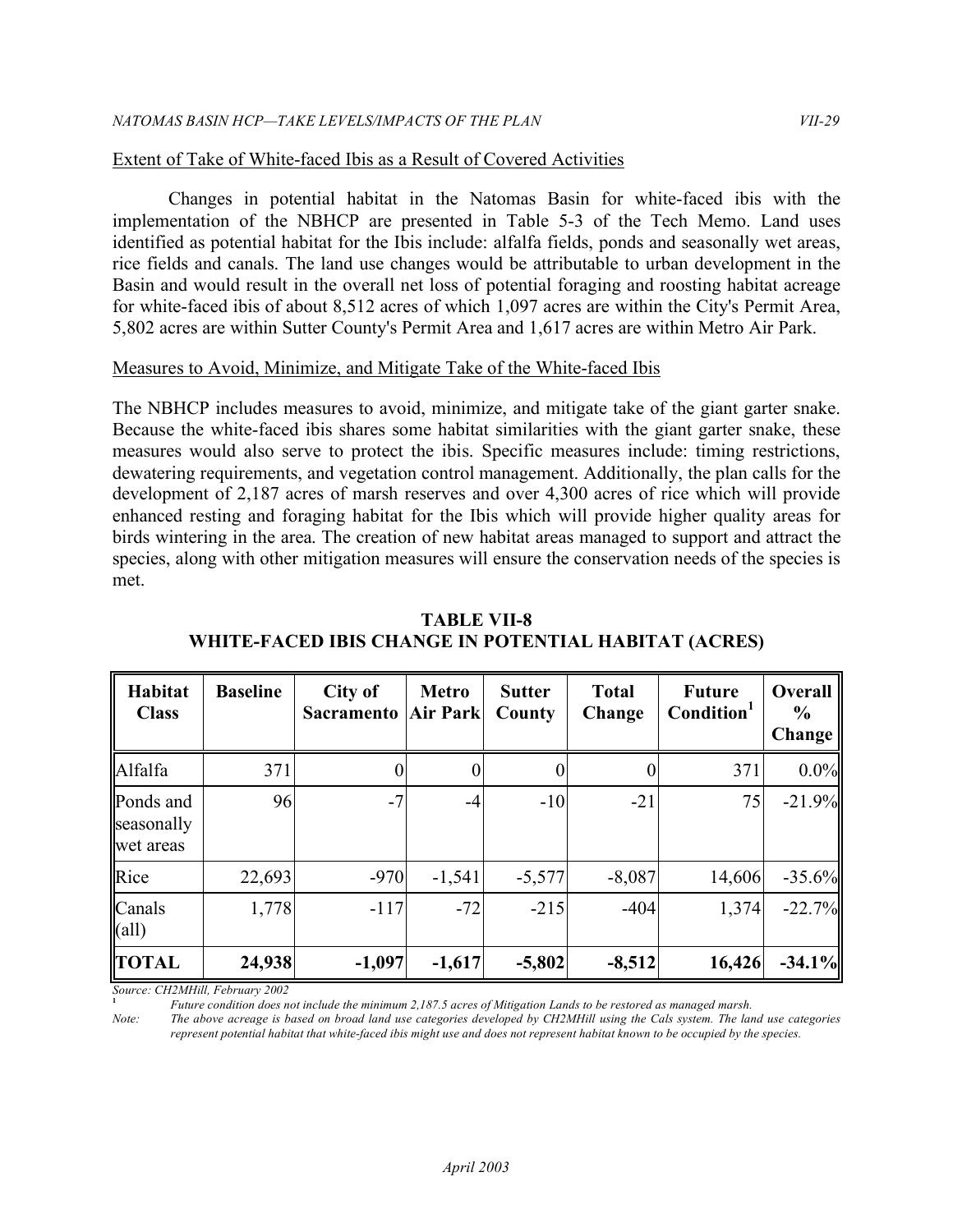#### Impacts to White-faced Ibis from Development within the City of Sacramento under NBHCP

 Of the total habitat which may be impacted by urban development, 1,094 acres is located in the City of Sacramento. White-faced ibis do not nest in the Natomas Basin and potential nesting habitat (e.g., large emergent marshes) is very limited in the Basin; therefore, the species is not likely to nest there in the future. The rice fields in the Basin are considered suitable foraging habitat for ibis. Development within the City of Sacramento has the potential to reduce the quantity of ibis foraging habitat in the Permit Area. However, rice fields are locally and regionally common outside of the Basin. The lack of suitable nesting habitat in the Natomas Basin limits the area's value as habitat for white-faced ibis. The NBHCP would provide enhanced habitat reserves that could provide nesting habitat suitable for use by this species. Suitable nesting habitat in proximity to flooded fields could provide improved habitat for white- faced ibis in the Plan Area. Since the plan requires authorized development in the City to finance the development of 3,089 acres of wetland and seasonally inundated areas (wetland reserves and rice field reserves) which will provide enhanced habitat, impacts will be well compensated for and would not adversely affect the species. The creation of new habitat areas managed to support and attract the species, along with other mitigation measures will ensure the conservation needs of the species is met.

#### Impacts to White-faced Ibis from Development within Sutter County under NBHCP

 While the large amount of rice fields make the Natomas Basin an attractive habitat for foraging and breeding, rice fields and the associated farming practices are often incompatible with the nesting and breeding patterns of the white faced ibis. While development in Sutter County's portion of Natomas Basin would reduce foraging habitat for the white-faced ibis, such foraging habitat is locally prevalent and the development within Sutter County would not substantially affect this species. The lack of appropriate nesting habitat within the Natomas Basin restricts the area's value as habitat for white-faced ibis. The NBHCP will provide enhanced habitat reserves that may offer appropriate nesting habitat for this species. Such nesting habitat, in proximity to flooded rice fields that provide forage, could provide substantially improved habitat for the white-faced ibis within the Sutter County portion of the Natomas Basin. It is estimated that approximately 5,802 acres of habitat would be affected in Sutter County including rice fields. Since the plan calls for the Authorized Development in Sutter County to finance 2,799.4 acres of wetland and seasonally inundated areas (wetland reserves and rice field reserves) which will provide substantially enhanced habitat, impacts will be compensated and development will not adversely affect the species. The creation of new habitat areas managed to support and attract the species, along with other mitigation measures will ensure the conservation needs of the species is met.

#### Impacts to White-faced Ibis from the Water Agencies' Covered Activities under NBHCP

 As a result of the limited occurrence of the species, and as a result of the fact that the Water Agencies' Covered Activities will not typically result in take of the species were it to occur, the expected take of the species as a result of the Water Agencies' Covered Activities are not likely to occur, and the adverse effects of such take will be insignificant.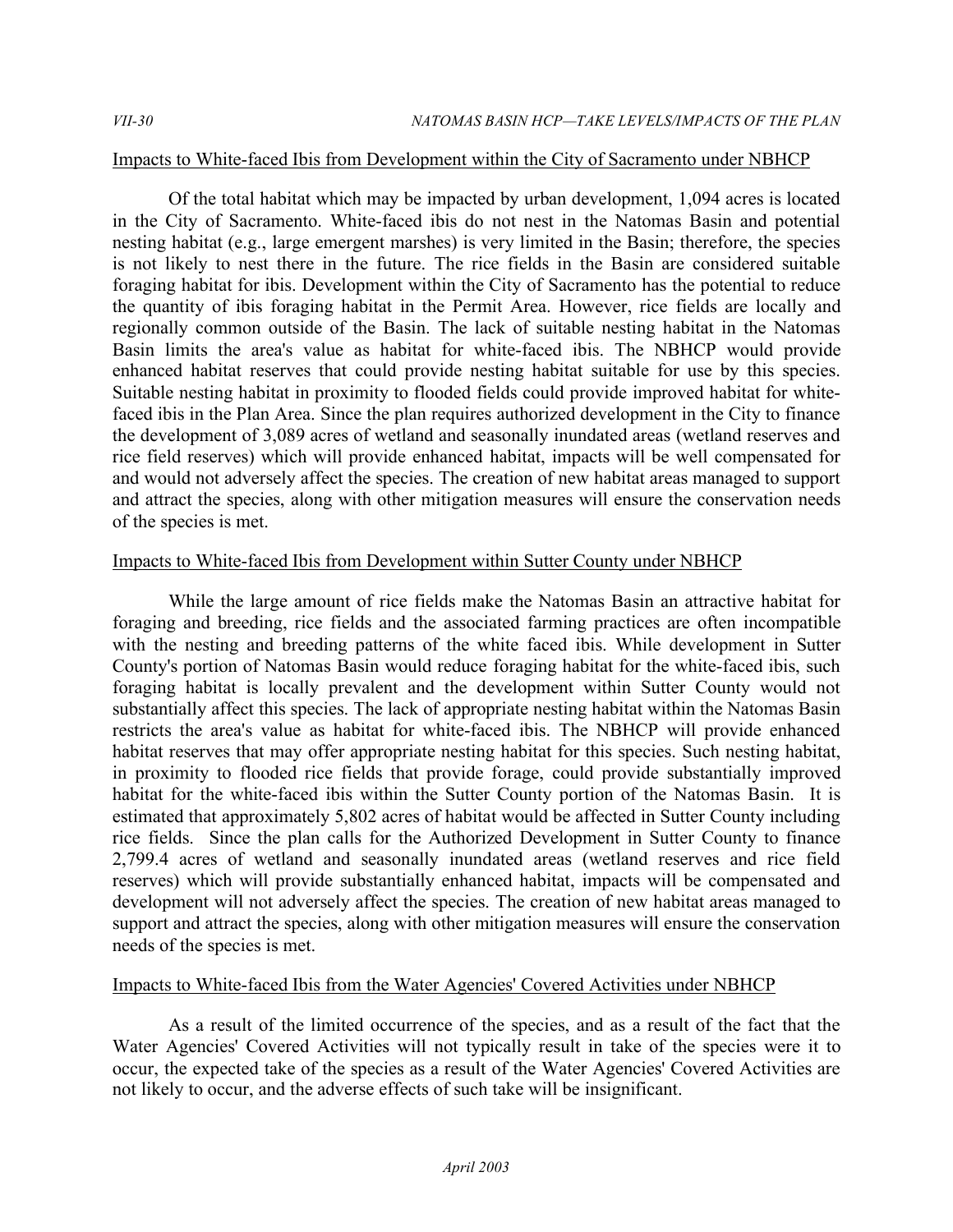#### Overall Impacts to White-faced Ibis under NBHCP

 The white-faced ibis is a common winter visitor of the Natomas Basin although it is not known to nest in the Basin. The combination of the overall measures (i.e., pre-construction surveys), species-specific measures (i.e., avoidance of disturbance of nesting colonies during the nesting season both within development lands and reserve lands), planting of suitable nesting and foraging habitat in the reserve system, and long-term protection, creation, and enhancement of upland and wetland habitats in the reserve system are anticipated to effectively compensate for potential adverse effects to this species, if it were to occupy this area in the future. The NBHCP calls for the creation of 8,750 acres of reserves, of which 6,562.5 acres will be managed marsh and rice fields which will provide direct benefit for the ibis.

 If implemented, this combination of measures will minimize and mitigate potential future effects to the white-faced ibis to the maximum extent practicable in accordance with the ESA and fully mitigate effects in accordance with the CESA. If the species occupies the NBHCP in the future, and the measures will also protect and enhance the conservation needs of the white-faced ibis habitat in the NBHCP Plan Area.

#### **7. Loggerhead Shrike (Lanius ludovicianus)**

#### Significance of Plan Area to Loggerhead Shrike

 The loggerhead shrike is a State Species of Special Concern. The loggerhead shrike is observed regularly throughout the Natomas Basin. Suitable nesting and foraging habitat is common throughout the Basin. Foraging habitat for the loggerhead shrike (i.e., annual grassland and to a lesser extent agricultural fields) is widespread in the Plan Area and in the region. The species' primary prey items include grasshoppers and other small terrestrial insects, as well as small rodents. The majority of the Plan Area is farmed in rice, which requires significant management and pest control to be economically viable. Given the intensive nature of the agricultural practices in the Plan Area, the quality of foraging and nesting habitat for the loggerhead shrike is compromised. Habitat of higher quality (i.e., annual grassland) is present both to the east and to the west of the Plan Area. Because suitable loggerhead shrike habitat within the Plan Area is of low quality and higher quality habitat is present elsewhere in the region, it is unlikely that the Plan Area represents an area important to the continued existence or preservation of the species.

#### Extent of Take of Loggerhead Shrike as a Result of Covered Activities

 According to Table 5-12 in the Tech Memo, foraging habitat for the shrike is expected to decrease in the future (about 9,014 acres) due to urban development and other Covered Activities throughout the Basin. As noted above, annual grasslands, pasture and ruderal areas are potentially higher quality habitats for the shrike because of the presence of exterior fencing (perching sites), absence of mechanical disturbance and limited pesticide use which would limit insect prey. Of the 9,014 acres of potential habitat to be impacted, 560 acres are grasslands, 147 acres are pasture and 1,231 acres are ruderal lands. Assuming pasture, grasslands and ruderal lands are the more productive and significant habitat types a total of 1,938 acres would be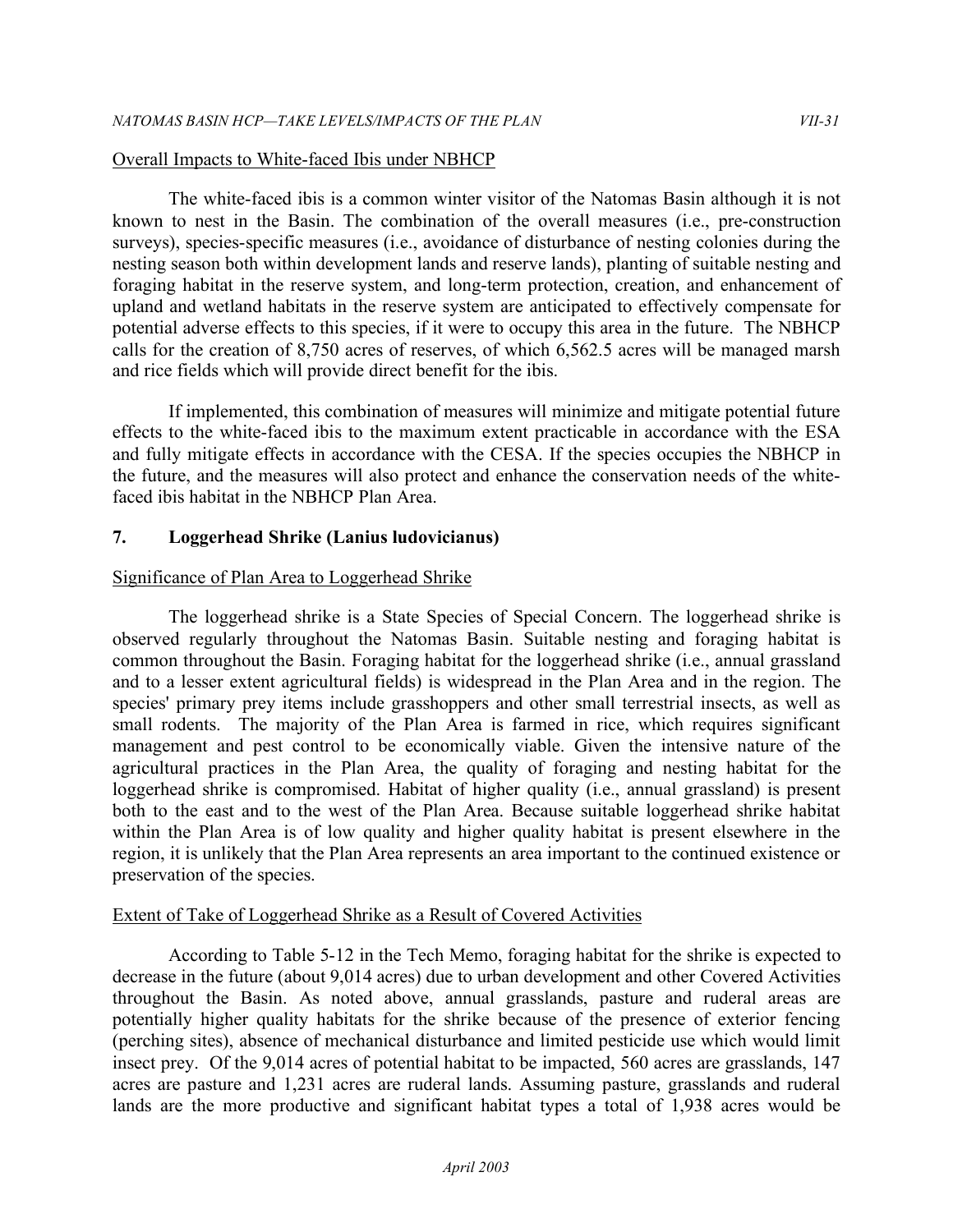impacted by future development. Future land use conditions include 2,187.5 acres of permanent upland habitat reserves which would provide potential foraging areas for shrikes. The system of habitat reserves would be managed primarily with a habitat focus and would be protected from market and other forces that would continue to affect agricultural lands in the Basin. Accordingly, the stability and quality of reserve lands helps offset the loss of foraging acreage and ensure that loggerhead shrikes can continue to use portions of the Basin for foraging. The issuance of Incidental Take Permits therefore will not likely jeopardize the continued existence of this species.

#### Measures to Avoid, Minimize, and Mitigate Take of Loggerhead Shrike

 The measures to be implemented to avoid, minimize and mitigate take of loggerhead shrikes include: 1) habitat preservation and enhancement, 2) promote agricultural practices on TNBC reserves that enhance habitat values for shrike, and 3) retain suitable lookout perches, including fence posts and tree limbs. Avoidance, minimization and mitigation measures implemented as part of the giant garter snake and northwestern turtle management plans for O&M activities would protect any loggerhead shrike habitat that would potentially occur in RD1000 and Natomas Mutual's system of canals and drainages.

| Habitat<br><b>Class</b>              | <b>Baseline</b> | City of<br>Sacramento | <b>Metro Air</b><br>Park | <b>Sutter</b><br>County | <b>Total</b><br>Change | <b>Future</b><br>Condition <sup>1</sup> | Overall %<br>Change |
|--------------------------------------|-----------------|-----------------------|--------------------------|-------------------------|------------------------|-----------------------------------------|---------------------|
| Alfalfa                              | 371             |                       |                          |                         |                        | 371                                     | 0.0%                |
| Grassland                            | 886             | $-427$                | $\theta$                 | $-134$                  | $-560$                 | 325                                     | $-63.2%$            |
| Non-rice<br>crops                    | 16,686          | $-4,663$              | $-325$                   | $-1,529$                | $-6,517$               | 10,169                                  | $-39.1%$            |
| Oak Groves                           | 98              | -6                    | $-2$                     | $\theta$                | $-8$                   | 89                                      | 8.2%                |
| Orchard                              | 182             | $-132$                | $\theta$                 | 0                       | $-13$                  | 169                                     | 7.1%                |
| Pasture                              | 674             | $-23$                 | $-22$                    | $-101$                  | $-147$                 | 527                                     | 21.8%               |
| Ponds and<br>seasonally<br>wet areas | 96              | $-7$                  | -4                       | $-10$                   | $-21$                  | 75                                      | $-21.9%$            |
| Riparian                             | 124             | $-24$                 | $\Omega$                 | $\theta$                | $-24$                  | 100                                     | 19.4%               |
| Ruderal                              | 1,970           | $-1,137$              | -6                       | $-88$                   | $-1,231$               | 739                                     | 62.5%               |

 **LOGGERHEAD SHRIKE CHANGE IN POTENTIAL HABITAT (ACRES) TABLE VII-9**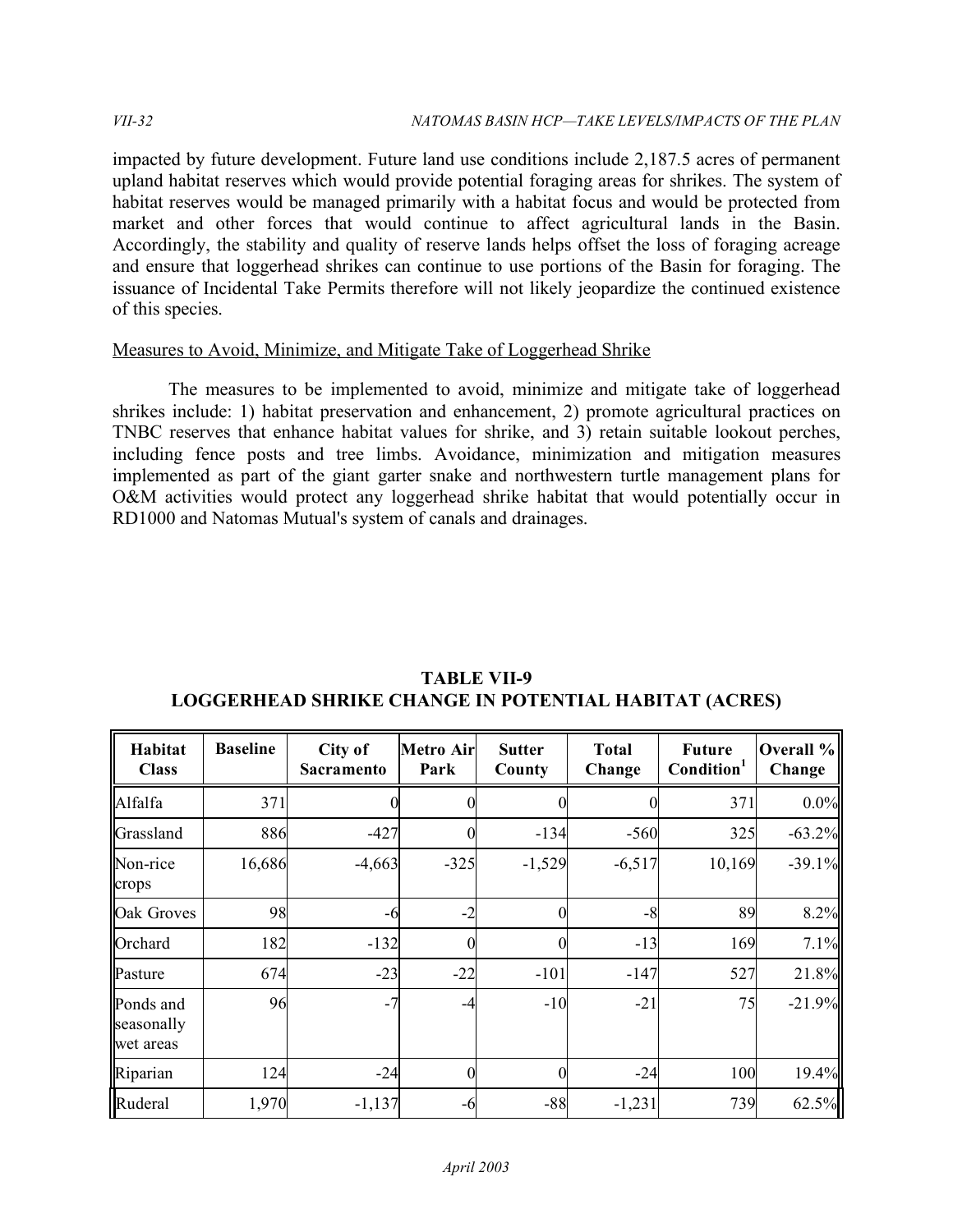| Habitat<br><b>Class</b> | <b>Baseline</b> | City of<br><b>Sacramento</b> | <b>Metro Air</b><br>Park | <b>Sutter</b><br>County | <b>Total</b><br>Change | <b>Future</b><br>Condition <sup>1</sup> | Overall %<br>Change |
|-------------------------|-----------------|------------------------------|--------------------------|-------------------------|------------------------|-----------------------------------------|---------------------|
| Rural<br>Residential    | 377             | $-46$                        | $-10$                    |                         | $-56$                  | 321                                     | 14.9%               |
| Tree Groves             | 106             | $-10$                        | $-23$                    |                         | $-33$                  | 73                                      | 31.1%               |
| Canals (all)            | 1,778           | $-117$                       | $-72$                    | $-215$                  | $-404$                 | 1,374                                   | $-22.7%$            |
| <b>TOTAL</b>            | 23,348          | $-6,473$                     | $-464$                   | $-2,077$                | $-9,014$               | 14,332                                  | $-38.6%$            |

*Source: CH2MHill, February 2002* 

 *1 Future condition does not include the minimum 2,187.5 acres of Mitigation Lands to be restored as managed marsh.* 

*Note: The above acreage is based on broad land use categories developed by CH2MHill using the Cals system. The land use categories represent potential habitat that loggerhead shrike might use and does not represent habitat known to be occupied by the species.* 

#### Impacts to Loggerhead Shrike from Development within the City of Sacramento under NBHCP

 The Plan Area supports low-quality habitat in the Plan Area for the loggerhead shrike. Also, only a few individuals have been observed during reconnaissance-level surveys and habitat mapping surveys. Development within the City of Sacramento would reduce suitable loggerhead shrike habitat in the Plan Area, but City development is anticipated to have minimal effects on the shrike because the species is uncommon in the NBHCP area, and relatively common elsewhere in the Sacramento Valley. grasslands, ruderal areas and pasture, a total of 1,587 acres of such lands would be impacted by Authorized Development in the City. Authorized Development in the City will however, be required to fund the reserve system of which 1,006 acres will be uplands and 1,006 acres will be managed marsh with upland components. Based on the avoidance and compensation measures described above, City Authorized Development is expected to have minimal effects on the loggerhead shrike in the Plan Area. Assuming higher quality habitat is comprised of

# Impacts to Loggerhead Shrike from Development within Sutter County under NBHCP

 Because the Plan Area only supports marginal quality habitat for the species, development within Sutter County is anticipated to have a very little effect on the species. Assuming higher quality habitat is comprised of grasslands, ruderal areas and pasture, a total of 323 acres of such lands would be impacted by Authorized Development in the Sutter County. Authorized Development in the Sutter County will however, be required to fund the reserve system of which 933.4 acres will be uplands and 933.4 acres will be managed marsh with upland components. Based on the above take avoidance measures, little to no take of loggerhead shrikes in the Sutter County portion of the Basin as a result of Authorized Development.

# Impacts to Loggerhead Shrike from the Water Agencies' Covered Activities under NBHCP

 As a result of the limited occurrence of the species, and as a result of the fact that the Water Agencies' Covered Activities will not typically result in take of the species were it to occur, the expected take of the species as a result of the Water Agencies' Covered Activities are not likely to occur, and the adverse effects of such take will be insignificant.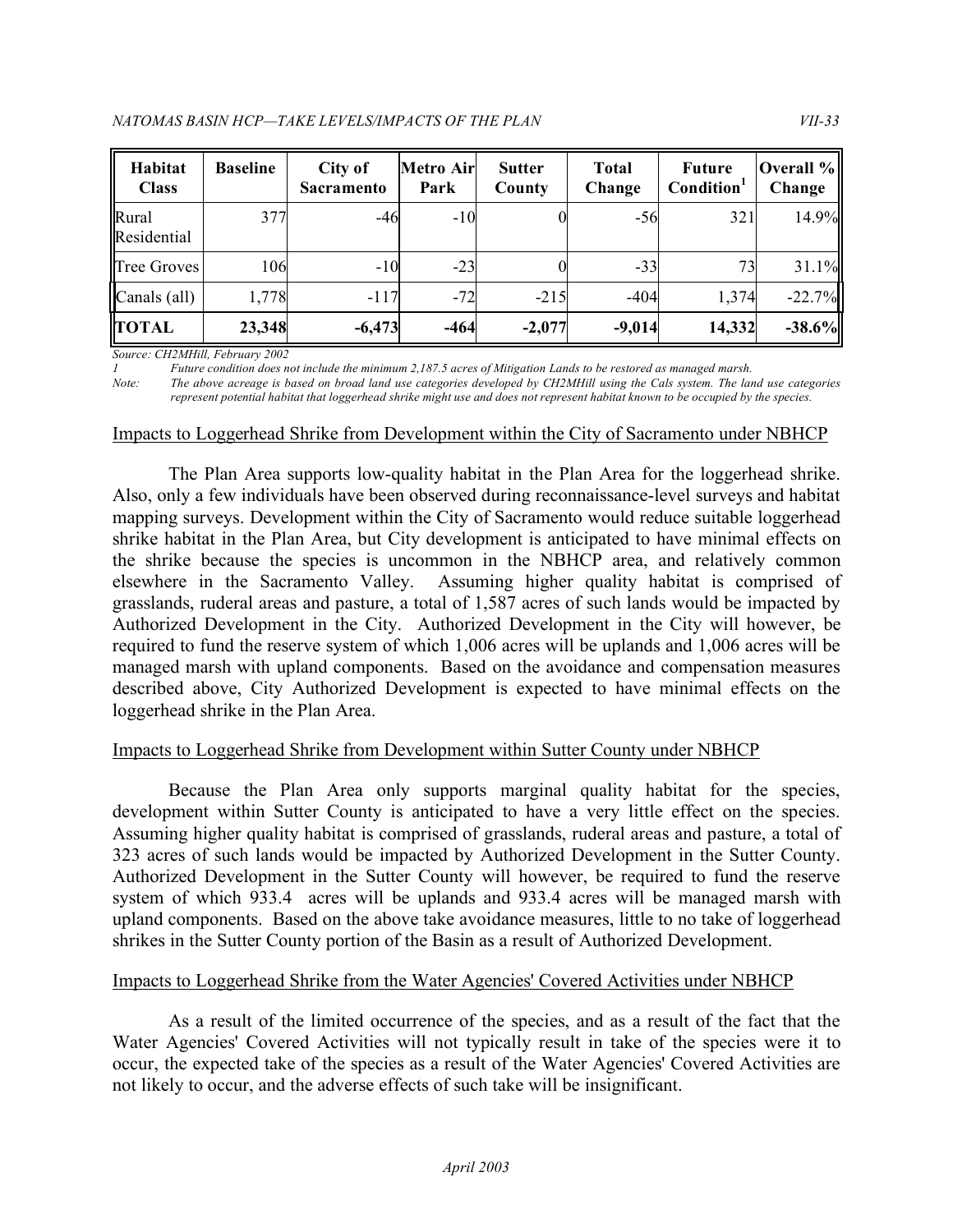# Overall Impacts to Loggerhead Shrike under NBHCP

 Because habitat of higher quality (i.e., annual grassland) is present both to the east and to the west of the Plan Area, and because suitable loggerhead shrike habitat within the Plan Area is of low quality, it is unlikely that development in the Plan Area will substantially affect the continued existence or preservation of the species.

 The combination of the overall measures (i.e., pre-construction surveys); species-specific measures (e.g., avoidance of nest sites during the nesting season within development and reserve lands, maintenance of perching and nesting habitat within reserve lands); and long-term protection, creation, and enhancement of upland and wetland habitats in the reserve system is expected to effectively compensate for potential adverse effects to this species under the NBHCP. Also as noted above, assuming pasture, grasslands and ruderal lands are the more productive and significant habitat types a total of 1,987 acres would be impacted by future development which would be compensated by the development of 2,187 acres of upland reserves.

 If implemented, the NBHCP will minimize and mitigate potential future effects to the Loggerhead shrike to the maximum extent practicable in accordance with the ESA and fully mitigate effects in accordance with the CESA.

# **8. Burrowing Owl (Athene cunicularia hypugea)**

# Significance of Plan Area to Burrowing Owl

 The burrowing owl is a Federal Species of Concern and a State Species of Special Concern. Burrowing owls are known to occur sporadically in grassland habitats, the borders of agricultural fields, roadsides, and airports (CNDDB 2000) throughout much of the Central Valley. Because the majority of the Plan Area is significantly disturbed, and in many areas undergoes recurring disturbance as a result of agricultural practices, the majority of the Plan Area is of low value to the species.

# Extent of Take of Burrowing Owl as a Result of Covered Activities

 Potential foraging habitat for the burrowing owl is provided by alfalfa, canals, grassland, pasture, and upland habitat reserves. According to Table 5-10 of the Tech Memo, 1,931 acres of potential habitat are included in the Basin. The Future scenario, assuming 17,500 acres of urban development, shows that a total of 707 acres would be impacted. Of this, 450 acres are in the City of Sacramento, 235 acres are in the Sutter County and 22 acres are located in Metro Air Park. The proposed reserve system would establish 2,187 acres of upland reserves suitable for the burrowing owl, which more than compensates for the loss of 707 acres of potential habitat. Overall habitat conditions are expected to improve for the burrowing owl. As such, the issuance of Incidental Take Permits will not jeopardize the continued existence of this species. Additionally, although not under the direct control of the City of Sacramento or Sutter County, buffer lands surrounding the Sacramento International Airport (approximately 4,000 acres) are expected to remain in open space which may also provide habitat for the owl.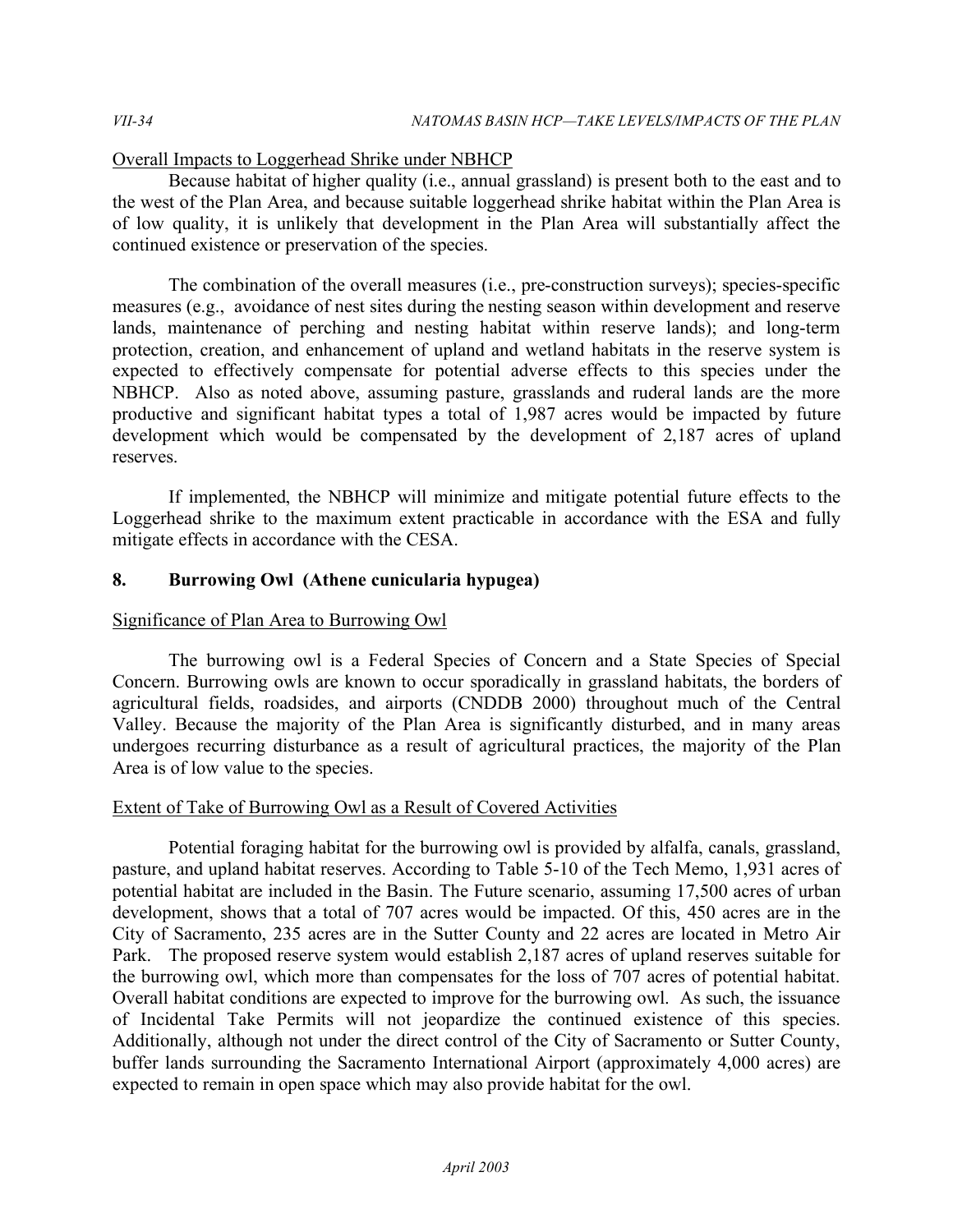# Measures to Avoid, Minimize, and Mitigate Take of Burrowing Owl

 Potential impacts to burrowing owls during urban development are addressed in the NBHCP by requiring compliance with CDFG's Staff Report on Burrowing Owl Mitigation. Key aspects of the Staff Report include: 1) surveys of the project site and a 500 foot buffer by a qualified biologist during both the wintering and the nesting seasons, 2) avoidance of burrows with a 160-foot construction buffer area, and 3) mitigation where avoidance is not possible, including translocating owls to a permanent mitigation area.

# Impacts to Burrowing Owls from Development within the City of Sacramento under NBHCP

 Burrowing owls are uncommon in the NBHCP area. Burrowing owls in the Plan Area tend to occur along undisturbed levees or in undisturbed fields (i.e., uncultivated), such as portions of the Sacramento International Airport. Development in the City of Sacramento may result in the loss of nesting or wintering burrowing owls. The loss of nesting or wintering burrowing owls could have a substantial effect on the species in the Plan Area without the implementation of compensatory mitigation involving the passive relocation of owls to a dedicated mitigation area. Development within the City of Sacramento in the Plan Area is not likely to have a substantial effect on the overall continued existence of the species throughout its range, but local owl populations could be reduced in the Plan Area. The Tech Memo estimates that 450 acres of grasslands, pasture and alfalfa suitable for habitat by the owl would be affected by urban development in the City of Sacramento's portion of Natomas Basin. The reserve system calls for the Authorized Development in the City's Permit Area to finance 1006.3 acres of upland habitat throughout the Basin.

| <b>Habitat</b><br><b>Class</b> | <b>Baseline</b> | City of<br><b>Sacramento</b> | <b>Metro</b><br><b>Air Park</b> | <b>Sutter</b><br>County | <b>Total</b><br>Change | <b>Future</b><br>Condition <sup>1</sup> | Overall %<br>Change |
|--------------------------------|-----------------|------------------------------|---------------------------------|-------------------------|------------------------|-----------------------------------------|---------------------|
| Alfalfa                        | 371             |                              |                                 |                         |                        | 371                                     | $0.0\%$             |
| Grassland                      | 886             | $-427$                       |                                 | $-134$                  | $-560$                 | 325                                     | $-63.2%$            |
| Pasture                        | 674             | $-23$                        | $-22$                           | $-101$                  | $-147$                 | 527                                     | $-21.8%$            |
| <b>TOTAL</b>                   | 1,931           | $-450$                       | $-22$                           | $-235$                  | $-707$                 | 1,223                                   | $-36.6%$            |

# **BURROWING OWL CHANGE IN POTENTIAL HABITAT (ACRES) TABLE VII-10**

 *Source: CH2MHill, February 2002* 

**<sup>1</sup>***Future condition does not include the minimum 2,187.5 acres of Mitigation Lands to be restored as managed marsh.* 

 *Note: The above acreage is based on broad land use categories developed by CH2MHill using the Cals system. The land use categories represent potential habitat that burrowing owl might use and does not represent habitat known to be occupied by the species.* 

# Impacts to Burrowing Owls from Development within Sutter County under NBHCP

 Development within Sutter County may result in the loss of nesting burrowing owls. The loss of nesting burrowing owls would be considered a significant effect on the species in the Plan Area without implementing compensatory mitigation involving the relocation of the bird to a dedicated mitigation area. However, because of the limited extent of undisturbed suitable habitat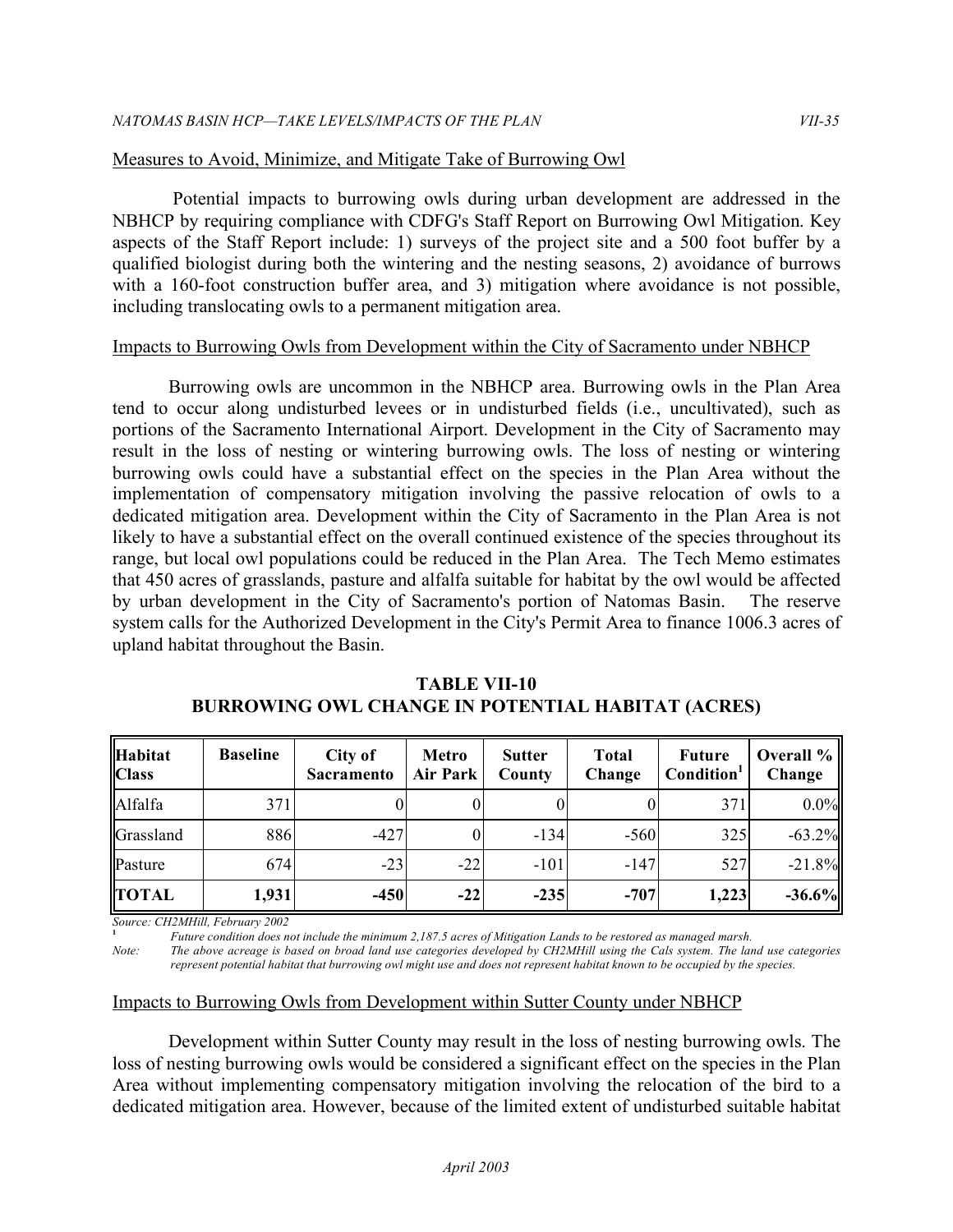in the Plan Area, development within Sutter County is not likely to have a significant effect on the overall continued existence or preservation of the species. The Tech Memo estimates that 235 acres of grasslands, pasture and alfalfa suitable for habitat by the owl would be affected by urban development in Sutter County. The reserve system calls for Authorized Development in Sutter County to finance 933.4 acres of upland habitat throughout the Basin.

#### Impacts to Burrowing Owls from the Water Agencies' Covered Activities under NBHCP

 As a result of the limited occurrence of the species, and as a result of the fact that the Water Agencies' Covered Activities will not typically result in take of the species were it to occur, the expected take of the species as a result of the Water Agencies' Covered Activities are not likely to occur, and the adverse effects of such take will be minor or insignificant.

# Overall Impacts to Burrowing Owls under NBHCP

 The burrowing owl will benefit from the upland reserves established under the Plan as well as upland habitats established in association with the wetland reserves. Based on the implementation of measures within this document, take of burrowing owls in the Natomas Basin is expected to be infrequent to rare during the term of the permits.

 The combination of the overall measures (i.e., pre-construction surveys for Covered Species and their habitat); species-specific measures (e.g., avoidance of burrow sites during the breeding season both within development lands and reserve lands, species relocation); additional mitigation according to California Department of Fish and Game guidelines; and long-term protection, creation, and enhancement of upland habitat in the reserve system are expected to effectively compensate for potential adverse effects to western burrowing owl under the NBHCP. A total of 727 acres of potential burrowing owl acreage would be impacted in the Basin. The reserve system will create 2,187 acres of enhanced upland habitat.

 These HCP measures will avoid, minimize and mitigate take of burrowing owls to the maximum extent practicable in accordance with the ESA and will minimize and fully mitigate effects in accordance CESA.

# **9. Bank Swallow (Riparia riparia)**

# Significance of Plan Area to Bank Swallow

 The bank swallow occurs in California during breeding season (May through July) and winters in South America. Suitable nesting habitat for the species is limited in the Plan Area for several reasons. The bank swallow requires vertical cliffs or banks for nesting with friable soils. Vertical banks or cliffs are not present in Natomas Basin except in areas along the Sacramento River (outside the HCP Plan Area). This species has only been observed nesting in natural riverbanks, typically away from the active channel, with friable soils (CNDDB 2000, Small 1994). Waterways within the Plan Area are largely channelized and designed to resist erosion even under the highest velocity flood flows. Many of these channels are also cleared of vegetation periodically to maintain their capacity. The combination of channel configuration and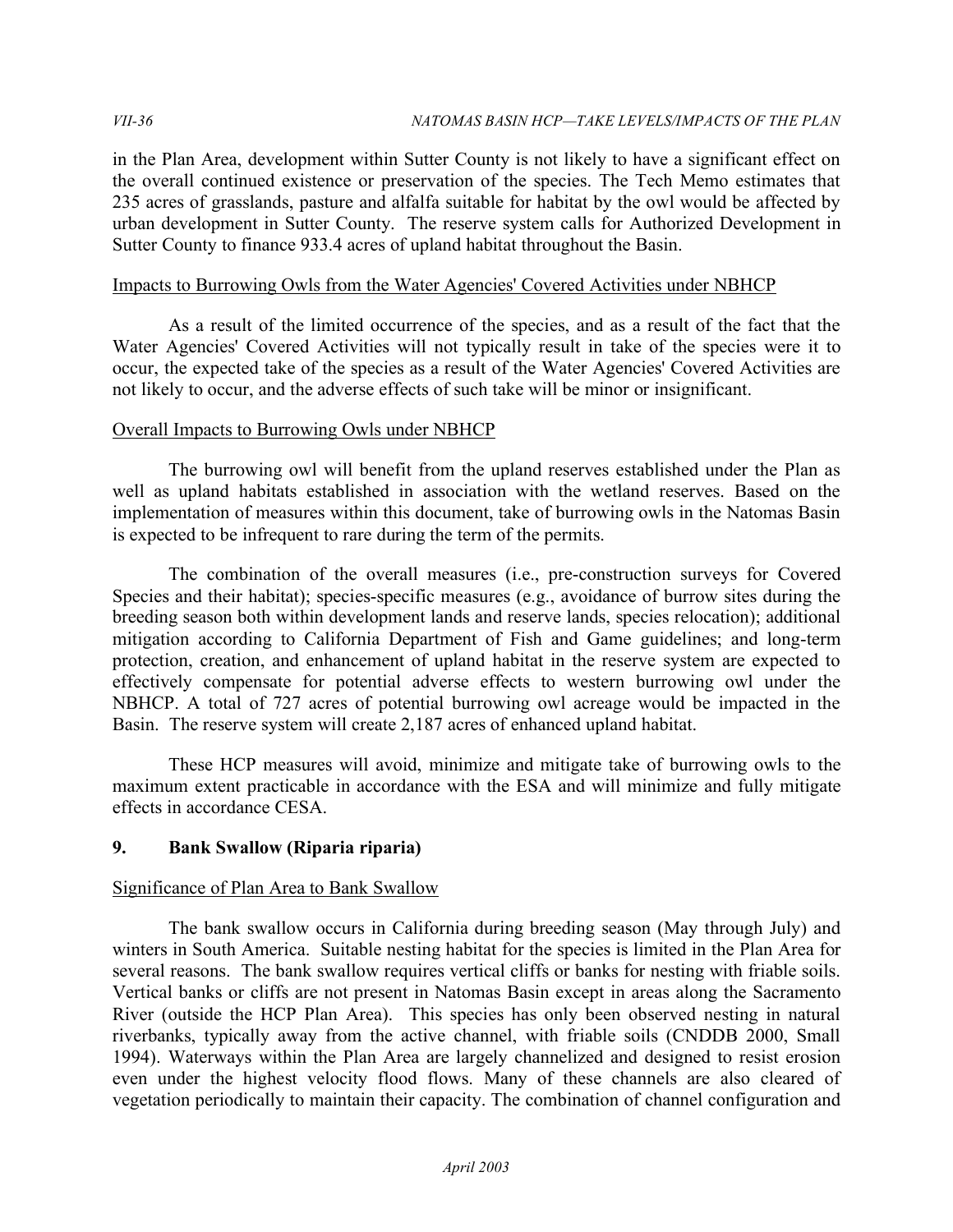recurring disturbance from vegetation clearing probably precludes the presence of this species in the Plan Area.

# Extent of Take of Bank Swallow

 Foraging habitat for the bank swallow includes alfalfa, canals, grassland, pasture, ponds, rice, riparian, and non-rice crops. According to Table 5-11 in the Tech Memo, foraging habitat for the swallow is expected to decrease in the future due to urban development and other Covered Activities throughout the Basin. Because this habitat is located remote from nesting sites, it may support foraging by the species, but would be of lesser quality than foraging habitat in proximity to suitable cliffs or bluffs for nesting. Future land use conditions could impact a total of 15,760 acres of land uses which might support foraging by the swallow. Of this 6,231 acres is located in the City of Sacramento, 7,566 acres are located in Sutter County and 1,964 acres are located in Metro Air Park. The Conservation Plan includes 8,750 acres of permanent habitat reserves which would provide potential foraging areas for the swallows. The system of habitat reserves would be managed primarily with a habitat focus and would be protected from market and other forces that would continue to affect agricultural lands in the Basin. Accordingly, the stability and quality of reserve lands helps offset the loss of foraging acreage and ensure that swallows can continue to use portions of the Basin for foraging. As such, the issuance of Incidental Take Permits will not likely jeopardize the continued existence of this species.

#### Measures to Avoid, Minimize and Mitigate Take of Bank Swallow

 Pre-construction surveys will be conducted by the Permittees to identify if the species has resettled in the Natomas Basin. As noted above no bank swallow nesting colonies are currently recorded in the Basin because of the absence of cliffs and bluffs. The species could benefit from any riparian habitats protected or created under the NBHCP because it could use the created habitat for nesting or foraging. In addition, the following measures would be implemented to avoid and minimize take of the species: 1) TNBC would use applicable USFWS or CDFG approved bank swallow recovery or management plans, 2) disturbance of nesting colonies would be strictly avoided within the nesting season by TNBC during their construction activities, and 3) disturbance of nesting colonies would be strictly avoided within the nesting season by urban development during their construction activities.

 Additionally, limitations of development within the Swainson's Hawk Zone adjacent to the Sacramento River will also benefit this species because the bank swallow is more likely to nest and forage along the banks of the Sacramento River. In addition, the NBHCP does not authorize urban development on the water side of Sacramento River levees.

#### Impacts to Bank Swallow from Development within the City of Sacramento under NBHCP

 No suitable bank swallow nesting habitat (i.e., streams with steep, erodible banks) occurs in the City's Permit area. The agricultural fields, ditches, and canals in the Plan Area are considered suitable foraging habitat, but no suitable nesting habitat occurs in the area; therefore, bank swallows are likely to occur in the area during migration, but they are not likely to nest in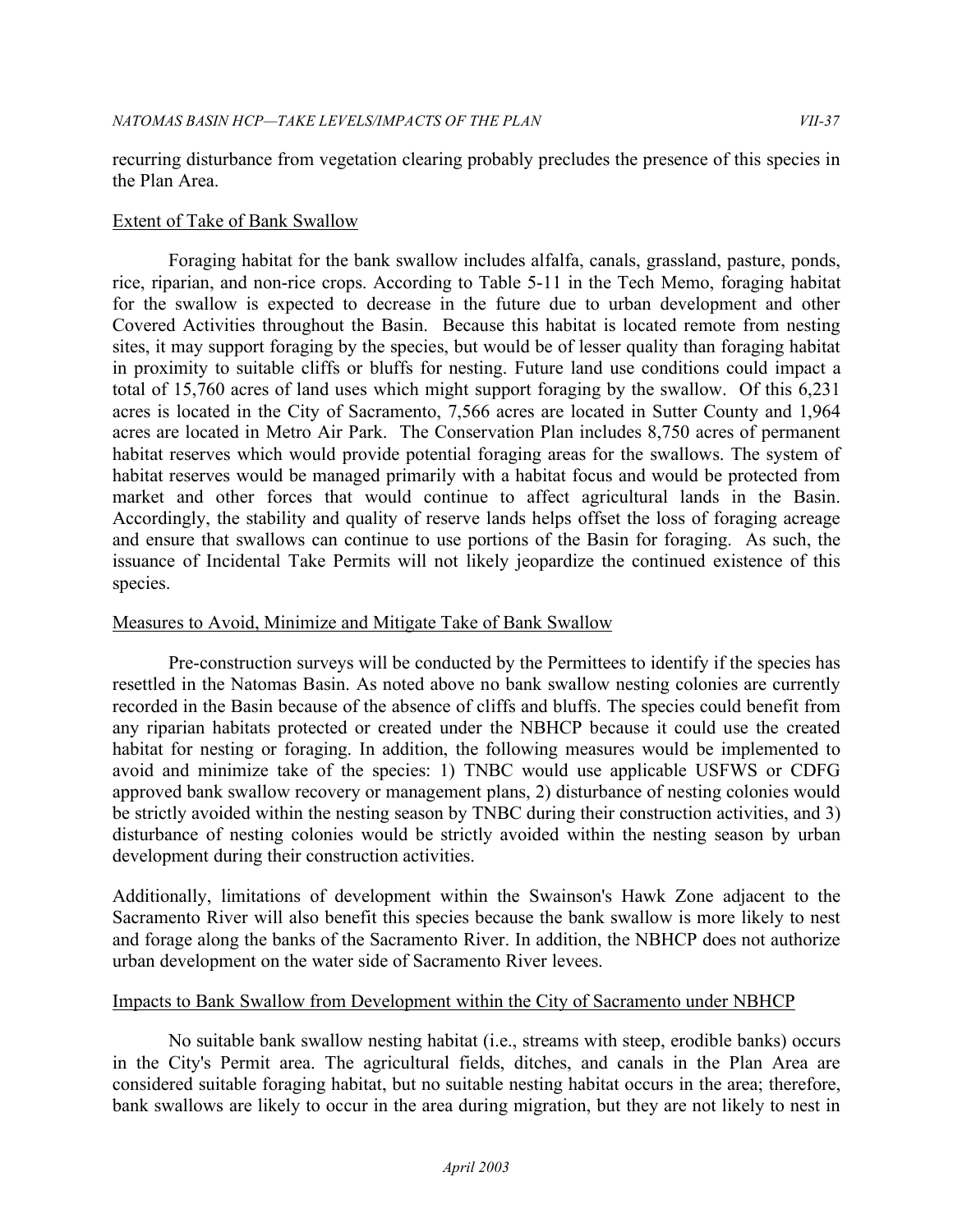the Plan Area. Therefore, development within the City of Sacramento would not have an effect on nesting bank swallows and minimal effects on the quantity of foraging habitat in the region.

| Habitat<br><b>Class</b>              | <b>Baseline</b> | City of<br>Sacramento | <b>Metro Air</b><br>Park | <b>Sutter</b><br>County | <b>Total</b><br>Change | <b>Future</b><br>Condition <sup>1</sup> | Overall %<br>Change |
|--------------------------------------|-----------------|-----------------------|--------------------------|-------------------------|------------------------|-----------------------------------------|---------------------|
| Alfalfa                              | 371             |                       | 0                        | $\theta$                | 0                      | 371                                     | $0.0\%$             |
| Grassland                            | 886             | $-427$                | $\boldsymbol{0}$         | $-134$                  | $-560$                 | 325                                     | 63.2%               |
| Non-rice<br>crops                    | 16,686          | $-4,663$              | $-325$                   | $-1,529$                | $-6,517$               | 10,169                                  | 39.1%               |
| Pasture                              | 674             | $-23$                 | $-22$                    | $-101$                  | $-147$                 | 527                                     | 21.8%               |
| Ponds and<br>seasonally<br>wet areas | 96              | $-7$                  | $-4$                     | $-10$                   | $-21$                  | 75                                      | $-21.9%$            |
| Rice                                 | 22,693          | $-970$                | $-1,541$                 | $-5,577$                | $-8,087$               | 14,606                                  | 35.6%               |
| Riparian                             | 124             | $-24$                 | $\theta$                 | $\Omega$                | $-24$                  | 100                                     | 19.4%               |
| Canals (all)                         | 1,778           | $-117$                | $-72$                    | $-215$                  | $-404$                 | 1,374                                   | $-22.7%$            |
| <b>TOTAL</b>                         | 43,308          | $-6,231$              | $-1,964$                 | $-7,566$                | $-15,760$              | 27,547                                  | $-36.4%$            |

 **BANK SWALLOW CHANGE IN POTENTIAL HABITAT (ACRES) TABLE VII-11** 

 *Source: CH2MHill, February 2002*

<sup>1</sup> Future condition does not include the minimum 2,187.5 acres of Mitigation Lands to be restored as managed marsh.

*Note: The above acreage is based on broad land use categories developed by CH2MHill using the Cals system. The land use categories represent potential habitat that bank swallow might use and does not represent habitat known to be occupied by the species.* 

## Impacts to Bank Swallow from Development within Sutter County under NBHCP

 Because the species is not known to occur in the Plan Area and because potentially suitable habitat in the Plan Area is of low quality and high quality habitat is available to the north of the Plan Area, it is unlikely that the Plan Area represents an area important to the continued existence or preservation of the species. As planned, a one-mile buffer from the Sacramento River would avoid impacts to the species.

# Impacts to Bank Swallow from the Water Agencies' Covered Activities under NBHCP

 As a result of the limited occurrence of the species, and as a result of the fact that the Water Agencies' Covered Activities will not typically result in take of the species were it to occur, the expected take of the species as a result of the Water Agencies' Covered Activities are not likely to occur, and the adverse effects of such take will be insignificant.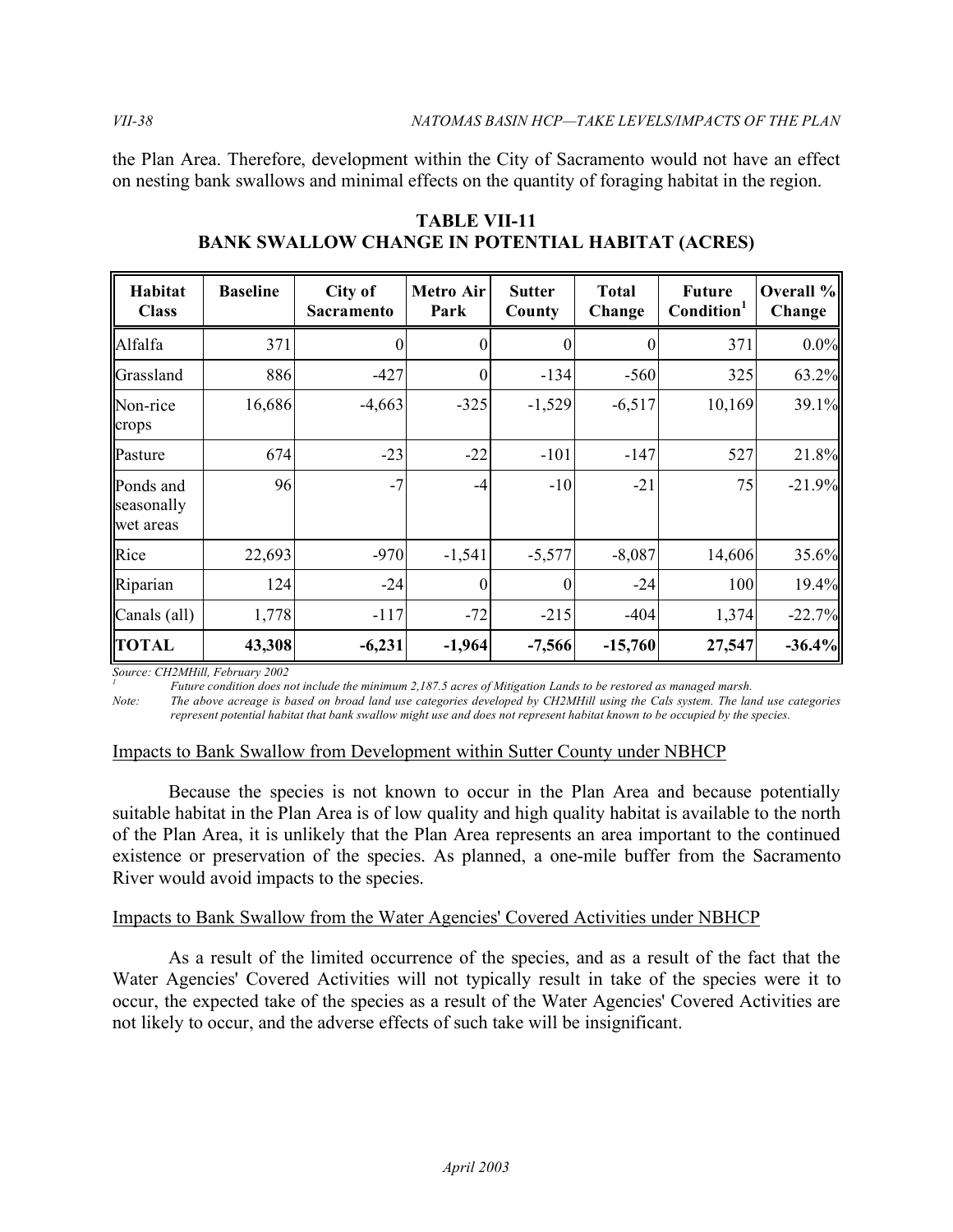## Overall Impacts to Bank Swallow under NBHCP

 No bank swallow nesting colonies are currently recorded in the NBHCP Plan Area; however, the species does nest to the north along the Sacramento and Feather Rivers and may occur in the NBHCP area over the life of the Plan. Consequently it may benefit from any riparian habitats protected or created under the NBHCP, which it could use for nesting or foraging. If the presence of this species in the Plan Area increases in the future, appropriate conservation measures could be implemented. Take of bank swallows in Natomas Basin is expected to be rare to infrequent during the life of the permits.

 Although unlikely to occur in the NBHCP area, the combination of the overall measures (i.e., pre-construction surveys for Covered Species or their habitat), species-specific measures (i.e., avoidance of nesting sites during the nesting season both within development lands and reserve lands), and establishment of reserves within the Swainson's Hawk Zone that encompasses nesting habitat for bank swallow on the Sacramento River side of the levee will avoid, minimize and mitigate take of bank swallows to the maximum extent practicable in accordance with the ESA and will minimize and fully mitigate effects in accordance with CESA.

## **10. Northwestern Pond Turtle (Clemmys marmorata marmorata)**

## Significance of Plan Area to Northwestern Pond Turtle

 The Northwestern Pond Turtle is both a State (CESA) Species of Special Concern and Federal (ESA) Species of Concern. The Plan Area supports agricultural supply and return ditches that may have suitable foraging and basking habitat for the species, however, the intense management of the adjacent agricultural land (i.e., plowing, planting, chemical application, flooding) probably precludes significant reproduction of the species in the area. Pond turtles have been observed in the Natomas East Main Drain canal (known as Steelhead Creek) to the east of the Plan area, and some have been reported on Conservancy lands.

## Extent of Take of Northwestern Pond Turtle as a Result of Covered Activities

 Changes in potential habitat in the Natomas Basin for northwestern pond turtle with the implementation of the NBHCP are presented in Table 5-2 of the Tech Memo. These land use changes would be attributable to urban development in the Basin and would result in the overall net loss of potential habitat acreage for northwestern pond turtle of about 8,536 acres. In addition to direct impacts to acreage, the Tech Memo also reports that proximity to canals in urban areas may increase predation by cats and other domestic animals. The HCP does however, include buffer lands adjacent to Fisherman's Lake which will assist in maintaining or improving the habitat for this species. In combination with the Conservation Plan which will create new habitat to support the species, additional measures are included to ensure that issuance of Incidental Take Permits will not likely jeopardize the continued existence of the species.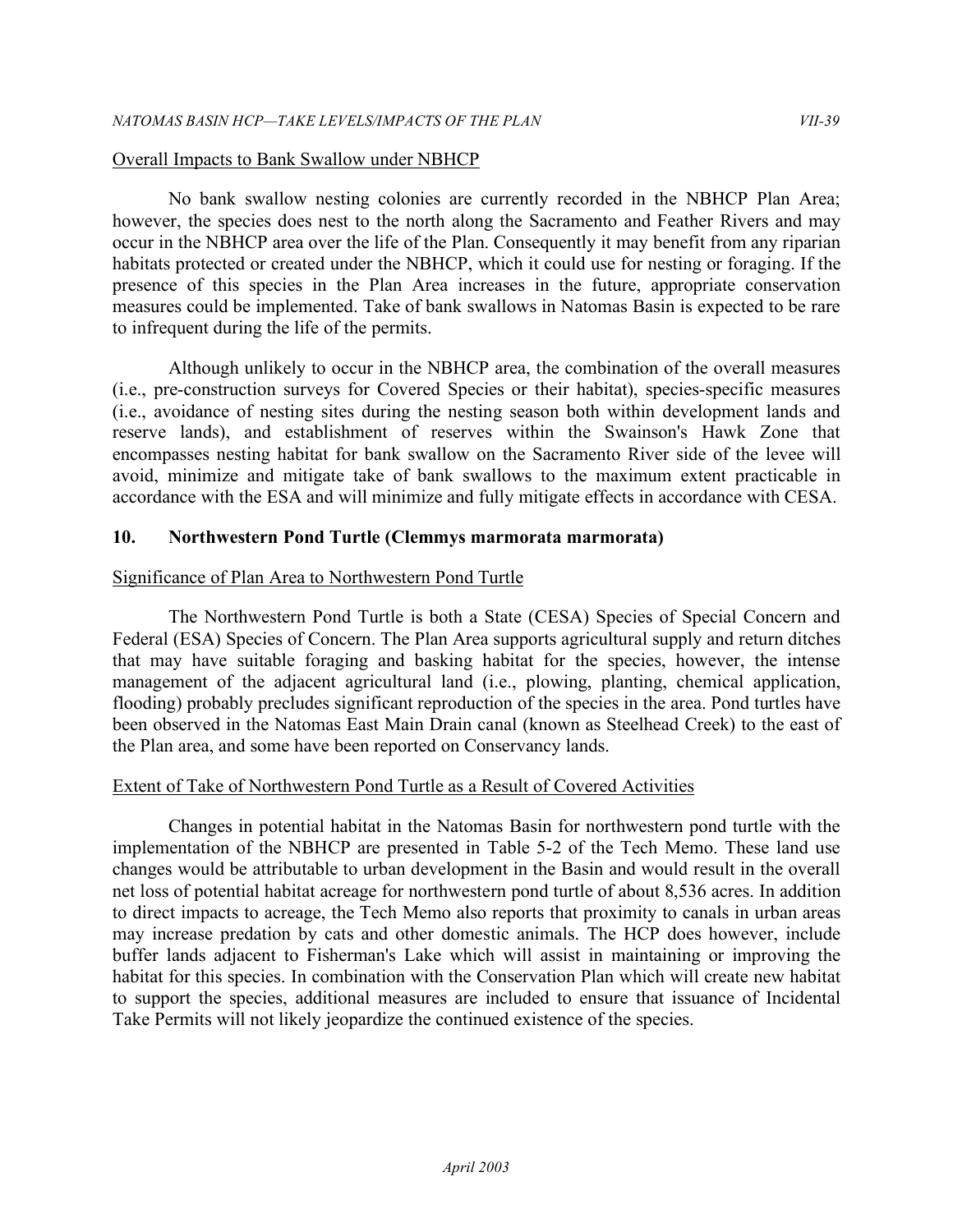| <b>Habitat</b><br><b>Class</b>       | <b>Baseline</b> | City of<br><b>Sacramento</b> | <b>Metro</b><br>Air Park | <b>Sutter</b><br>County | <b>Total</b><br>Change | <b>Future</b><br>Condition | Overall %<br>Change |
|--------------------------------------|-----------------|------------------------------|--------------------------|-------------------------|------------------------|----------------------------|---------------------|
| Ponds and<br>seasonally<br>wet areas | 96              | $-7$                         | -4                       | $-10$                   | $-21$                  | 75                         | $-21.9%$            |
| Rice                                 | 22,693          | $-970$                       | $-1,541$                 | $-5,577$                | $-8,087$               | 14,606                     | 35.6%               |
| Riparian                             | 124             | $-24$                        |                          | 0                       | $-24$                  | 100                        | 19.4%               |
| Canals (all)                         | 1,769           | $-117$                       | $-72$                    | $-215$                  | $-404$                 | 494                        | 72.1%               |
| <b>TOTAL</b>                         | 24,691          | $-1,118$                     | $-1,617$                 | $-5,802$                | $-8,536$               | 16,155                     | $-34.6%$            |

# **NORTHWESTERN POND TURTLE CHANGE IN POTENTIAL HABITAT (ACRES) TABLE VII-12**

 *Source: CH2MHill, February 2002*

<sup>1</sup> Future condition does not include the minimum 2,187.5 acres of Mitigation Lands to be restored as managed marsh.

*Note: The above acreage is based on broad land use categories developed by CH2MHill using the Cals system. The land use categories represent potential habitat that pomd turtle might use and does not represent habitat known to be occupied by the species.* 

# Measures to Avoid, Minimize, and Mitigate Take of the Northwestern Pond Turtle

 The NBHCP includes measures to avoid, minimize, and mitigate take of the giant garter snake. Because the northwestern pond turtle shares some habitat similarities with the giant garter snake, these measures would also serve to protect the turtle. Specific measures include: timing restrictions, dewatering requirements, vegetation control management and the creation of managed marsh habitat.

## Impacts to Northwestern Pond Turtle from Development in the City of Sacramento under **NBHCP**

 The Plan Area supports limited aquatic and upland breeding habitat for pond turtles. Most of the aquatic habitat occurs along managed canals and ditches. Potential breeding habitat is limited to undisturbed areas near aquatic habitats in the Plan Area. Development within the City of Sacramento will result in the loss of foraging and basking habitat for the turtle and may affect individuals residing in suitable habitat; however, development within the City of Sacramento is not anticipated to have a substantial overall effect on the species. A total of 1,118 acres of potential habitat for the turtle (including rice) will be impacted by Authorized Development in the City. Of this total, 970 acres are rice fields, which because of mechanical and chemical disturbance and lack of dry basking sites, is not considered high quality habitat for the turtle. The remaining 148 acres of ponds, seasonally wet areas, riparian areas and canals represents a more realistic estimate of impacts to areas that may provide higher quality habitat. Authorized Development will be required to finance a reserve system, of which the City's contribution would include 1,006 acres of managed marsh which will provide enhanced habitat for turtles.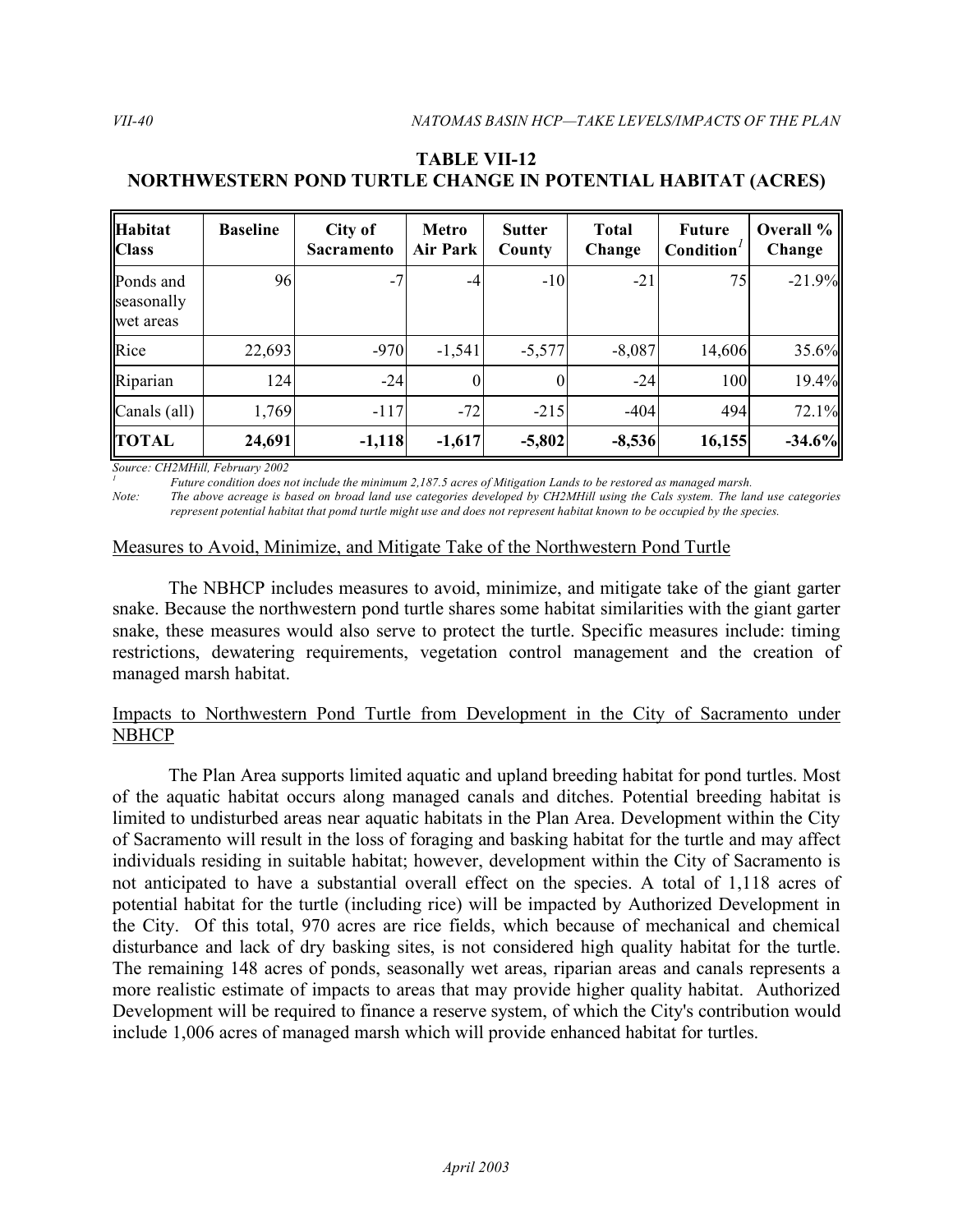## Impacts to Northwestern Pond Turtle from Development within Sutter County under NBHCP

 Development within Sutter County will result in the loss of foraging and basking habitat for the turtle and may affect individuals that are resident in suitable habitat; however, development within Sutter County is not anticipated to have a significant overall effect on the species. A total of 5,802 acres (including rice fields) of potential habitat for the turtle will be impacted by Authorized Development in Sutter County. Of this total, 5,577 acres are rice fields, which because of mechanical and chemical disturbance is not considered high quality habitat for the turtle. The remaining 225 acres of ponds, seasonally wet areas and canals represents a more realistic estimate of impacts to areas that may provide higher quality habitat. Sutter County's contribution to the reserve system will support 933.4 acres of managed marsh which will provide enhanced habitat for the turtle.

## Impacts to Northwestern Pond Turtle from the Water Agencies' Covered Activities under NBHCP

 As a result of the limited occurrence of the species, and as a result of the fact that the Water Agencies' Covered Activities will not typically result in take of the species were it to occur, the expected take of the species as a result of the Water Agencies' Covered Activities are not likely to occur, and the adverse effects of such take will be insignificant.

## Overall Impacts to Northwestern Pond Turtle under the NBHCP

 Low numbers of northwestern pond turtles may inhabit the aquatic habitats of the Natomas Basin, including the canals and ditches of the water conveyance system. If present in the Basin, pond turtles will benefit from the managed marsh and rice field habitats established within the NBHCP's reserve system. If present, take of the northwestern pond turtle could occur under the NBHCP as a result of habitat destruction during construction activities, including the removal of irrigation ditches and drains, and during ditches and drain maintenance. However, such take within the Plan Area will be minimized by the dewatering requirement and is therefore expected to be at relatively minor levels.

 The combination of the overall measures (i.e., pre-construction surveys for Covered Species and its habitat, preservation of the area adjacent to Fisherman's Lake); species-specific measures (i.e., dewatering procedures requirement under giant garter snake mitigation); and long-term protection, creation, and enhancement of upland habitat and suitable wetland habitat in the reserve system will effectively compensate for potential adverse effects to this species under the NBHCP.

 These HCP measures will avoid, minimize and mitigate take of the species to the maximum extent practicable in accordance with the ESA and will minimize and fully mitigate effects in accordance with CESA.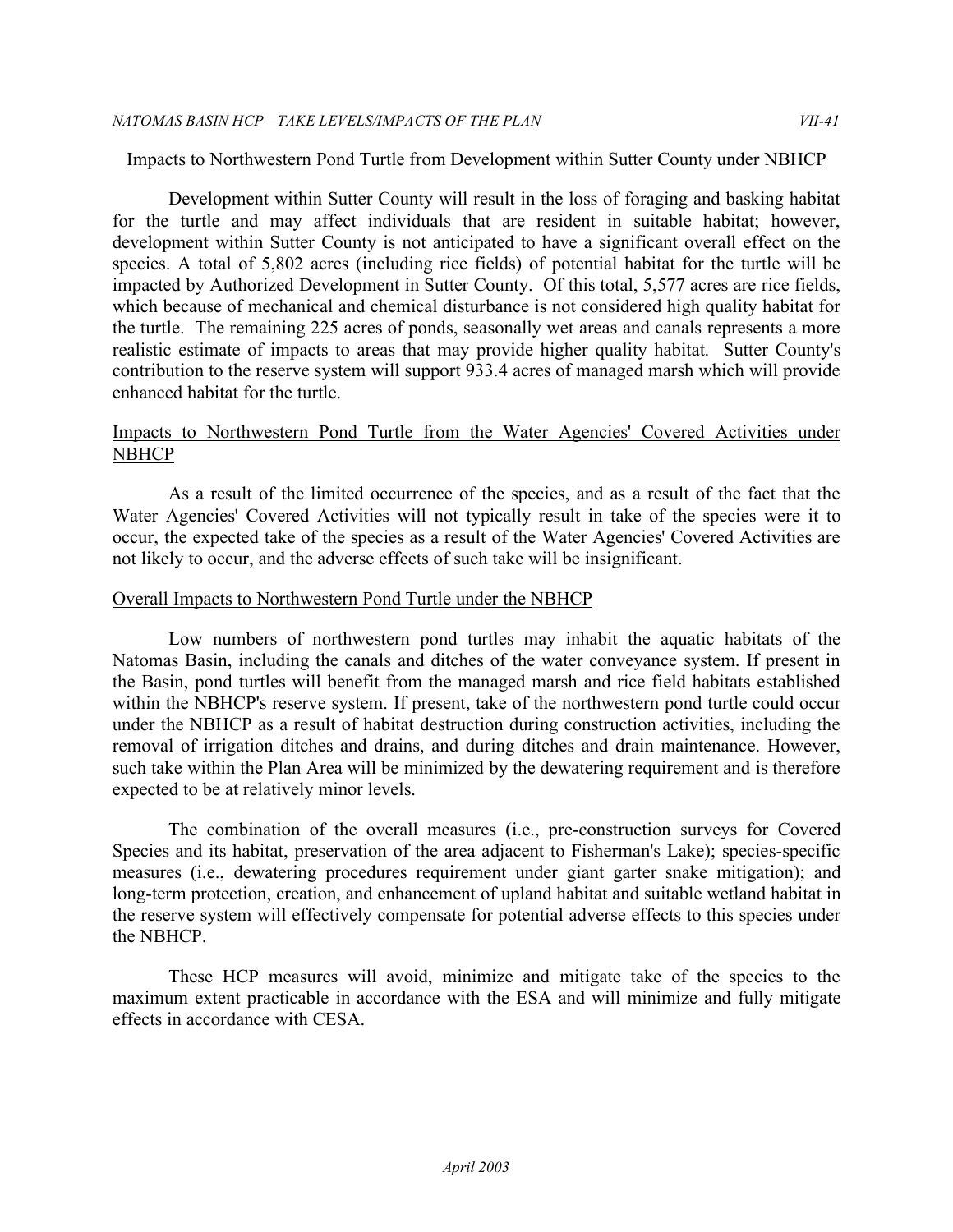## **11. California Tiger Salamander (Ambystoma californiense)**

## Significance of Plan Area to California Tiger Salamander

 The California tiger salamander (CTS) is a federal and state Candidate species. The California tiger salamander has not been documented either historically or presently from the Plan Area. Because potentially suitable habitat (i.e., seasonally ponded areas) are limited and because adjacent upland areas supporting ground squirrels are constrained by agricultural operations, it is unlikely that the Plan Area represents a significant area to the continued existence or preservation of the salamander.

## Extent of Take of California Tiger Salamander as a Result of Covered Activities

 The NBHCP identifies small, relatively undisturbed areas of vernal pools in the Natomas Basin. Currently, the Basin does not contain a significant component of vernal pools and implementation of the NBHCP is not expected to affect the continued existence of the vernal pool species. Because potentially suitable habitat for vernal pool species occurs in the Basin, however, vernal pool conservation and establishment of wetland and upland reserves would protect and enhance habitat values for vernal pool species.

 In addition, there are 21 acres of seasonally wet areas and ponds within the Basin that would be affected by development which could result in direct impacts to the California tiger salamander, if the species is identified in the area. Finally, indirect impacts may result if urban development in proximity to ponds and wet areas limits access of the California tiger salamander to upland areas. While these impacts may occur it is important to note that the species has not been reported in the Natomas Basin to date.

## Measures to Avoid, Minimize, and Mitigate Take of California Tiger Salamander

 The Land Use Agencies will implement the following measures to avoid, minimize, and mitigate take of vernal pool species, including the tiger salamander: 1) report to USFWS development plans that affect vernal pools within the Basin, 2) require developers to conduct biological surveys for vernal pool species in the Permit Areas and to have a qualified biologist identify whether or not jurisdictional waters subject to separate Section 404 permits are present, and 3) if jurisdictional waters subject to Section 404 permit requirements of the Federal Clean Water Act are present, the applicant must apply for a 404 permit, and a separate consultation under Section 7 will be required if vernal pool obligate or associated species are discovered. However, all incidental take of vernal pool or wetland Covered Species - whether found within jurisdictional Waters of the U.S. or not - will be authorized through the Incidental Take Permits and the applicant will be required to implement the take avoidance, minimization and mitigation measures provided for under Section A.4. of Chapter V of the NBHCP.

 In addition to the above vernal pool actions, the HCP requires that TNBC will consult with the TAC and California tiger salamander researchers and experts periodically during implementation of the Plan to determine what if any additional conservation opportunities for this species might exist within the Plan's proposed reserve system. Such opportunities might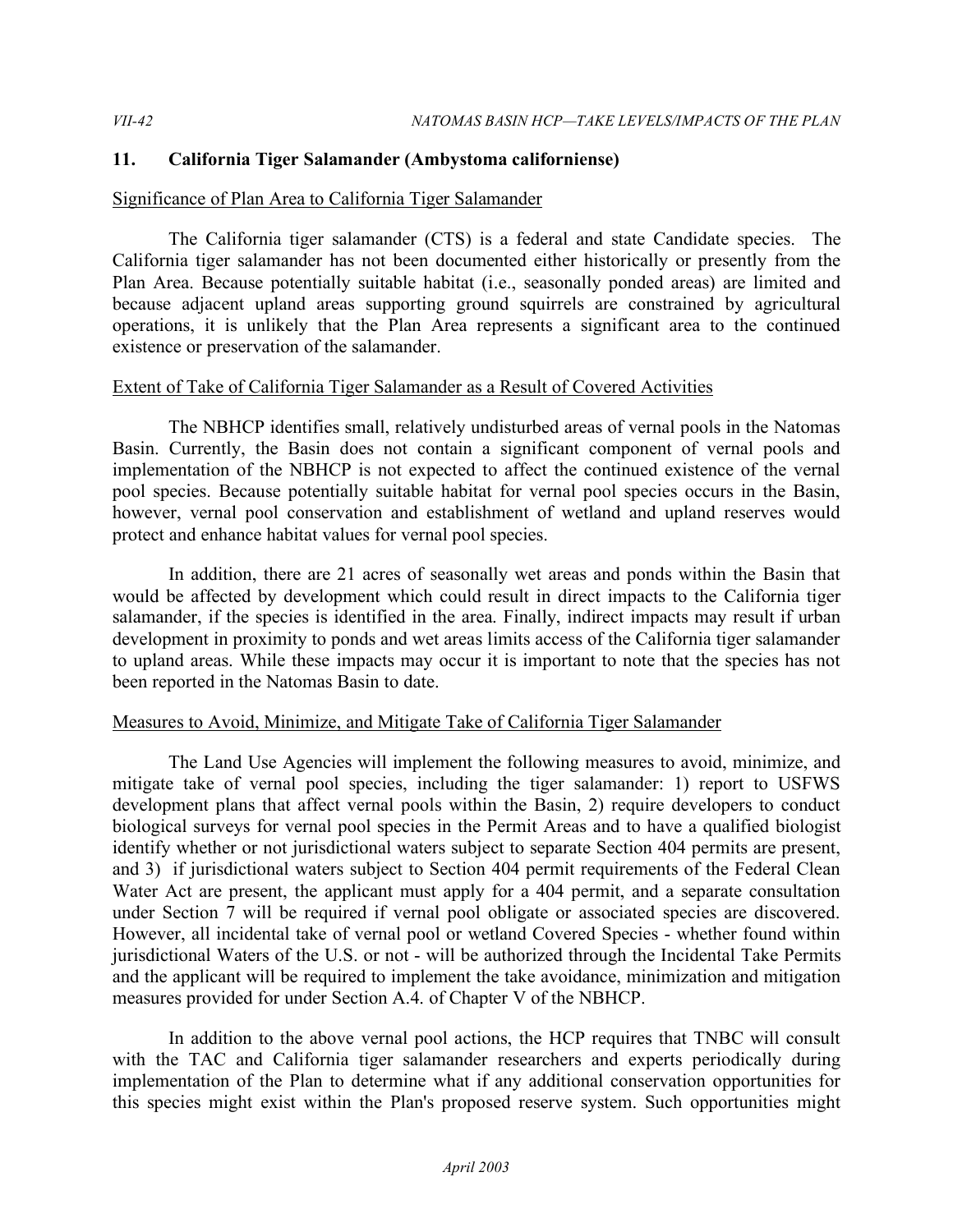include but are not limited to establishment of creation of wetland and upland habitats suitable for tiger salamanders within the reserve system (e.g., stock ponds or "artificial" vernal pools) and if appropriate, possible re-introduction of tiger salamanders into the Basin.

 For habitat areas with seasonally wet areas and ponds, the required pre-construction surveys will also help identify if the California tiger salamander is present and any appropriate avoidance and mitigation standards available at that time from USFWS and CDFG will be employed.

## Impacts to Tiger Salamander from Development within the City of Sacramento under NBHCP

 The California tiger salamander has not been documented historically or currently in the Plan Area, and the Plan Area supports limited marginal habitat for the species.

 Development in the City of Sacramento is not likely to adversely affect California tiger salamanders or threaten the preservation or conservation of this species because this salamander species is not known to occur in the Plan Area and the vernal pools in the Plan Area that represent potentially suitable habitat are not designated for development.

## Impacts to Tiger Salamander from Development within Sutter County under NBHCP

 Because the California tiger salamander has not been documented to occur either historically or presently within the Plan Area and because the Plan Area only supports limited marginal (i.e., disturbed) habitat for the species, development within Sutter County in anticipated to have a negligible effect on the species.

## Impacts to Tiger Salamander from the Water Agencies' Covered Activities under NBHCP

 As a result of the limited occurrence of the species, and as a result of the fact that the Water Agencies' Covered Activities will not typically result in take of the species were it to occur, the expected take of the species as a result of the Water Agencies' Covered Activities are not likely to occur, and the adverse effects of such take will be insignificant.

## Overall Impacts to California Tiger Salamander under NBHCP

 Tiger salamanders will benefit under the NBHCP from the vernal pool protections of the NBHCP, or, if necessary, from any mitigation implemented to offset development impacts in vernal pool areas. The species could also benefit from other wetland and upland habitats established within the NBHCP's reserve areas. However, California tiger salamander terrestrial habitat requirements are not clearly understood, and the extent to which the Plan's reserve areas can contribute to salamander conservation is similarly unclear. Any such measures shall be incorporated into the NBHCP's conservation program through its Adaptive Management provisions. Because California tiger salamanders have not been known to historically or currently exist in the Permit Areas or in areas not currently designated for development (e.g., the vernal pool areas), take of this species under the NBHCP is expected to be rare to infrequent during the life of the permits.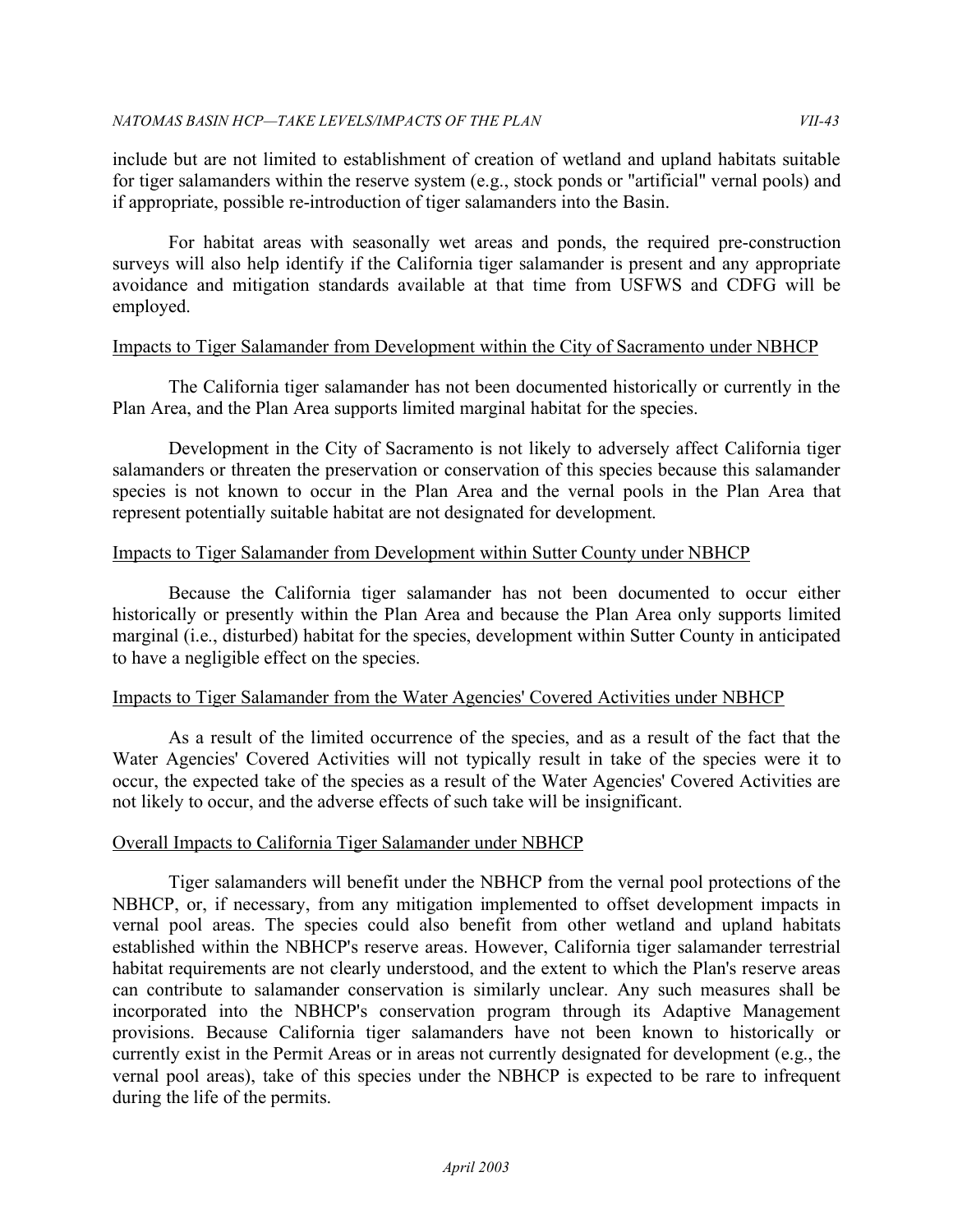Although not known to occur in the NBHCP area, suitable vernal pool and other seasonal wetland habitats for the California tiger salamander are present in the eastern portion of the area. The combination of the overall measures (i.e., pre-construction surveys for Covered Species and their habitat), the vernal pool protections that are already incorporated into the NBHCP; and long-term protection, creation, and enhancement of upland and suitable wetland habitats in the reserve system will effectively compensate for potential adverse effects to this species under the NBHCP.

 These HCP measures will avoid, minimize and mitigate take of species to the maximum extent practicable in accordance with the ESA and will minimize and fully mitigate effects in accordance with CESA.

# **12. Western Spadefoot Toad (Scaphiopus hammondii)**

## Significance of Plan Area to Western Spadefoot Toad

 The western spadefoot toad is a California Species of Special Concern which to date, has not known to occur in the Plan Area. Limited suitable habitat in the form of seasonal wetlands are present in the Plan Area. However, the highly disturbed nature of the Plan Area combined with the recurring disturbance of agricultural fields which support the majority of these seasonal wetlands probably precludes the presence of the species. Additionally, the majority of occurrences of spadefoot toad are in the San Joaquin Valley and southern Coast Range indicating that the Plan Area is not a significant area important to the continued existence or preservation of the species.

## Extent of Take of Western Spadefoot Toad as a Result of Covered Activities

 The NBHCP identifies small, relatively undisturbed areas of vernal pools in the Natomas Basin. Currently, the Basin does not contain a significant component of vernal pools and implementation of the NBHCP is not expected to affect the continued existence of the vernal pool species. Because potentially suitable habitat for vernal pool species occurs in the Basin, however, vernal pool conservation and establishment of wetland and upland reserves would protect and enhance habitat values for vernal pool species.

 It is possible that other seasonally wet areas and ponds (non-vernal pool areas) could also provide habitat for the western spadefoot toad, although as noted above, this type of habitat is relatively limited in Natomas Basin and there are no records of the western spadefoot toad occurring in the Natomas Basin. As such, issuance of Incidental Take Permits is not expected to jeopardize the continued existence of this species.

# Measures to Avoid, Minimize, and Mitigate Take of the Western Spadefoot Toad

 The Land Use Agencies will implement the following measures to avoid, minimize, and mitigate take of vernal pool species, including the Western spadefoot toad: 1) report to USFWS development plans that affect vernal pools within the Permit Areas to the USFWS, 2) require developers to conduct biological surveys for vernal pool species in the Permit Areas and to have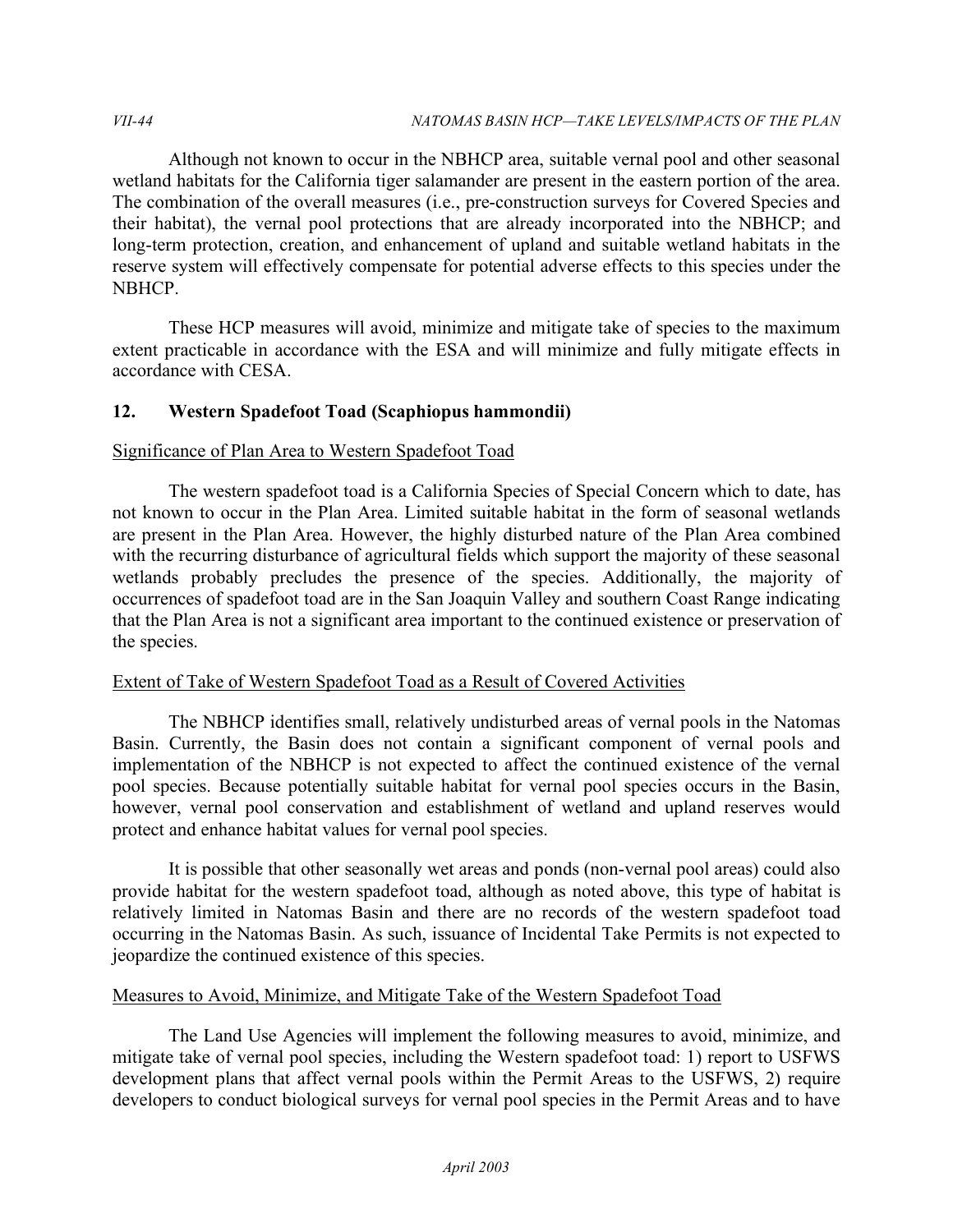a qualified biologist identify whether or not jurisdictional waters subject to separate Section 404 permits are present, and 3) if jurisdictional waters subject to Section 404 permit requirements of the Federal Clean Water Act are present, the applicant must apply for a 404 permit, and separate consultation and mitigation under Section 7 will be required if vernal pool obligate or associated species are discovered. However, all incidental take of vernal pool or wetland Covered Species - whether found within jurisdictional Waters of the U.S. or not - will be authorized through the Incidental Take Permits and the applicant will be required to implement the take avoidance, minimization and mitigation measures provided for under Section A.4. of Chapter V of the NBHCP.

 In addition to the above vernal pool actions, the HCP requires that TNBC will consult with the TAC and western spadefoot toad experts periodically during implementation of the NBHCP to determine what if any additional conservation opportunities for this species might exist within the Plan's proposed reserve system. Any such opportunities shall be incorporated into the NBHCP's conservation program through its Adaptive Management provisions.

 For habitat areas with seasonally wet areas and ponds, the required pre-construction surveys will also help identify if the western spadefoot toad is preseent and any appropriate avoidance and mitigation standards available at that time from USFWS and CDFG will be employed.

#### Impacts to Western Spadefoot Toad from Development in the City of Sacramento under NBHCP

 The western spadefoot toad has not been documented historically or currently in the Plan Area, and the Plan Area supports limited marginal habitat for the species. Development within the City of Sacramento is not likely to adversely affect western spadefoot toads or threaten the preservation or conservation of this species because this toad species is not known to occur in the Plan Area and the vernal pools in the Plan Area that represent potentially suitable habitat are not designated for development.

## Impacts to Western Spadefoot Toad from Development within Sutter County under NBHCP

 Because the species is not known to occur in the Plan Area or in Sutter County and because suitable habitat is limited in the Plan Area, development within Sutter County is not anticipated to have a significant effect on the continued existence or preservation of the species.

## Impacts to Western Spadefoot Toad from the Water Agencies' Covered Activities under NBHCP

 As a result of the limited occurrence of the species, and as a result of the fact that the Water Agencies' Covered Activities will not typically result in take of the species were it to occur, the expected take of the species as a result of the Water Agencies' Covered Activities are not likely to occur, and the adverse effects of such take will be insignificant.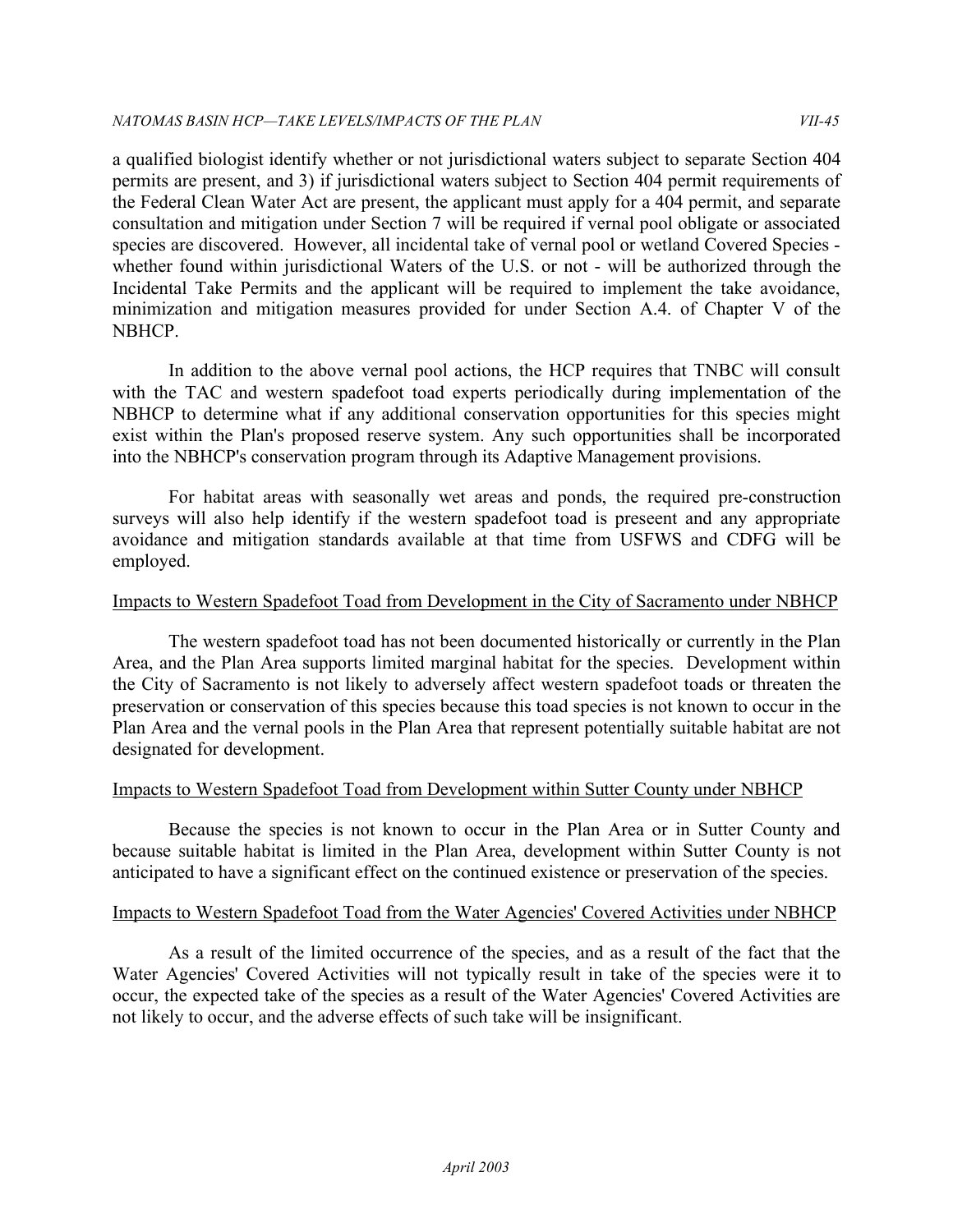## Overall Impacts to Western Spadefoot Toad under NBHCP

 Although not known to occur in the NBHCP area, suitable vernal pool and other seasonal wetland habitats for the western spadefoot toad is present in the eastern portion of the area. The combination of the overall measures (i.e., pre-construction surveys for Covered Species and their habitat), the vernal pool protections that are already incorporated into the NBHCP; and long-term protection, creation, and enhancement of upland and suitable wetland habitats in the reserve system will effectively compensate for potential adverse effects to this species under the NBHCP.

 These HCP measures will avoid, minimize and mitigate take of the species to the maximum extent practicable in accordance with the ESA and will fully mitigate effects in accordance with CESA.

## **13. Vernal Pool Fairy Shrimp (Branchinecta lynchi)**

# Significance of Plan Area to Vernal Pool Fairy Shrimp

 The vernal pool fairy shrimp is a Federally Listed Threatened Species. The Plan Area supports habitat for the vernal pool fairy shrimp in the form of roadside ditches and seasonal wetlands. The majority of the potential habitat for the species within the Plan Area is artificial in origin and lacks linkages to larger intact habitat areas (i.e., vernal pool grasslands) limiting the value of the Plan Area to the continued existence or preservation of the species.

# Extent of Take of the Vernal Pool Fairy Shrimp as a Result of Covered Activities

 The NBHCP identifies small, relatively undisturbed areas of vernal pools in the Natomas Basin. Currently, the Basin does not contain a significant component of vernal pools and implementation of the NBHCP is not expected to affect the continued existence of the vernal pool species. Because potentially suitable habitat for vernal pool species occurs in the Basin, however, vernal pool conservation and establishment of wetland and upland reserves would protect and enhance habitat for vernal pool species.

## Measures to Avoid, Minimize and Mitigate Take of the Vernal Pool Fairy Shrimp

 The Land Use Agencies will implement the following measures to avoid, minimize, and mitigate take of vernal pool species, including the vernal pool fairy shrimp: 1) report to USFWS development plans that affect vernal pools within the Permit Areas, 2) require developers to conduct biological surveys for vernal pool species in the Permit Areas and to have a qualified biologist identify whether or not jurisdictional waters subject to separate Section 404 permits are present, and 3) if jurisdictional waters subject to Section 404 permit requirements of the Federal Clean Water Act are present, the applicant must apply for a 404 permit, and separate consultation under Section 7 will be required if vernal pool obligate or associated species are discovered. However, all incidental take of vernal pool or wetland Covered Species - whether found within jurisdictional waters of the U.S. or not - will be authorized through the incidental take permits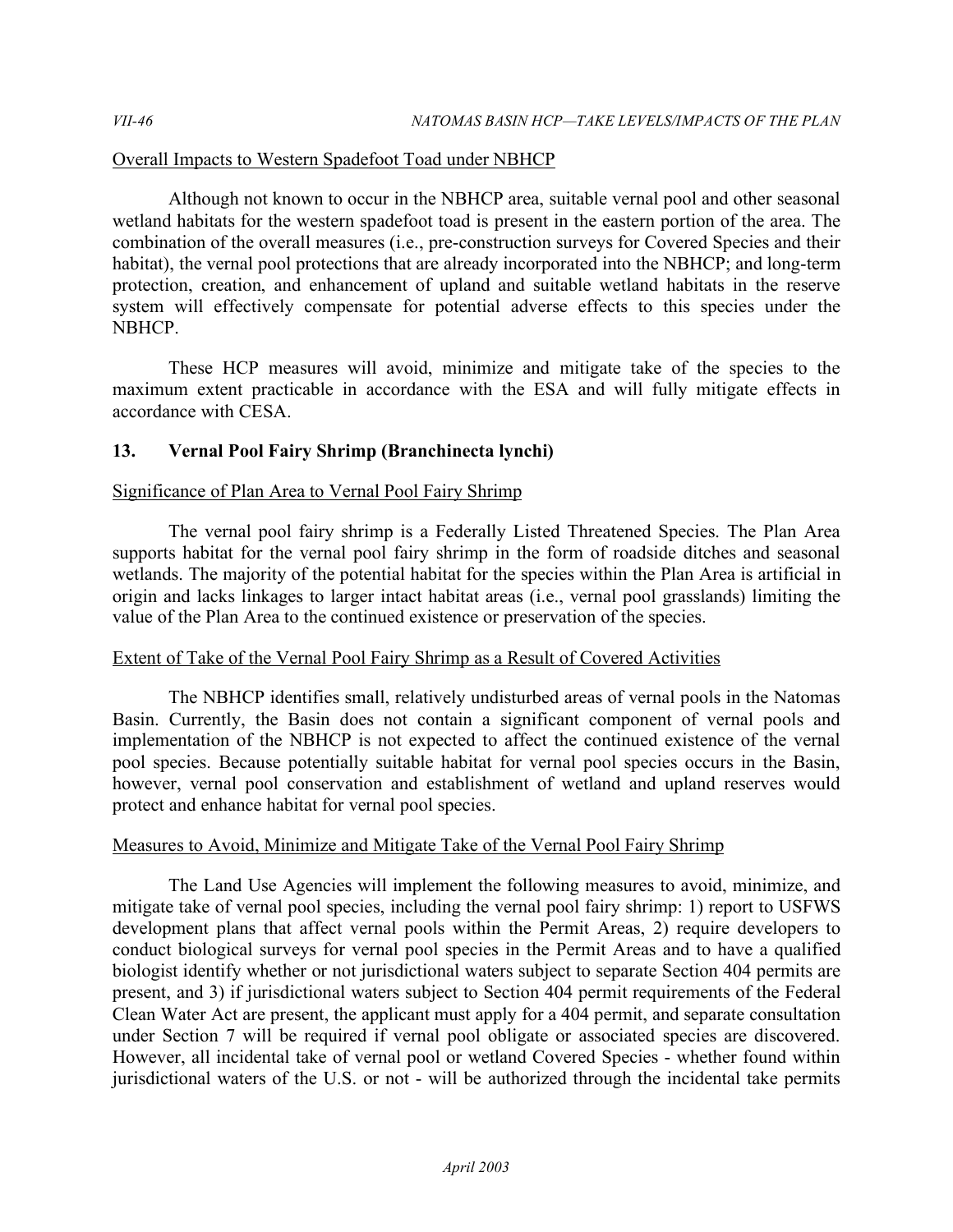and the applicant will be required to implement the take avoidance, minimization and mitigation measures provided for under Section A.4 of Chapter V of the NBHCP.

 In addition, the HCP requires that TNBC will consult with the TAC, and fairy shrimp and tadpole shrimp experts periodically during implementation of the NBHCP to determine what if any additional conservation opportunities for Conservancy fairy shrimp, longhorn fairy shrimp, vernal pool fairy shrimp, vernal pool tadpole shrimp and midvalley fairy shrimp might exist within the Plan's proposed reserve system. Any such opportunities shall be incorporated into the NBHCP's conservation program through its Adaptive Management provisions.

## Impacts to Vernal Pool Fairy Shrimp from Development in the City of Sacramento under **NBHCP**

 Development within the City of Sacramento could result in the loss of suitable habitat for the species and this loss may have a substantial effect on individuals of this federally listed species; however, because of the limited extent, and relatively low quality, of the habitat present in the Plan Area, development within the City of Sacramento is not anticipated to have a substantial effect on the species as a whole. Also, the areas with the highest habitat quality are not in areas designated for development within the City of Sacramento. Implementation of compensatory mitigation that is consistent with USFWS programmatic guidelines for large brachiopod species may be required to offset impacts on the species.

## Impacts to Vernal Pool Fairy Shrimp from Development within Sutter County under NBHCP

 Development within Sutter County will result in the loss of suitable habitat for the species and this loss may have a significant effect on individuals of this federally listed species; however, because of the limited extent and relatively low quality of the habitat present in the Plan Area, development within Sutter County is not anticipated to have a significant effect on the species as a whole.

## Impacts to Vernal Pool Fairy Shrimp from the Water Agencies' Covered Activities under **NBHCP**

 As a result of the limited occurrence of the species, and as a result of the fact that the Water Agencies' Covered Activities will not typically result in take of the species were it to occur, the expected take of the species as a result of the Water Agencies' Covered Activities are not likely to occur, and the adverse effects of such take will be insignificant.

## Overall Impacts to Vernal Pool Fairy Shrimp under NBHCP

 Vernal pool fairy shrimp could benefit under implementation from the vernal pool protections of the NBHCP, or if necessary, from any mitigation implemented to offset development impacts in vernal pool areas. The species could also benefit from other wetland and upland habitats established in the NBHCP's reserve areas. However, vernal pool fairy shrimp occurrence and distribution in the Plan Area is not well understood, and the extent to which the Plan's reserve areas can contribute to vernal pool fairy shrimp conservation is similarly unclear.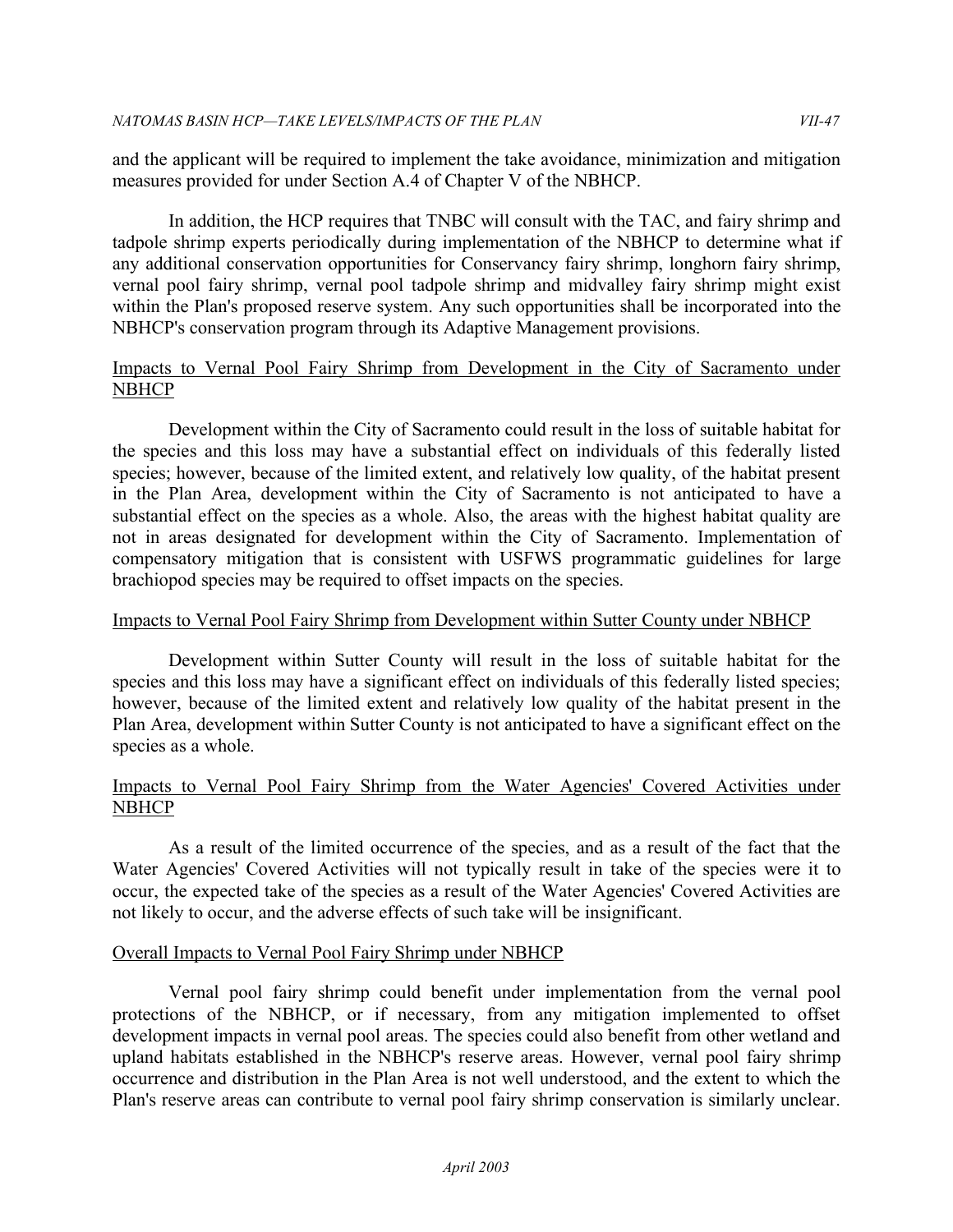Any such measures shall be incorporated into the NBHCP's conservation program through Adaptive Management provisions.

 This species is likely to occur in the NBHCP area and suitable vernal pool and seasonal wetland habitat for the vernal pool fairy shrimp is present in scattered locations of the Plan Area. The combination of the overall measures (i.e., pre-construction surveys for Covered Species and their habitats); the vernal pool protections incorporated into the NBHCP; and long-term protection, creation, and enhancement of upland and suitable wetland habitats (i.e., seasonal wetlands) in the reserve system will effectively compensate for potential adverse effects to this species under the NBHCP. These HCP measures will avoid, minimize and mitigate take of the species to the maximum extent practicable in accordance with the ESA and will minimize and fully mitigate effects in accordance with CESA.

# **14. Vernal Pool Tadpole Shrimp (Lepidurus packardi)**

## Significance of Plan Area to Vernal Pool Tadpole Shrimp

 The vernal pool tadpole shrimp is a Federally Listed Endangered Species. There have been 154 reported occurrences of this species in California, of which 54 reports were in Sacramento County and four (4) were in Sutter County (CDFG 2001). The Plan Area supports habitat for the vernal pool tadpole shrimp in the form of roadside ditches and seasonal wetlands. The majority of the habitat for the species within the Plan Area is artificial in origin and lacks linkages to larger intact habitat areas (i.e., vernal pool grasslands) limiting the value of the Plan Area to the continued existence or preservation of the species.

## Extent of Take of Vernal Pool Tadpole Shrimp as a Result of Covered Activities

 The NBHCP identifies small, relatively undisturbed areas of vernal pools in the Natomas Basin. Currently, the Basin does not contain a significant component of vernal pools and implementation of the NBHCP is not expected to affect the continued existence of the vernal pool species. Because potentially suitable habitat for vernal pool species occurs in the Basin, however, vernal pool conservation and establishment of wetland and upland reserves would protect and enhance habitat for vernal pool species.

# Measures to Avoid, Minimize, and Mitigate Take of the Vernal Pool Tadpole Shrimp

 The Land Use Agencies will implement the following measures to avoid, minimize, and mitigate take of vernal pool species, including the vernal pool tadpole shrimp: 1) report to USFWS development plans that affect vernal pools within the Permit Areas, 2) require developers to conduct biological surveys for vernal pool species in the Permit Areas and to have a qualified biologist identify whether or not jurisdictional waters are subject to separate Section 404 permits are present, and 3) if jurisdictional waters subject to Section 404 permit requirements of the Federal Clean Water Act are present, the applicant must apply for a 404 permit, and separate consultation under Section 7 will be required if vernal pool obligate or associated species are discovered. However, all incidental take of vernal pool or wetland Covered Species - whether found within jurisdictional waters of the U.S. or not - will be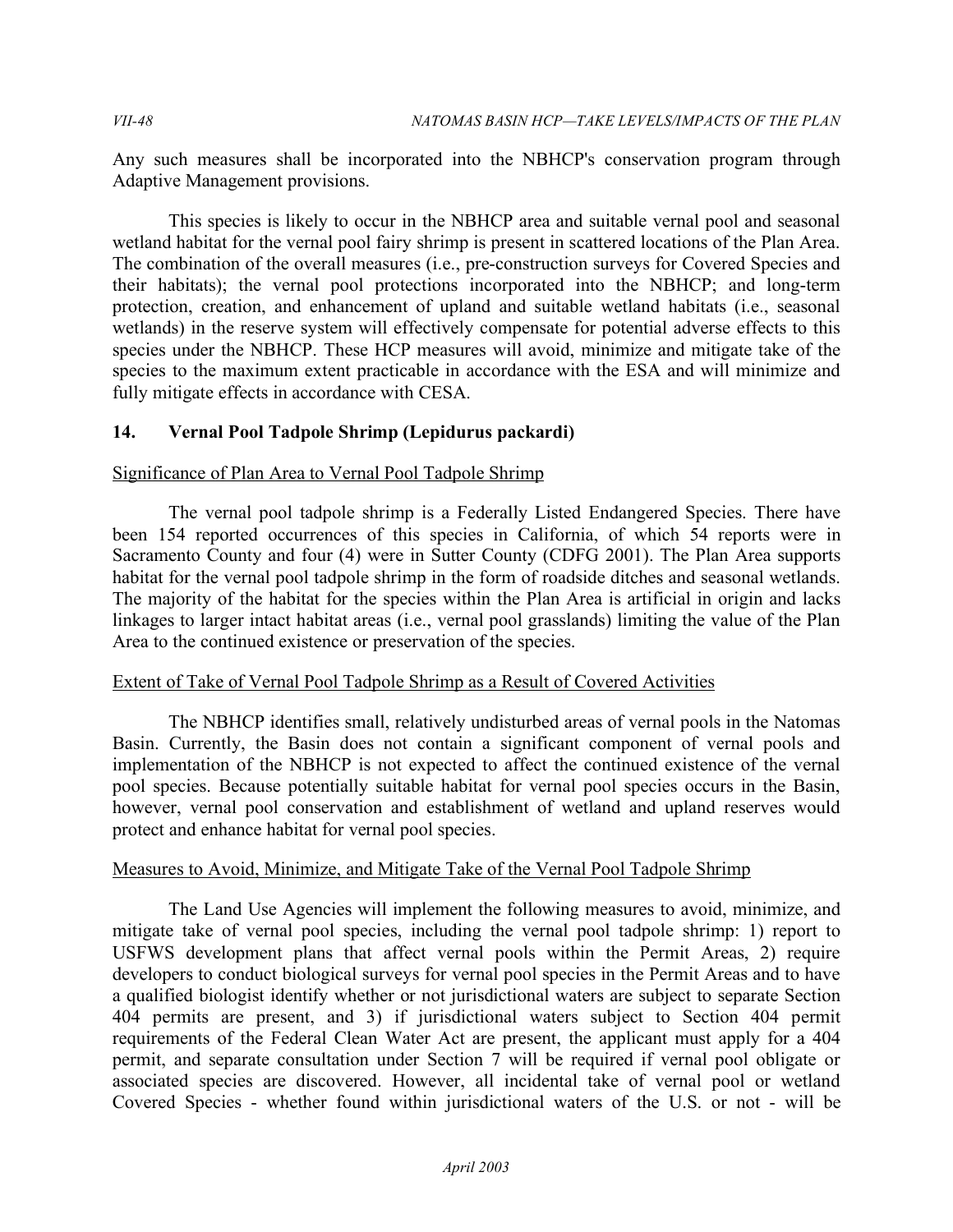authorized through the incidental take permits and the applicant will be required to implement the take avoidance, minimization and mitigation measures provided for under Section A.4 of Chapter V of the NBHCP.

 In addition, the HCP requires that TNBC will consult with the TAC, and fairy shrimp and tadpole shrimp experts periodically during implementation of the NBHCP to determine what if vernal pool fairy shrimp, vernal pool tadpole shrimp and midvalley fairy shrimp might exist within the Plan's proposed reserve system. Any such opportunities shall be incorporated into the NBHCP's conservation program through its Adaptive Management provisions. any additional conservation opportunities for Conservancy fairy shrimp, longhorn fairy shrimp,

## Impacts to Vernal Pool Tadpole Shrimp from Development in the City of Sacramento under **NBHCP**

 Development within the City of Sacramento could result in the loss of suitable habitat for the species and this loss may have a substantial effect on individuals of this federally listed species; however, because of the limited extent and relatively low quality of the habitat present in the Plan Area, development within the City of Sacramento is not anticipated to have a substantial effect on the species as a whole. Also, the areas with the highest habitat quality are not in areas designated for development within the City of Sacramento. Implementation of compensatory mitigation that is consistent with USFWS programmatic guidelines for large brachiopod species may be required to offset impacts on the species.

# Impacts to Vernal Pool Tadpole Shrimp from Development within Sutter County under NBHCP

 Development within Sutter County will result in the loss of suitable habitat for the species and this loss may have a significant effect on individuals of this federally listed species; however, because of the limited extent and relatively low quality of the habitat present in the Plan Area, development within Sutter County is not anticipated to have a significant effect on the species as a whole. Implementation of compensatory mitigation that is consistent with USFWS programmatic guidelines for large branchiopod species may be required to offset impacts.

## Impacts to Vernal Pool Tadpole Shrimp from the Water Agencies' Covered Activities under **NBHCP**

 Because the species has not been documented to occur within the Permit Areas, and as a result of the fact that the Water Agencies' Covered Activities will not typically result in take of the species were it to occur, the expected take of the species as a result of the Water Agencies' Covered Activities are not likely to occur, and the adverse effects of such take will be insignificant.

## Overall Impacts to Vernal Pool Tadpole Shrimp under NBHCP

 Vernal pool tadpole shrimp could benefit under implementation from the vernal pool protections of the NBHCP, or, if necessary, from any mitigation implemented to offset development impacts in vernal pool areas. The species could also benefit from other wetland and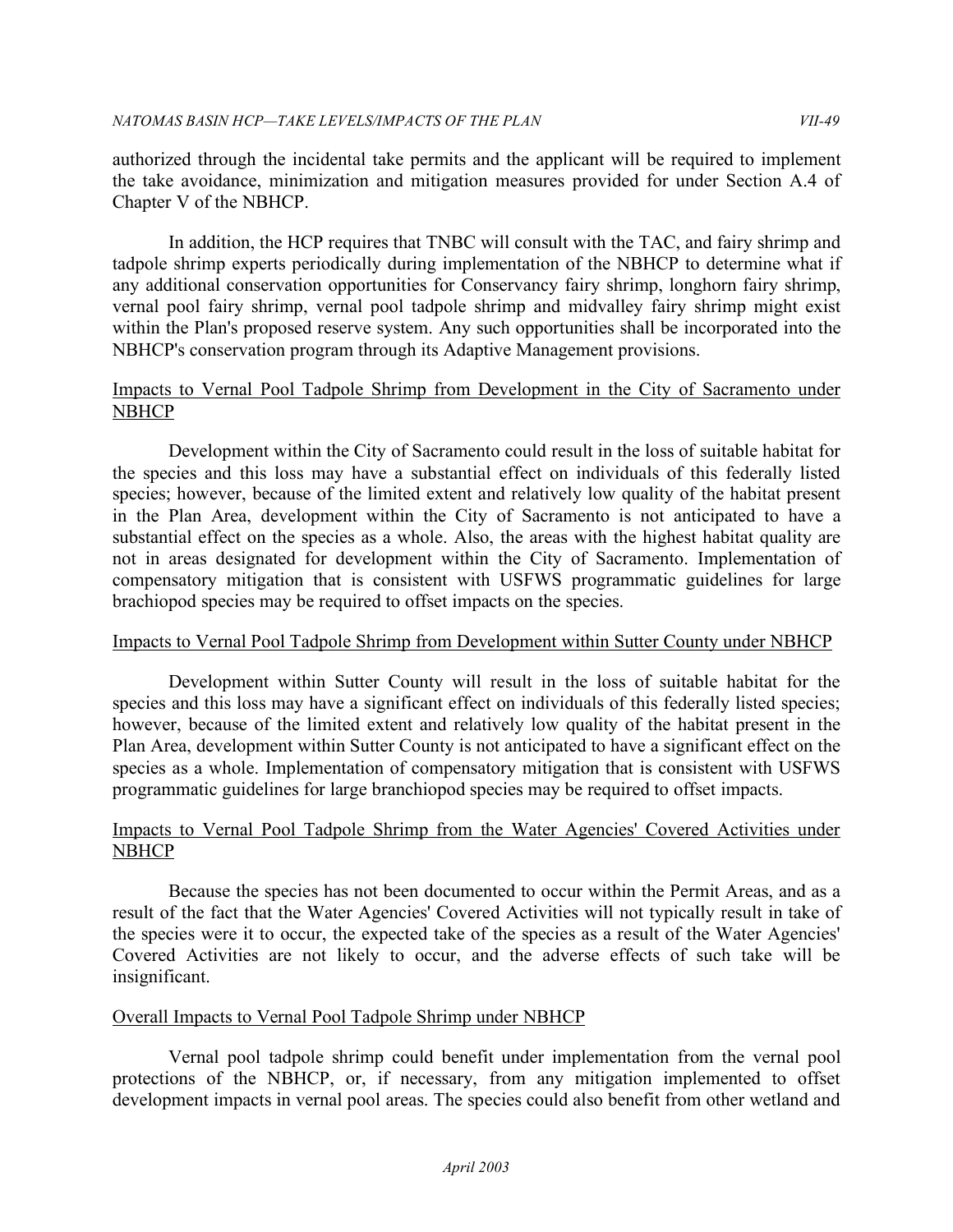upland habitats established in the NBHCP's reserve areas. However, vernal pool tadpole shrimp occurrence and distribution in the Plan Area is not well understood, and the extent to which the Plan's reserve areas can contribute to vernal pool tadpole shrimp conservation is similarly unclear. Any such measures shall be incorporated into the NBHCP's conservation program through Adaptive Management provisions.

Although not known to occur in the NBHCP area, marginally suitable vernal pool habitat for the vernal pool tadpole shrimp (Lepidurus packardi) is present in scattered locations in the area. The combination of the overall measures (i.e., pre-construction surveys for Covered Species and their habitat); the vernal pool protections incorporated into the NBHCP; and longterm protection, creation, and enhancement of upland and suitable wetland habitats (i.e., seasonal wetlands) in the reserve system will effectively compensate for potential adverse effects to this species under the NBHCP. These HCP measures will avoid, minimize and mitigate take of the species to the maximum extent practicable in accordance with the ESA and will minimize and fully mitigate effects in accordance with CESA.

 If implemented, this combination of measures will minimize and fully mitigate potential future effects to the vernal pool tadpole shrimp, if the species occupies the NBHCP in the future, and will also protect vernal pool tadpole shrimp habitat in the NBHCP Plan Area.

# **15. Midvalley Fairy Shrimp (Branchinecta n.sp.)**

# Significance of Plan Area to Midvalley Fairy Shrimp

 This species has no official State or Federal listing however it occurs in vernal pool habitats that support associated fairy shrimp which are either threatened or endangered. Although seasonal wetlands present in the Plan Area may provide suitable habitat for the species, it has not been documented in the area nor has the species been documented from elsewhere in Sutter County. The lack of known occurrences and the generally disturbed nature of the Plan Area probably preclude the presence of significant populations of the species. Therefore the Plan Area does not represent an area important to the continued existence or preservation of the species.

## Extent of Take of the Midvalley Fairy Shrimp as a Result of Covered Activities

 The NBHCP identifies small, relatively undisturbed areas of vernal pools in the Natomas Basin. Currently, the Basin does not contain a significant component of vernal pools and implementation of the NBHCP is not expected to affect the continued existence of the vernal pool species. Because potentially suitable habitat for vernal pool species occurs in the Basin, however, vernal pool conservation and establishment of wetland and upland reserves would protect and enhance habitat for vernal pool species.

## Measures to Avoid, Minimize, and Mitigate Take of the Midvalley Fairy Shrimp

 The Land Use Agencies will implement the following measures to avoid, minimize, and mitigate take of vernal pool species, including the midvalley fairy shrimp: 1) report to USFWS development plans that affect vernal pools within the Permit Areas, 2) require developers to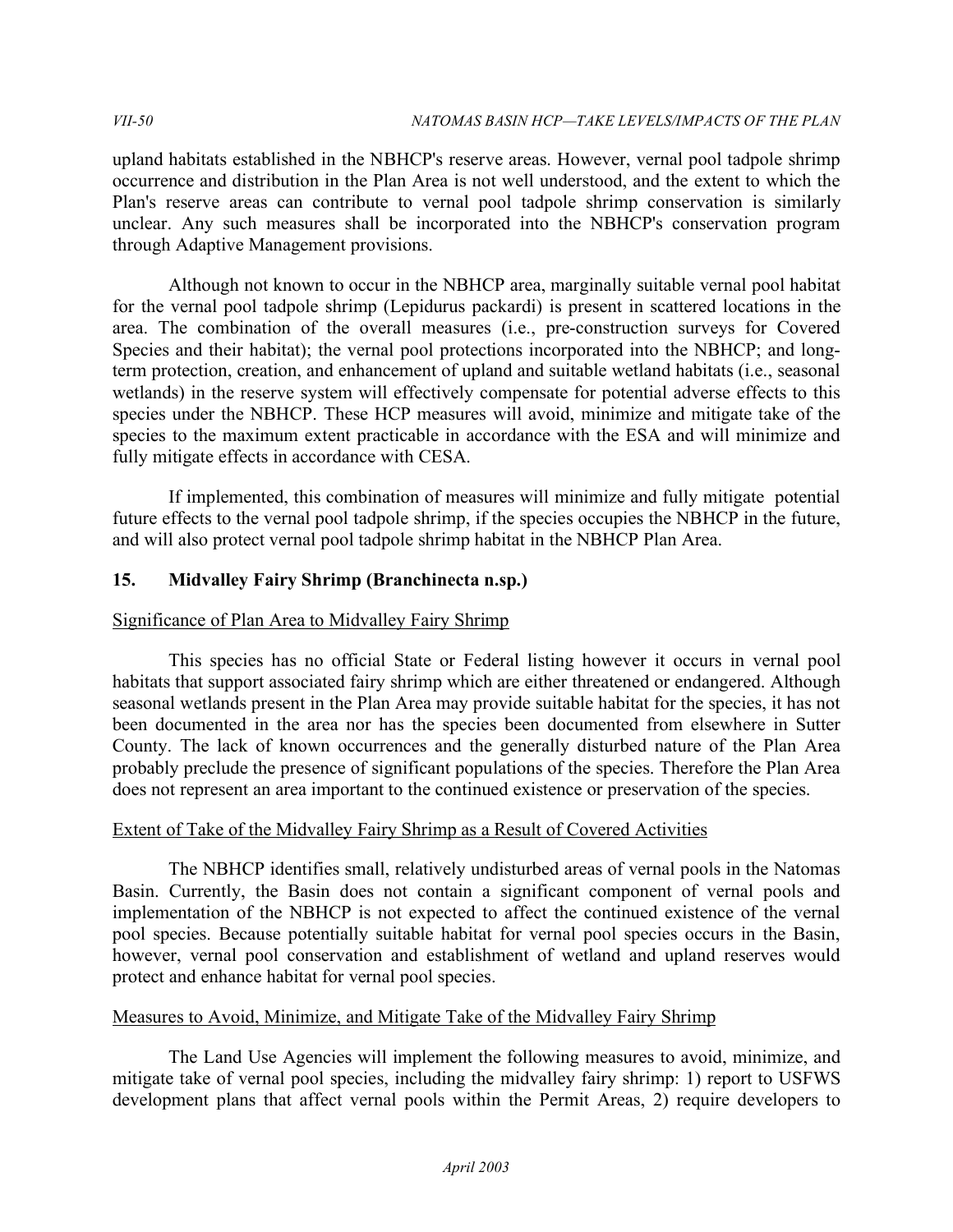conduct biological surveys for vernal pool species in the Permit Areas and to have a qualified biologist identify whether or not jurisdictional waters are subject to separate Section 404 permits are present, 3) if jurisdictional waters subject to Section 404 permit requirements of the Federal Clean Water Act are present, the applicant must apply for a 404 permit, and separate consultation under Section 7 will be required if vernal pool obligate or associated species are discovered. However, all incidental take of vernal pool or wetland Covered Species - whether found within jurisdictional waters of the U.S. or not - will be authorized through the incidental take permits and the applicant will be required to implement the take avoidance, minimization and mitigation measures provided for under Section A.4 of Chapter V of the NBHCP.

 In addition, the HCP requires that TNBC will consult with the TAC, and fairy shrimp and tadpole shrimp experts periodically during implementation of the NBHCP to determine what if any additional conservation opportunities for Conservancy fairy shrimp, longhorn fairy shrimp, vernal pool fairy shrimp, vernal pool tadpole shrimp and midvalley fairy shrimp might exist within the Plan's proposed reserve system. Any such opportunities shall be incorporated into the NBHCP's conservation program through its Adaptive Management provisions.

## Impacts to Midvalley Fairy Shrimp from Development within the City of Sacramento under **NBHCP**

 Development within the City of Sacramento could result in the loss of suitable habitat for the species and this loss may have a substantial effect on individuals of this special-status species; however, because of the limited extent and relatively low quality of the habitat present in the Plan Area, City development is not anticipated to have a substantial effect on the species as a whole. Also, the areas with the highest habitat quality are not in areas designated for City development. Implementation of compensatory mitigation that is consistent with USFWS programmatic guidelines for large brachiopod species may be required to offset impacts on the species.

# Impacts to Midvalley Fairy Shrimp from Development within Sutter County under NBHCP

 Because the midvalley fairy shrimp has not been documented to occur either historically or presently within the Plan Area and because the Plan Area only supports marginal (i.e., disturbed) habitat for the species, development within Sutter County is anticipated to have a negligible effect on the species.

## Impacts to Midvalley Fairy Shrimp from the Water Agencies' Covered Activities under NBHCP

 Because the species has not been documented to occur within the Permit Areas, and as a result of the fact that the Water Agencies' Covered Activities will not typically result in take of the species were it to occur, the expected take of the species as a result of the Water Agencies' Covered Activities are not likely to occur, and the adverse effects of such take will be insignificant.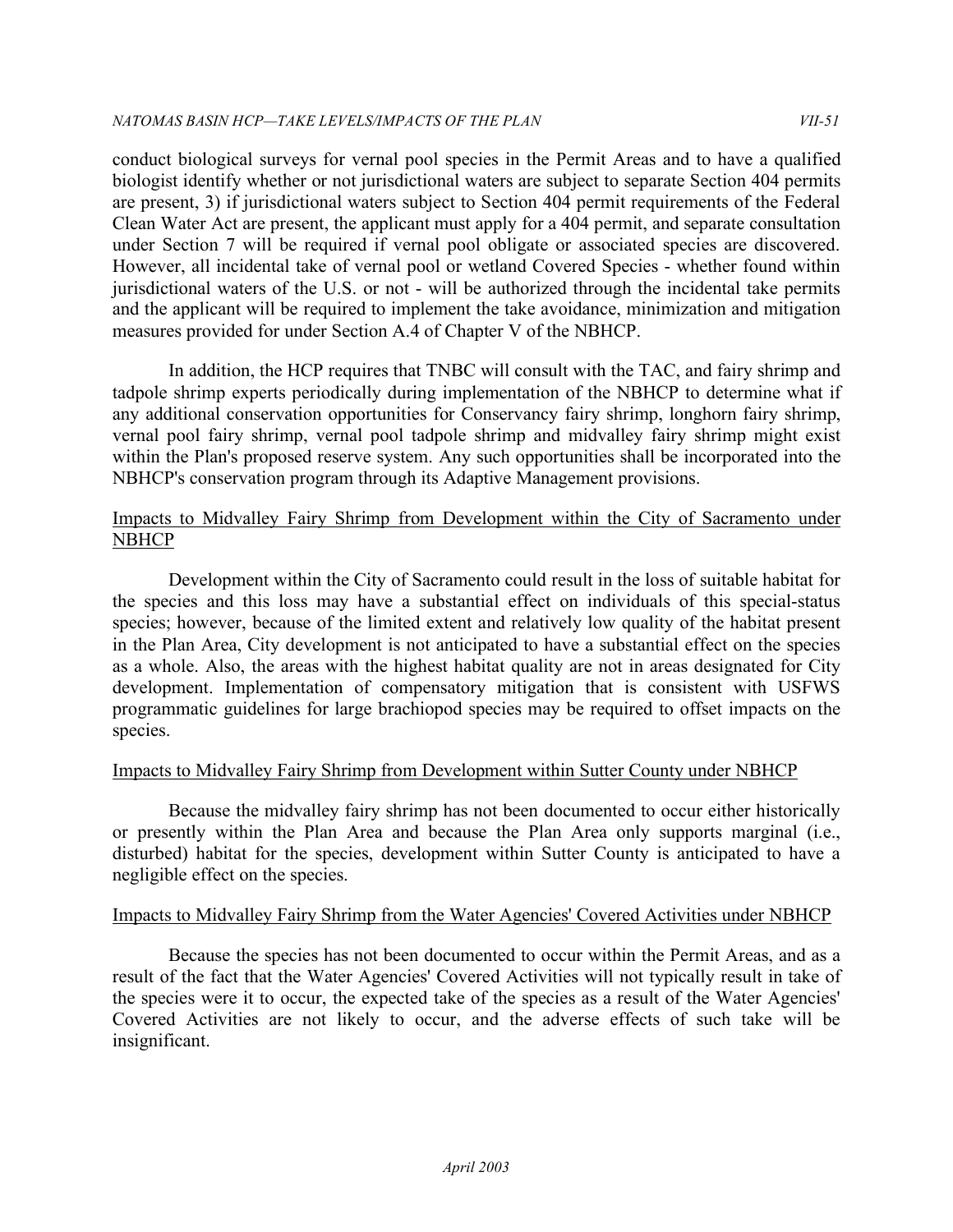# Overall Impacts to Midvalley Fairy Shrimp under NBHCP

 Midvalley fairy shrimp could benefit under implementation from the vernal pool protections of the NBHCP, or if necessary, from any mitigation implemented to offset development impacts in vernal pool areas. The species could also benefit from other wetland and upland habitats established in the NBHCP's reserve areas. However, midvalley fairy shrimp occurrence and distribution in the Plan Area is not well understood, and the extent to which the Plan's reserve areas can contribute to midvalley fairy shrimp conservation is similarly unclear. Any such measures shall be incorporated into the NBHCP's conservation program through Adaptive Management provisions.

 Although not known, or expected to occur in the NBHCP area due to species range and known habitat affinities, some marginally suitable vernal pool habitat for the midvalley fairy shrimp is present in the eastern portion of the area. The combination of the overall measures (i.e., pre-construction surveys for Covered Species and their habitat); the vernal pool protections incorporated into the NBHCP; and long-term protection, creation, and enhancement of upland and suitable wetland habitats (i.e., seasonal wetlands) in the reserve system will effectively compensate for potential adverse effects to this species under the NBHCP. These HCP measures will avoid, minimize and mitigate take of the species to the maximum extent practicable in accordance with the ESA and will minimize and fully mitigate effects in accordance with CESA.

 If implemented, this combination of measures will minimize and fully mitigate potential future effects to the midvalley fairy shrimp, if the species occupies the NBHCP in the future, and will also protect potential midvalley fairy shrimp habitat in the NBHCP Plan Area.

# **16. Delta Tule Pea (Lathyrus jepsonii var. jepsonii)**

# Significance of Plan Area to Delta Tule Pea

 The Delta tule pea is a Federal Species of Concern. The vast majority of the known Delta tule pea occurrences are in the Sacramento-San Joaquin Delta and these occurrences are generally stable or increasing in size. This species has not been documented from the Plan Area and suitable habitat for the species is limited in extent. Because the species is not known from the Plan Area and because the species is currently relatively stable within the center of its historic range in the Sacramento-San Joaquin Delta, the Plan Area does not represent an area important to the continued existence or preservation of the species.

## Extent of Take of the Delta Tule Pea as a Result of Covered Activities

 Potential habitat for the Delta tule pea is provided by ponds and marsh habitat reserves. According to Table 5-13 of the Tech Memo, a total of 1,874 acres of potential habitat for the Delta tule pea exists in the Basin comprised of ponds and seasonally wet areas, and canals. Impacts associated with development would effect a total of 425 acres, of which 124 acres are located in the City of Sacramento, 225 acres are located in Sutter County and 76 acres are located in Metro Air Park.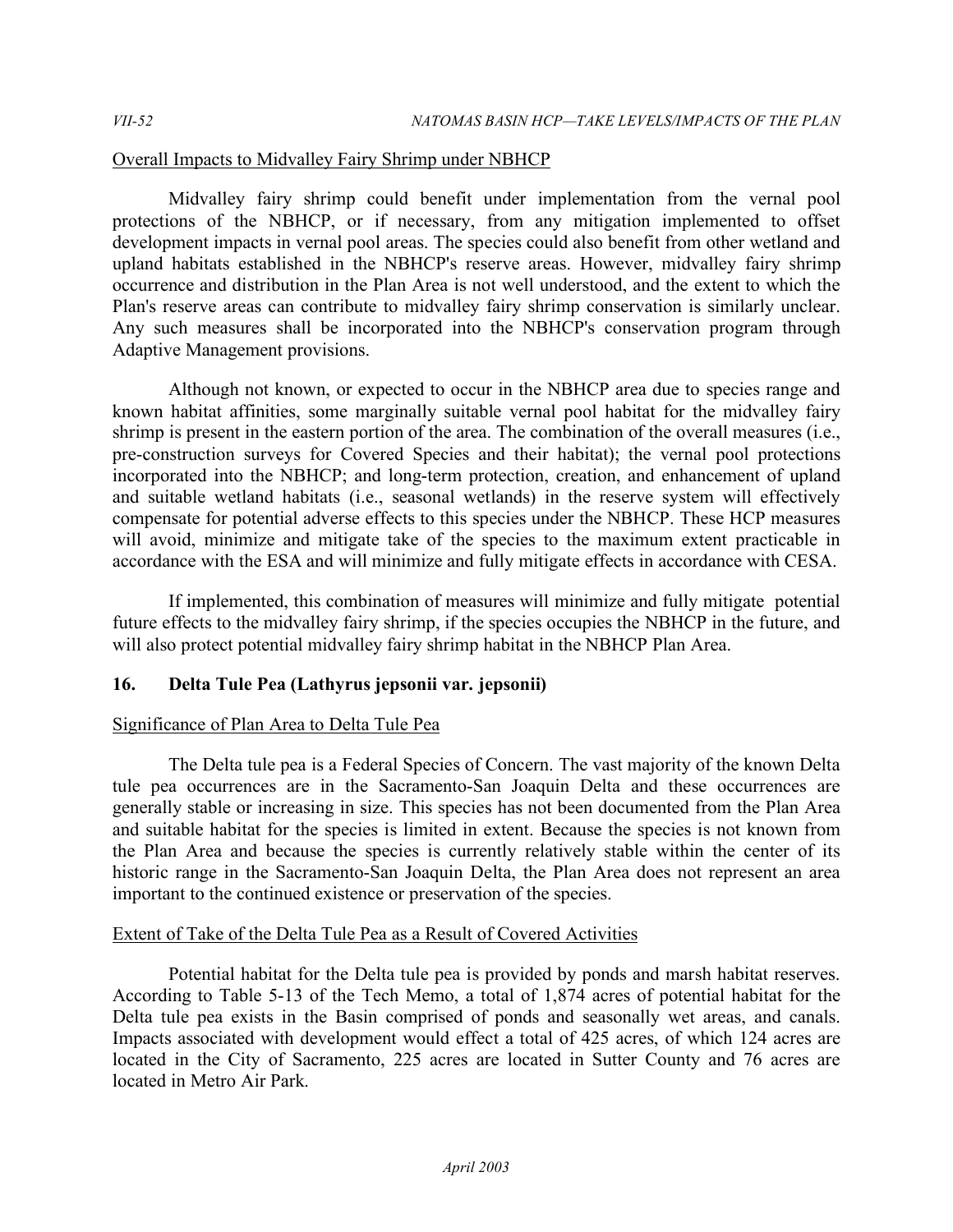| Habitat<br><b>Class</b>              | <b>Baseline</b> | City of<br><b>Sacramento</b> | Metro Air<br>Park | <b>Sutter</b><br>County | <b>Total</b><br>Change | <b>Future</b><br>Condition | Overall %<br>Change |
|--------------------------------------|-----------------|------------------------------|-------------------|-------------------------|------------------------|----------------------------|---------------------|
| Ponds and<br>seasonally<br>wet areas | 96              | $-7$                         | $-4$              | $-10$                   | $-21$                  | 75                         | $-21.9%$            |
| Canals (all)                         | 1,778           | $-117$                       | $-72$             | $-215$                  | $-404$                 | 1,374                      | $-22.7%$            |
| <b>TOTAL</b>                         | 1,874           | $-124$                       | $-76$             | $-225$                  | $-425$                 | 1,449                      | $-22.7\%$           |

## **DELTA TULE PEA CHANGE IN POTENTIAL HABITAT (ACRES) TABLE VII-13**

 *Source: CH2MHill, February 2002*

<sup>1</sup> Future condition does not include the minimum 2,187.5 acres of Mitigation Lands to be restored as managed marsh.

*Note: The above acreage is based on broad land use categories developed by CH2MHill using the Cals system. The land use categories represent potential habitat that Delta tule pea might use and does not represent habitat known to be occupied by the species.* 

## Measures to Avoid, Minimize and Mitigate Take of the Delta Tule Pea

 The NBHCP includes a measure for TNBC to consider introducing the Delta tule pea into suitable locations in the Natomas Basin. Introducing the Delta tule pea into the system of habitat reserves would benefit the species by increasing population size and distribution. In addition, the NBHCP requires TNBC to monitor any known populations of covered plant species within the NBHCP area.

## Impacts to Delta Tule from Development within the City of Sacramento under NBHCP

 The Delta tule pea has not been documented in the Plan Area and potential habitat is limited to emergent marsh areas in ditches and canals. The NBHCP requires the creation and management of wetland and upland reserves and the enhanced maintenance and operation of canals and ditches in the Plan Area may result in enhanced habitat that could support this species. Potential habitat impacts in the City of Sacramento are 124 acres of canals and seasonally wet areas. In turn, the City development will contribute 1,006 acres of managed marsh to the reserve system. Therefore, potential impacts to the Delta tule pea under the NBHCP are not anticipated to be substantial.

#### Impacts to Delta Tule Pea from Development within Sutter County under NBHCP

 Because the species has not been documented to occur either historically or presently within the Plan Area and because the Plan Area only supports a limited extent of suitable habitat for the species, development within Sutter County is not anticipated to have a substantial effect on the continued existence or preservation of the species. Potential habitat impacts in the Sutter County are 225 acres of canals and seasonally wet areas. In turn, the Sutter County development will contribute 933.4 acres of managed marsh to the reserve system.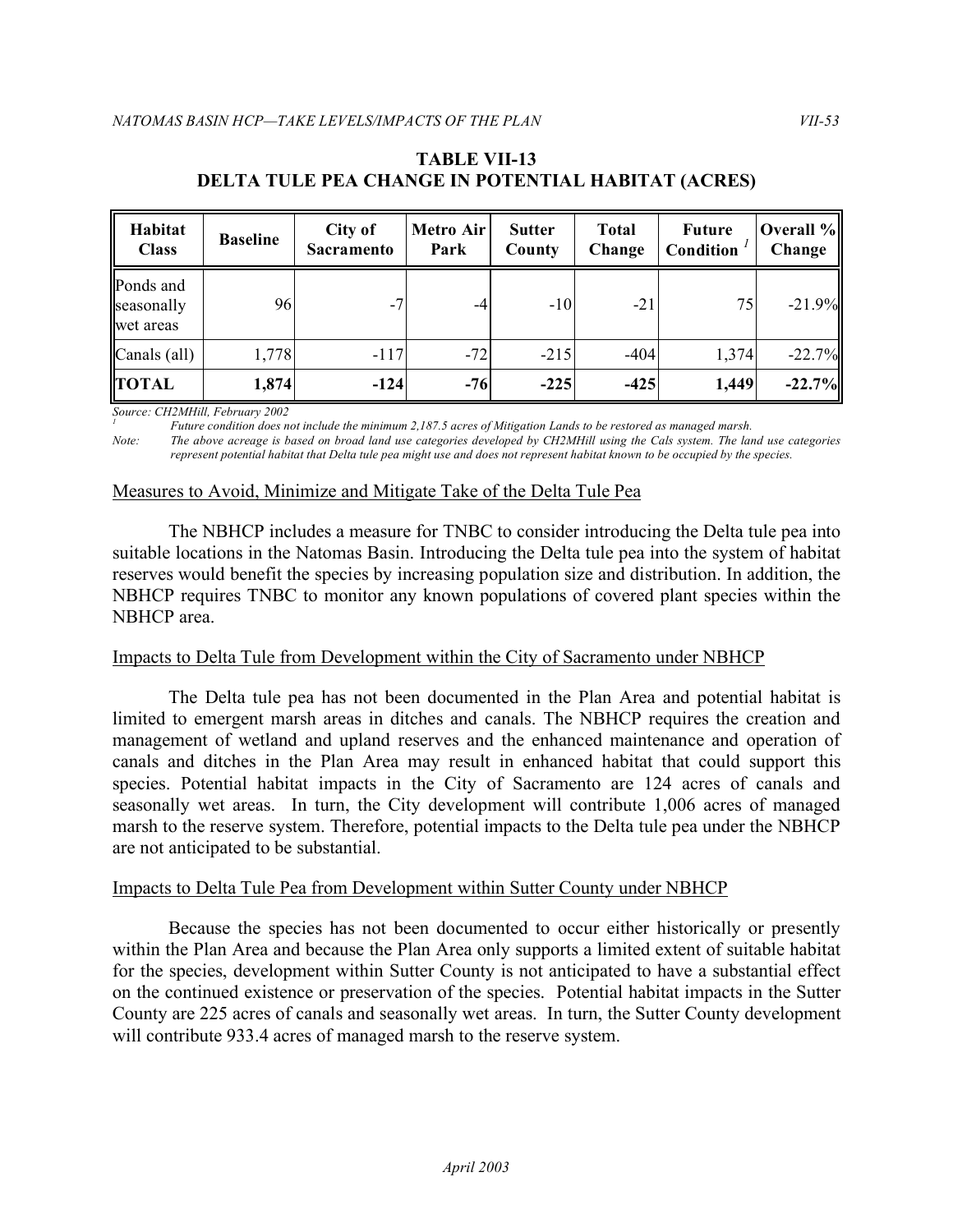## Impacts to Delta Tule Pea from the Water Agencies' Covered Activities under the NBHCP

 As a result of the limited occurrence of the species, and as a result of the fact that the Water Agencies' Covered Activities will not typically result in take of the species were it to occur, the expected take of the species as a result of the Water Agencies' Covered Activities are zero, rare, or infrequent, and the adverse effects of such take will be insignificant.

## Overall Impacts to Delta Tule Pea under NBHCP

 Although not known to occur in the NBHCP area, suitable habitat for the Delta tule pea is present wherever emergent marsh occurs in the area. The combination of the overall measures (i.e., pre-construction surveys for Covered Species and their habitat); species-specific measures (i.e., potential for species introduction into suitable habitats in the reserve system); and long-term protection, creation, and enhancement of upland and suitable wetland habitats (i.e., emergent marsh) in the reserve system will effectively compensate for potential adverse effects to this species under the NBHCP. A total of 425 acres of potential habitat in the Basin would be impacted by Authorized Development which will be compensated by the creation of 2,187 acres of managed marsh reserve areas. These HCP measures will avoid, minimize and mitigate take of the species to the maximum extent practicable in accordance with the ESA and will minimize and fully mitigate effects in accordance with CESA.

## **17. Sanford's Arrowhead (Sagittaria sanfordii)**

## Significance of Plan Area to Sanford's Arrowhead

 Sanford's arrowhead is a Federal Species of Concern. The Plan Area is not known to support Sanford's arrowhead; however, suitable habitat is present in the Plan Area in the form of unmaintained agricultural supply and return ditches. Because the Plan Area is not known to support the species and because the majority of suitable habitat in the Plan Area is maintained for water conveyance (i.e., cleared of vegetation) the Plan Area does not represent an area important to the continued existence or preservation of the species.

## Extent of Take of Sanford's Arrowhead as a Result of Covered Activities

 Potential habitat for the Sanford's arrowhead is provided by ponds and marsh habitat reserves. According to Table 5-14 of the Tech Memo, 1,874 acres of ponds, seasonally wet areas and canals which could serve as potential habitat are included in the Basin. The Future scenario, assuming 17,500 acres of urban development, shows impacts to 425 acres of potential habitat. The NBHCP mitigation program will create 2,187.5 acres of managed marsh reserves resulting in an improvement to Sanford's arrowhead habitat of 1,762 acres. Overall habitat conditions are expected to improve for the Sanford's arrowhead.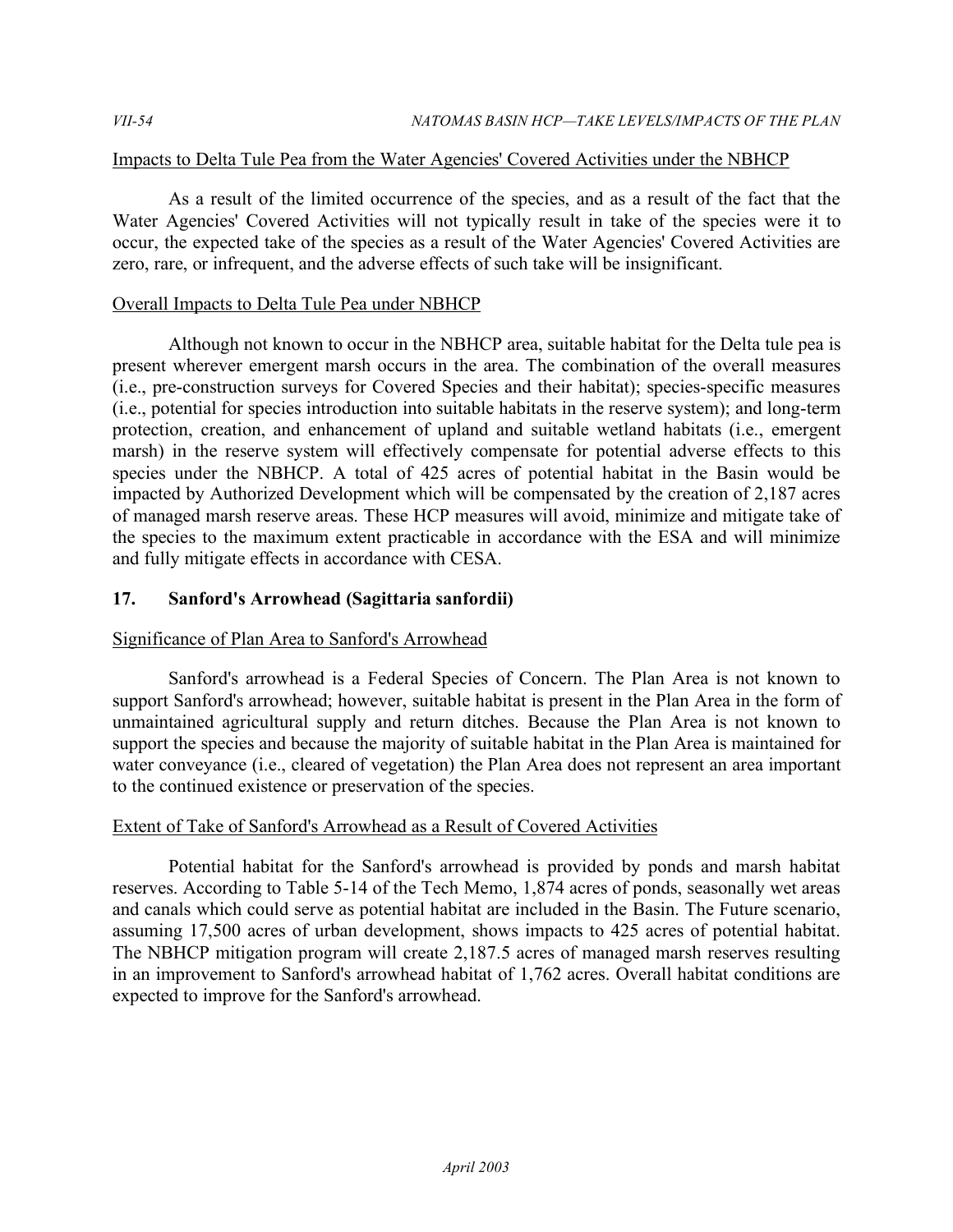## **SANFORD'S ARROWHEAD CHANGE IN POTENTIAL HABITAT (ACRES) TABLE VII-14**

| Habitat<br><b>Class</b>              | <b>Baseline</b> | City of<br><b>Sacramento</b> |       | <b>Metro Air</b><br><b>Sutter</b><br>Change<br>Park<br>County |        | <b>Future</b><br>Condition | Overall %<br>Change |  |
|--------------------------------------|-----------------|------------------------------|-------|---------------------------------------------------------------|--------|----------------------------|---------------------|--|
| Ponds and<br>seasonally<br>wet areas | 96              | $-7$                         | $-4$  | $-10$                                                         | $-21$  | 75                         | $-21.9%$            |  |
| Canals (all)                         | 1,778           | $-117$                       | $-72$ | $-215$                                                        | $-404$ | 1,374                      | $-22.7%$            |  |
| <b>TOTAL</b>                         | 1,874           | $-124$                       | $-76$ | $-225$                                                        | $-425$ | 1,449                      | $-22.7%$            |  |

Source: CH2MHill, February 2002

Source: CH2MHill, February 2002<br><sup>1</sup> Future condition does not include the minimum 2,187.5 acres of Mitigation Lands to be restored as managed marsh.

*Note: The above acreage is based on broad land use categories developed by CH2MHill using the Cals system. The land use categories represent potential habitat that the Sanford's arrowhead might use and does not represent habitat known to be occupied by the species.* 

#### Measures to Avoid, Minimize, and Mitigate Take of the Sanford's Arrowhead

 The NBHCP includes a measure for TNBC to consider introducing Sanford's arrowhead into suitable locations in the Natomas Basin. Introducing Sanford's arrowhead into the system of habitat reserves would benefit the species by increasing population size and distribution. In addition, TNBC shall monitor any known populations of covered plant species within the NBHCP area.

#### Impacts to Sanford's Arrowhead from Development within the City of Sacramento under **NBHCP**

 The Sanford's arrowhead has not been documented in the Plan Area and potential habitat is limited to wetlands in ditches and canals. The NBHCP requires the creation and management of wetland and upland reserves and the enhanced maintenance and operation of canals and ditches in the Plan Area may result in enhanced habitat that could support this species. Therefore, potential impacts to the Sanford's arrowhead under the NBHCP are not anticipated to be substantial and the creation of new habitat in the reserve system may benefit the species. Authorized Development in the City may impact 124 acres of potential habitat for Sanford's arrowhead which is compensated by the City's contribution to the managed marsh reserve system of 1,006 acres.

## Impacts to Sanford's Arrowhead from Development within Sutter County under NBHCP

 Because the species has not been documented to occur either historically or presently within the Plan Area and because the Plan Area only supports a limited extent of suitable habitat for the species, development within Sutter County is not anticipated to have a substantial effect on the continued existence or preservation of the species. Authorized Development in the Sutter County may impact 225 acres of potential habitat for Sanford's arrowhead which is compensated by the County's contribution to the managed marsh reserve system of 933.4 acres.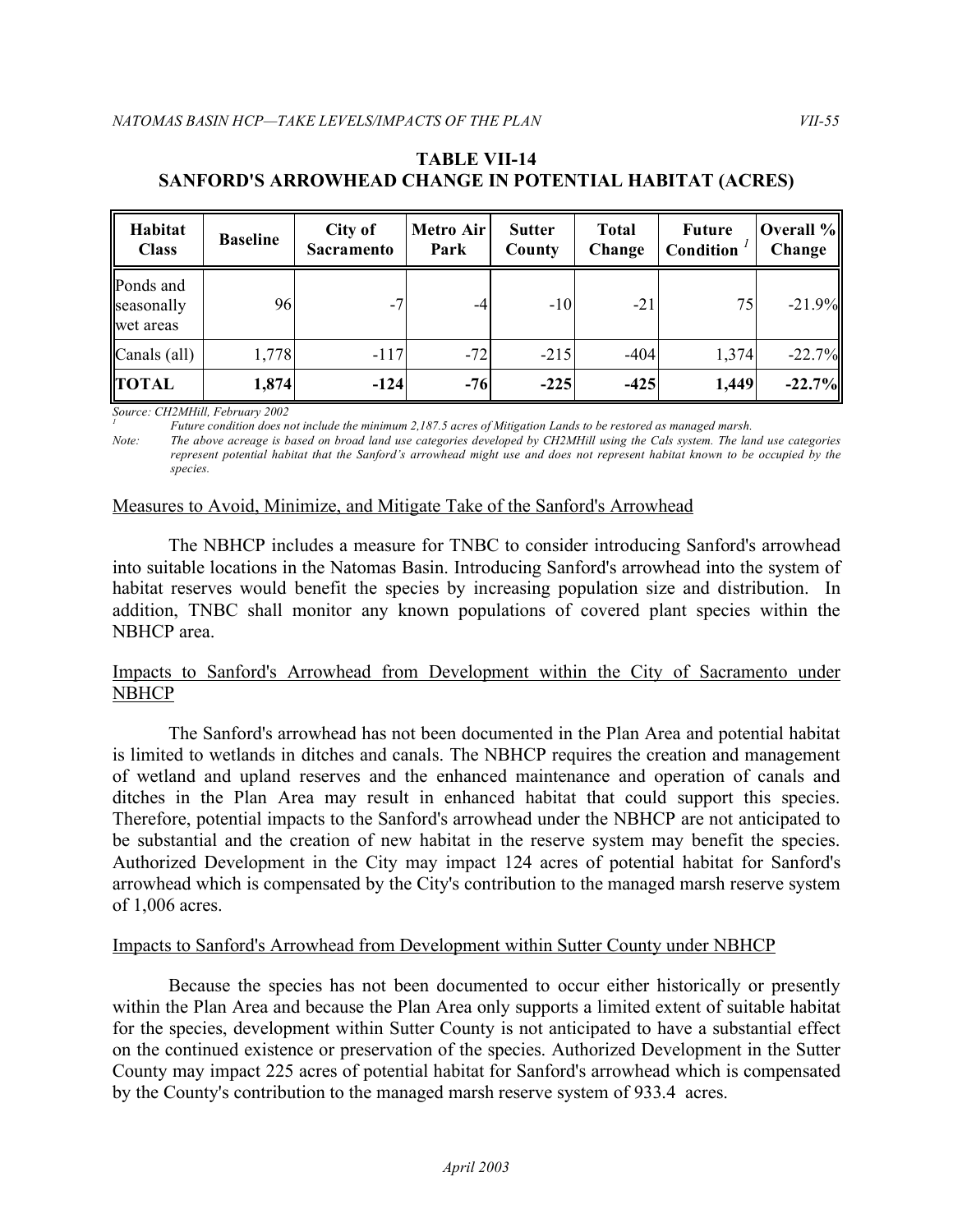## Impacts to Sanford's Arrowhead from the Water Agencies' Covered Activities under NBHCP

 Because the species has not been documented to occur either historically or presently in the Plan Areas, and as a result of the fact that the Water Agencies' Covered Activities will not typically result in take of the species were it to occur, the expected take of the species as a result of the Water Agencies' Covered Activities are not likely to occur, and the adverse effects of such take will be insignificant.

## Overall Impacts to Sanford's Arrowhead under NBHCP

 Although not known to occur in the NBHCP area, suitable habitat for Sanford's arrowhead is present wherever seasonal marsh occurs in the area. The combination of the overall measures (i.e., pre-construction surveys for Covered Species and their habitat); species-specific measures (i.e., potential for species introduction into suitable habitats in the reserve system); and long-term protection, creation, and enhancement of upland and suitable wetland habitats (i.e., emergent marsh and seasonal wetland) in the reserve system will effectively compensate for potential adverse effects to this species under the NBHCP. These HCP measures will avoid, minimize and mitigate take of the species to the maximum extent practicable in accordance with the ESA and will minimize and fully mitigate effects in accordance with CESA.

# **18. Boggs Lake Hedge-Hyssop (Gratiaola heterosepala)**

# Significance of Plan Area to Boggs Lake Hedge-Hyssop

 This species occupies a variety of seasonally wet habitats including vernal pools and seasonally inundated lake margins (Skinner and Pavlik 1994, Hickman 1993). Bogg's Lake hedge- hyssop has not been found in highly disturbed or altered landscapes supporting seasonal wetlands such as the lands present within the Plan Area (CDFG 1992b). Because the Plan Area is highly disturbed and because the species has not been previously documented from the area, it can be presumed that the Plan Area is not significant in the continued existence or preservation of the species.

## Extent of Take of the Boggs Lake Hedge-Hyssop as a Result of Covered Activities

 The NBHCP identifies small, relatively undisturbed areas of vernal pools in the Natomas Basin. Currently, the Basin does not contain a significant component of vernal pools and implementation of the NBHCP is not expected to affect the continued existence of the vernal pool species. Because potentially suitable habitat for vernal pool species occurs in the Basin, however, vernal pool conservation and establishment of wetland and upland reserves would protect and enhance habitat values for vernal pool species.

## Measures to Avoid, Minimize, and Mitigate Take of the Boggs Lake Hedge-Hyssop

 The Land Use Agencies will implement the following measures to avoid, minimize, and mitigate take of vernal pool species, including the Boggs Lake hedge-hyssop: 1) report to USFWS development plans that affect vernal pools within the Permit Areas, 2) require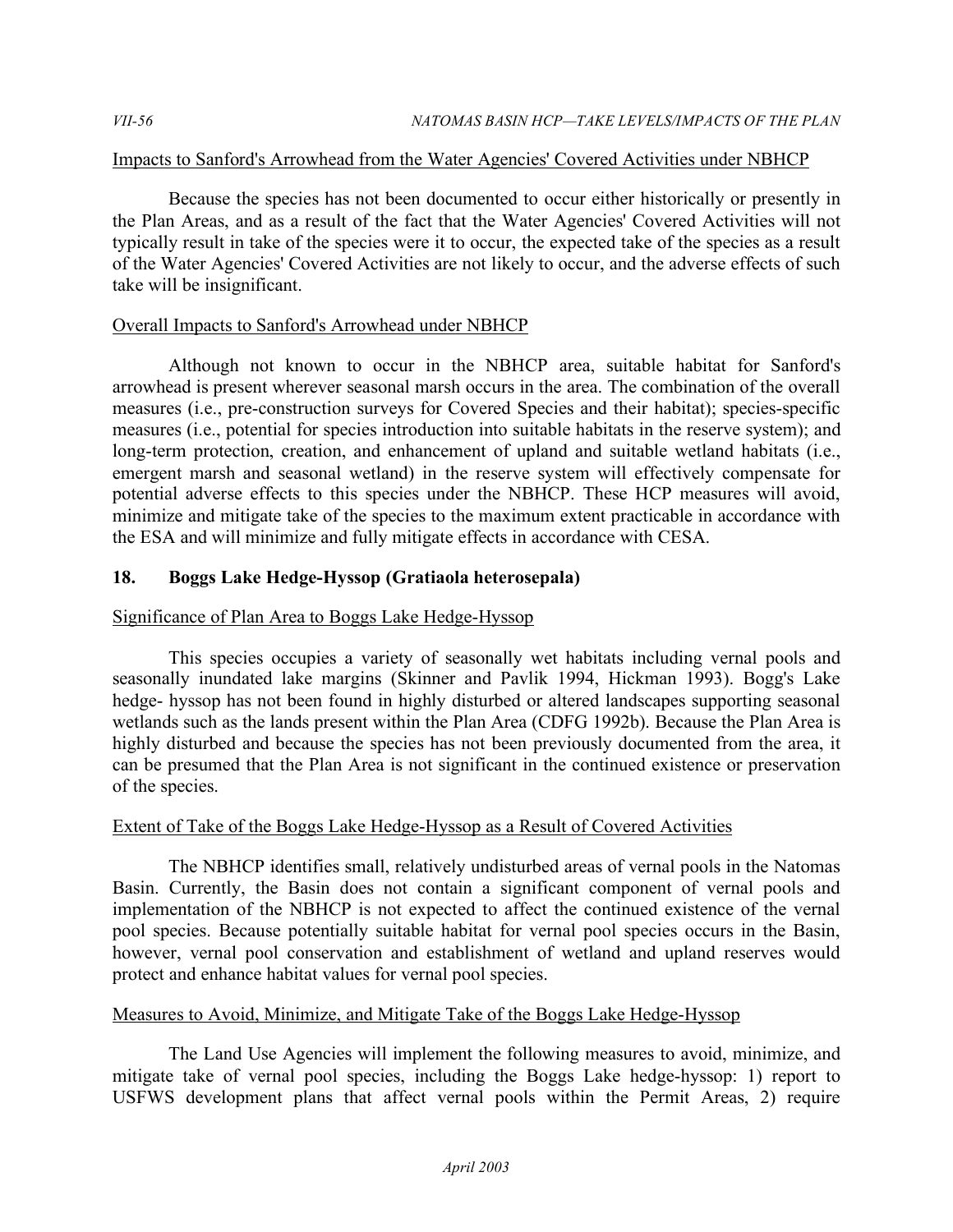developers to conduct biological surveys for vernal pool species in the Permit Areas and to have a qualified biologist identify whether or not jurisdictional waters are subject to separate Section 404 permits are present, 3) if jurisdictional waters subject to Section 404 permit requirements of the Federal Clean Water Act are present, the applicant must apply for a 404 permit, and separate consultation under Section 7 will be required if vernal pool obligate or associated species are discovered. However, all incidental take of vernal pool or wetland Covered Species - whether found within jurisdictional waters of the U.S. or not - will be authorized through the incidental take permits and the applicant will be required to implement the take avoidance, minimization and mitigation measures provided for under Section A.4 of Chapter V of the NBHCP.

 In addition, TNBC shall evaluate the potential for furthering the conservation of covered plant species within the NBHCP's vernal pool areas or its wetland reserve system through appropriate means including but not limited to, the introduction of Boss's Lake hedge-hyssop, Sacramento orcutt grass, slender orcutt grass, Colusa grass and legenere into the vernal pool areas or other suitable locations in the NBHCP Plan Area.

## Impacts to Boggs Lake Hedge-Hyssop from Development in the City of Sacramento under NBHCP

 Bogg's Lake hedge-hyssop has not been documented in the Plan Area. Development within the City of Sacramento could result in the loss of suitable habitat (i.e., seasonal wetlands and vernal pools) for the species. This habitat loss could result in the loss of individuals of this special-status plant species; however, because of the limited extent and relatively low quality of the habitat present in the Plan Area, City development is not anticipated to have a substantial effect on the species as a whole. Also, the areas with the highest habitat quality are not in areas designated for urban development.

## Impacts to Boggs Lake Hedge-Hyssop from Development within Sutter County under NBHCP

 Because Bogg's Lake hedge-hyssop has not been documented to occur either historically or presently within the Plan Area and because the Plan Area has been significantly disturbed, it is unlikely that the species would be present, therefore development within Sutter County is not anticipated to have a significant effect on the species.

## Impacts to Boggs Lake Hedge-Hyssop from the Water Agencies' Covered Activities under **NBHCP**

 Because the species has not been documented to occur either historically or presently in the Plan Areas, and as a result of the fact that the Water Agencies' Covered Activities will not typically result in take of the species were it to occur, the expected take of the species as a result of the Water Agencies' Covered Activities are not likely to occur, and the adverse effects of such take will be insignificant.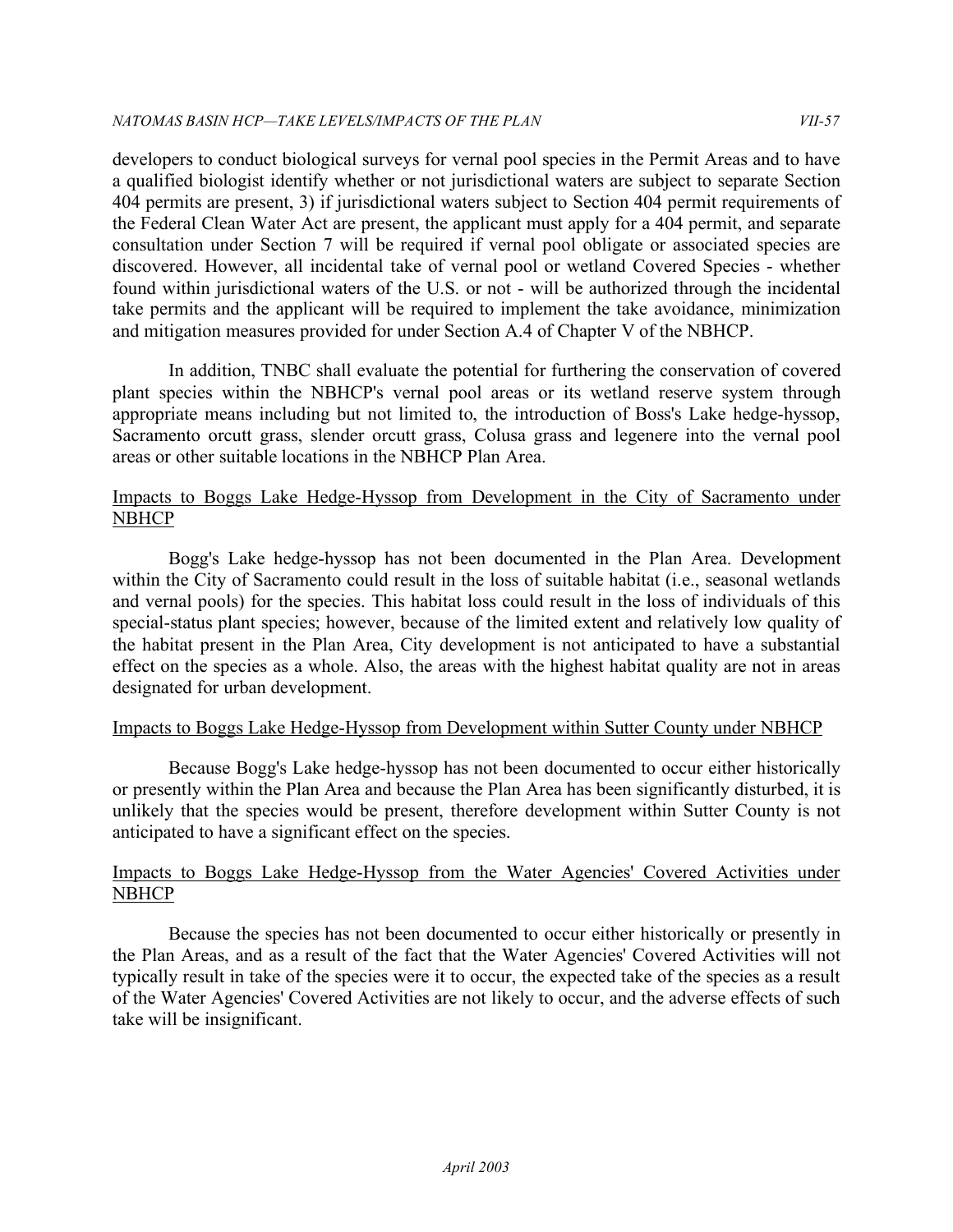## Overall Impacts to Boggs Lake Hedge-Hyssop under NBHCP

 Although not known, or expected, to occur in the NBHCP area, marginally suitable habitat for the Bogg's Lake hedge-hyssop is present in the eastern portion of the area. The combination of the overall measures (i.e., pre-construction surveys for Covered Species or their habitat), the vernal pool protections incorporated into the NBHCP, and long-term protection, creation, and enhancement of upland and suitable wetland habitats (i.e., seasonal wetlands) in the reserve system will effectively compensate for potential adverse effects to this species under the NBHCP. These HCP measures will avoid, minimize and mitigate take of the species to the maximum extent practicable in accordance with the ESA and will minimize and fully mitigate effects in accordance with CESA.

## **19. Sacramento Orcutt Grass (Orcuttia viscida)**

## Significance of Plan Area to Sacramento Orcutt Grass

 Because the species has not been documented from the Plan Area and because suitable habitat for the species is not present, the Plan Area is not considered significant in the continued existence or preservation of the species.

## Extent of Take of Sacramento Orcutt Grass as a Result of Covered Activities

 The NBHCP identifies small, relatively undisturbed areas of vernal pools in the Natomas Basin. Currently, the Basin does not contain a significant component of vernal pools and implementation of the NBHCP is not expected to affect the continued existence of the vernal pool species. Because potentially suitable habitat for vernal pool species occurs in the Basin, however, vernal pool conservation and establishment of wetland and upland reserves would protect and enhance habitat values for vernal pool species.

# Measures to Avoid, Minimize, and Mitigate Take of the Sacramento Orcutt Grass

 The Land Use Agencies will implement the following measures to avoid, minimize, and mitigate take of vernal pool species, including the Sacramento orcutt grass: 1) report to USFWS development plans that affect vernal pools within the Permit Areas, 2) require developers to conduct biological surveys for vernal pool species in the Permit Areas and to have a qualified biologist identify whether or not jurisdictional waters are subject to separate Section 404 permits are present, 3) if jurisdictional waters subject to Section 404 permit requirements of the Federal Clean Water Act are present, the applicant must apply for a 404 permit, and separate consultation under Section 7 will be required if vernal pool obligate or associated species are discovered. However, all incidental take of vernal pool or wetland Covered Species - whether found within jurisdictional waters of the U.S. or not - will be authorized through the incidental take permits and the applicant will be required to implement the take avoidance, minimization and mitigation measures provided for under Section A.4 of Chapter V of the NBHCP.

 In addition, TNBC shall evaluate the potential for furthering the conservation of covered plant species within the NBHCP's vernal pool areas or its wetland reserve system through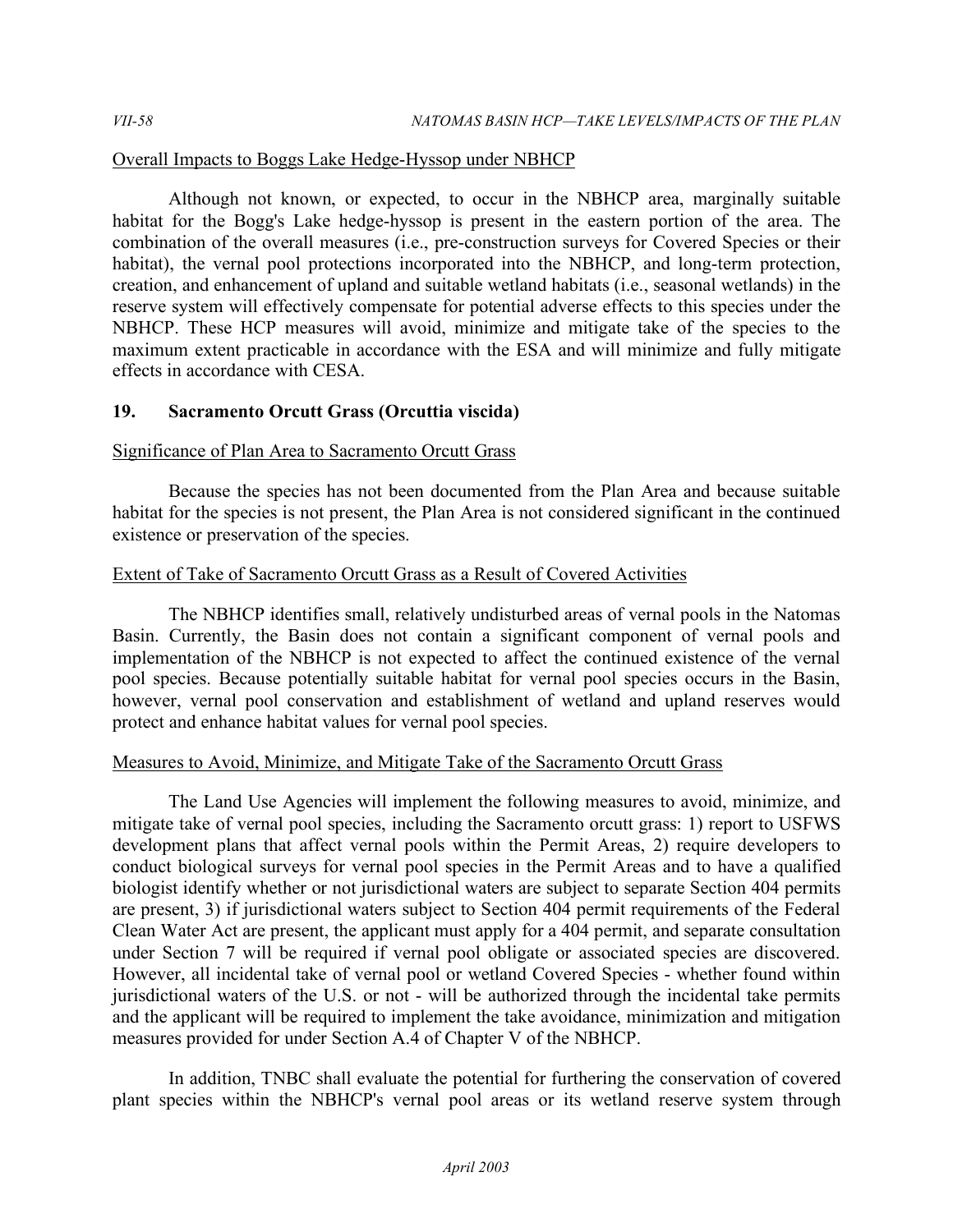appropriate means including but not limited to, the introduction of Boss's Lake hedge-hyssop, Sacramento orcutt grass, slender orcutt grass, Colusa grass and legenere into the vernal pool areas or other suitable locations in the NBHCP Plan Area.

## Impacts to Sacramento Orcutt Grass from Development within the City of Sacramento under **NBHCP**

 Sacramento orcutt grass has not been documented in the Plan Area and potential habitat is limited to few vernal pools on the far eastern edge of the Plan Area. Development within the City of Sacramento could result in the loss of marginally suitable habitat for the Sacramento orcutt grass in the form of seasonal wetlands and vernal pools. This habitat loss may result in the loss of individuals of this federally listed species; however, because of the limited extent of potential habitat and relatively low quality of the habitat present in the Plan Area, City development is not anticipated to have an effect on the species as a whole. Also, the areas with the highest habitat quality are not in areas designated for development.

## Impacts to Sacramento Orcutt Grass from Development within Sutter County under NBHCP

 Because Sacramento orcutt grass has not been documented to occur either historically or presently within the Plan Area and because the Plan Area does not support suitable habitat for the species, development within Sutter County is not anticipated to have a significant effect on the species.

## Impacts to Sacramento Orcutt Grass from the Water Agencies' Covered Activities under NBHCP

 Because the species has not been documented to occur either historically or presently in the Plan Areas, and as a result of the fact that the Water Agencies' Covered Activities will not typically result in take of the species, were it to occur, the expected take of the species as a result of the Water Agencies' Covered Activities are not likely to occur, and the adverse effects of such take will be insignificant.

## Overall Impacts to Sacramento Orcutt Grass under NBHCP

 The Plan Area generally does not include vernal pools with the required high terrace formation that supports this species. Vernal pool restoration programs could provide enhanced habitat for this species.

Although not known, or expected, to occur in the NBHCP area, some marginally suitable deep vernal pool habitat for the Sacramento orcutt grass is present in the eastern portion of the area. The combination of the overall measures (i.e., pre-construction surveys for Covered Species and their habitat); the vernal pool protections incorporated into the NBHCP; and longterm protection, creation, and enhancement of upland and suitable wetland habitats (i.e., seasonal wetlands) in the reserve system will effectively compensate for potential adverse effects to this species under the NBHCP. These HCP measures will avoid, minimize and mitigate take of the species to the maximum extent practicable in accordance with the ESA and will minimize and fully mitigate effects in accordance with CESA.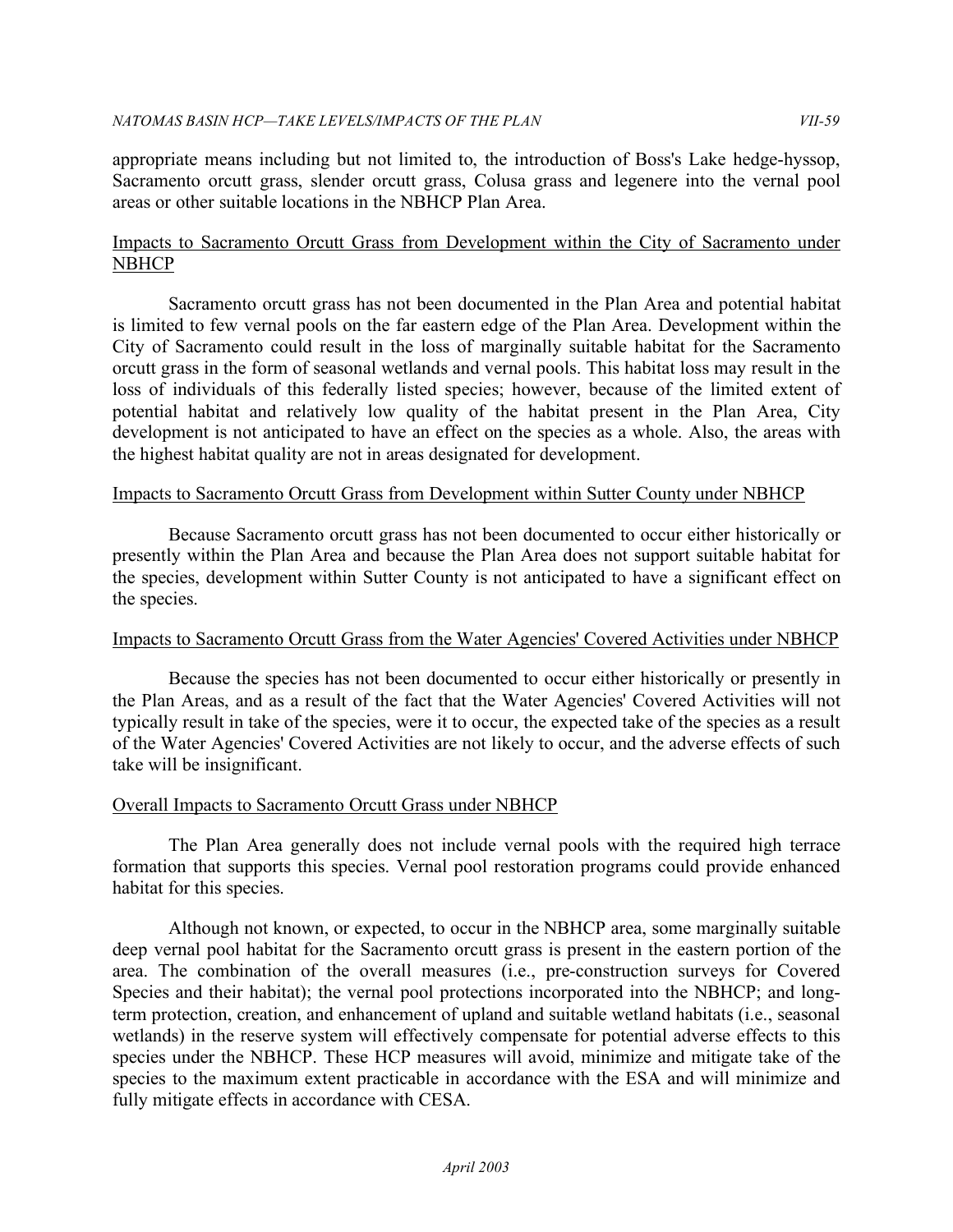## **20. Slender Orcutt Grass (Orcuttia tenuis)**

## Significance of Plan Area to Slender Orcutt Grass

 Because the species has not been documented from the Plan Area and because suitable habitat for the species is not present, the Plan Area is not considered significant in the continued existence or preservation of the species.

## Extent of Take of the Slender Orcutt Grass as a Result of Covered Activities

 The NBHCP identifies small, relatively undisturbed areas of vernal pools in the Natomas Basin. Currently, the Basin does not contain a significant component of vernal pools and implementation of the NBHCP is not expected to affect the continued existence of the vernal pool species. Because potentially suitable habitat for vernal pool species occurs in the Basin, however, vernal pool conservation and establishment of wetland and upland reserves would protect and enhance habitat values for vernal pool species.

# Measures to Avoid, Minimize, and Mitigate Take of the Slender Orcutt Grass

 The Land Use Agencies will implement the following measures to avoid, minimize, and mitigate take of vernal pool species, including the slender orcutt grass: 1) report to USFWS development plans that affect vernal pools within the Permit Areas, 2) require developers to conduct biological surveys for vernal pool species in the Permit Areas and to have a qualified biologist identify whether or not jurisdictional waters are subject to separate Section 404 permits are present, 3) if jurisdictional waters subject to Section 404 permit requirements of the Federal Clean Water Act are present, the applicant must apply for a 404 permit, and separate consultation under Section 7 will be required if vernal pool obligate or associated species are discovered. However, all incidental take of vernal pool or wetland Covered Species - whether found within jurisdictional waters of the U.S. or not - will be authorized through the incidental take permits and the applicant will be required to implement the take avoidance, minimization and mitigation measures provided for under Section A.4 of Chapter V of the NBHCP.

 In addition, TNBC shall evaluate the potential for furthering the conservation of covered plant species within the NBHCP's vernal pool areas or its wetland reserve system through appropriate means including but not limited to, the introduction of Boss's Lake hedge-hyssop, Sacramento orcutt grass, slender orcutt grass, Colusa grass and legenere into the vernal pool areas or other suitable locations in the NBHCP Plan Area.

## Impacts to Slender Orcutt Grass from Development within the City of Sacramento under **NBHCP**

 Slender orcutt grass has not been documented in the Plan Area and potential habitat is limited to few vernal pools on the far eastern edge of the Plan Area. Development within the City of Sacramento could result in the loss of marginally suitable habitat for the slender orcutt grass in the form of seasonal wetlands and vernal pools. This habitat loss may result in the loss of individuals of this federally listed species; however, because of the limited extent of potential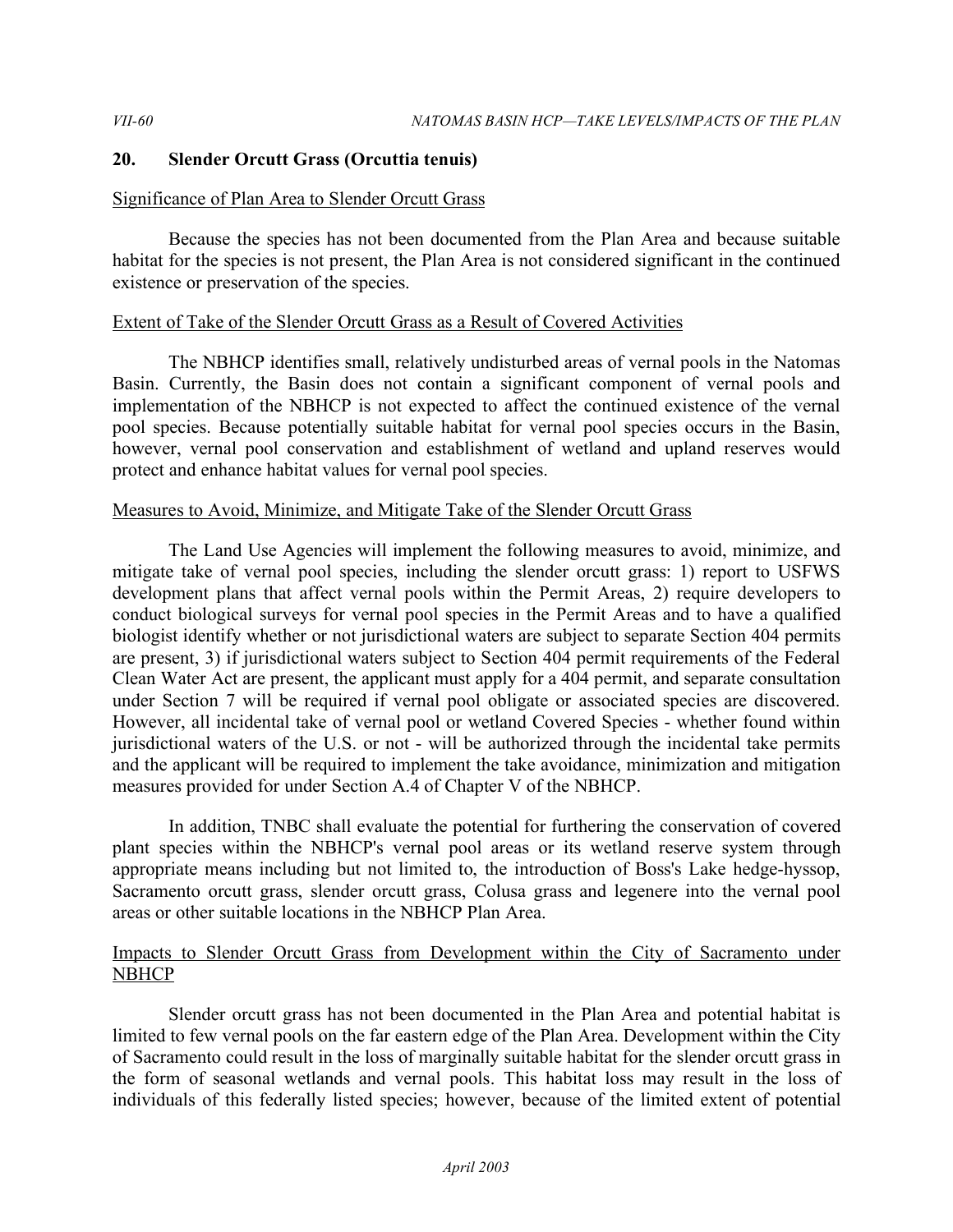habitat and relatively low quality of the habitat present in the Plan Area, City development is not anticipated to have an effect on the species as a whole. Also, the areas with the highest habitat quality are not in areas designated for development.

## Impacts to Slender Orcutt Grass from Development within Sutter County under NBHCP

 Because slender orcutt grass has not been documented to occur either historically or presently within the Plan Area and because the Plan Area does not support suitable habitat for the species, development within Sutter County is not anticipated to have a significant effect on the species.

## Impacts to Slender Orcutt Grass from the Water Agencies' Covered Activities under NBHCP

 Because the species has not been documented to occur either historically or presently in the Plan Areas, and as a result of the fact that the Water Agencies' Covered Activities will not typically result in take of the species were it to occur, the expected take of the species as a result of the Water Agencies' Covered Activities are not likely to occur, and the adverse effects of such take will be insignificant.

## Overall Impacts to Slender Orcutt Grass under NBHCP

 The Plan Area generally does not include vernal pools with the required high terrace formation that supports this species. Vernal pool restoration programs could provide enhanced habitat for this species. Due to the current lack of suitable habitat and the lack of known occurrences of this species, development and other Covered Activities under the NBHCP are not likely to effect the continued existence or preservation of this species. These HCP measures will avoid, minimize and mitigate take of the species to the maximum extent practicable in accordance with the ESA and will minimize and fully mitigate effects in accordance with CESA.

# **21. Colusa Grass (Neostapfia colusana)**

# Significance of Plan Area to Colusa Grass

 Although Colusa grass is known to occur in large vernal pools with clay soils similar to those soils occurring in the Plan Area, past disturbances (i.e., leveling and filling of large vernal pools) precludes this species occurrence. There are no known occurrences of this species within the Plan Area. The Plan Area is not considered significant in the continued existence or preservation of the species.

# Extent of Take of the Colusa Grass as a Result of Covered Activities

 The NBHCP identifies small, relatively undisturbed areas of vernal pools in the Natomas Basin. Currently, the Basin does not contain a significant component of vernal pools and implementation of the NBHCP is not expected to affect the continued existence of the vernal pool species. Because potentially suitable habitat for vernal pool species occurs in the Basin,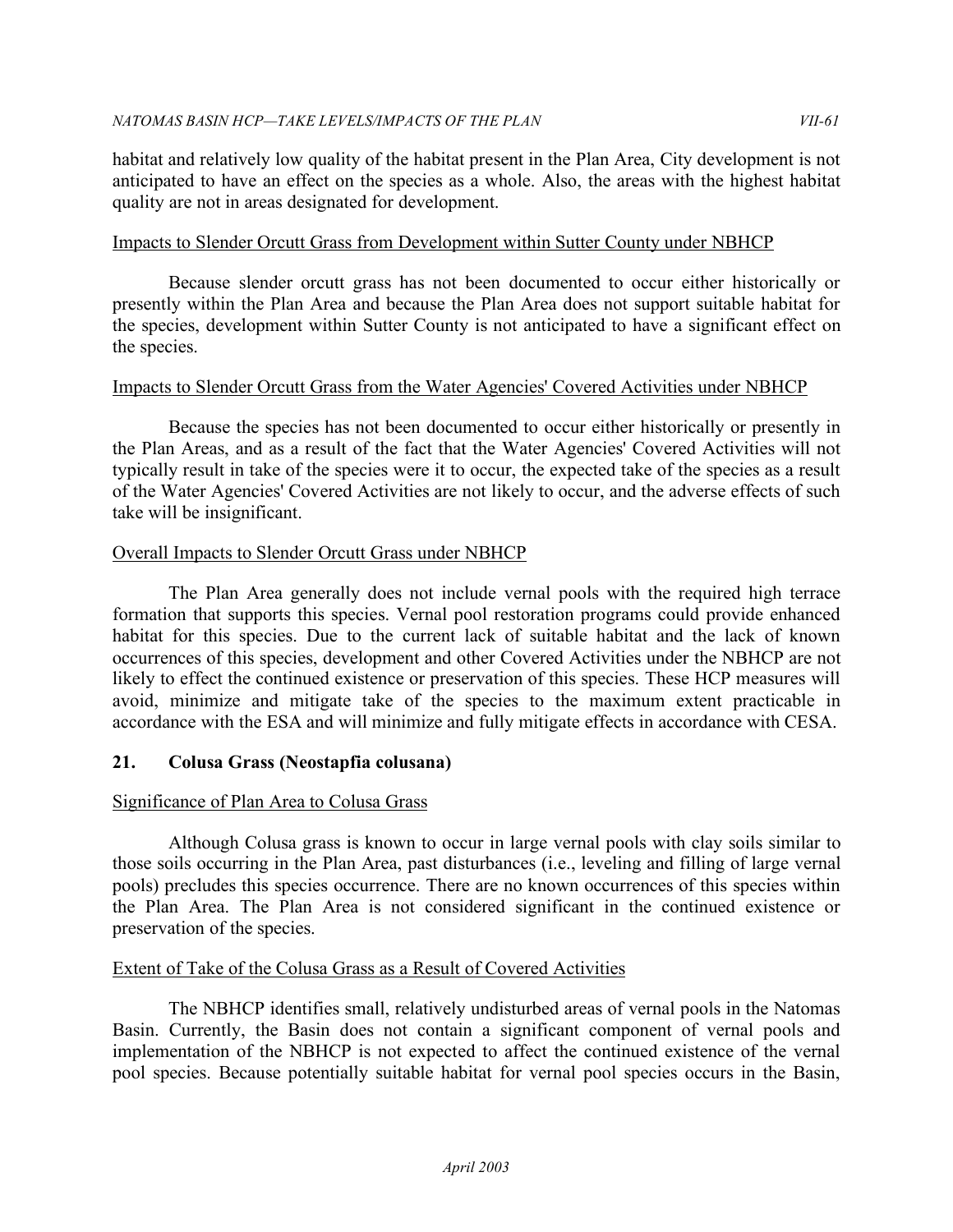however, vernal pool conservation and establishment of wetland and upland reserves would protect and enhance habitat values for vernal pool species.

#### Measures to Avoid, Minimize, and Mitigate Take of the Colusa Grass

 The Land Use Agencies will implement the following measures to avoid, minimize, and mitigate take of vernal pool species, including the Colusa grass: 1) report to USFWS development plans that affect vernal pools within the Permit Areas, 2) require developers to conduct biological surveys for vernal pool species in the Permit Areas and to have a qualified biologist identify whether or not jurisdictional waters are subject to separate Section 404 permits are present, 3) if jurisdictional waters subject to Section 404 permit requirements of the Federal Clean Water Act are present, the applicant must apply for a 404 permit, and separate consultation under Section 7 will be required if vernal pool obligate or associated species are discovered. However, all incidental take of vernal pool or wetland Covered Species - whether found within jurisdictional waters of the U.S. or not - will be authorized through the incidental take permits and the applicant will be required to implement the take avoidance, minimization and mitigation measures provided for under Section A.4 of Chapter V of the NBHCP.

 In addition, TNBC shall evaluate the potential for furthering the conservation of covered plant species within the NBHCP's vernal pool areas or its wetland reserve system through appropriate means including but not limited to, the introduction of Boss's Lake hedge-hyssop, Sacramento orcutt grass, slender orcutt grass, Colusa grass and legenere into the vernal pool areas or other suitable locations in the NBHCP Plan Area.

## Impacts to Colusa Grass from Development within the City of Sacramento under NBHCP

 Colusa grass has not been documented in the Plan Area and potential habitat is limited to few vernal pools on the far eastern edge of the Plan Area. Development within the City of Sacramento could result in the loss of marginally suitable habitat for this species in the form of seasonal wetlands and vernal pools. This habitat loss may result in the loss of individuals of this federally listed species; however, because of the limited extent of potential habitat and relatively low quality of the habitat present in the Plan Area, City development is not anticipated to have an effect on the species as a whole. Also, the areas with the highest habitat quality are not in areas designated for development.

#### Impacts to Colusa Grass from Development within Sutter County under NBHCP

 Because suitable habitat does not occur in the Plan Area, no impacts to Colusa grass are expected from the implementation of the NBHCP. However, lands within the Plan Area are suitable (i.e., basin rim landforms with clayey soils) for restoration and creation of suitable Colusa grass habitat.

#### Impacts to Colusa Grass from the Water Agencies' Covered Activities under NBHCP

 Because the species has not been documented to occur either historically or presently in the Plan Areas, and as a result of the fact that the Water Agencies' Covered Activities will not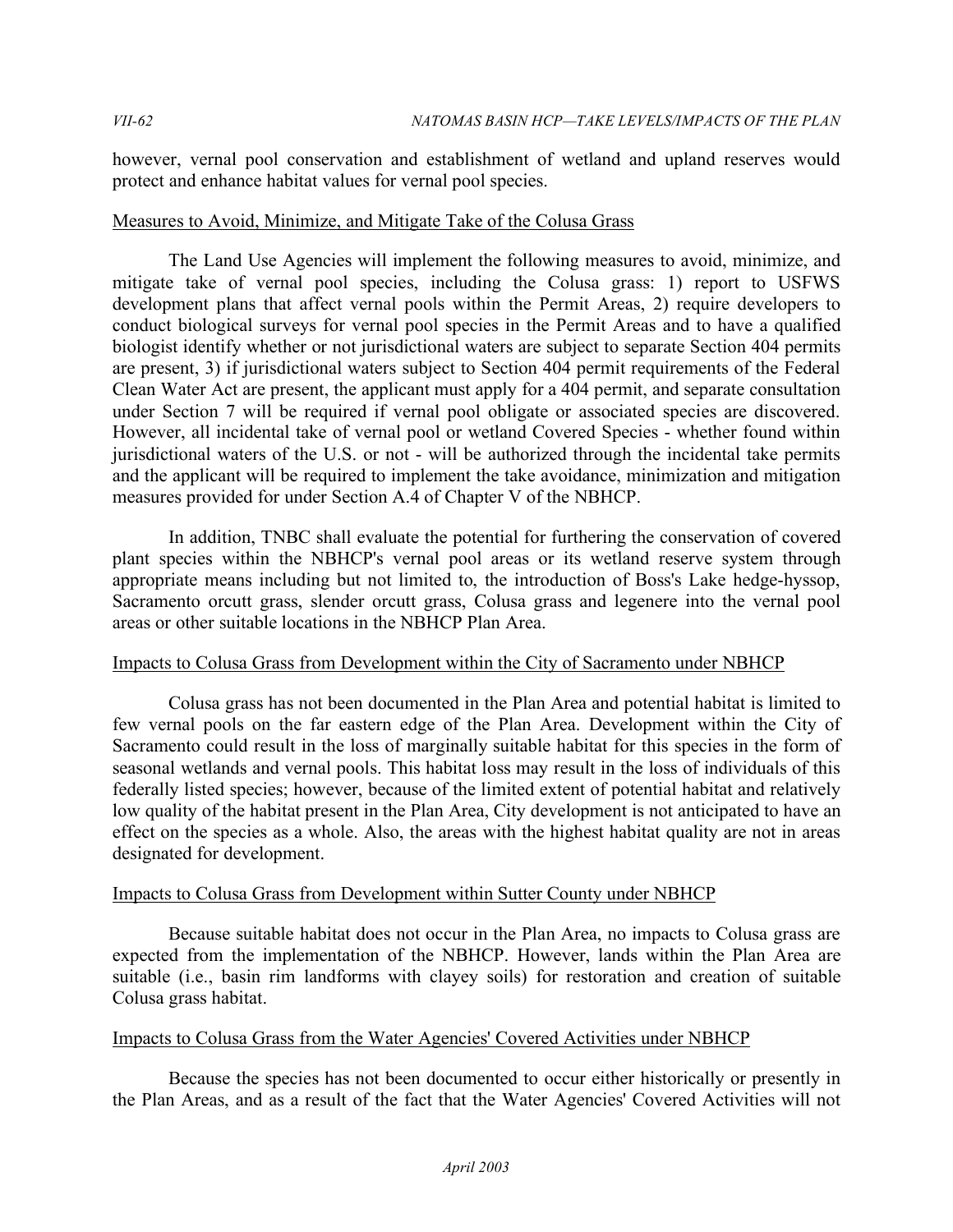typically result in take of the species were it to occur, the expected take of the species as a result of the Water Agencies' Covered Activities are not likely to occur, and the adverse effects of such take will be minor or insignificant.

## **Overall Impacts to Colusa Grass under NBHCP**

 Although not known, or expected, to occur in the NBHCP area, marginally suitable habitat for Colusa grass is present in the eastern portion of the area. The combination of the overall measures (i.e., pre-construction surveys for Covered Species or their habitat), the vernal pool protections incorporated into the NBHCP, and long-term protection, creation, and enhancement of upland and suitable wetland habitats (i.e., seasonal wetlands) in the reserve system will effectively compensate for potential adverse effects to this species under the NBHCP. These HCP measures will avoid, minimize and mitigate take of the species to the maximum extent practicable in accordance with the ESA and will minimize and fully mitigate effects in accordance with CESA.

## **22. Legenere (Legenere limosa)**

## Significance of Plan Area to Legenere

 Although seasonal wetlands present in the Plan Area may provide suitable habitat for the species, it has not been documented in the Plan Area. The lack of known occurrences and the generally disturbed nature of the Plan Area probably preclude the presence of significant populations of the species, therefore the Plan Area does not represent an area important to the continued existence or preservation of the species.

## Extent of Take of the Legenere as a Result of Covered Activities

 The NBHCP identifies small, relatively undisturbed areas of vernal pools in the Natomas Basin. Currently, the Basin does not contain a significant component of vernal pools and implementation of the NBHCP is not expected to affect the continued existence of the vernal pool species. Because potentially suitable habitat for vernal pool species occurs in the Basin, however, vernal pool conservation and establishment of wetland and upland reserves would protect and enhance habitat values for vernal pool species.

#### Measures to Avoid, Minimize, and Mitigate Take of the Legenere

 The Land Use Agencies will implement the following measures to avoid, minimize, and mitigate take of vernal pool species, including the legenere: 1) report to USFWS development plans that affect vernal pools within the Permit Areas, 2) require developers to conduct biological surveys for vernal pool species in the Permit Areas and to have a qualified biologist identify whether or not jurisdictional waters are subject to separate Section 404 permits are present, 3) if jurisdictional waters subject to Section 404 permit requirements of the Federal Clean Water Act are present, the applicant must apply for a 404 permit, and separate consultation under Section 7 will be required if vernal pool obligate or associated species are discovered. However, all incidental take of vernal pool or wetland Covered Species - whether found within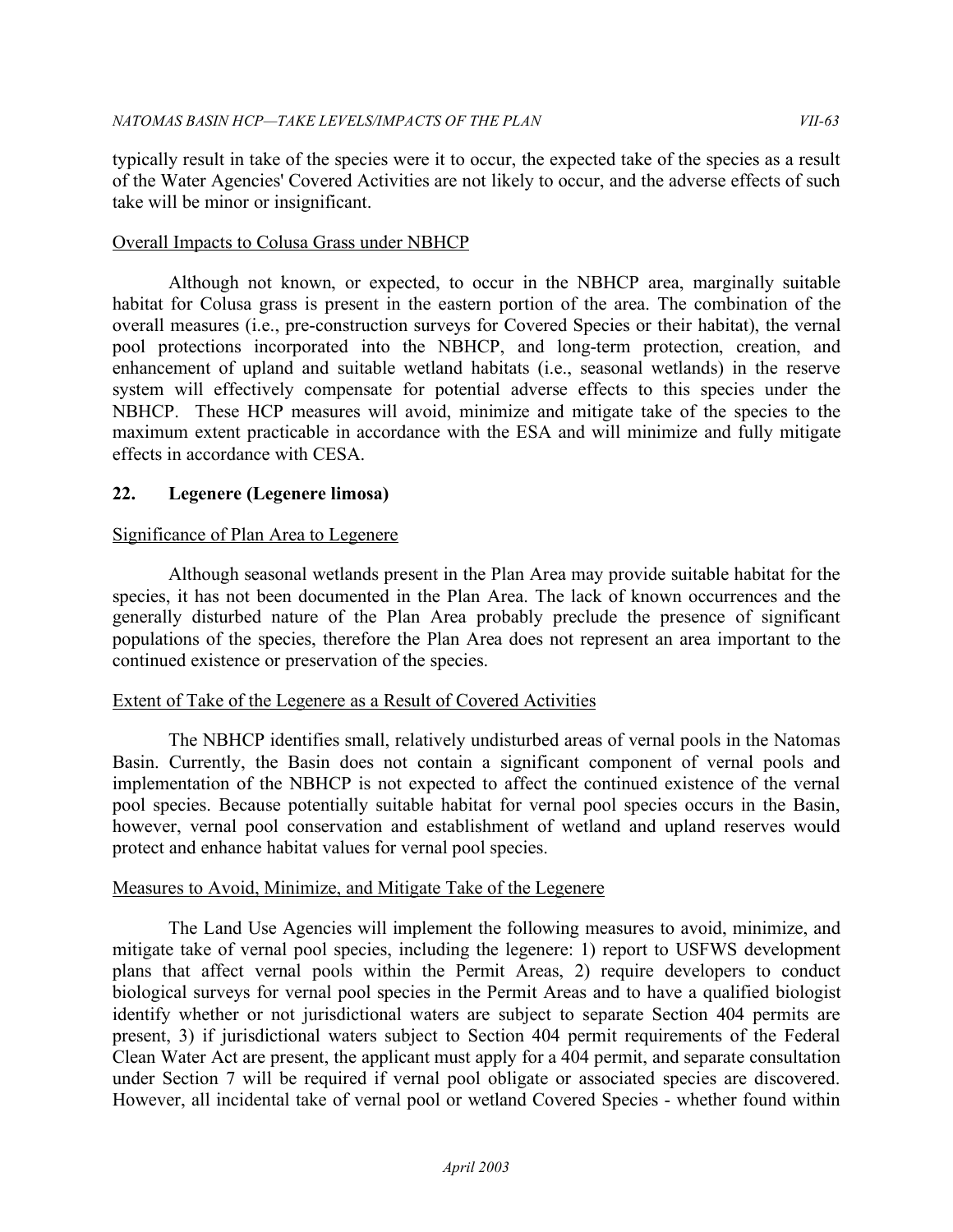jurisdictional waters of the U.S. or not - will be authorized through the incidental take permits and the applicant will be required to implement the take avoidance, minimization and mitigation measures provided for under Section A.4 of Chapter V of the NBHCP.

 In addition, TNBC shall evaluate the potential for furthering the conservation of covered plant species within the NBHCP's vernal pool areas or its wetland reserve system through appropriate means including but not limited to, the introduction of Boss's Lake hedge-hyssop, Sacramento orcutt grass, slender orcutt grass, and legenere into the vernal pool areas or other suitable locations in the NBHCP Plan Area.

## Impacts to Legenere from Development within the City of Sacramento under NBHCP

 Development within the City of Sacramento could result in the loss of suitable habitat for the legenere. This habitat loss may have a substantial effect on individuals of this special-status species; however, because of the limited extent and relatively low quality of the habitat present in the Plan Area, City development is not anticipated to have a substantial effect on the species as a whole. Also, the areas with the highest habitat quality are not in areas designated for development.

## Impacts to Legenere from Development within Sutter County under NBHCP

 Because legenere has not been documented to occur either historically or presently within the Plan Area and because the Plan Area only supports marginal (i.e., disturbed) habitat for the species, development within Sutter County is not anticipated to have a substantial effect on the species.

## Impacts to Legenere from the Water Agencies' Covered Activities under NBHCP

 Because the species has not been documented to occur either historically or presently in the Plan Areas, and as a result of the fact that the Water Agencies' Covered Activities will not typically result in take of the species were it to occur, the expected take of the species as a result of the Water Agencies' Covered Activities are not likely to occur, and the adverse effects of such take will be insignificant.

## Overall Impacts to Legenere under NBHCP

 Legenere is found along lake shores and in vernal pools, and other seasonally inundated habitat areas. The Plan Area does not currently support deep vernal pools that remain inundated for significant periods during the winter and spring. However, creation of wetland reserves may result in enhanced habitat that could support this species.

 Although not known to occur in the NBHCP area, suitable vernal pool and seasonal wetland habitat for legenere is present in the eastern portion of the area. The combination of the overall measures (i.e., pre-construction surveys for Covered Species and their habitat); the vernal pool protections incorporated into the NBHCP; and long-term protection, creation, and enhancement of upland and suitable wetland habitats (i.e., seasonal wetlands) in the reserve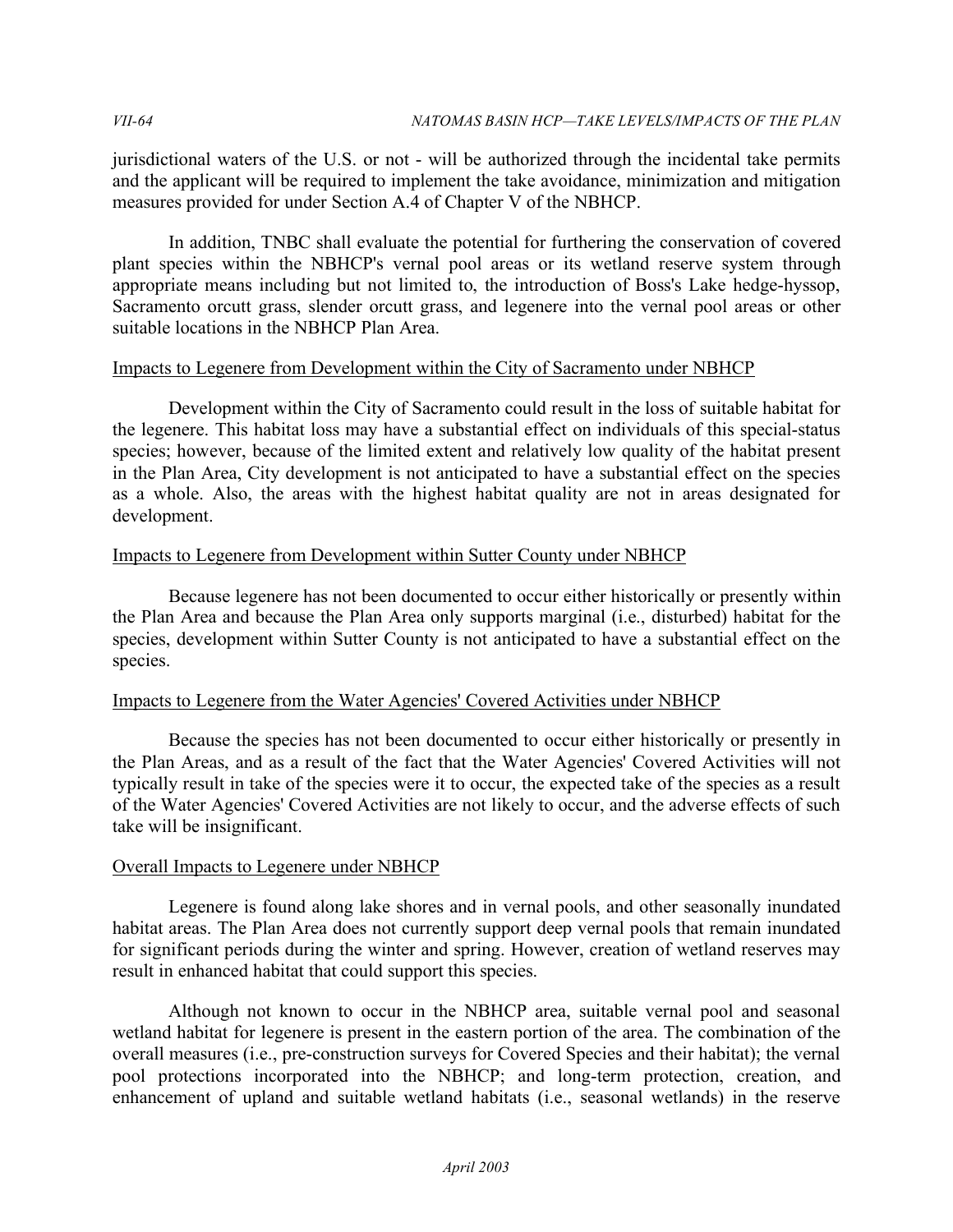system will effectively compensate for potential adverse effects to this species under the NBHCP. These HCP measures will avoid, minimize and mitigate take of the species to the maximum extent practicable in accordance with the ESA and will minimize and fully mitigate effects in accordance with CESA.

## **E. TAKE AS A RESULT OF INDIRECT KILLING OR INJURY**

 The impacts of urban development and other Covered Activities in the Natomas Basin on Covered Species would not be through direct killing or injury as a result of construction and O&M activities alone. For example, in some cases, individual garter snakes or other Covered Species may escape direct death or injury by fleeing the construction area, but may subsequently perish if they do not reach suitable, available habitat. Similarly, some animals may reach alternate habitat but perish from competition or reproductive exclusion if the habitat reached by refugees is already at carrying capacity, or, animals already inhabiting such habitats may perish as a result of the same increased competition. Other mortality factors that may come into play as a result of urban development are road kills and depredations by domestic pets. For example, giant garter snakes are susceptible to road kills (see Section II.C.2); thus, increased traffic in the Natomas Basin as a result of development may increase this mortality factor for snakes as well as other wildlife in areas near or adjacent to development. Also, human population increases associated with development will likely increase pet populations, which, in turn, may increase wildlife mortality in some areas as a result of predation by domestic dogs and cats. Because indirect take will predominantly occur within areas of Authorized Development, such take has already been largely accounted for within the discussions of impacts to individual species. Some minor additional take beyond those levels previously discussed could occur along the margins of Authorized Development and throughout the Basin due to an overall increase in vehicular traffic.

# **F. EFFECTS OF THE PLAN ON LONG-TERM SURVIVAL OF WETLAND-DEPENDENT SPECIES**

 The giant garter snake is the principal wetland dependent species expected to be significantly affected by habitat loss as a result of urban development in the Permit Areas. However, the issuance of incidental take permits for the Permit Areas is not expected to jeopardize the long-term survival of the giant garter snake. This is because the Plan will result in a reduction of take due to: (1) the NBHCP's establishment of a permanent system of managed rice lands and wetlands designed and managed specifically for consistency with giant garter snake biology; (2) the Plan's emphasis on hydrological connectivity between existing and newly created habitat areas within the Basin; and (3) the Plan includes substantial measures to avoid and minimize take by the Land Use Agencies and TNBC.

 Although the NBHCP will protect and enhance wetland and upland habitat values in the Basin, urban development will result in a net conversion of agricultural land (rice lands and row crops) to urban uses. Nevertheless, over the term of the permits, continued rice farming and construction and management of managed marshes are expected to play an essential role in sustaining long-term populations of giant garter snakes in the Basin as well as of other Covered Species utilizing the same habitat. In the event that new information indicates that the Plan's current provisions are not optimal for protecting giant garter snakes and other wetland species,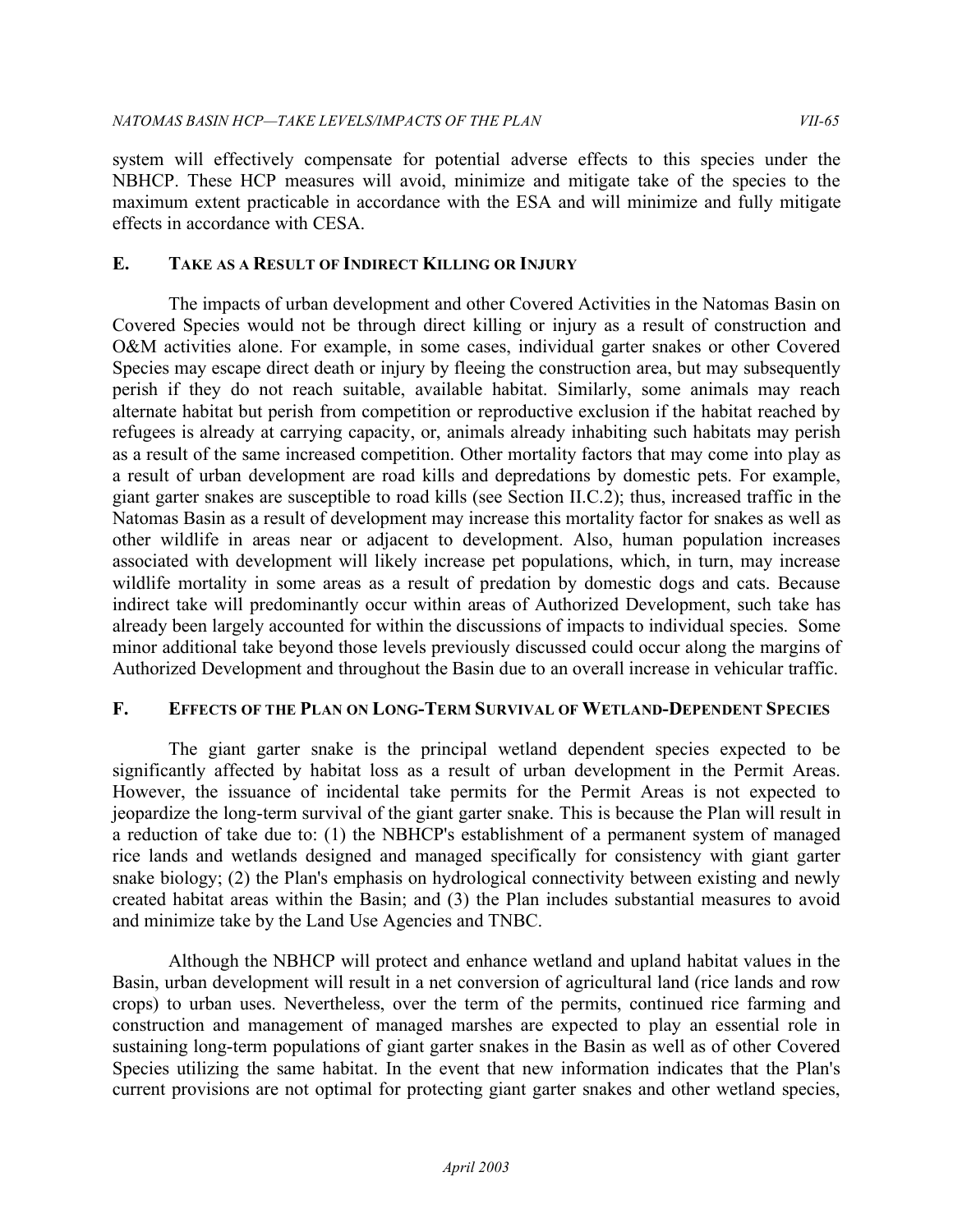the Plan's Adaptive Management, recovery plan adaptation, 9,000-acre and individual Land Use Agency Independent Mid-Point Review provisions will provide for significant corrective measures to be implemented over the 50 year term of the permits.

 In the Natomas Basin, the current giant garter snake population is believed to have been maintained over the past 20 years or so in a land use pattern of about 50% rice and 50% other irrigated non-wetland crops. The extent of rice land in the Basin, both actively farmed and fallow, has been somewhat over 21,000 acres in recent years (see Chapter III). If development occurs as described in the NBHCP, but the current pattern of rice, non-wetland irrigated crops, and the present water conveyance system (the ditches and drains) otherwise remain, the Basin's giant garter snake population would reasonably be expected to persist into the future, if considered together with the conservation program for the snake as described in the Plan.

 The best information available from the rice industry indicates that good growing conditions and a strong future market for rice imply a stable, continuing level of rice farming in northern California. The Natomas Basin is reputed to be prime rice growing land. However, the viability of rice farming depends on a federal price subsidy program and on the availability of plentiful summer irrigation water (see Chapter III), and conditions changing these factors could lead to a reduction or elimination of rice farming from the Basin over the long term.

 If rice farming were to cease in the Basin, the remaining non-wetland cropland and irrigation system would probably be insufficient to sustain the giant garter snake population. This conclusion is based, in part, on the fact that giant garter snakes used to inhabit rice growing regions in northern San Joaquin Valley, but have largely disappeared since the rice lands were converted to other crops. Similarly, if an excessive proportion of the Basin were to be urbanized, resulting in extensive losses of rice lands and other snake habitats, the giant garter snake population might decline to the point of extirpation. The impacts of urban development on the giant garter snake in the Basin may result from three sources (see Section VII.D.1 above): (1) take of individual snakes due to the activities described in the Plan; (2) take as a result of habitat loss; and (3) take as a result of indirect effects of development, including increased traffic, domestic animal predation, water pollution, and similar effects associated with urbanization. In addition, if urban development occurred at levels that ultimately would substantially reduce or eliminate agriculture in the Basin, the components of the irrigation system (e.g., ditches, drains, canals) that currently support giant garter snakes and the extent of the system would likely also decline or disappear, probably resulting in extirpation of the giant garter snake from the Basin (winter drainage alone does not provide sufficient giant garter snake habitat).

 Anticipated take of giant garter snakes resulting from urban development activities in the Permit Areas are described in Section VII.D.1 above. This section considers the effects of proposed development on overall wetland acreage available in the Basin through time, and the likelihood that rice farming will persist in the Basin over the long-term.

 One measure of gross habitat value in the Basin is the acreage of extant wetlands (i.e., marsh lands and rice lands). However, the conversion of rice land to urban uses is not necessarily the full measure of the impacts of urban growth. It is the matrix of rice land, non-rice land, other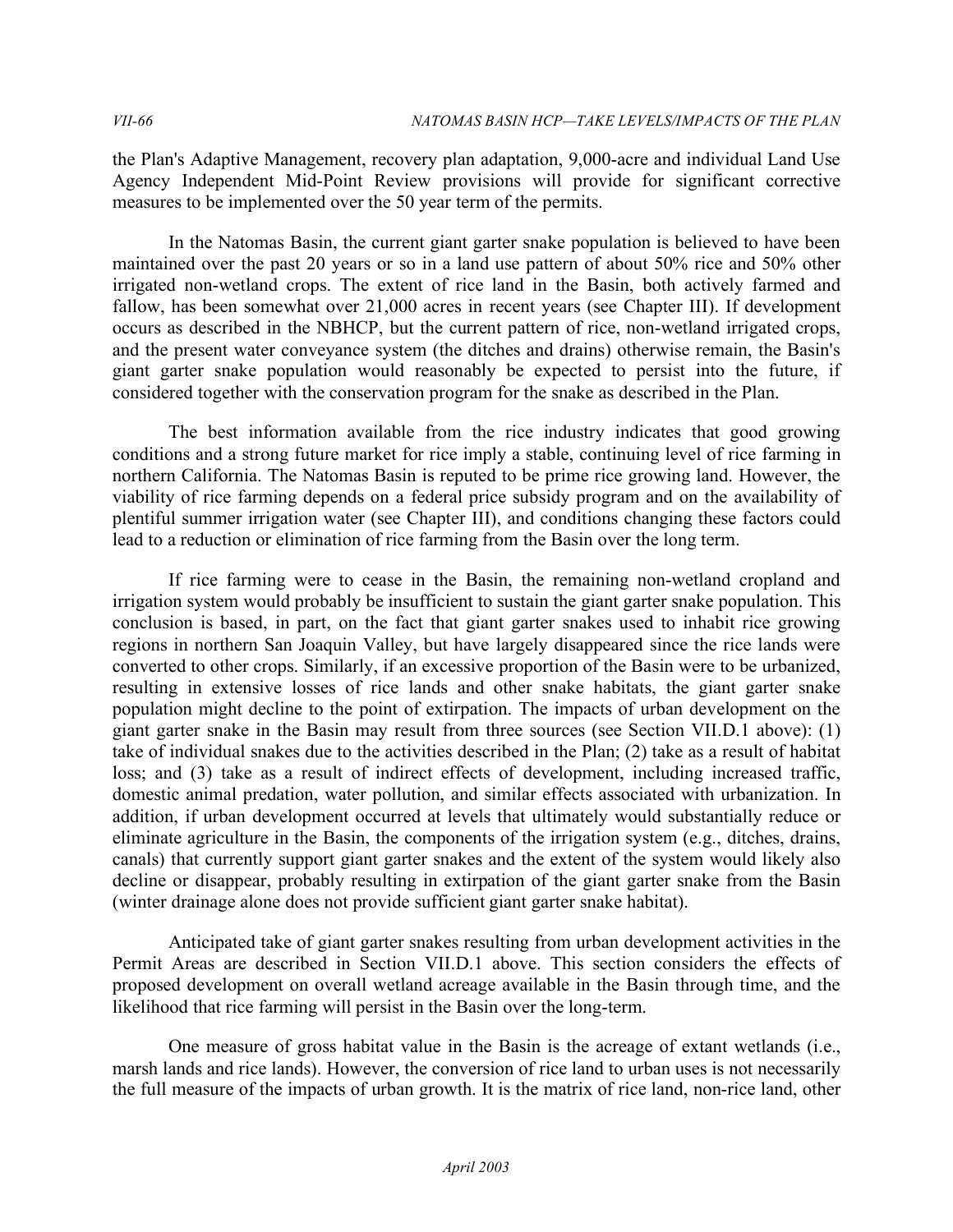wetlands, and the irrigation and drainage system that constitutes present giant garter snake habitat in the Basin. Nonetheless, when addressing gross land use changes on the scale of thousands of acres, an estimated accounting of rice land and other wetland acreage through time is a reasonable measure of the anticipated long-term effects of urban development in the Basin and the effectiveness of the NBHCP's proposed mitigation program. Table VII-14 presents projected data on the status of land use over time in the Natomas Basin, and Table VII-15 presents projected data on the area of rice lands and wetlands anticipated in the Basin as a result of the NBHCP's mitigation program. As can be seen from these tables, the OCP anticipates preserving or creating 4,375.5 acres of rice land habitat managed to support wetland species such as the giant garter snake, and creation of an additional 2,263.5 acres of managed marsh habitat. Table VII-15 shows that the overall projected loss of wet habitat (rice and marsh lands) as a result of the adoption of the HCP would be a 3% decline in wet areas in the Natomas Basin overall. Of this, the majority of decline is attributable to conversion of rice to urban uses. While rice shows an overall net loss in the future, marsh land is projected to substantially increase over current levels from 96 acres (present condition in the Basin) to 2,263 (or a 24 fold increase) acres after implementation of the HCP and associated mitigation program.

 Under the provisions of the NBHCP, habitat land acquisition would transfer some rice land into the reserve system. Rice lands acquired by TNBC for Mitigation Lands are expected to remain in rice cultivation or to be converted to managed marsh lands. Either of these habitats would support continuation of the giant garter snake. TNBC managed rice and managed marsh habitat will also include upland edges to support cover and hibernation sites for the giant garter snake during winter months

 Similarly, the flexibility of the NBHCP to allow in-Basin and out-of-Basin mitigation purchases is expected to have a minor impact on the total amount of rice farmed in the Basin. If the TNBC buys land outside the Basin, then land in the Basin will likely remain in private hands and in rice production and other types of farming. The principal loss would then be from urbanization. Assuming development of 17,500 acres, the total extent of wetland--rice and marsh–however, there would be a substantial gain in marsh habitat. The permanent protection of NBC reserve lands and the substantial increase in the extent of marsh are thus anticipated to result in a benefit to the long-term stability of giant garter snake populations in the Natomas Basin.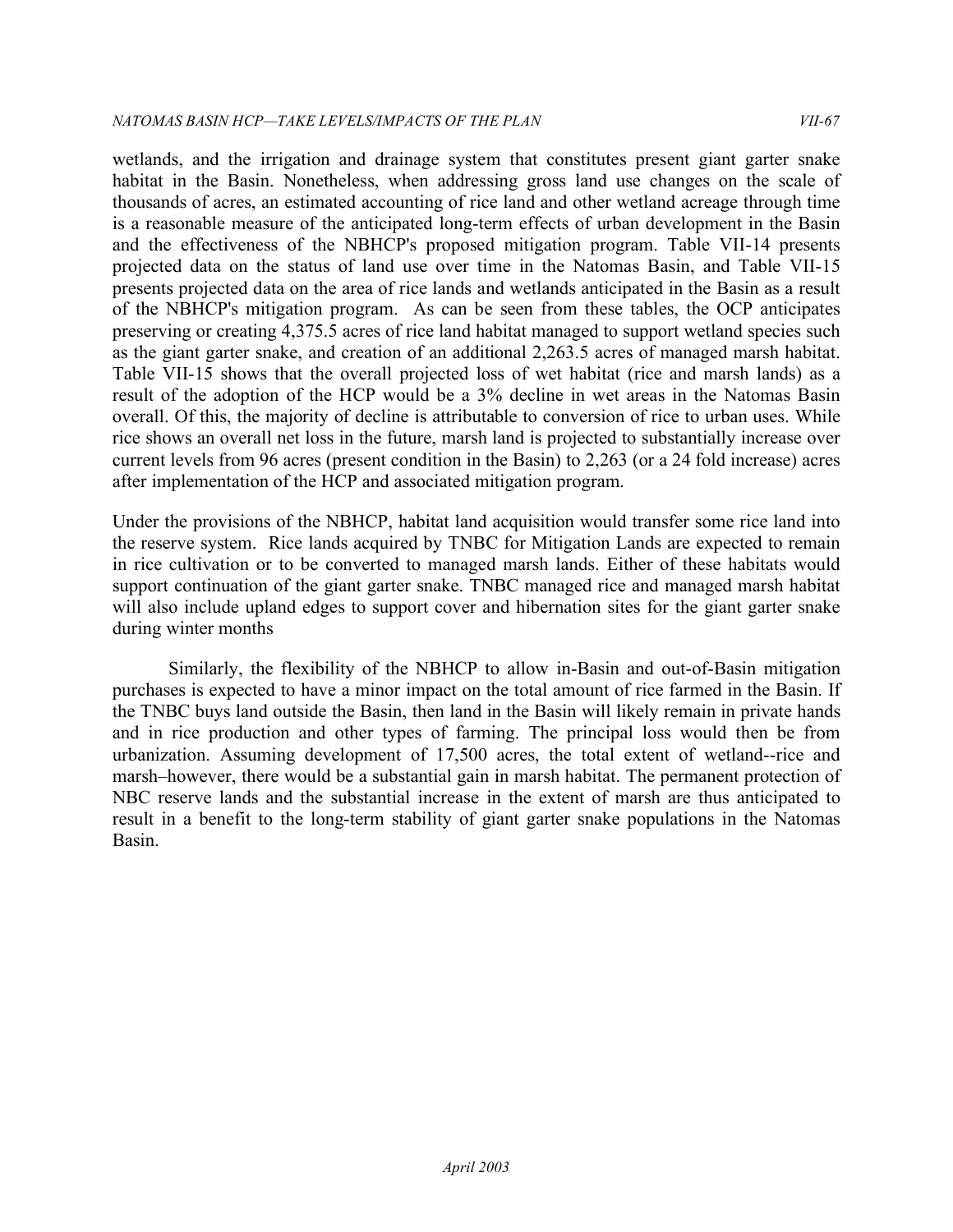| <b>Wetland Type</b>              | <b>Baseline</b><br>Acreage | Acres<br><b>Impacted by</b><br><b>Planned</b><br>Development | Lands to be<br>Preserved or<br><b>Created by</b><br><b>TNBC</b> | <b>Lands Not</b><br>Included as<br><b>Planned</b><br>Development<br>under this<br><b>HCP</b> | <b>Remaining Lands</b><br><b>(TNBC Mitigation</b><br>Lands plus lands not<br>impacted by Planned<br>Development) |  |
|----------------------------------|----------------------------|--------------------------------------------------------------|-----------------------------------------------------------------|----------------------------------------------------------------------------------------------|------------------------------------------------------------------------------------------------------------------|--|
| <b>Rice Lands</b>                | 22,693.0                   | (8,087.0)                                                    | 4,375.0                                                         | 14,606.0                                                                                     | 14,606.0 to 18,981.0                                                                                             |  |
| Marsh,<br>ponds<br>and wet areas | 96.0                       | (21.0)                                                       | 2,187.5                                                         | 75.0                                                                                         | 2,262.5                                                                                                          |  |
| Canals                           | 1,778.0                    | (404.0)                                                      | N/A                                                             | 1,374.0                                                                                      | 1,374.0                                                                                                          |  |
| <b>TOTAL</b>                     | 24,854.0                   | (8,512.0)                                                    | 6,562.5                                                         | 16,055.0                                                                                     | 18,242.0 to 22,617.5                                                                                             |  |

## **STATUS OF WETLAND OVER TIME (IN ACRES) TABLE VII-15**

Note: TNBC may acquire rice fields. It is assumed that these rice fields would be fields located outside of the area of Planned Development.  *Therefore, the lower range for remaining lands does not credit TNBC with providing a net increase in rice lands. On the other hand, if TNBC acquires land suitable for rice and enters that land into active rice cultivation as part of the reserve system, a net increase in remaining rice*  lands may result. It is also possible that some existing rice lands would be acquired and converted to managed marsh, resulting in a reduction in rice lands remaining, but an increase in marsh lands which may be more valuable to the wetland Covered Species.

# **PROPORTION OF WETLAND BY TYPE OVER TIME (IN ACRES) TABLE VII-16**

|                              | <b>RICE LANDS</b>          |                             |              |                        | <b>MARSH LANDS</b>         |                             |              |                        | <b>WET AREAS</b><br><b>OVERALL</b>               |                        |
|------------------------------|----------------------------|-----------------------------|--------------|------------------------|----------------------------|-----------------------------|--------------|------------------------|--------------------------------------------------|------------------------|
| Plan<br>Year                 | <b>Mitigation</b><br>Lands | Other<br>In<br><b>Basin</b> | <b>TOTAL</b> | $%$ of<br><b>Basin</b> | <b>Mitigation</b><br>Lands | Other<br>In<br><b>Basin</b> | <b>TOTAL</b> | $%$ of<br><b>Basin</b> | <b>Basin</b><br>Wetlands<br>(Rice plus<br>Marsh) | $%$ of<br><b>Basin</b> |
| Present                      | 0.0                        | 22,693.0                    | 22,693.0     | 42.9%                  | 0.0                        | 96.0                        | 97.0         | $0.2\%$                | 22,790.0                                         | 42.6%                  |
| Project<br>$Com-$<br>pletion | 4,375.0                    | 14,606.0                    | 18,981.0     | 35.5%                  | 2,187.5                    | 75.0                        | 2,262.5      | 4.2%                   | 21,243.5                                         | 39.7%                  |

*Notes:* 

*Plan Year: 1997* 

*Basin: Defined as the Natomas Basin Plan Area comprised of 53,537 acres.* 

 *Mitigation Lands:Lands to b preserved at a 0.5 to 1 Mitigation Ratio of which 50% of lands are planned to be rice and 25% of lands are planned to be managed marsh habitat and the balance of 25% planned for upland reserves.*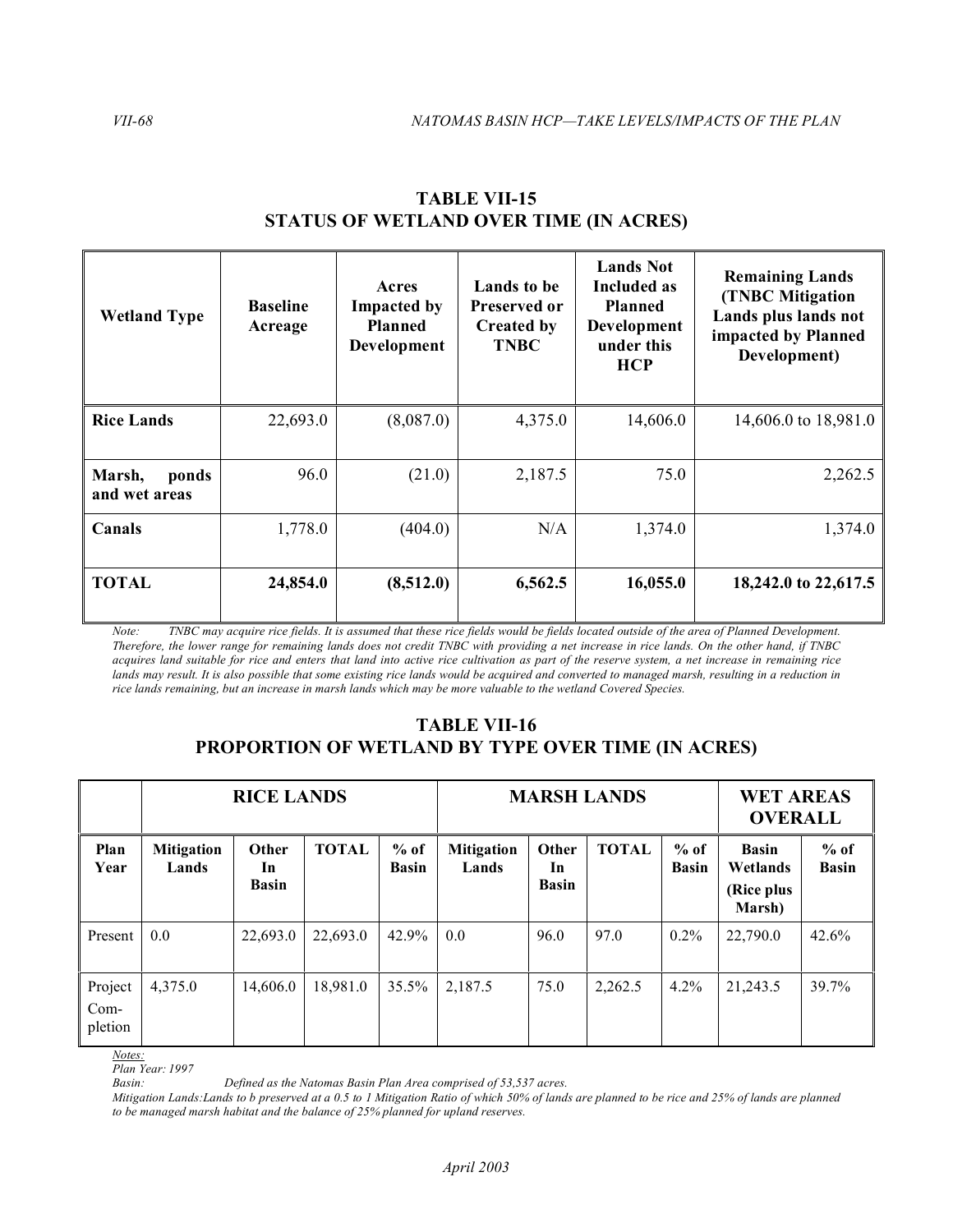# **G. SPECIES RECOVERY**

 The appropriate role of the NBHCP in giant garter snake and Swainson's hawk recovery is not known at this time because the USFWS has not yet completed a final Giant Garter Snake Recovery Plan and the CDFG has not developed a Swainson's Hawk Recovery Plan. However, the NBHCP incorporates a recovery plan adaptation provision (see Section VI.H) that allows for modifications to the NBHCP in light of future recovery plans when and if such plans are approved.

 Ultimately, recovery of the giant garter snake depends on conservation of garter snake populations throughout the Central Valley, including the Natomas Basin. The NBHCP provides a system of reserves and establishes an entity (The Natomas Basin Conservancy) to administer the program in perpetuity. By providing mitigation for the impacts of urban development on giant garter snakes in the Permit Areas and providing them with a protected reserve system in the Plan Area, and through the recovery plan adaptation described above, the NBHCP effort will contribute to statewide giant garter snake recovery efforts.

 The NBHCP also allows, if certain conditions are met for some Mitigation Lands to be purchased out-of-Basin (see Section IV.B). The purpose of this provision is potentially to reduce the cost of the Plan by allowing acquisition of lower-cost land and to reduce the impact of land acquisition on farming in the Basin.

# **H. IMPACTS OF RESERVE MANAGEMENT**

 Habitat restoration and management activities in the NBHCP reserve system at times will require significant amounts of earth moving and surface disturbance (e.g., to create managed marsh wetlands). These activities may result in some levels of take of the Covered Species, especially the giant garter snake. Additional ongoing reserve management activities may also result in take (e.g., through ditch and drain maintenance, road kills, etc.), and take for scientific purposes (e.g., during monitoring) will periodically occur. However, take levels as a result of these activities are expected to be minor to negligible because: (1) TNBC will implement all take avoidance measures as described in Section V.B; and (2) the benefits of these activities in creating and maintaining the Mitigation Land system is expected to more than offset any such minor take levels.

# **1. Authorizing Management Take/Take for Scientific Purposes**

 As explained above, certain operations associated with reserve establishment and management (e.g., construction of managed marshes) could result in incidental take of giant garter snakes and other Covered Species. Other activities undertaken during reserve management (e.g., trapping of giant garter snakes for population monitoring purposes or for relocation to other habitats) could result in intentional (as opposed to "incidental") take. The take would be for scientific purposes or for the propagation and enhancement of survival and must be authorized by a permit under Section  $10(a)(1)(A)$  of the federal ESA. Both these types of take are authorized under the NBHCP subject to the conditions described below.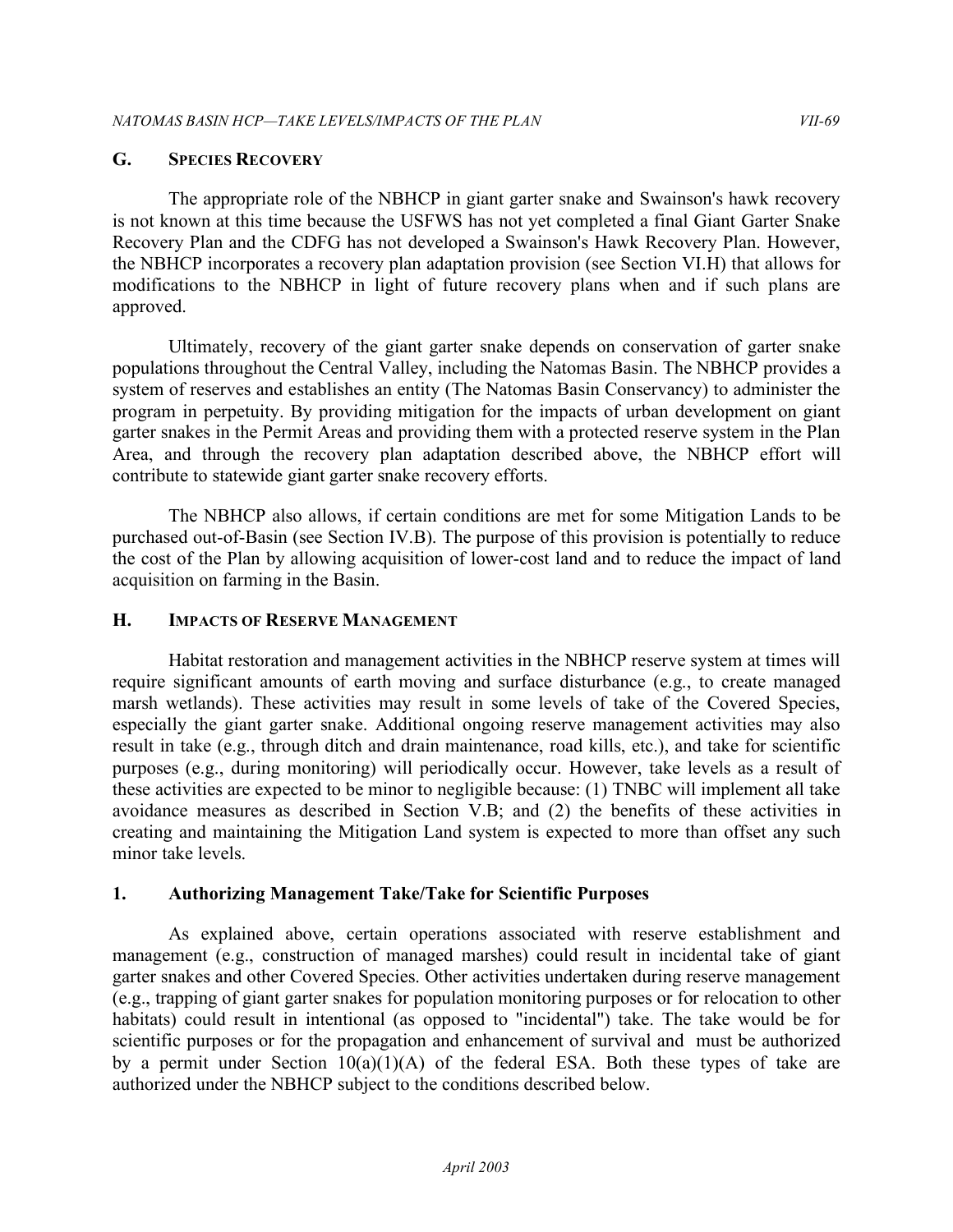For purposes of management activities, the federal Section  $10(a)(1)(B)$  permit and state Section 2081 permit issued to TNBC pursuant to the NBHCP shall authorize all take of Covered Species resulting from mitigation activities and management and operation of the NBHCP's reserve system, provided that: (1) such take results from mitigation measures (e.g., capture/relocation) specifically intended to minimize more serious forms of take (e.g., killing/injury) or that are part of a monitoring program specifically described in the NBHCP; (2) such activities are directly associated in time or place with activities authorized under the permits; (3) such take occurs during activities conducted by the agents or employees of the USFWS, CDFG, TNBC, or any person acting under the direct guidance or authority of these entities; and/or (4) such take occurs during activities specifically described in a reserve management or monitoring plan approved by the USFWS and CDFG. These provisions are consistent with USFWS policy as described in the USFWS "Habitat Conservation Planning Handbook" (USFWS 1996). In addition, the state and federal permits issued to TNBC shall authorize all management related take that occurs on duly established NBHCP Mitigation Lands, irrespective of the location of those lands (i.e., management take occurring on out-of-Basin reserve sites is covered).

With respect to activities requiring take for scientific purposes (e.g., trapping, handling, and marking of Covered Species), the federal permit issued pursuant to the NBHCP shall be considered a joint Section  $10(a)(1)(B)/10(a)(1)(A)$  permit. However, the permit shall only authorize take during those activities provided that: (1) the activities are directly associated with monitoring or similar requirements under the NBHCP; (2) the person(s) undertaking or retained to undertake the activities submits a resume to the USFWS describing their relevant qualifications; (3) the USFWS authorizes the person(s) to undertake the activities via a written letter or memorandum; and (4) the person(s) implements such additional terms and conditions as may be described in the USFWS' letter of authorization.

# **I. MAXIMUM EXTENT PRACTICABLE**

# **1. Summary of Findings Under ESA and CESA**

 To issue a Section 10(a) permit, the U.S. Fish and Wildlife Service must have sufficient evidence to find that take has been avoided, minimized, and mitigated to the maximum extent practicable. To make this finding, USFWS must examine a variety of facets - biological, physical, legal, and economic. To issue a Section 2081 Permit, CDFG must have sufficient evidence demonstrating the applicants will minimize and fully mitigate the impacts of the take authorized under the 2081 permits. The Conservancy and the Land Use Permittees have proposed minimization measures and mitigation in the NBHCP to adequately address all of the impacts resulting from the proposed take under ESA and CESA.

 To address the findings required under ESA and CESA, it is necessary to review all aspects - biological, physical, legal, and economic. As evidence to support the findings, the Land Use Permittees and The Conservancy submit Appendix H, the Biological Resources Tech Memo to identify take of the Covered Species; Appendix A, the Economic Analysis for the economic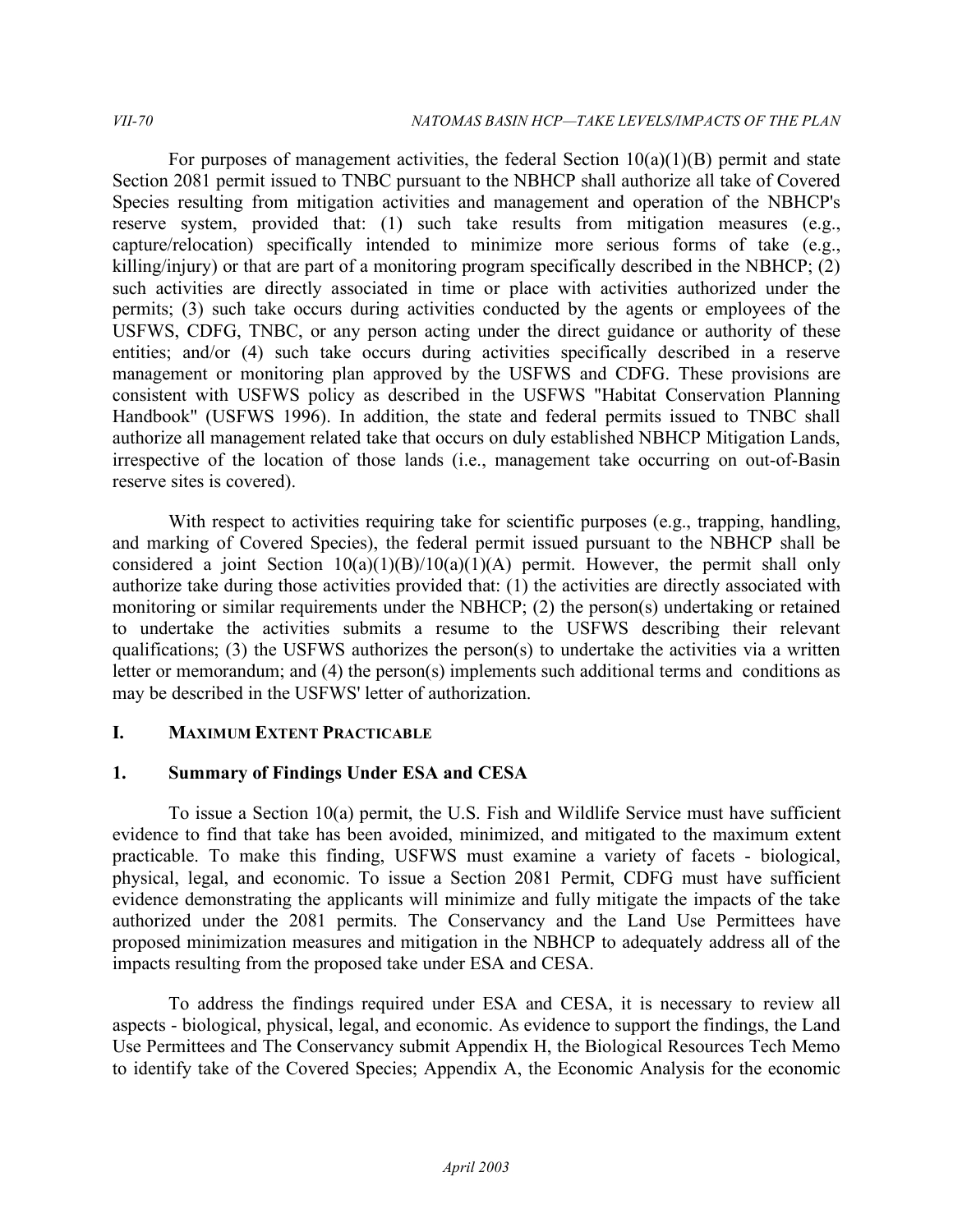discussion of maximum extent practicable; as well as the conservation strategies and measures to reduce take identified in the NBHCP.

 The Conservancy and the other Permittees evaluated the extent of take on Covered Species and proposed mitigation and minimization measures in the NBHCP to offset fully the impacts of such take as described in detail earlier in Chapter VII. The NBHCP conservation strategies and mitigation program provide for the collection of Mitigation Fees to purchase 0.5 acres of Mitigation Land for each acre of land developed, resulting in approximately 8,750 acres of Mitigation Lands as replacement habitat for Covered Species. Habitat on Mitigation Lands will be preserved, established, enhanced and actively managed to maximize the values of the Mitigation Lands to the Covered Species. Under the NBHCP, take would be avoided, minimized, mitigated and monitored through the following measures:

- 1. Identification and implementation of incidental take conservation measures to minimize impacts to NBHCP Covered Species as set forth in Chapters V and VI.
- 2. Establishment, enhancement and active management of up to 8,750 acres of high quality reserve habitat in perpetuity that is managed specifically for the benefit of NBHCP Covered Species. Of this Mitigation Land, approximately 6,562.5 acres would be managed marsh and rice fields which would provide direct benefits to giant garter snake and other wetland dependent species. Approximately 2,187.5 acres would be in upland reserves for the benefit of Swainson's hawk and other upland dependent species. The NBHCP also provides additional habitat for hawk foraging along upland edges of wetland reserves.
- 3. Establishment of a monitoring and reporting plan to gauge the anticipated biological success and effectiveness of the NBHCP and to provide information for the Adaptive Management Plan which is designed to improve the biological success of the NBHCP as new information becomes available or conditions change.
- 4. Implementation of a funding program which contains assurances that the NBHCP will be implemented.

 From a biological standpoint, the Mitigation Ratio of 0.5 to 1 is appropriate given the paucity of extant natural, undisturbed habitat for the Covered Species found within the Plan Area when compared to the enhanced value of the reserve lands that will result from habitat restoration, creation and management. Limited natural habitat remains within the Plan Area. Some of the habitat within the Permit Areas subject to urban development is of high quality and some is of very low or limited value. Agricultural lands, and agricultural drainage canals and ditches provide artificial habitat within the Plan Area. All land converted to Authorized Development within the Permit Areas are subject to the NBHCP and required to pay the Mitigation Fees or contribute Mitigation Lands, including those portions of the Mitigation Fee related to future management and monitoring, whether the land lost to urban development is of high, low, or limited value to the Covered Species. In addition, the system of habitat reserves established and actively managed by The Conservancy in implementing the NBHCP will provide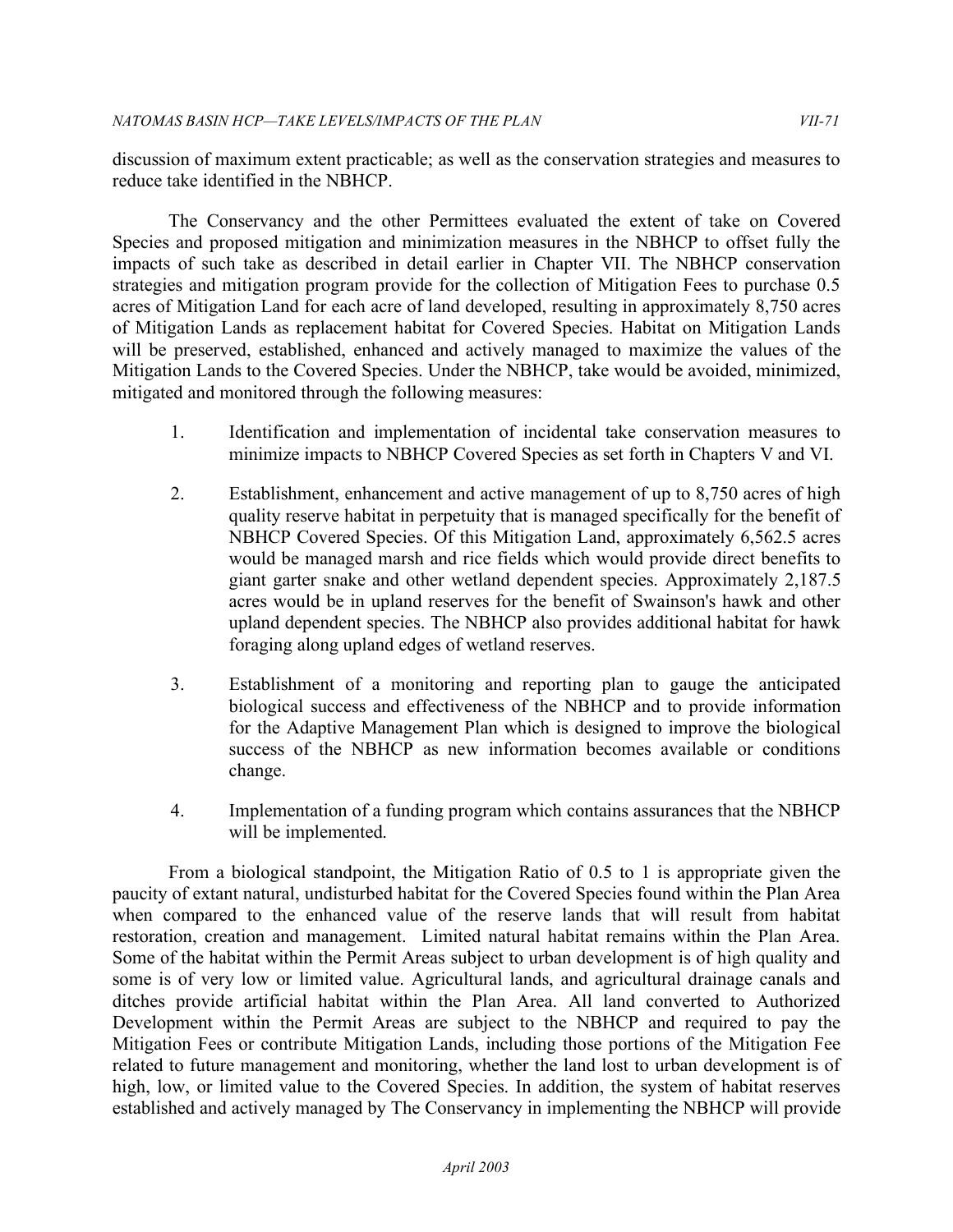higher quality habitat for the Covered Species than currently exists. For example, as described in Chapter VII, the managed marsh, with its islands and lagoons, provides significantly more beneficial "edge" habitat for the snake than a typical rice field. The enhanced value of the Mitigation Lands thus, will establish improved habitat for the benefit of the Covered Species and their range.

 Also, the system of habitat reserves, both in size and distribution, is beneficial to the biological diversity of species and is designed to specifically benefit the Covered Species. Because of the varied quality of habitat throughout the Permit Areas and the required enhancement of habitat by The Conservancy, the NBHCP proposes a Mitigation Ratio of one half acre of habitat land in the Plan Area for one acre of development within the Permit Areas. Nonetheless, for giant garter snake, one of the primary Covered Species under the NBHCP, habitat values will result in an effective mitigation ratio much higher than the 0.5 to 1 mitigation ratio because the quality of both marsh and rice habitat in the reserve system would be greater than the quality of the habitat lost to development and because the enhanced reserves will be designed, managed and monitored to support viable populations of such species. Similarly, under the NBHCP, the loss of Swainson's hawk nesting habitat would be mitigated by active management of reserve lands to increase the number of available nest trees and the quality of foraging habitat, thus meeting the CDFG mitigation requirements for this species. Take of the remaining Covered Species also would be mitigated by the acquisition and active management of Mitigation Lands under the NBHCP.

The NBHCP also requires the following conservation measures to avoid and minimize take of giant garter snake, Swainson's hawk, and the other NBHCP Covered Species. These measures must be implemented before disturbance of the land (i.e., grading) can occur: 1) a preconstruction biological survey by a qualified biologist must be completed for each development site, 2) grading can only occur during the active season of the giant garter snake (May through September each year), 3) grading can only take place within certain distance of Swainson's hawk nesting trees (i.e., ½ mile) during nesting until after the young have fledged (March 15 to September 15 each year), and 4) ditches and canals must be dewatered for at least 15 days before they are filled and notice of dewatering provided to the California Department of Fish and Game and the U.S. Fish and Wildlife Service in order that they might take steps to re-locate any giant garter snakes or other Covered Species found during the dewatering process. The Permittees will require these measures also to minimize impacts on other Covered Species.

 Based upon the analysis to identify take of the Covered Species contained in Chapters V and VII of the NBHCP, and in the Biological Resources Technical Memo, and for the reasons stated above, the Permittees believe the mitigation and conservation strategies provided in the NBHCP would mitigate fully the effects of incidental take.

 The Permittees also have considered the physical constraints of providing mitigation to the maximum extent practicable and to achieve mitigation that minimizes and fully mitigates take of Covered Species. Within the Natomas Basin, a limited number of acres would be available for acquisition by TNBC under the willing seller / willing buyer process. Consequently, the NBHCP provides a "release valve" by allowing the TNBC to acquire reserve land located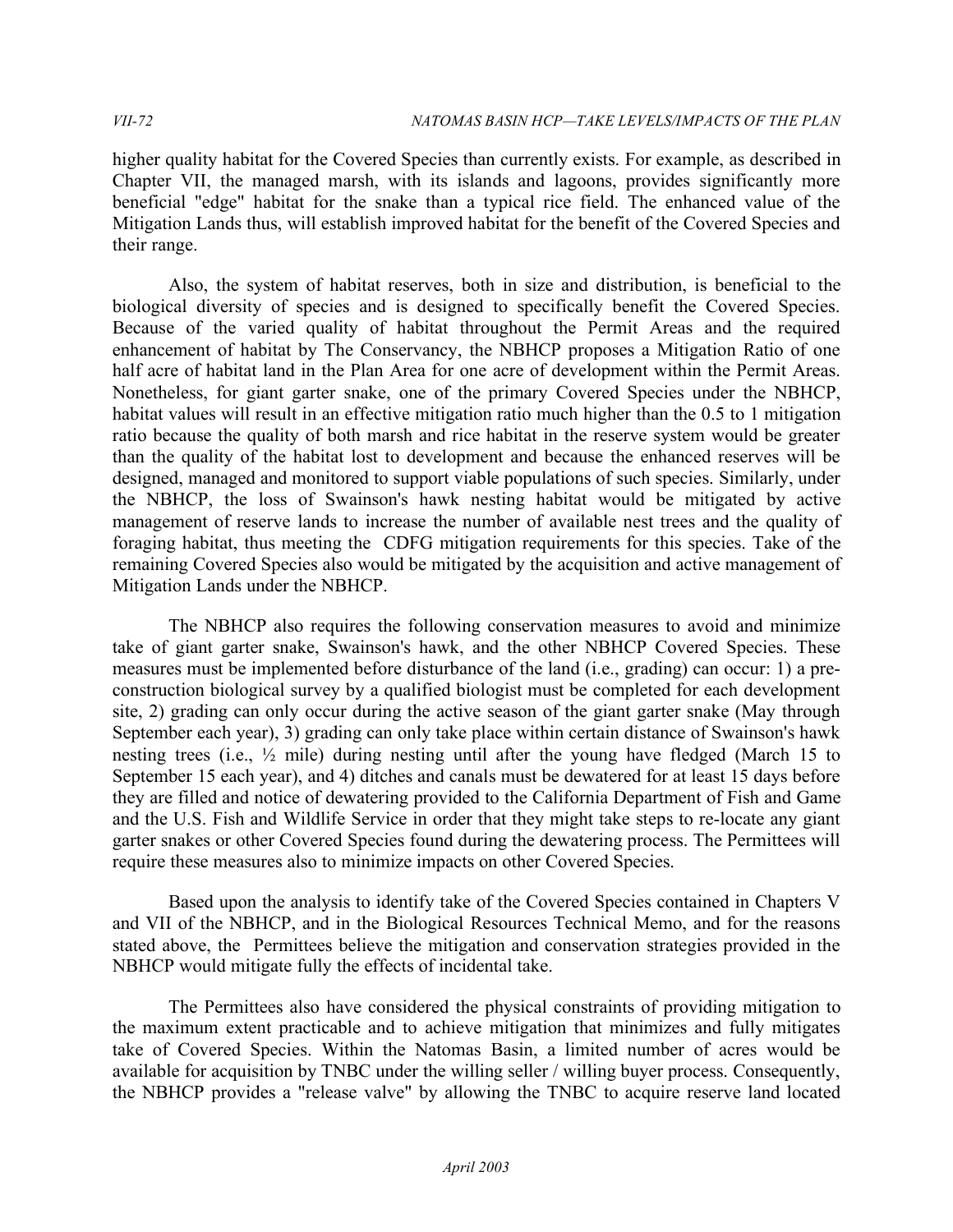outside the Basin under specified circumstances, and up to a maximum of 20 percent of the total required mitigation land.

 In determining whether the mitigation proposed by the Permittees is the maximum extent practicable and minimizes and fully mitigates take, the Permittees also have considered legal requirements pertaining to the imposition of mitigation on Covered Activities. In this regard, the Permittees must comply with statutory and constitutional nexus requirements. Those legal constraints require that: (i) mitigation imposed on Authorized Development bear a rational relationship to the impacts of such development on existing habitat, and (ii) the mitigation be roughly proportional to the impacts caused by the Authorized Development (e.g., as measured by the amount of habitat lost and the amount of habitat required to be provided to offset this loss. As described in Chapters V, VI and VII and the accompanying technical reports, the Land Use Permittees have proposed a mitigation ratio and a corresponding Mitigation Fee which the applicants believe fairly compensates for the impacts of take caused by the Authorized Development, and at a level that is roughly proportional to the impacts caused by such development. In other words, for Authorized Development which would impact low quality or no habitat, a higher mitigation ratio requirement would result in those developers paying Mitigation Fees at a level which would exceed the impact caused by their projects. Thus, the mitigation ratio takes into account the varying quality of extant habitat impacted by Authorized Development and distributes the mitigation measures in an equitable manner by requiring developers to fund the mitigation measures designed to address the direct and indirect impacts of their development.

 In determining the applicable mitigation for impacts resulting from Authorized Development, from an economic standpoint, the NBHCP proposes that a Mitigation Fee is required to be paid by the developer (both private and public) of each acre of Authorized Development whether or not the land has known or potential habitat for any of the Covered Species. Moreover, there is no maximum amount of Mitigation Fee (or fee cap) proposed in the NBHCP. TNBC is responsible for analyzing the fee and recommending to the Land Use Permittees the amount of the Mitigation Fee or necessary fee increases sufficient to implement the NBHCP. Each Land Use Agency will evaluate, consider and take action on any proposed increase in the Mitigation Fee. If a particular Land Use Agency does not take action to adopt an appropriate Mitigation Fee that will provide for the successful implementation of the NBHCP with respect to the impacts caused by Covered Activities within that Land Use Agency's Permit Area, the Wildlife Agencies would consider the circumstances and, if necessary, revoke the Land Use Permittee's Incidental Take Permit.

 The Conservancy and the Permittees also evaluated the Mitigation Fee to determine its effect on the cost burden sustained by Authorized Development. The historic and current Mitigation Fee is reviewed and analyzed in the Economic Analysis prepared by Economic and Planning Systems, see Appendix A. According to EPS, the cost burden that can be placed on urban development must generally not exceed a range of 15 to 20 percent if the development is to be feasible. With the current Mitigation Ratio 0.5 to 1 and the historic trend of the Mitigation Fee, the Economic Analysis demonstrates that the mitigation required by the NBHCP is economically feasible. In conjunction with the development fees and other infrastructure the cost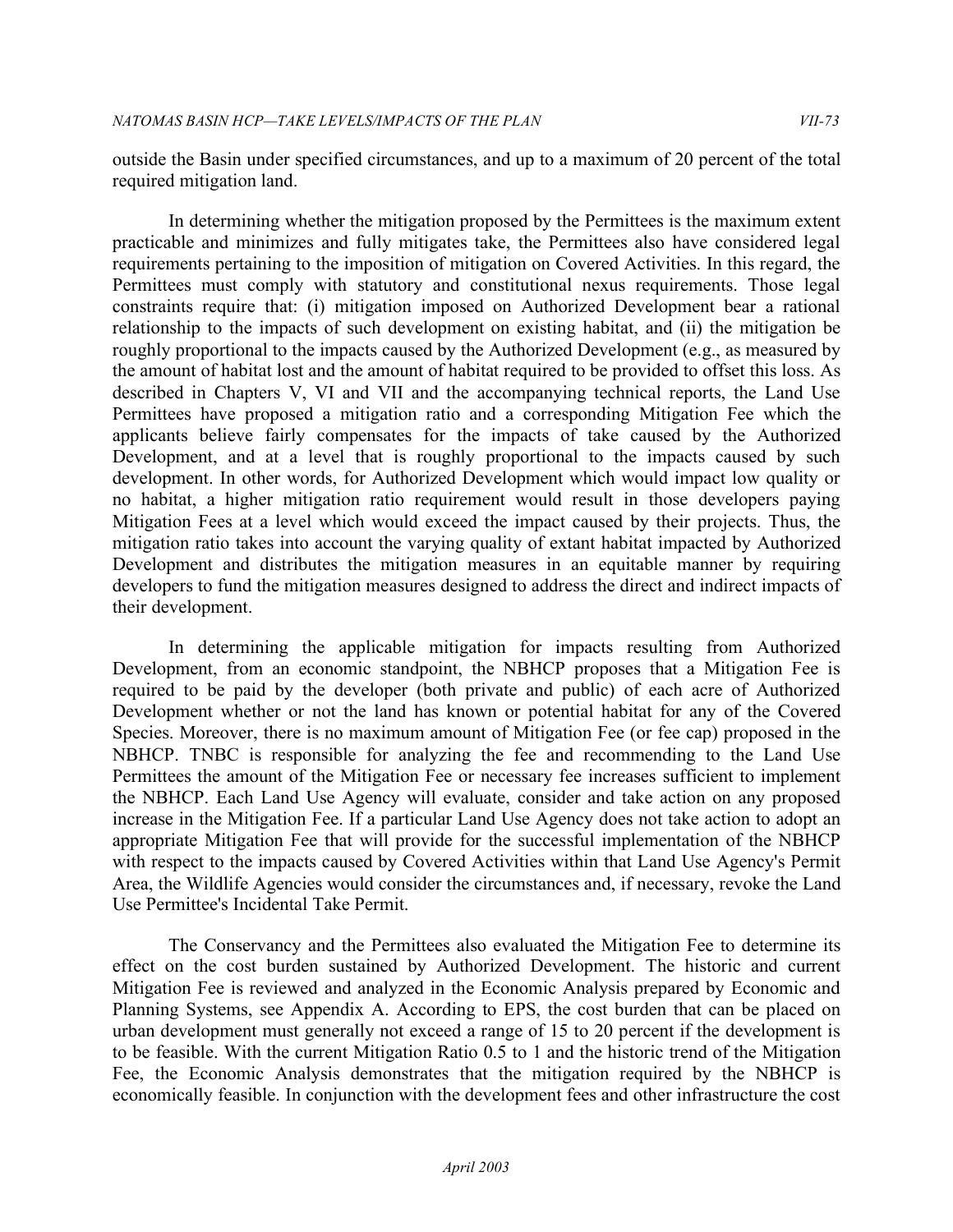burdens for urban development within the Basin already push the industry standard for feasibility. Nonetheless, although the NBHCP allows the Mitigation Fees to increase each year because there is no cap, the economic analysis indicates that the fees likely will increase in step with increases in land values such that the costs to developers and the Conservancy will not exceed the maximum cost burden of 20%.

Additionally, land acquisition prices for habitat have increased since 1997, when the HCP originally was adopted. As the land acquisition prices have increased, the Mitigation Fee accordingly has increased. As the supply of land suitable for habitat mitigation in the Basin diminishes over time, the land acquisition price will increase because less land will be available for reserve lands. Consequently, the upward pressure on land acquisition prices would increase significantly if the NBHCP mitigation ratio increased to a ratio of 1 to 1 or higher, or if the NBHCP required the purchase of lands in specified reserve areas. Thus, a mitigation ratio above 0.5 to 1 would require the purchase of more reserve lands as mitigation. This would result in a higher price per acre for land, forcing the Mitigation Fee above the acceptable margin, and likely making the development infeasible.

 The Land Use Permittees and The Conservancy also considered the effects on Authorized Development resulting from the Mitigation Fees in combination with other development fees to which developers would be subject. From an economic market perspective, if the Mitigation Fees were increased to an amount that is too high to justify urban development by a project proponent, urban development within the Natomas Basin will slow down and the corresponding impact on the Covered Species within the Natomas Basin will decrease or be delayed. Alternately, developers may choose to locate their development projects outside of the Natomas Basin and in other jurisdictions, which could result in additional impacts to species at locations outside of the Permit Areas. It must be noted that the purpose and objective of the Land Use Permittees is to secure Permits to allow Authorized Development to occur in the Basin under the NBHCP. Approving too high of a mitigation fee could make development infeasible, making it impossible to achieve the goals and objectives of the Land Use Permittees.

 Based upon the analysis contained in Appendices A, H and I, and for the reasons stated above, The Conservancy and the other Permittees believe the mitigation, conservation strategies and minimization measures provided in the NBHCP would minimize and mitigate the impacts of the Covered Activities to the maximum extent practicable under the ESA and in accordance with CESA's requirements to minimize and fully mitigate effects on Covered Species.

## **J**. **ALTERNATIVES TO THE PROPOSED NBHCP**

## **1. No Action Alternative**

 The No Action Alternative, in which all take would be avoided and no federal or state permits would be obtained, for the Land Use Agencies or for the Water Agencies-was considered but rejected for the following reasons. The North Natomas Community Plan Area is an area that the City of Sacramento has designated as needed to provide an adequate housing mix for the City. Additionally, the Sutter County General Plan has for sometime contemplated and committed lands in south Sutter County for urban uses necessary to support the economic health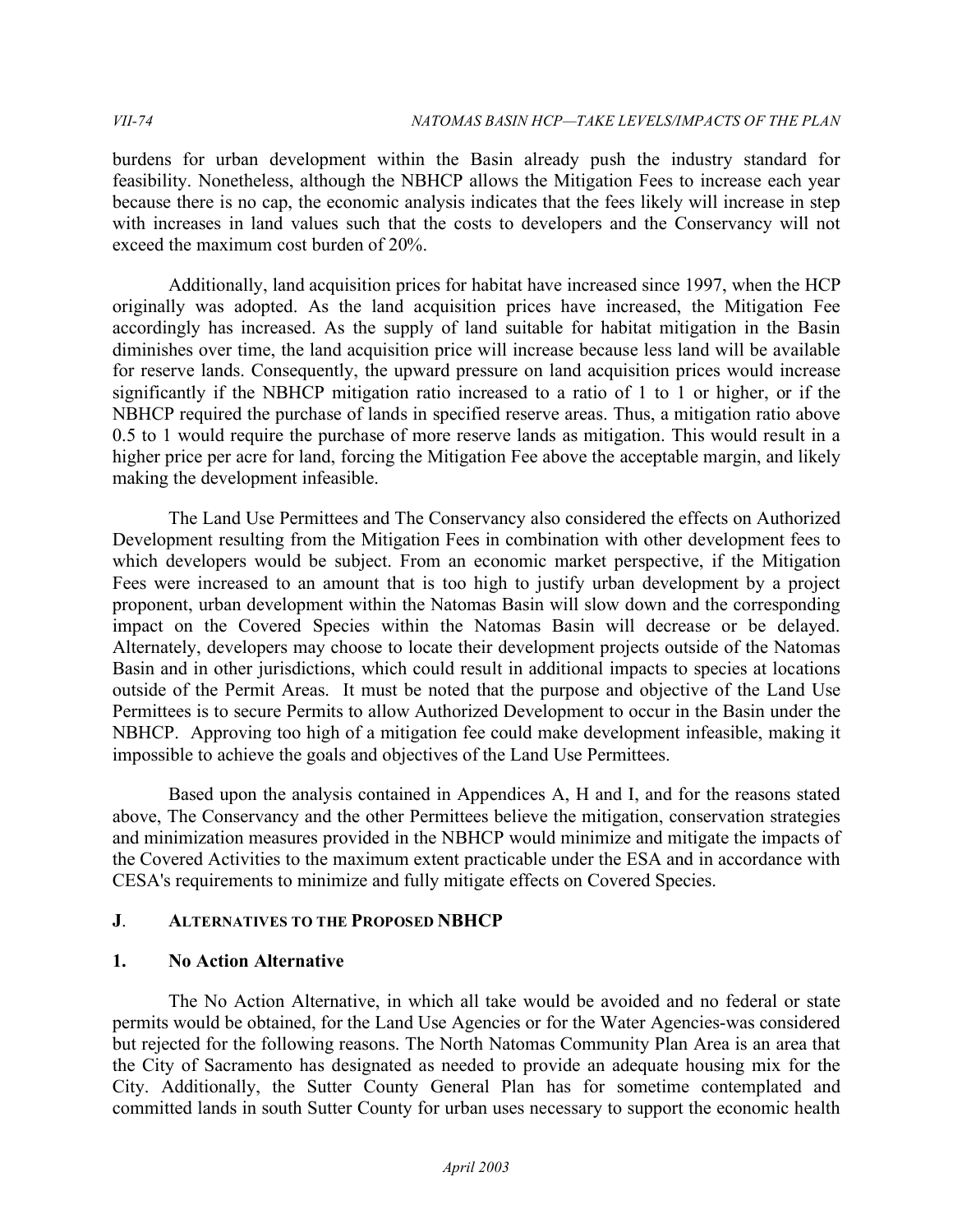of Sutter County. Due to the nearly ubiquitous presence of the giant garter snake in the rice fields and in the man-made water supply and drainage system, alternatives that avoid take are impractical. Finally, because of the pattern of widespread giant garter snake use in the Basin and the various impacts to wildlife that accompany urban development, urbanization of the Natomas Basin in the absence of the NBHCP would likely result in the cumulative, unmitigated destruction of giant garter snake habitat and ultimately extirpation of the species from the area.

## **2. Alternative Reserve Management**

 Alternative reserve management systems were evaluated that would not allow hunting and/or rice production on any reserve lands. The alternative was rejected as financially unacceptable. Even small ongoing revenues will be effective in helping fund the NBHCP and its conservation programs, and can help lower endowment costs for long-term reserve land management. Coupled with the cost of infrastructure, flood protection, schools, and the like, the burden of funding the NBHCP through development fees alone could, over the long-term, become a strain on landowners. To the extent that rice farming and hunting are compatible with the NBHCP's wetland reserve objectives and operation of the Sacramento International Airport, these revenue sources should be utilized to help distribute the costs of the program and to keep the mitigation fee as low as possible. The improved prospects for NBHCP funding of an adequate long-term revenue stream from these sources, so long as they are compatible with Plan objectives, are therefore important to the long-term success of the Plan's conservation program. Nevertheless, under the NBHCP's funding provisions (see Sections VI.B), the development fee must be raised as necessary to ensure adequate funding to maintain the Plan's mitigation obligations.

## **3. Alternate Proportions of Marsh and In-Basin Land**

 The proposed proportion of mitigation lands managed as seasonal or permanent marsh (as opposed to rice farming) or acquired in-Basin (as opposed to out-of-Basin) represents a balancing between biological and local interests. Retention of land in rice farming in the Natomas Basin and on NBHCP reserve lands, while having a biological basis (based on currently available data), also has economic, political and social considerations affecting the practicality of local implementation. The biological objective for the giant garter snake under the Plan is persistence of the Natomas Basin garter snake population and contribution to long-term recovery of the species in its historical range. However, limitations to local acceptability of the Plan have been conveyed during public review of early drafts of the NBHCP. Public acceptability means a reasonable mitigation fee, limited uncertainty, general compatibility with land use plans and existing agriculture, and minimal loss of tax revenue.

 The key issues between biological and local objectives balanced by the NBHCP are: (1) the proportion of mitigation land that can be maintained in rice production; and (2) the proportion of mitigation land that can be established out-of-Basin. On the biological side, the current percentage of managed marsh (25%) and out-of-Basin land (20%) allowed by the Plan may not be biologically optimal. On the local interest side, acquisition of lands in-Basin and large amounts of conversion of rice lands to marsh has a high economic cost and exacerbates the